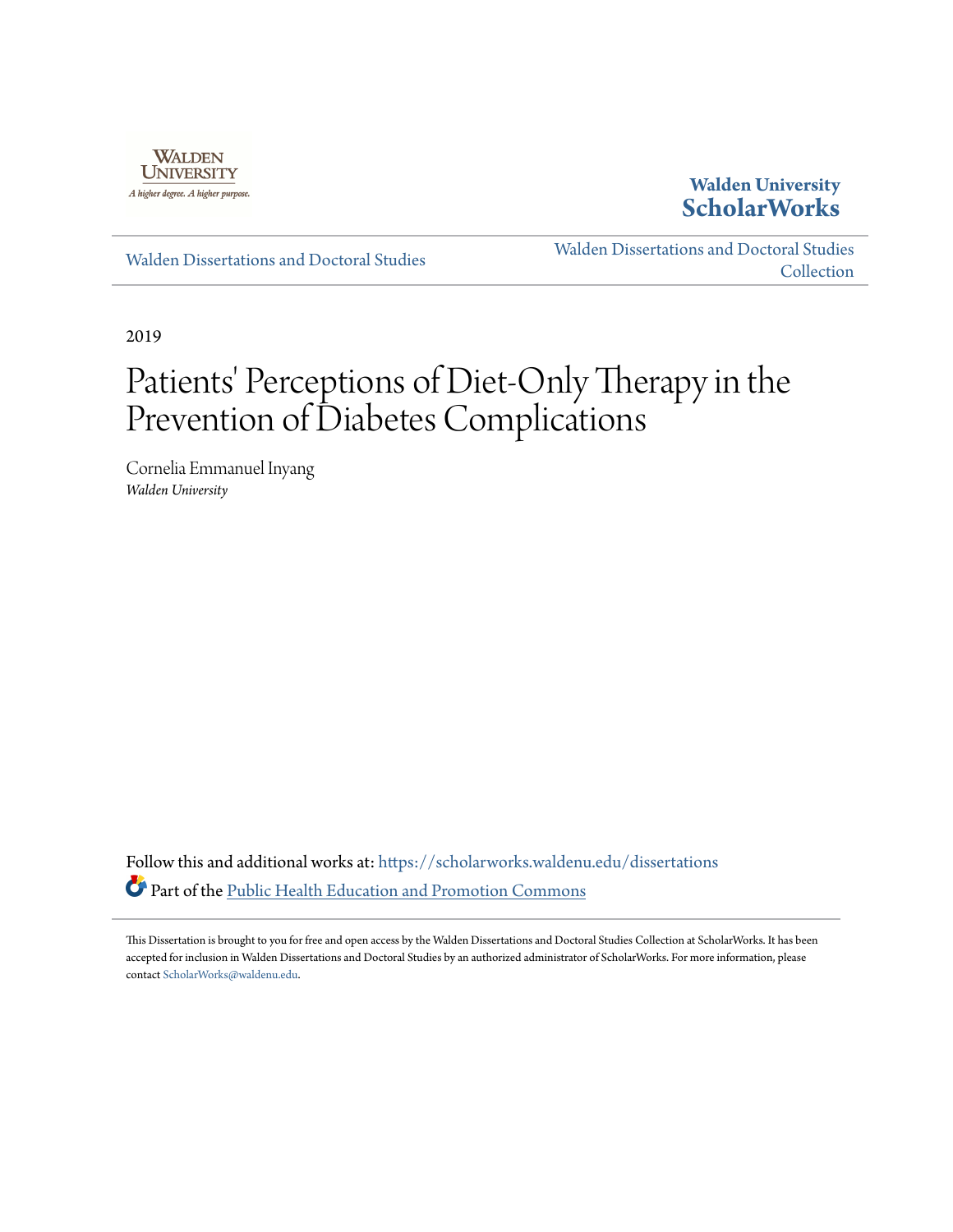## Walden University

College of Health Sciences

This is to certify that the doctoral dissertation by

Cornelia Emmanuel Inyang

has been found to be complete and satisfactory in all respects, and that any and all revisions required by the review committee have been made.

Review Committee Dr. Frazier Beatty, Committee Chairperson, Public Health Faculty Dr. Patrick Dunn, Committee Member, Public Health Faculty Dr. Suzanne Richins, University Reviewer, Public Health Faculty

> Chief Academic Officer Eric Riedel, Ph.D.

> > Walden University 2019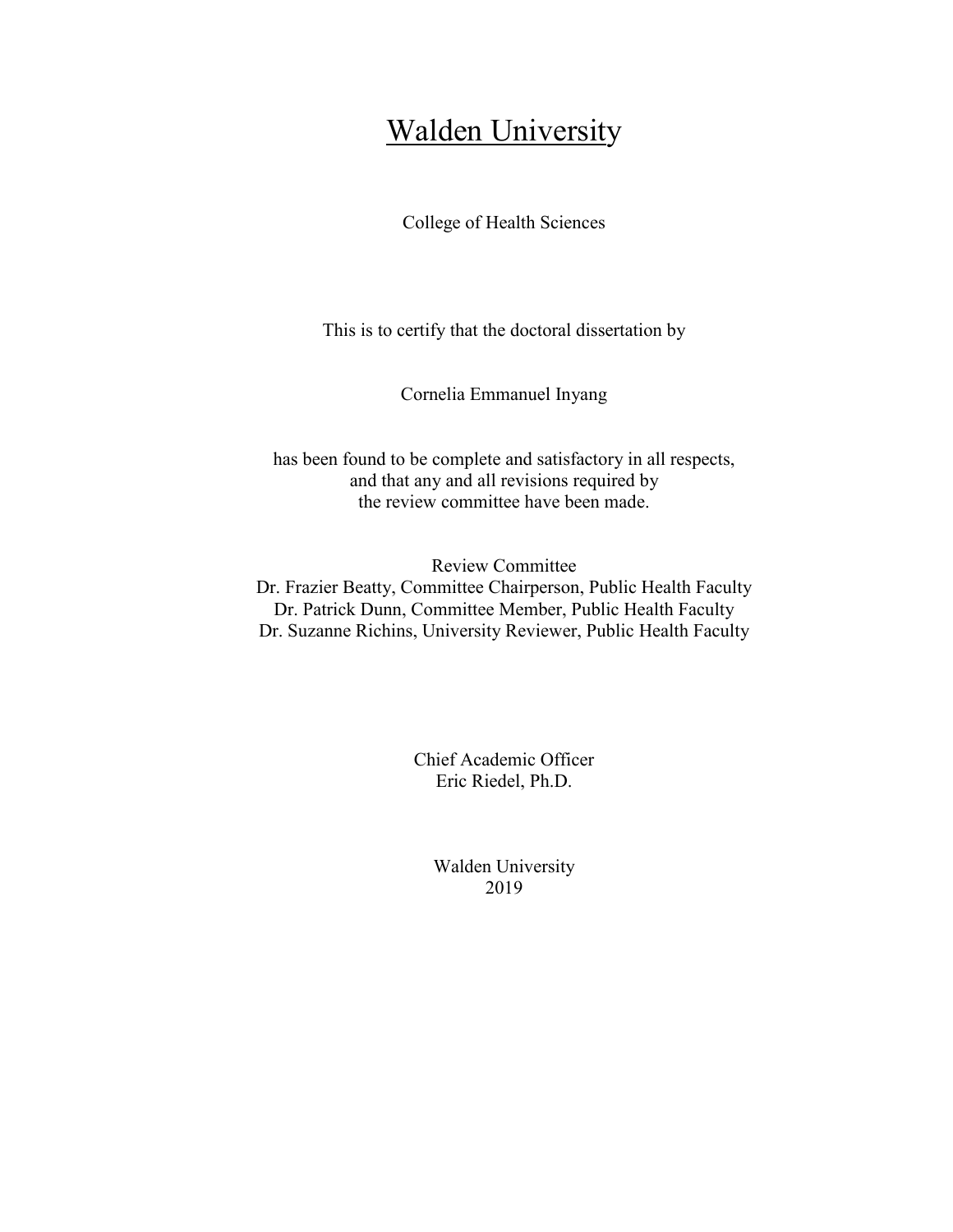#### Abstract

Patients' Perceptions of Diet-Only Therapy in the Prevention of Diabetes Complications

by

Cornelia E. Inyang

BSN, Texas Tech University Health Sciences Center, 2012 BSc, University of Calabar, Nigeria, 1995

Dissertation Submitted in Partial Fulfillment

of the Requirements for the Degree of

Doctor of Philosophy

Public Health

Walden University

February 2019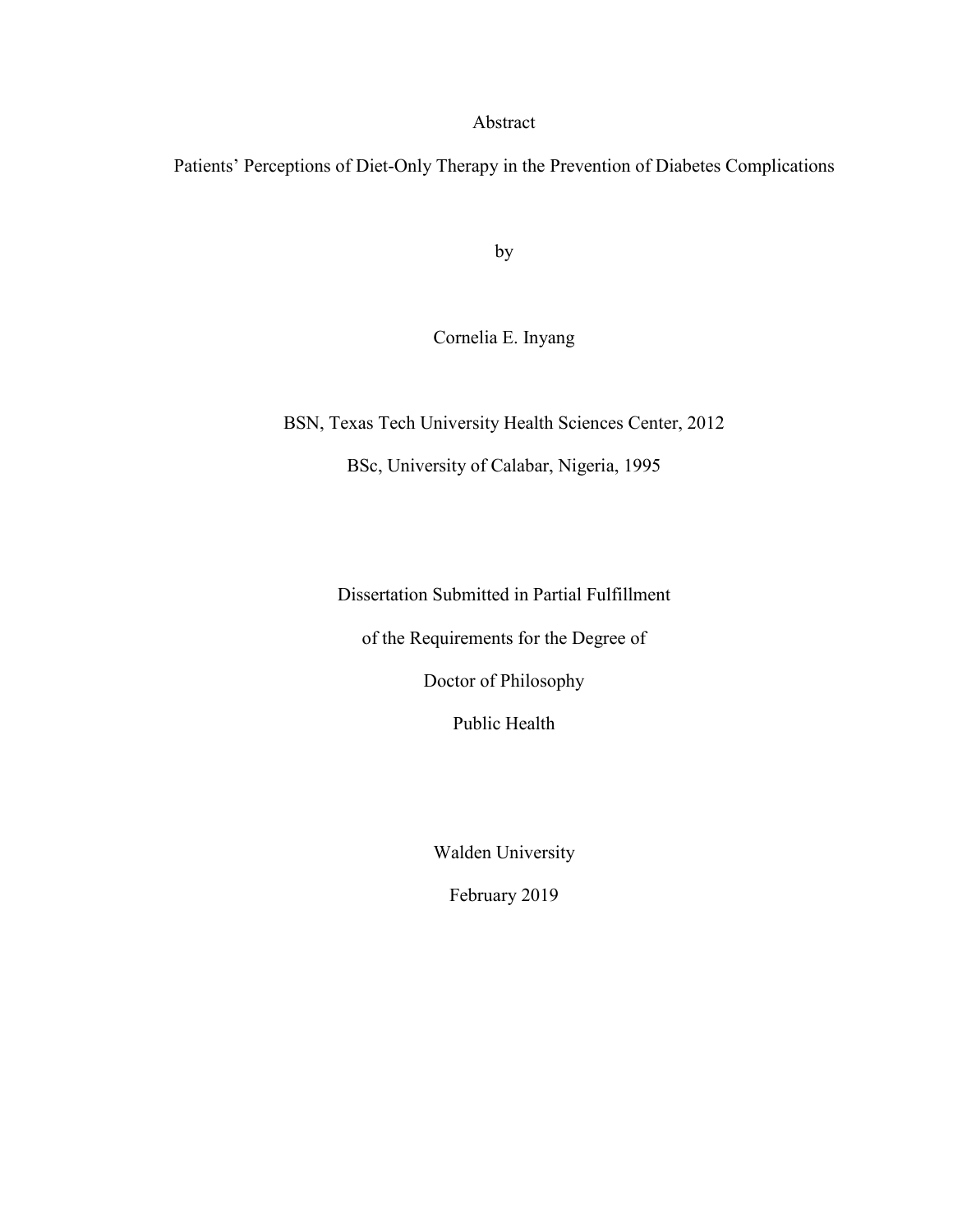#### Abstract

Type 2 diabetes is a chronic metabolic disorder and the seventh leading cause of death in the United States. Type 2 diabetes is linked to many chronic diseases, including cardiovascular disease, stroke, and chronic kidney failure. African American adults have a high prevalence of Type 2 diabetes with early onset of diabetes complications. Poor dietary behavior is the primary cause of Type 2 diabetes and its complications, changing dietary behaviors can prevent the onset of diabetes complications or impede existing ones. The purpose of this phenomenological study was to explore patients' perceptions of diet-only therapy in the prevention of diabetes complications. Face-to-face interviews were conducted with six African American adults with Type 2 diabetes between 40 to 64 years using purposeful sampling method. Health belief model formed the conceptual framework of the study. I applied inductive coding process and manually analyze data for themes. Participants expressed fear of diabetes complications, acknowledged effectiveness of dietary therapy, physician communication and strong family support in Type 2 diabetes management. Findings can produce positive social change among African American adults with type 2 diabetes. Patients can be motivated to change their dietary behaviors to prevent disability and death from diabetes complications. Adherence to diet can reduce medical costs associated with Type 2 diabetes and its complications at the individual, family, community, and government levels. Health care providers can apply the findings in their interactions with patients to provide a more patient-centered education that integrates patients' cultural and dietary preferences to facilitate adoption of dietary interventions and long-term adherence.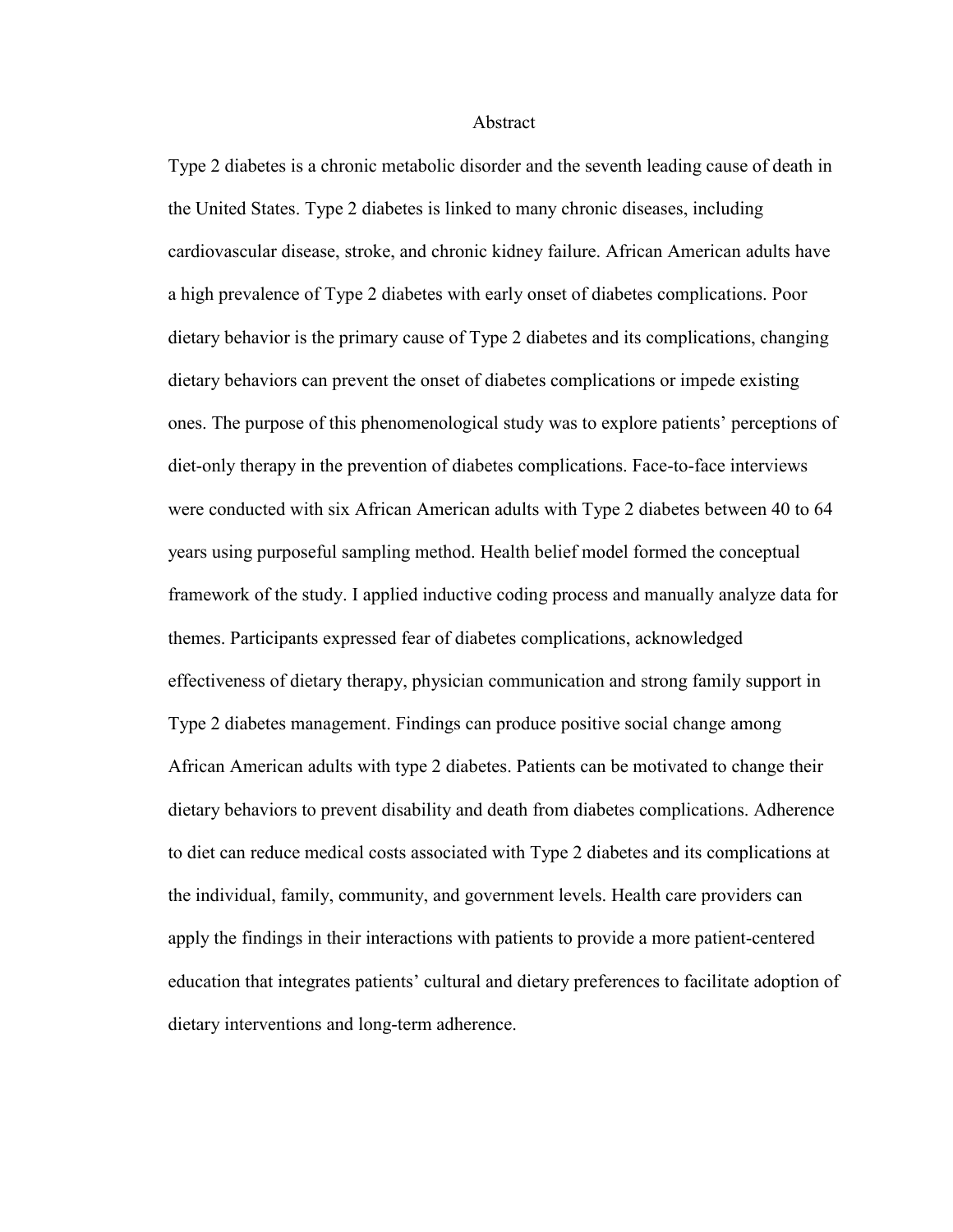Patients' Perceptions of Diet-Only Therapy in the Prevention of Diabetes Complications

by

Cornelia E. Inyang

BSN, Texas Tech University Health Sciences Center, 2012 BSc, University of Calabar, Nigeria, 1995

Dissertation Submitted in Partial Fulfillment

of the Requirements for the Degree of

Doctor of Philosophy

Public Health

Walden University

February 2019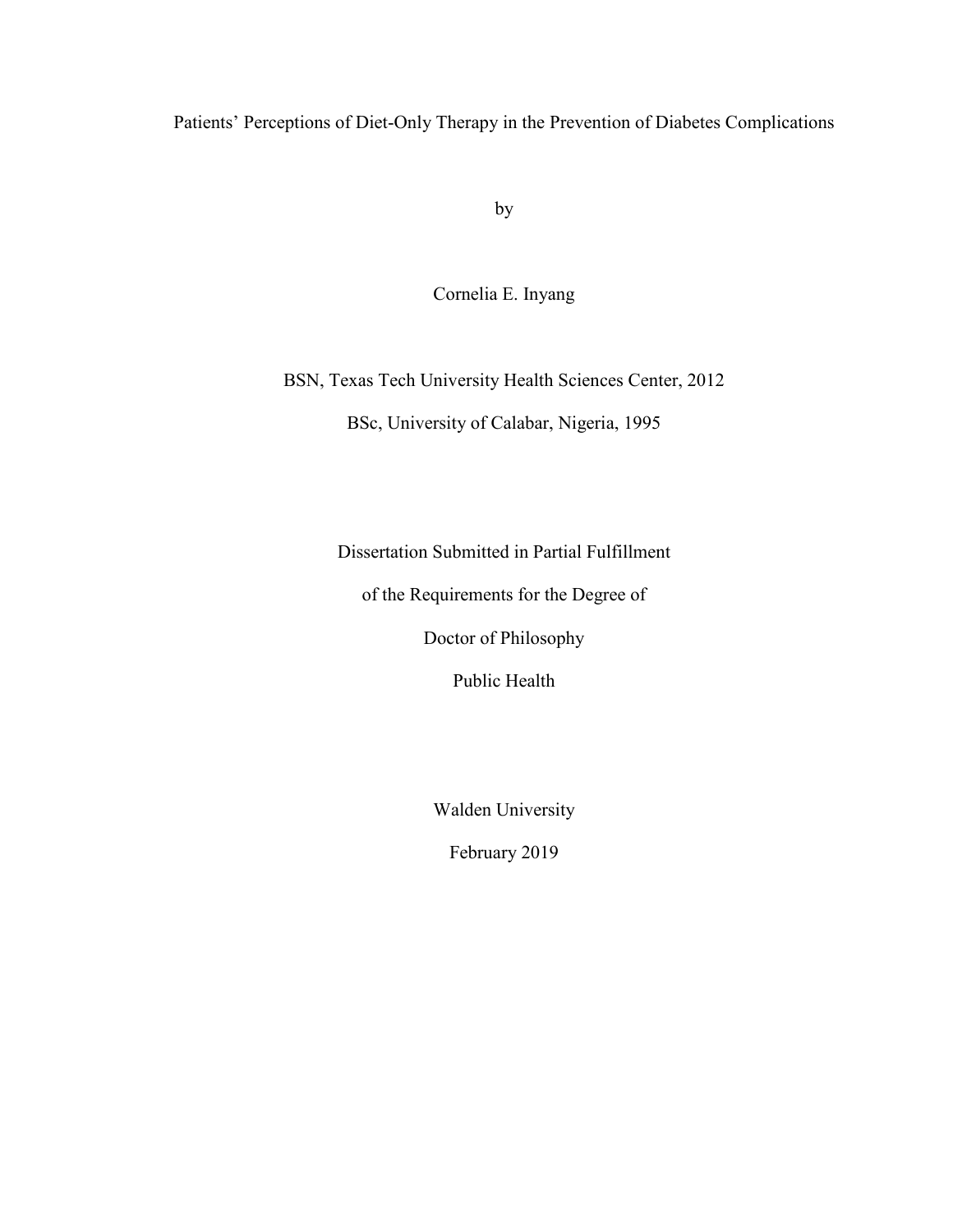## Dedication

 This dissertation is dedicated to my Lord and Savior, Jesus Christ, the Almighty God, and to my late parents.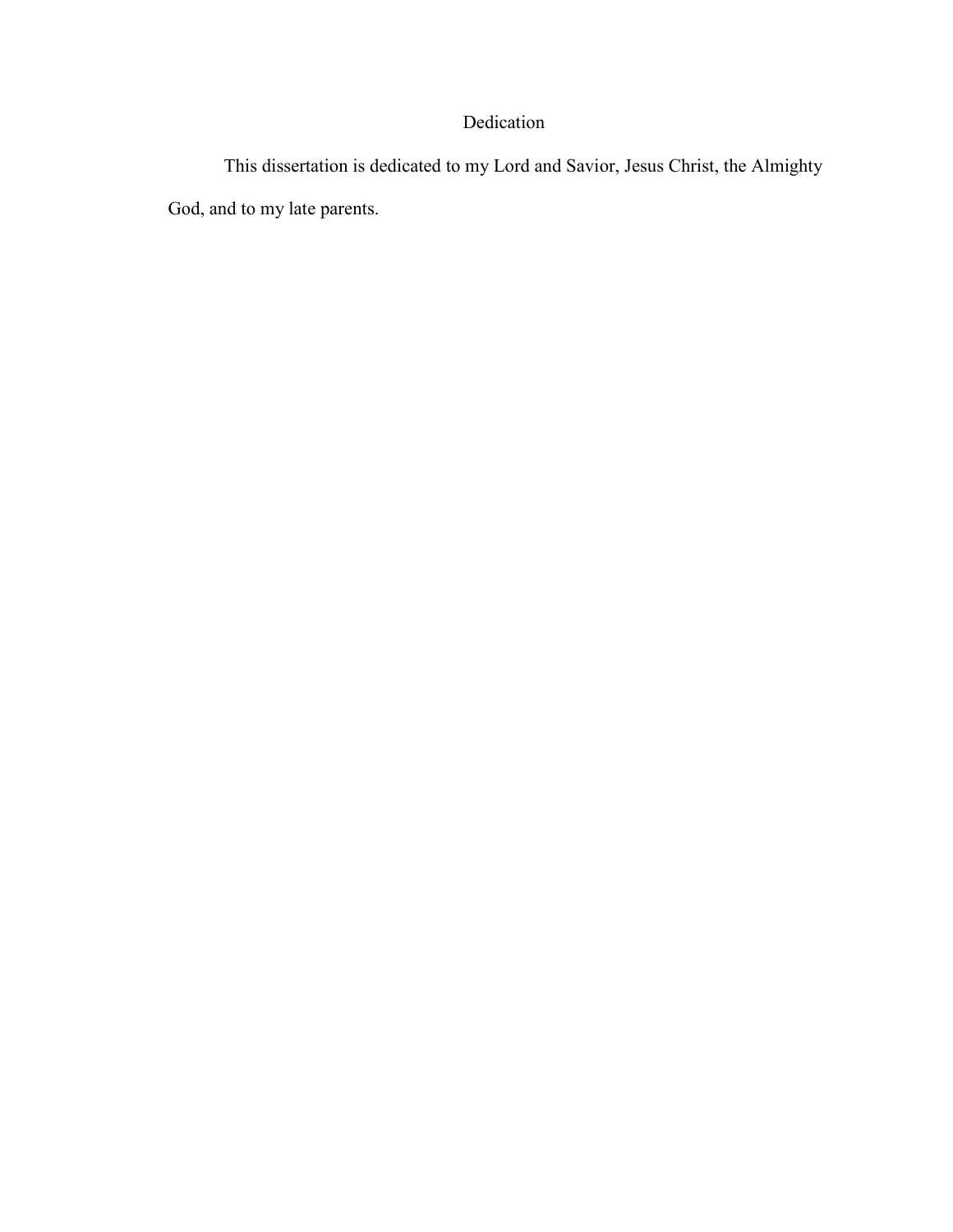#### Acknowledgments

 I thank my wonderful and faithful husband, Emmanuel, who stood by me to make sure that I completed this dissertation. I thank my loving sister, Mercy, who through her selflessness helped me to become the person I am today. I especially thank Sister Mary and Mama for their support, prayers, and encouragement throughout the program. I appreciate my sisters, Lucy, Margaret, and Comfort, and brothers Sammy and Bassey, for their love and assistance. I extend my heartfelt thanks to my brother in-law, Christopher, who has become my kind and compassionate brother. Indeed, I am truly indebted to you.

I appreciate my favorite niece, Favor, who understood why I could not make it to some of her important events and games. I deeply appreciate my special friend, Pastor Ani, for the role that she played in this program, and her wonderful husband, Brother Akan, for his understanding and encouragement. I give a big thank you to my precious gifts, Blessing and Joy, who are truly a blessing and joy to our family. I dearly thank my wonderful brethren, Brother Derrick, Brother Okonkwo, and Brother Tony, who stood by my family and me during Hurricane Harvey and gave us valuable support throughout that period. I thank Pastor Moses, my senior pastor, whose encouragement and prayers helped me to stand strong and steadfast in my spiritual and academic journey. I thank Pastor Caroline for her prayers and reassurance during the program. I thank Pastor Amen, whose persistent prayers and unwavering faith in the power of God helped me to maintain my focus throughout this academic journey. I thank Pastor Sutton, whose confidence in God assured me that my journey had an expiry date; Pastor Etim Udoh, for his love, constant prayers, and spiritual guidance throughout this program; Minister Becky, my special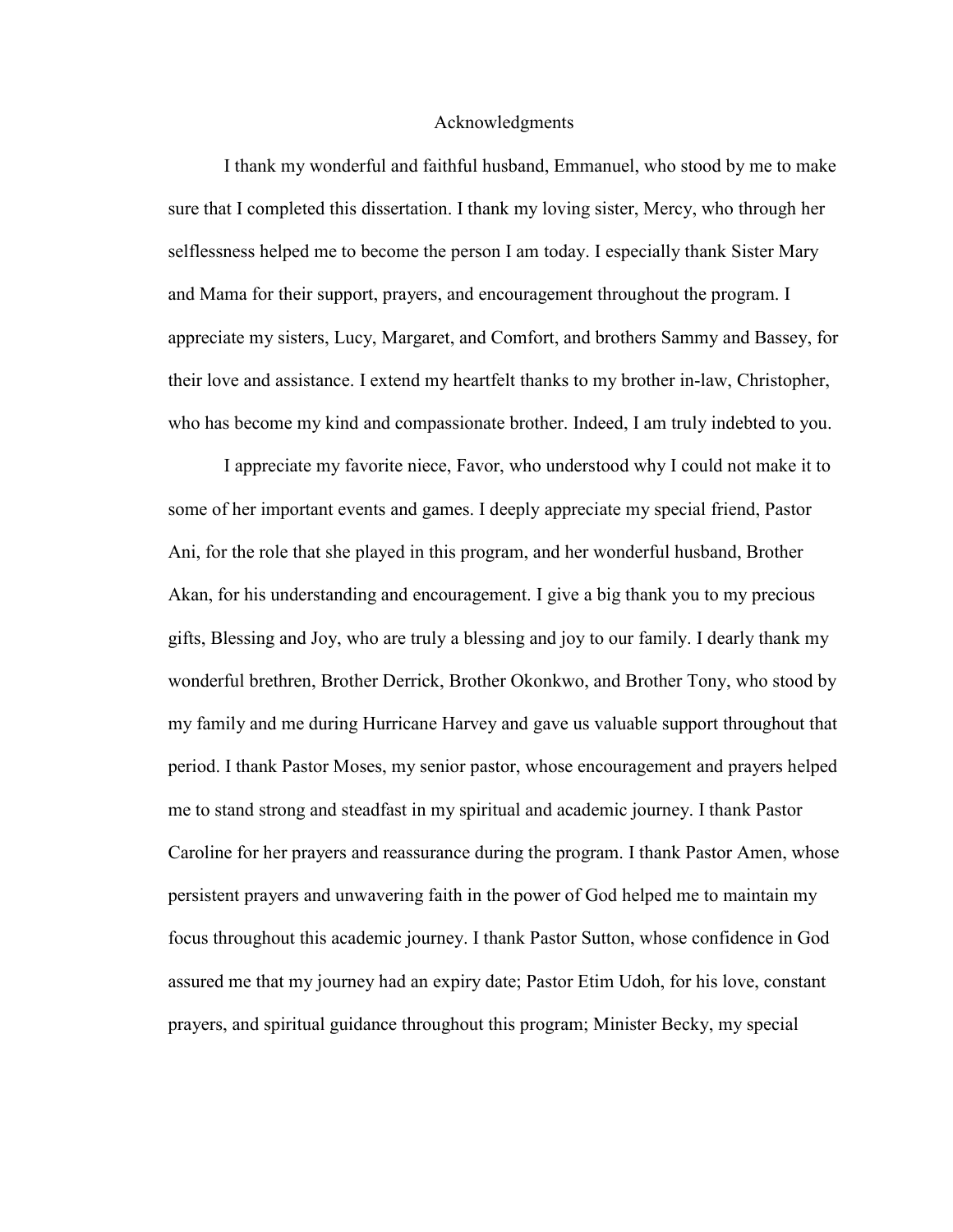sister and friend, for her support and prayers; and Fanny, my precious sister, who played a pivotal role in shaping my destiny.

To the Great Shiloh Prayer Warriors, my compatriots, I laud you all for standing by me in prayer and supplication throughout this journey. I thank the members of Shiloh Mega Parish family for their spiritual and physical support. I thank my wonderful committee chair, Dr. Frazier Beatty, for his guidance and mentorship throughout the dissertation process. I thank my dissertation committee member, Dr. Dunn, for his positive leadership and role in my success. I thank Dr. Richins, my URR member, for her contributions and feedback. I especially thank Barb Elwert for her insightful edit of this dissertation. I also want to thank all family members and friends whom I have not mentioned by name. You are all very important to me. Thank you for your assistance throughout this academic journey.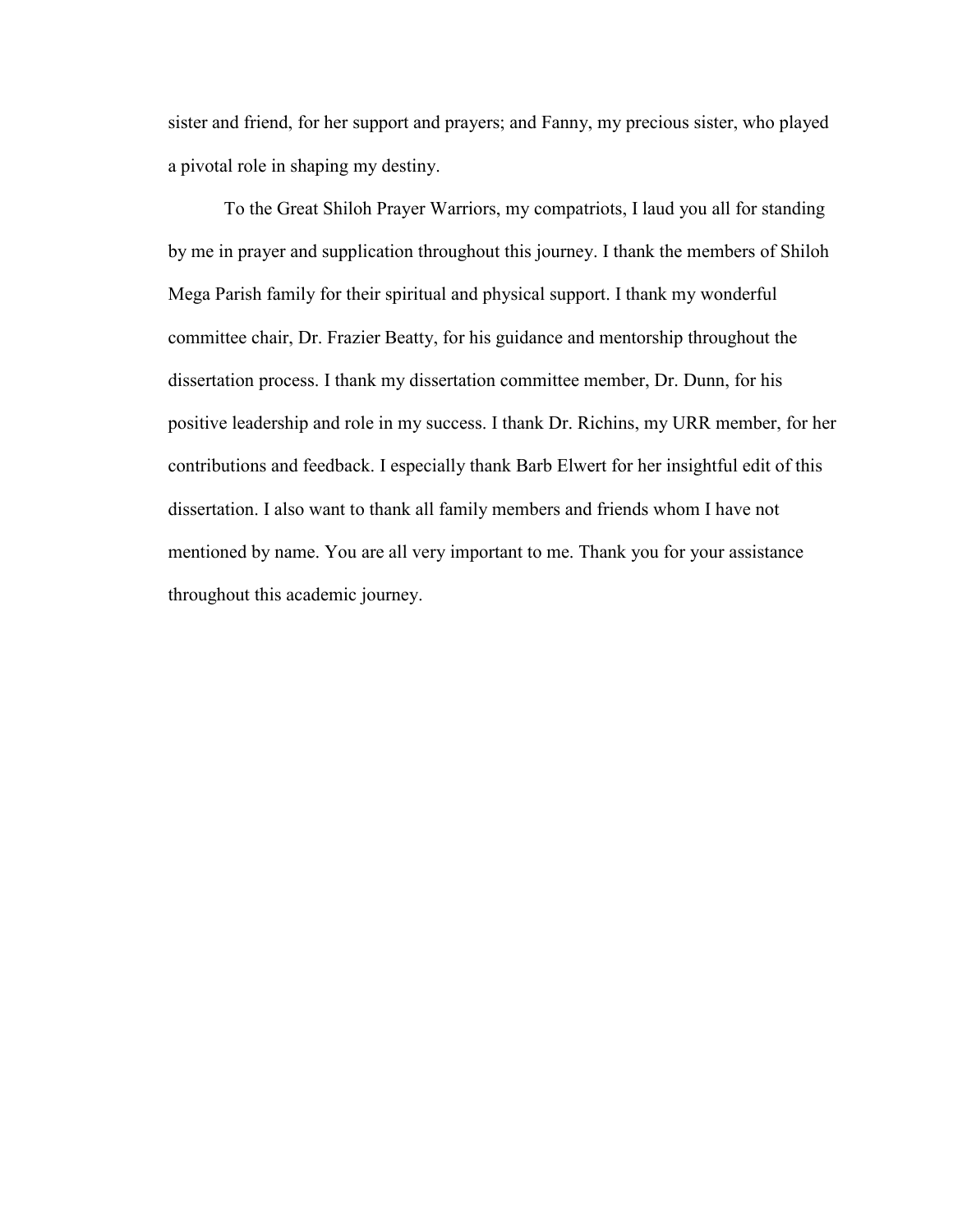| Perceptions of Diabetes Risk Factors Among African American Adults31 |  |
|----------------------------------------------------------------------|--|

### Table of Contents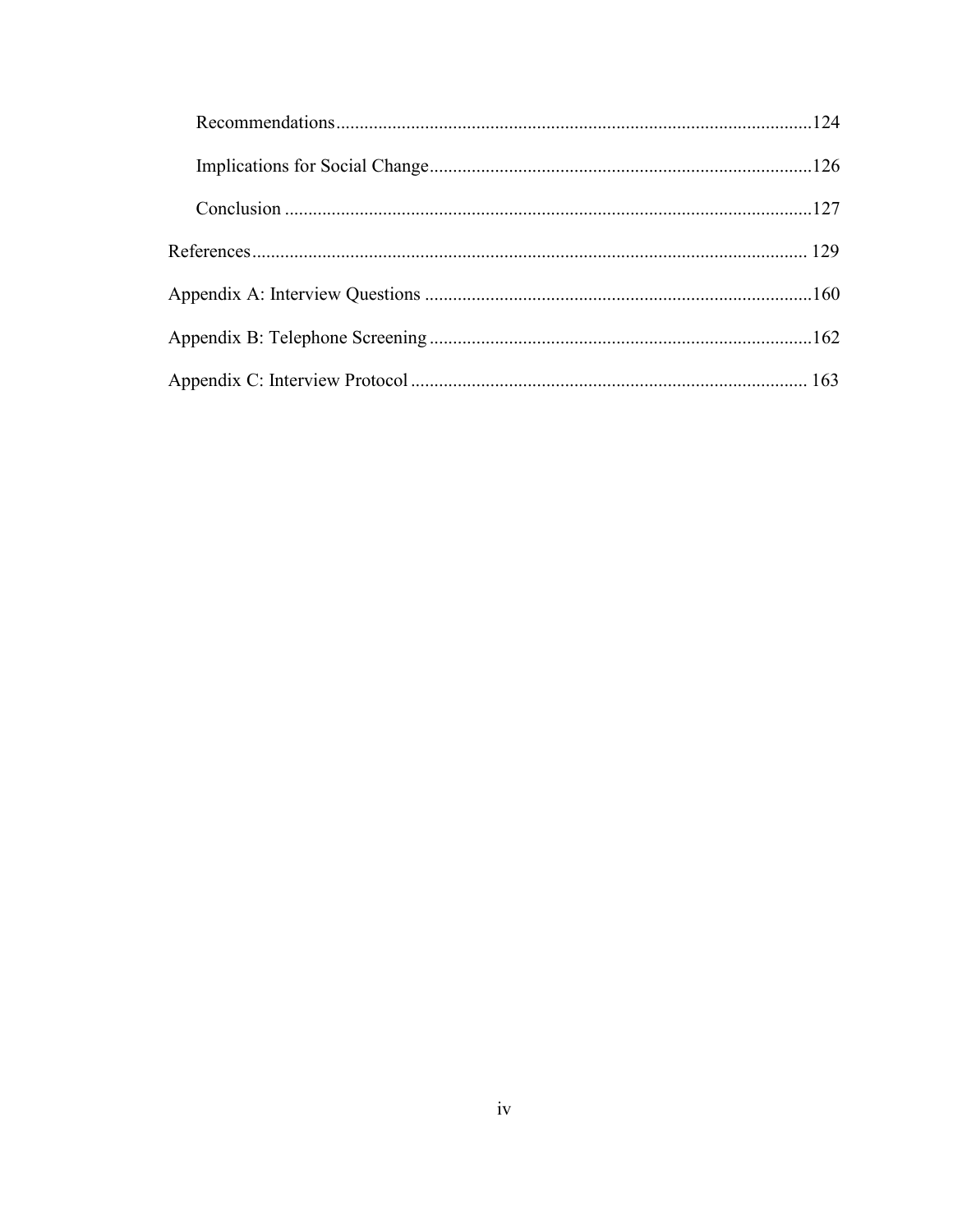## List of Tables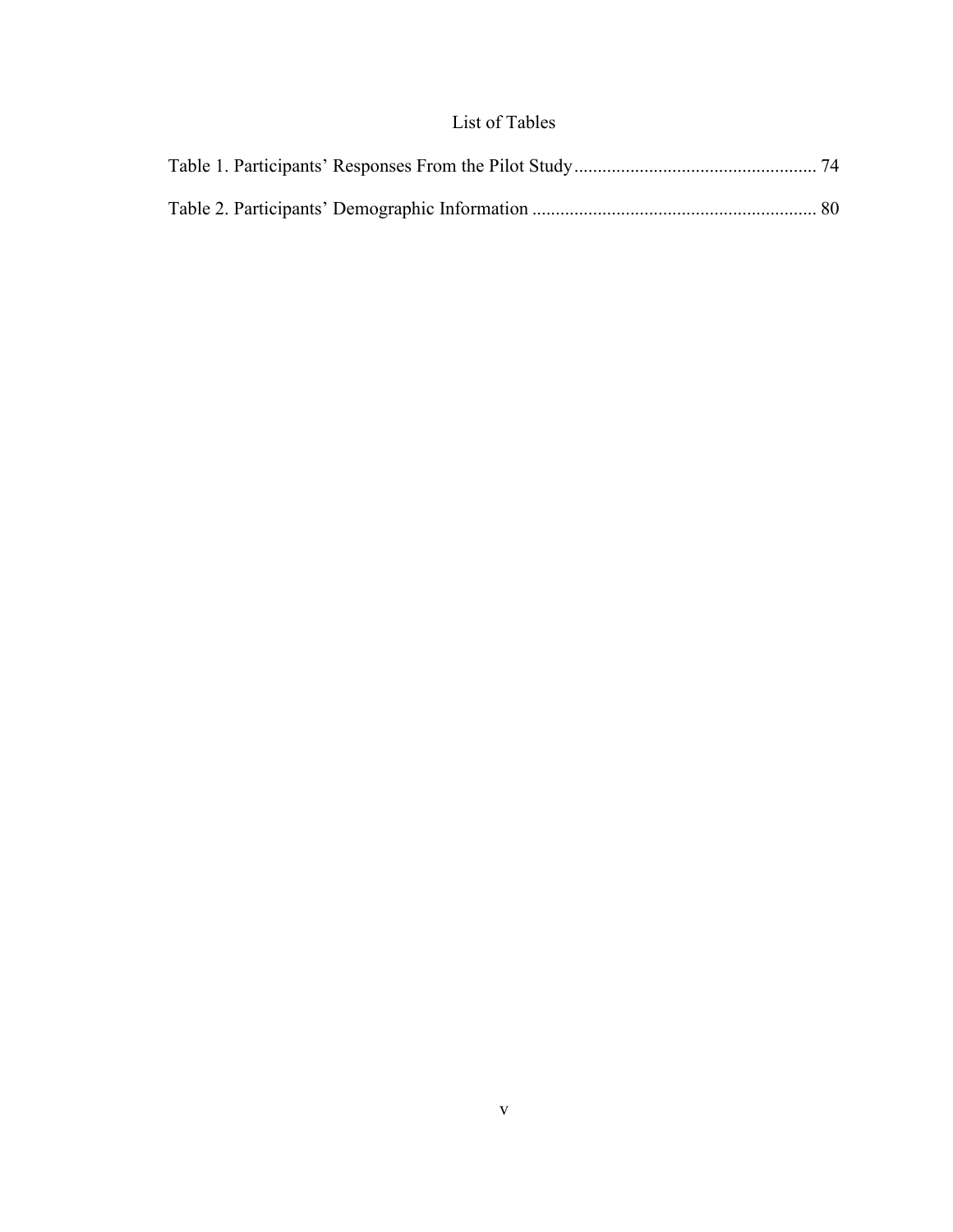#### Chapter 1: Introduction to the Study

Type 2 diabetes is a chronic metabolic disorder, a significant public health problem, and the seventh leading cause of death in the United States (Centers for Disease Control and Prevention [CDC], 2017b). Chronic conditions like cardiovascular disease, retinopathy, chronic kidney failure, foot ulcers, limb amputation, heart failure, and stroke are caused by Type 2 diabetes (Ayele, Tesfa, Abebe, Tilahun, & Girma, 2012; Piccolo, Pearce, Araujo, & McKinlay, 2014). Regular physical activity, dietary adherence, blood glucose monitoring, and medication therapy are recommended strategies for effective prevention and control of Type 2 diabetes and its complications (Piccolo et al., 2014). Researchers have asserted that patients find dietary adherence more difficult to maintain than other recommended management strategies (Ayele et al., 2012; Toobert, Strycker, Barrera, & Glasgow, 2010). However, for patients to manage their diabetes effectively to prevent complications, they need to incorporate nutritional therapy into diabetes selfmanagement (Abdullah et al., 2011).

Researchers also have stressed that patients who integrate dietary therapy into self-management have better health outcomes than patients who depend mostly on medication therapy (Broadbent, Donkin, & Stroh, 2011). According to Cooper, Schliemann, Long, Griffin, and Simmons (2014), dietary adherence can control blood sugar levels effectively and promote better health outcomes. Cooper et al. found that patients who changed their eating behaviors moderately to embrace dietary therapy had a significant reduction in complications like high cholesterol and high blood pressure.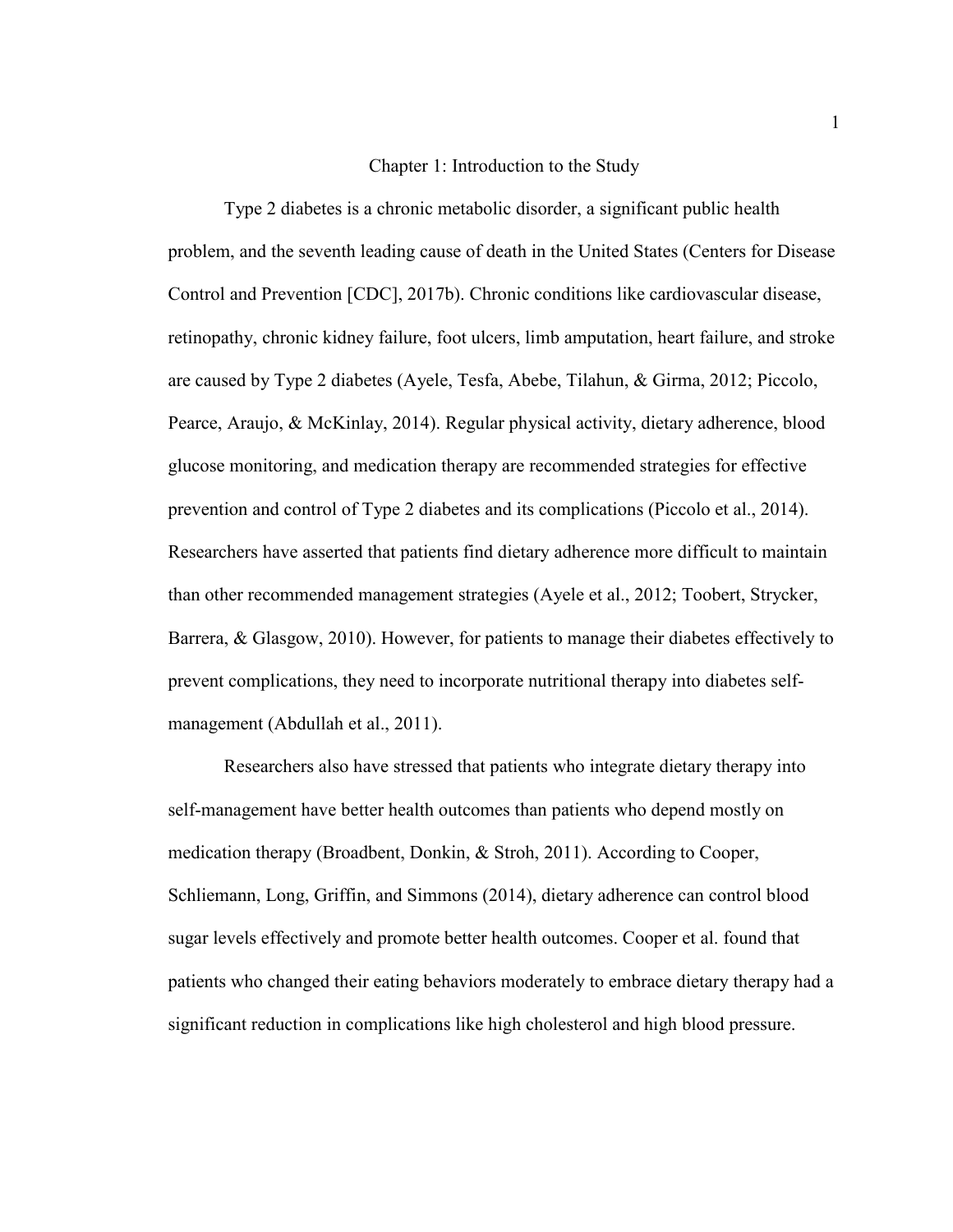Researchers also have asserted that individuals' dietary behaviors can impede or accelerate the development of Type 2 diabetes among the at-risk population (Abdullah et al., 2011; Calvin et al., 2011). The American Heart Association (AHA, 2013) maintained that poor dietary behaviors are the primary risk factor for Type 2 diabetes. Didarloo, Shojaeizadeh, Gharaaghaji, Niknami, and Khorami (2014), along with Piccolo et al. (2014), affirmed that effective dietary management could prevent Type 2 diabetes and delay the onset of complications. Rosal, Borg, Bodenlos, Tellez, and Ockene (2011) added that a weight loss of 7% through dietary management could improve health and increase the quality of life by 50% or more among patients at risk for diabetes.

According to Calvin et al. (2011), patients' perceptions of the disease have a great influence on their health-seeking behaviors and decisions to engage in recommended health programs. Calvin et al. reported that individuals would engage in self-management programs if they had a perceived threat of developing the disease. Leventhal, Brissette, and Leventhal (2003) used the common-sense model of illness to show that illness perception dictates the processes of coping with or controlling disease. Cornish, McKissic, Dean, and Griffith (2017) confirmed that people's perceptions of health conditions, core values, and life's goals influence their responses to health interventions. Van Puffelen et al. (2015) described perceptions as a dynamic force that defines the responses to illness and participation in health promotion interventions. Patients' perceptions of Type 2 diabetes include their views on the causes, symptoms, severity of diabetes complications, self-efficacy, and the expected benefits of self-management (Van Puffelen et al., 2015).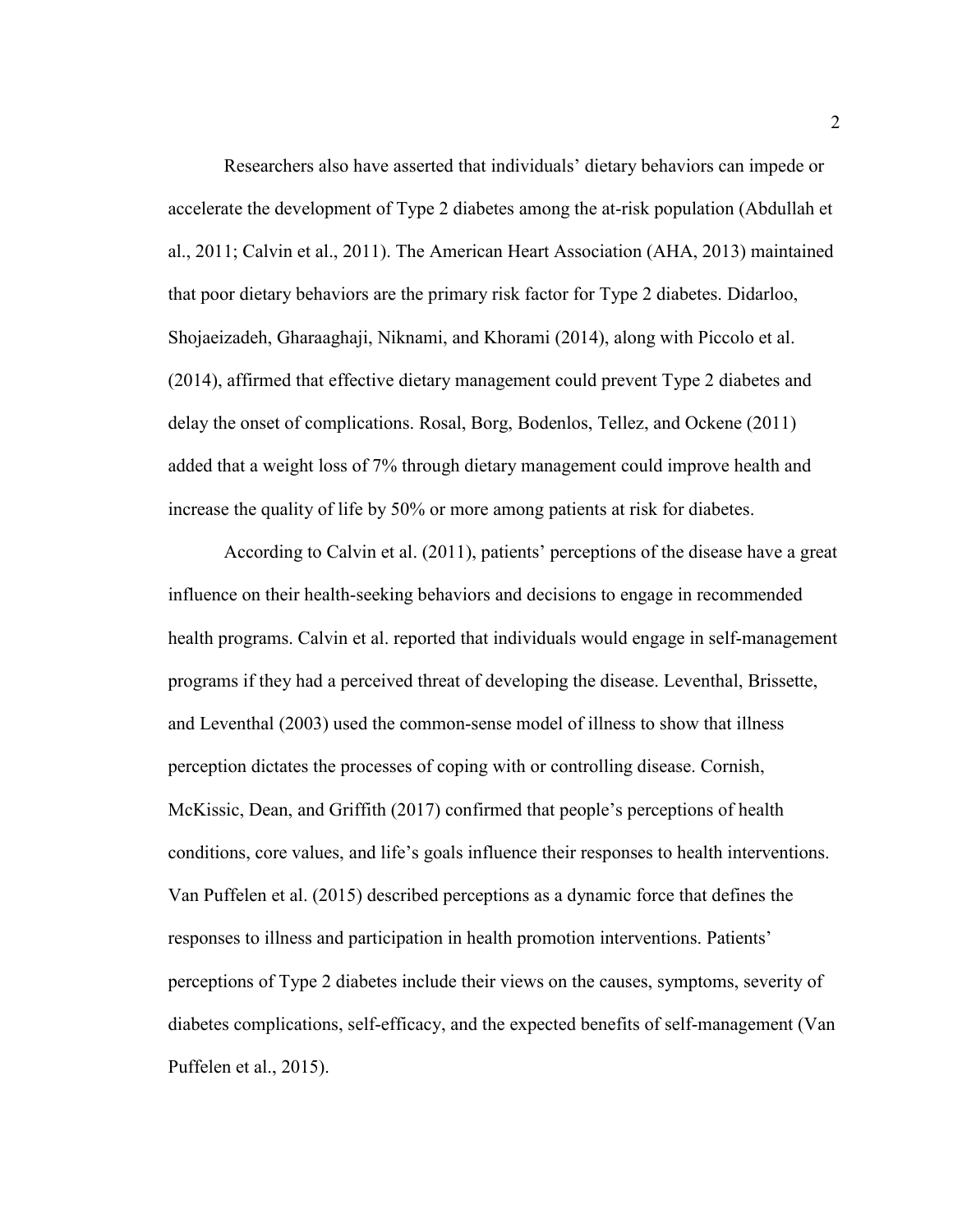Some researchers have suggested that patients' nonadherence to recommended diets could be the result of their misunderstanding the importance of nutrition. However, Didarloo et al. (2014) refuted this assertion and argued that even patients with knowledge of nutrition benefits still could find it difficult to adhere to long-term dietary management. Castro-Sanchez and Avila-Ortiz (2013) connected patients' nonadherence to diet to their lack of willpower to control appetite. Breen, Ryan, Gibney, and O'Shea (2015) held that because health care providers play an important role, they should reinforce dietary management on every visit to motivate adherence. Mathew, Gucciardi, De Melo, and Barata (2012); Peterson, Nayda, and Hill (2012); and Vasilescu (2015) advocated for the integration of patients' personal preferences, religion, culture, health belief, economics, and goals into diabetes education to promote nutritional uptake. Nutritional therapy plays a critical role in the management of Type 2 diabetes, so researchers continue to pursue ways to motivate patients to adopt and adhere to nutritional therapy in diabetes management (Fort et al., 2013).

#### **Background of the Study**

Type 2 diabetes results from the lack of insulin production or the insensitivity of cells to insulin (Menke, Casagrande, Geiss, & Cowie, 2015). Diabetes became a public health problem in the United States in the 1980s, with 5.6 million people identified as having the disease (Vigersky, Fitzner, & Levinson, 2013). The incidence of diabetes continued to escalate, and by 2015, more than 30.3 million people in the United States had the disease, with an additional 7.2 million undiagnosed cases (CDC, 2017b; Vigersky et al., 2013).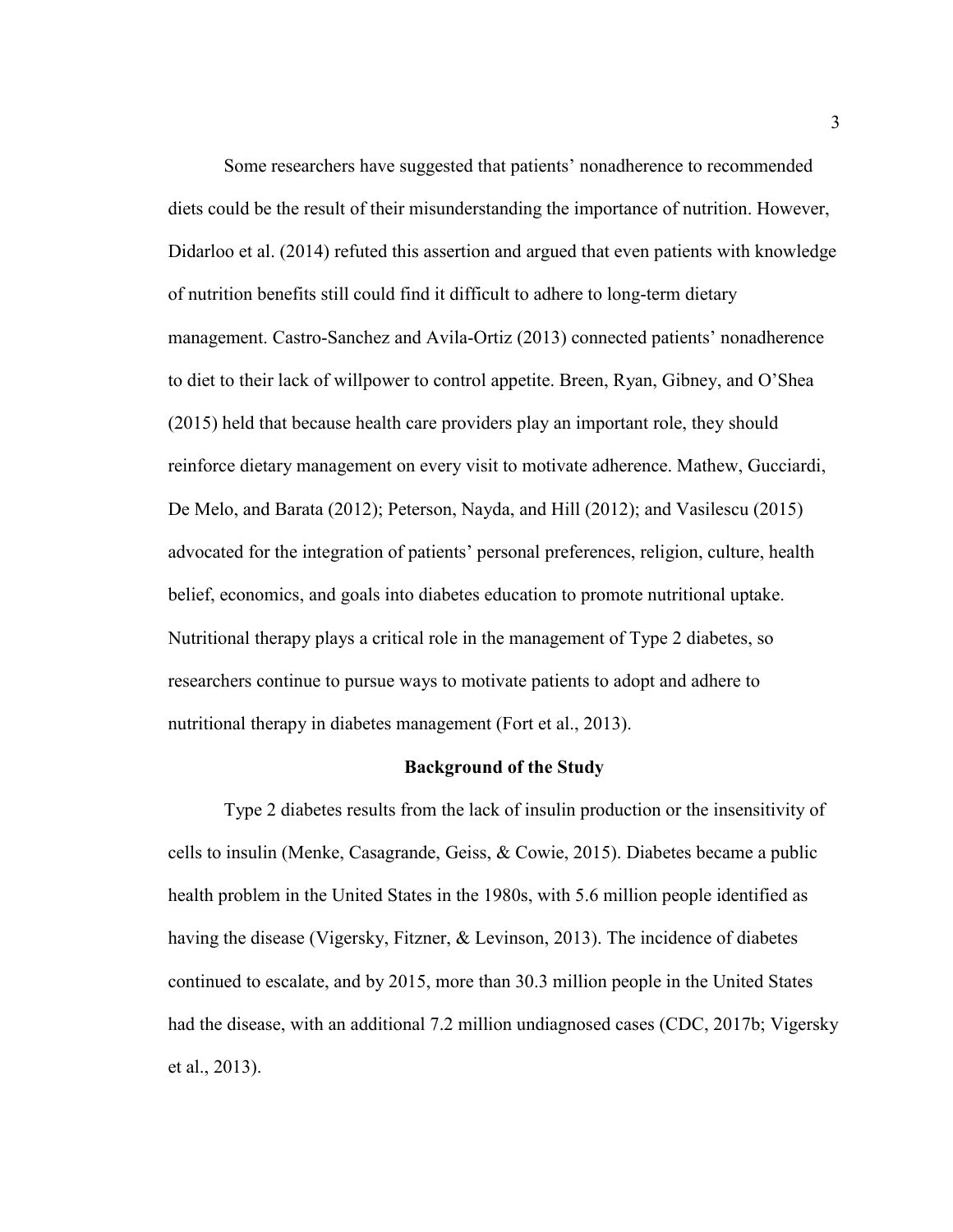Globally, almost 415 million adults have Type 2 diabetes, and 5 million deaths are attributed to diabetes annually (Ley et al., 2016; Ogurtsova et al., 2017). By 2040, almost 642 million adults are anticipated to have Type 2 diabetes if the current trend is not interrupted. Economically, Type 2 diabetes and its complications have imposed an enormous financial burden on the health care system in the United States, individuals, and their family members (Ley et al., 2016). In 2015, approximately \$348 billion was spent in the United States on direct patient care associated with diabetes, and \$673 billion was spent globally on diabetes-related problems (Ley et al., 2016). At the individual level, at least \$13,700 is spent annually on patients with diabetes, whereas a more modest \$5,800 is spent on persons who are nondiabetic (Herman, 2013). In addition to direct medical costs, an estimated \$69 billion is spent annually on such indirect costs as absenteeism from work, reduced work productivity, disability, and untimely death (Herman, 2013).

The American Diabetes Association (ADA, 2017) and the National Institute for Health and Clinical Excellence (2008) emphasized that combining diet, physical activity, and medication therapy into diabetes care would yield the best results. Nutritional therapy is a flexible dietary plan of selected foods that can help patients to control their blood sugar (Malaguti-Boyle, 2016). The goal of nutritional therapy is to promote healthy eating habits among the at-risk population by increasing the quality while reducing the quantity of food consumed (Nwankwo  $\&$  Funnell, 2016; Tiew, Chan, Lye,  $\&$  Loke, 2014). Food choices and blood sugar control have a direct connection because dietary patterns and types of food consumed influence blood sugar upload, glycemic control, and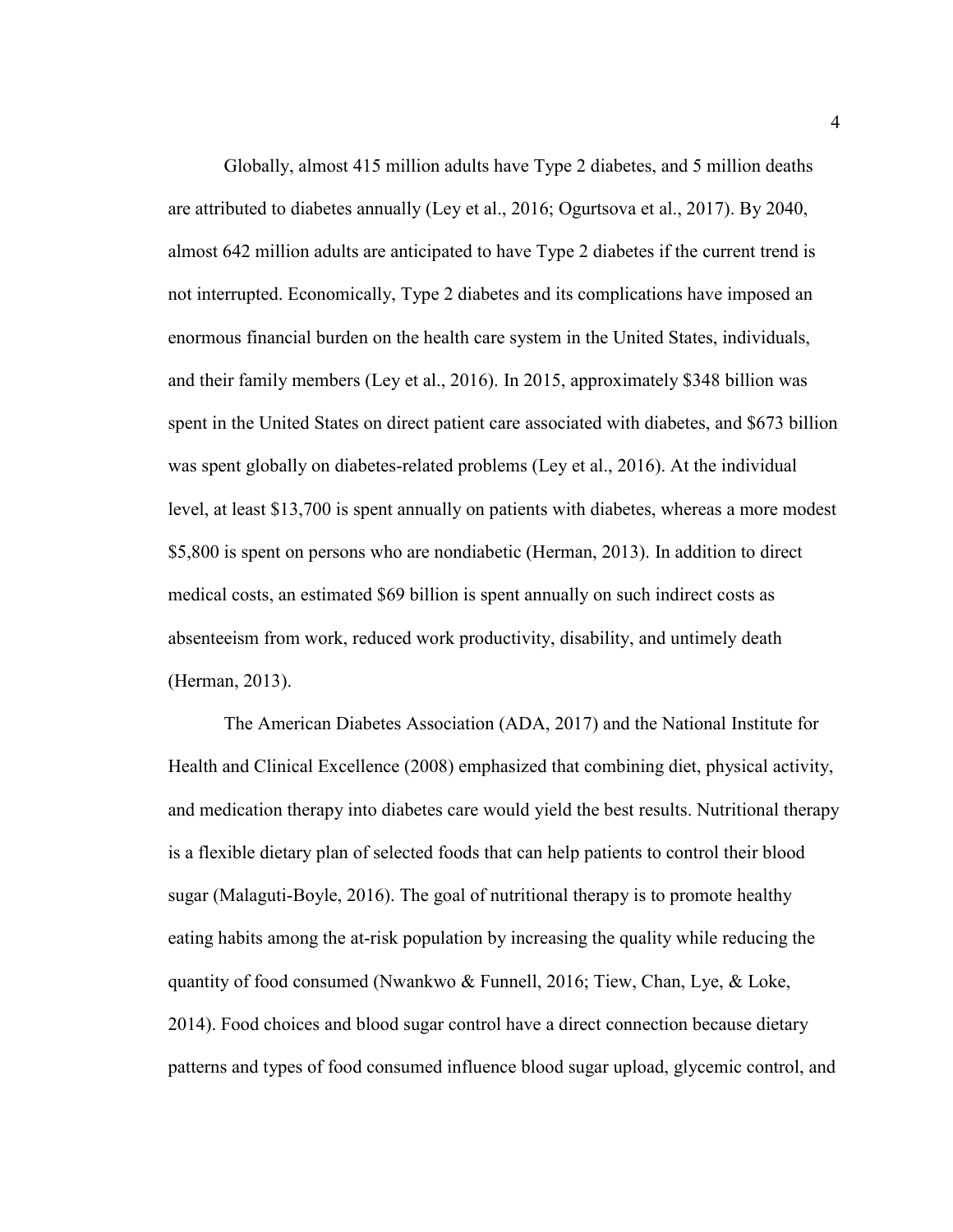the onset of diabetes complications (Villegas et al., 2010). Consuming processed foods, high energy-dense foods, and high-fat foods lead to obesity, poor blood sugar control, and the early onset of diabetes complications (Villegas et al., 2010).

Dietary adherence yields positive outcomes and reduces the risk of death associated with complications from cardiovascular diseases (Tiew et al., 2014). Researchers have initiated different nutritional approaches to curtail the diabetes epidemic, and in 1999, the Institute of Medicine (IOM) officially advocated for the integration of nutritional therapy into diabetes management (as cited in Malaguti-Boyle, 2016). Examples of the recommended dietary approach include a low-carbohydrate, highprotein diet, a diet that Vasilescu (2015) found useful in the weight control of patients who are obese. The Dietary Approaches to Stop Hypertension (DASH) is a nutritional therapy to manage hypertension (AHA, 2013). DASH foods are rich in protein, nuts, whole grains, and fruits and vegetables, and low in fat and dairy products. Adherence to this therapy has helped patients to manage and control their blood pressure effectively (Steinberg, Bennett, & Svetkey, 2017).

Alcubierre et al. (2016) and Rossi et al. (2013) contended that the Mediterranean diet provided better glycemic load and recommended it for diabetes management. According to Alcubierre et al., patients who maintained a strict Mediterranean diet reported fewer diabetes complications and displayed better self-confidence than patients on other forms of self-care in managing their diabetes. Vadiveloo, Parekh, and Mattei (2015) did not recommend adherence to any specific dietary therapy; instead, they suggested that health providers educate patients to increase their intake of a variety of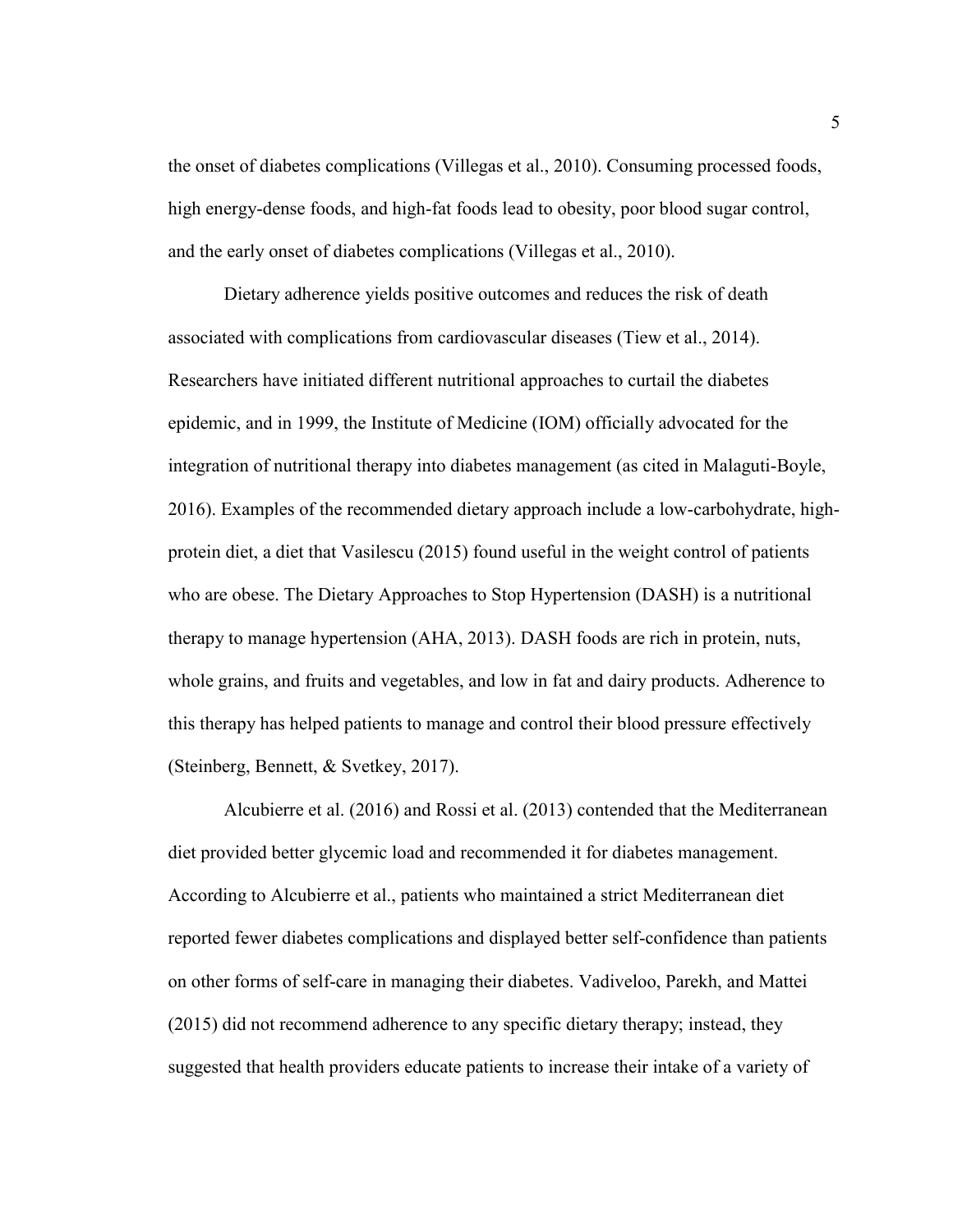foods in their diet to improve nutritional quality and metabolic health. Vadiveloo et al. stressed that increasing the consumption of various fruits and vegetables inhibits the risk of not only Type 2 diabetes but also cardiovascular disease. Health care providers and diabetes educators can influence patients' compliance with diabetes self-management, so Burridge et al. (2016) suggested that providers regularly emphasize to patients the importance of adhering to nutritional therapy. Adequate diabetes education is fundamental to increasing patients' knowledge and self-confidence in managing diabetes and reducing the barriers to nutrition adherence (Rohani, Eslami, Ghaderi, Bidkhori, & Raei, 2016).

According to Chatterjee, Maruthur, Edelman, and Maruthur (2015), African Americans have a high prevalence of Type 2 diabetes and are more at risk than other ethnic groups of developing Type 2 diabetes at a younger age. Epstein et al. (2012) discussed the high prevalence of poor dietary habits among African Americans that further puts them at risk for the early development of Type 2 diabetes and its complications. Other risk factors associated with Type 2 diabetes include obesity, advancing age, socioeconomic status (SES) and ethnicity (Chatterjee et al., 2015). According to Calvin et al. (2011), African Americans are at higher risk for Type 2 diabetes because of their low perceptions of their predisposition to Type 2 diabetes.

Obesity is a recognized risk factor for Type 2 diabetes, and many African Americans are overweight or obese, thus increasing their potential for Type 2 diabetes (Steinhardt et al., 2015). For instance, 49% of African Americans are obese, and 27% are overweight, factors that are heightening their risk for Type 2 diabetes (Steinhardt et al.,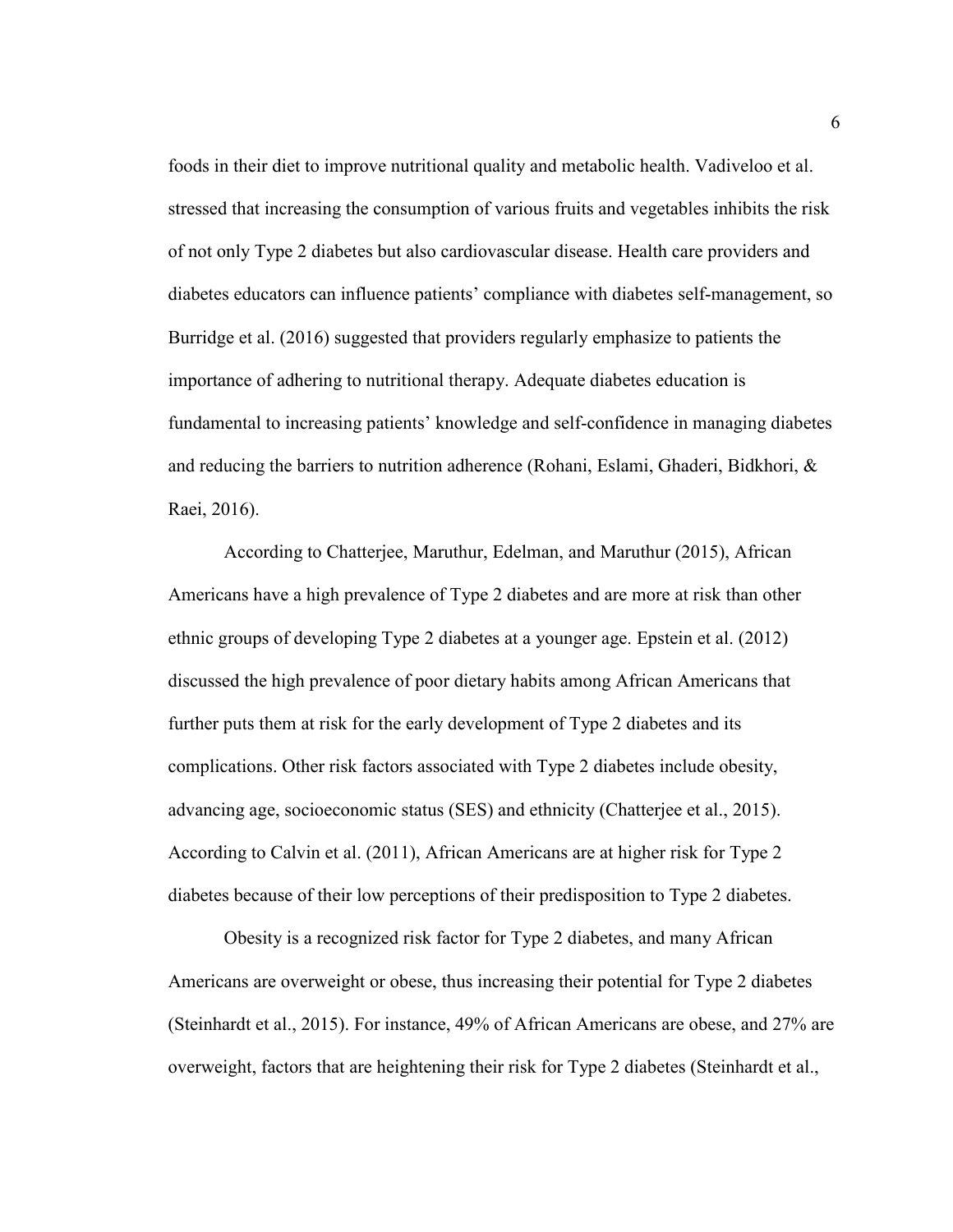2015). Advanced age also increases the risk for Type 2 diabetes because of the lower sensitivity of body cells to insulin (Nayak et al., 2014). He et al. (2009) found that individuals 40 years of age and older are prone to developing central obesity, predisposing them to the early onset of Type 2 diabetes. Nayak et al. (2014) supported this finding and added that advanced age causes a loss of muscle fiber and the accumulation of sugar in the fatty tissue, resulting in the increased insensitivity of cells to insulin.

Nayak et al. (2014) also stressed that the presence of two risk factors such as being at an advanced age and being of African descent predisposes African Americans, more so than other ethnic groups, to develop Type 2 diabetes. Bockwoldt et al. (2017) as well as Keaton et al. (2014) viewed ethnicity as a significant risk factor, noting that African American adults tend to develop Type 2 diabetes at an earlier age than European American adults do. In support of this view, Steinhardt et al. (2015) asserted that 13.2% of African Americans have Type 2 diabetes versus only 7.6% of European Americans. The CDC (2017b) report indicated that 12.2% African Americans ages 18 years and older had diabetes versus 7.6% of non-Hispanic European Americans. Calvin et al. (2011) noted that about 25% of African Americans with prediabetes had a one in eight chance of progressing to full Type 2 diabetes than European Americans did.

African Americans also are more likely than other ethnic groups to develop diabetes complications that can include heart disease, stroke, blindness, and renal disease. Research has shown that African Americans with Type 2 diabetes have a 50% risk of developing severe complications such as blindness and cardiovascular disease; a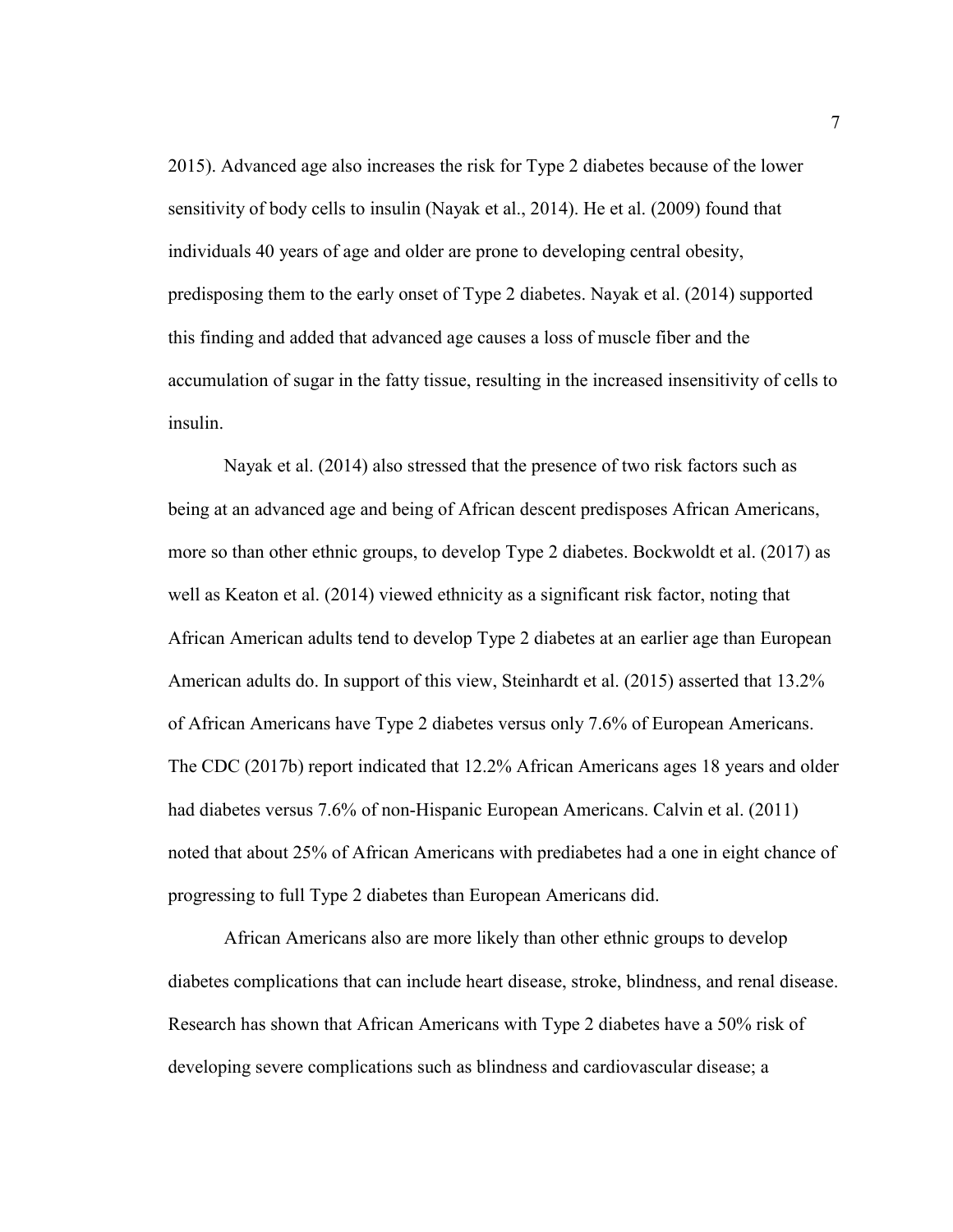probability 4 times greater for chronic kidney failure with dialysis; and 2.7 times higher possibility of limb amputation, disabilities, and death (Calvin et al., 2011; Piccolo et al., 2014). Disparities in access to quality health care and racial discrimination also compound the diabetes problem among African Americans and increase the prevalence of Type 2 diabetes and complications (Steinhardt et al., 2015). A large proportion of African Americans have a low SES, low levels of education, and financial insecurity, all of which further limit their access to health care (Steinhardt et al., 2015). In addition, the lack of culturally appropriate teaching tools for African Americans increases the gravity of diabetes complications and decreases dietary adherence (Steinhardt et al., 2015). These findings call for an urgent need to address the diabetes problem by promoting adequate dietary management among African Americans.

#### **Problem Statement**

 Type 2 diabetes has severe health complications that can include cardiovascular disease, chronic kidney disease, blindness, diabetes foot ulcers and amputation, and diabetes neuropathy (Fort et al., 2013). African Americans bear a higher burden of Type 2 diabetes and its consequences than other racial groups, despite the availability of diabetes interventions (Epstein et al., 2012). African Americans who have Type 2 diabetes are twice as likely as European Americans to develop complications such as blindness, are 4 times more prone to end-stage renal disease, and are 2.7 times more at risk for limb amputation (Calvin et al., 2011).

Research has confirmed that African Americans have a higher prevalence of endstage renal disease than the general population (Calvin et al., 2011). For instance, the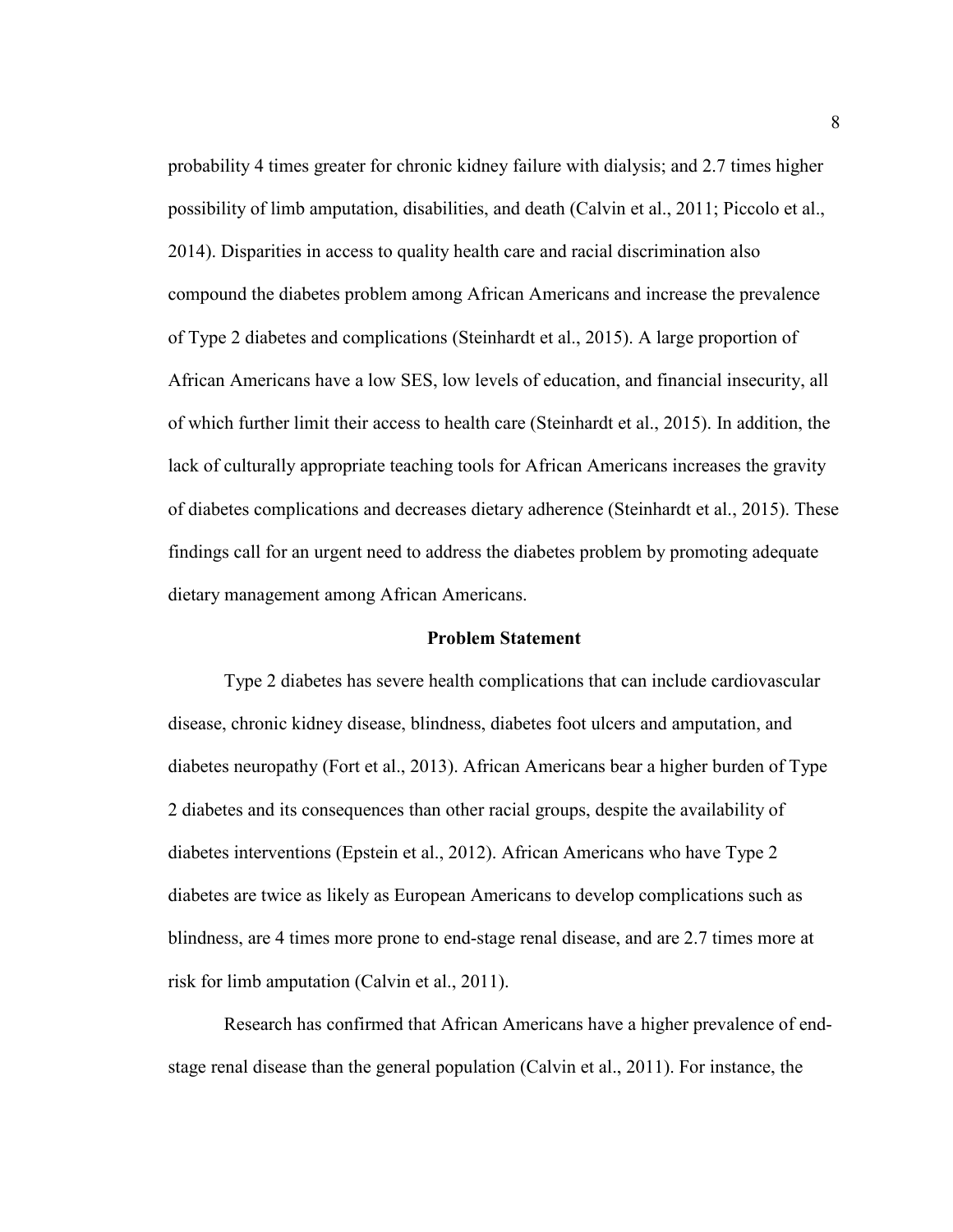incidence of hemodialysis among all American adults is 1,569 per million but 4,863 per million among the African American population (Calvin et al., 2011). African Americans experience more severe diabetes complications because of their poor diabetes selfmanagement and low perceptions of the severity of the disease (Abubakari et al., 2011).

Dietary adherence is a crucial component of diabetes management, but studies on other disease conditions have shown that African Americans have more difficulty than European Americans adhering to diet. For example, Epstein et al. (2012) reported that European Americans are more likely than African Americans to comply with the DASH diet to control blood pressure. Wells and Walker (2012) indicated that dietary adherence is an added stressor for African Americans as the result of psychosocial and environmental difficulties. De Groot et al. (2003) viewed African Americans' traditional dietary choices as a factor impeding adherence to nutritional therapy. Vijan et al. (2005) noted in their study that the communication barrier between African American patients and their health care providers made it difficult for the group to comprehend dietary guidelines. Challenges to dietary adherence also were connected to the urban setting, lack of access to care, and poor perceptions of illness (Vijan et al., 2005).

Despite the numerous studies on diabetes management, the review of the literature indicated that most researchers have focused on combination interventions such as physical activity and medication therapy or physical activity and diet. Research on nutritional therapy has been scant, and none of the reviewed studies had explored patients' perceptions of diet-only therapy in the prevention of diabetes complications.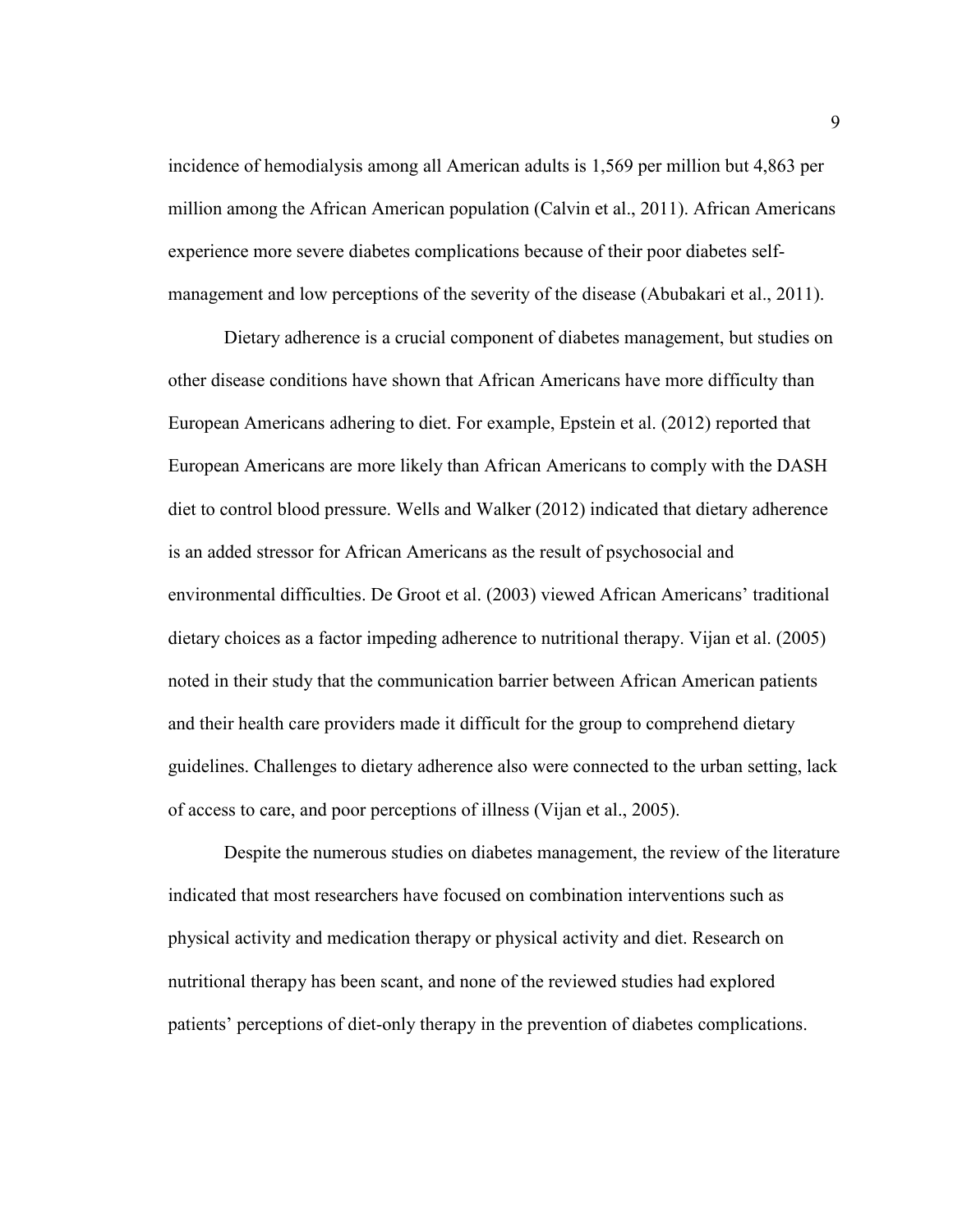I conducted this study to fill that gap in perceptions. The purpose of this study was to explore the perceptions of African American adults between ages 40 to 64 years with Type 2 diabetes and living in southeast Texas about diet-only therapy in the prevention of diabetes complications.

The nutritional goal of diabetes management is to maintain adequate blood sugar control, promote adherence to nutritional therapy, and prevent diabetes complications (Cornish et al., 2017; Van Puffelen et al., 2015). Patient-centered interventions have produced better results than generic programs, so it is urgent to understand how the perceptions of African American adults with Type 2 diabetes affect their uptake and adherence to nutritional therapy in the treatment and prevention of diabetes complications. England, Thompson, Jago, Cooper, and Andrews (2014) asserted that patient-centered dietary adherence can have a longer and more positive impact on glycemic control than short-term, prescribed diets can. Obtaining insight into the participants' perceptions will add to the knowledge base relevant to the patient-centered approach to dietary management and will stimulate adherence to nutritional therapy. Dietary adherence can help to slow the current trend in the escalation of Type 2 diabetes and its complications in the African American population, promote overall health, and reduce total medical expenditure related to diabetes treatment protocols (Breen et al., 2015; Rosal et al., 2011).

#### **Purpose of the Study**

The purpose of this study was to explore the perceptions of a sample of African American adults with Type 2 diabetes regarding diet-only therapy in the prevention of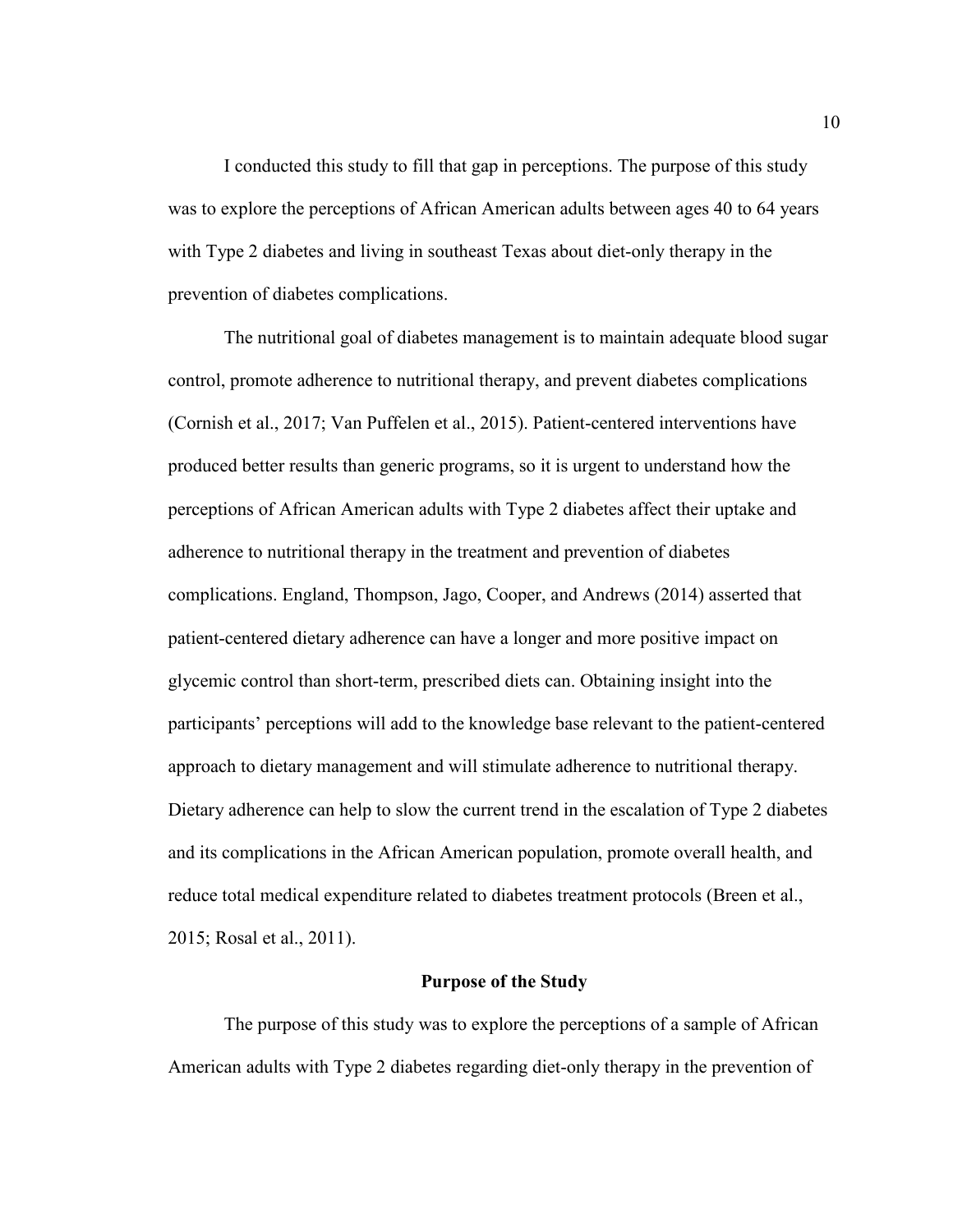diabetes complications and gain a deeper understanding of the meanings that the participants ascribed to their experiences of the effect of diabetes on health, perceptions of nutritional therapy, and efforts at dietary adherence. Rohani et al. (2016) stated that gaining more in-depth insight into participants' perceptions of nutritional therapy can improve their utilization of diet in the prevention of diabetes complications. Six African American adults with Type 2 diabetes were interviewed to gain their perceptions of nutritional therapy, facilitators of and barriers to dietary compliance, perceived severity of diabetes complications, perceived benefits of dietary adherence, and self-efficacy in nutritional management.

#### **Research Questions**

The study was guided by three research questions (RQs):

RQ1: How do African American adults' perceptions of susceptibility to diabetes complications influence their adoption of nutritional therapy?

RQ2: How do African American adults with Type 2 diabetes view the severity of diabetes complications to their overall health?

RQ3: How do African American adults' views of diabetes self-management affect adherence to nutritional therapy?

#### **Conceptual Framework**

 The health belief model (HBM) was the theoretical foundation of the study. The HBM was formulated by social psychologists Hochbaum, Rosenstock, and Kegels in the 1950s to explain individuals' health-seeking behaviors and use of preventive health services such as immunization and X-ray (Glanz, Rimer, & Viswanath, 2015). Glanz et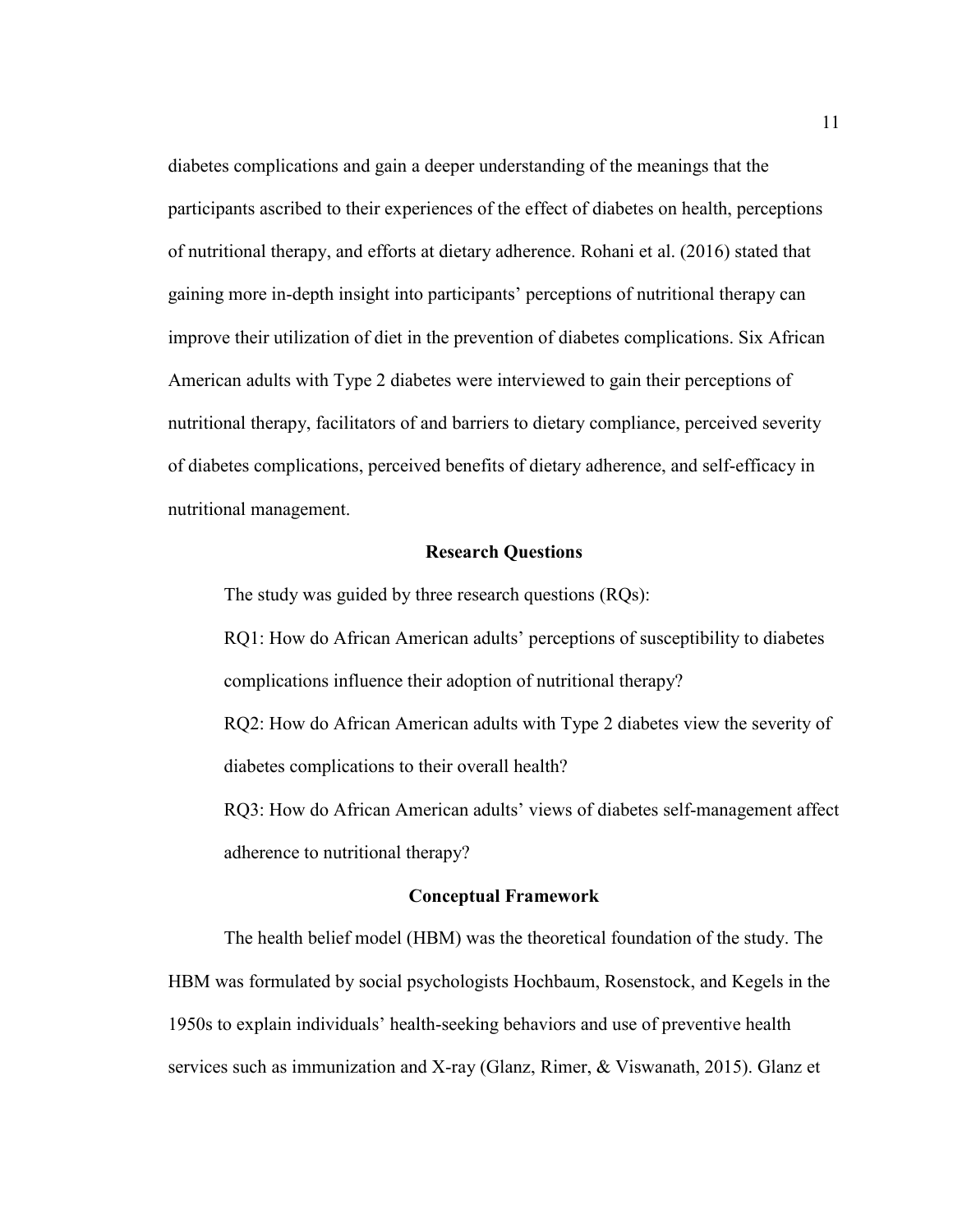al. (2015) contended that people's attitudes toward disease depend on their perceptions of the severity of the illness versus treatment. The model explains that if individuals have a fear of a disease and view the repercussions as severe, they become motivated to take preventive action (Harris & Linn, 1985).

The HBM has six constructs: perceived susceptibility, perceived severity, perceived barriers, perceived benefits, self-efficacy, and cues to action (Glanz et al., 2015). Social and public health scientists have used the HBM extensively to explain people's perceptions of health conditions and their responses and adherence to health interventions and treatment (Orji, Vassileva, & Mandryk, 2012). The HBM was the ideal conceptual framework for this study in providing insight into the ways that African American adults with Type 2 diabetes perceived their susceptibility to diabetes complications, severity of the complications, perceptions of susceptibility to the risk factors of diabetes, benefits of nutritional therapy in preventing diabetes complications, perceived barriers to dietary therapy, and self-efficacy in diabetes self-management.

#### **Nature of the Study**

 In this phenomenological qualitative study, I sought to gain deeper insight into how a sample of African American adults with Type 2 diabetes perceived nutrition-only therapy in the management and prevention of diabetes complications (Matua & Van, 2015). Using the phenomenological approach enables participants to share their personal experiences of Type 2 diabetes and their perceptions of nutritional therapy (Matua  $\&$ Van, 2015). Researchers use the phenomenological approach to explore their participants' experiences of the phenomena under investigation, their perceptions of the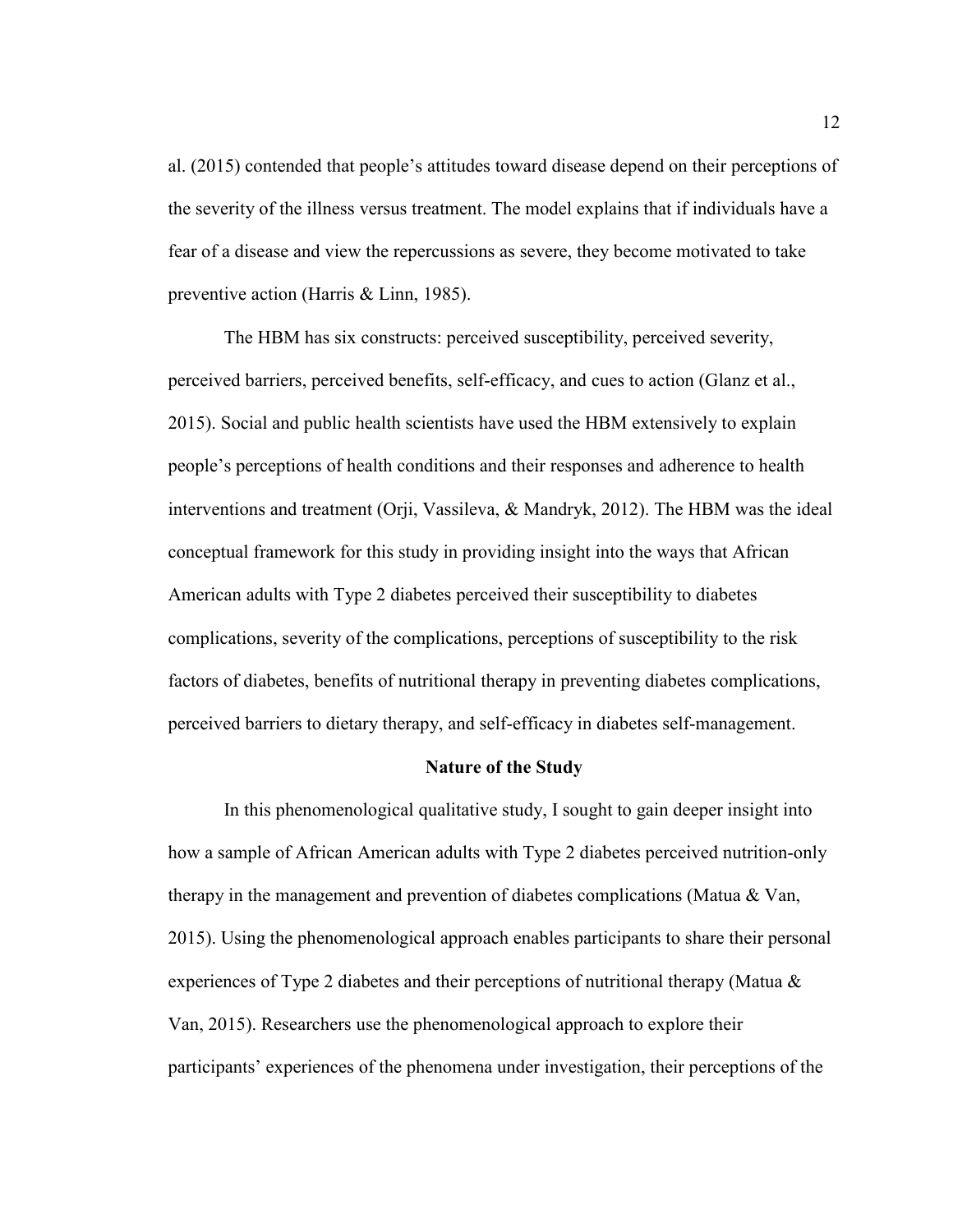phenomena, and what the experiences mean to them (Phillips-Pula, Strunk, & Pickler, 2011). Perceptions of a health intervention dictate the willingness of individuals to adopt and use available health resources (Phillips-Pula et al., 2011).

The phenomenological approach was appropriate to explore the perspectives of a sample of African American adults of diet-only therapy who were living in southeast Texas at the time of the study in the prevention of diabetes and their decision to adopt or reject nutrition intervention. I conducted face-to-face interviews using semistructured, open-ended questions to collect the data, which I coded manually for analysis and interpretation.

#### **Definitions of Terms**

*African American:* A person of African descent born in the United States (U.S. Census of Bureau, 2011).

*Body mass index (BMI):* Measurement of weight in kilograms divided by the square of height in meters. A high BMI indicates a high percentage of body fat (CDC, 2017a).

 *Glycated hemoglobin (HA1c):* A hemoglobin protein that binds with blood glucose in the red blood cells and is used to measure average blood glucose levels in the preceding weeks or months (Gore & McGuire, 2016)*.* HA1c is the indicator for diabetes that tracks and monitors how well diabetes is controlled. High levels of  $HA_{1c}$  increase the risk of diabetes complications (Gore & McGuire, 2016).

 *Glycemic load:* Measurement of the quality and quantity of carbohydrates in grams per serving of food (Joslowski et al., 2015).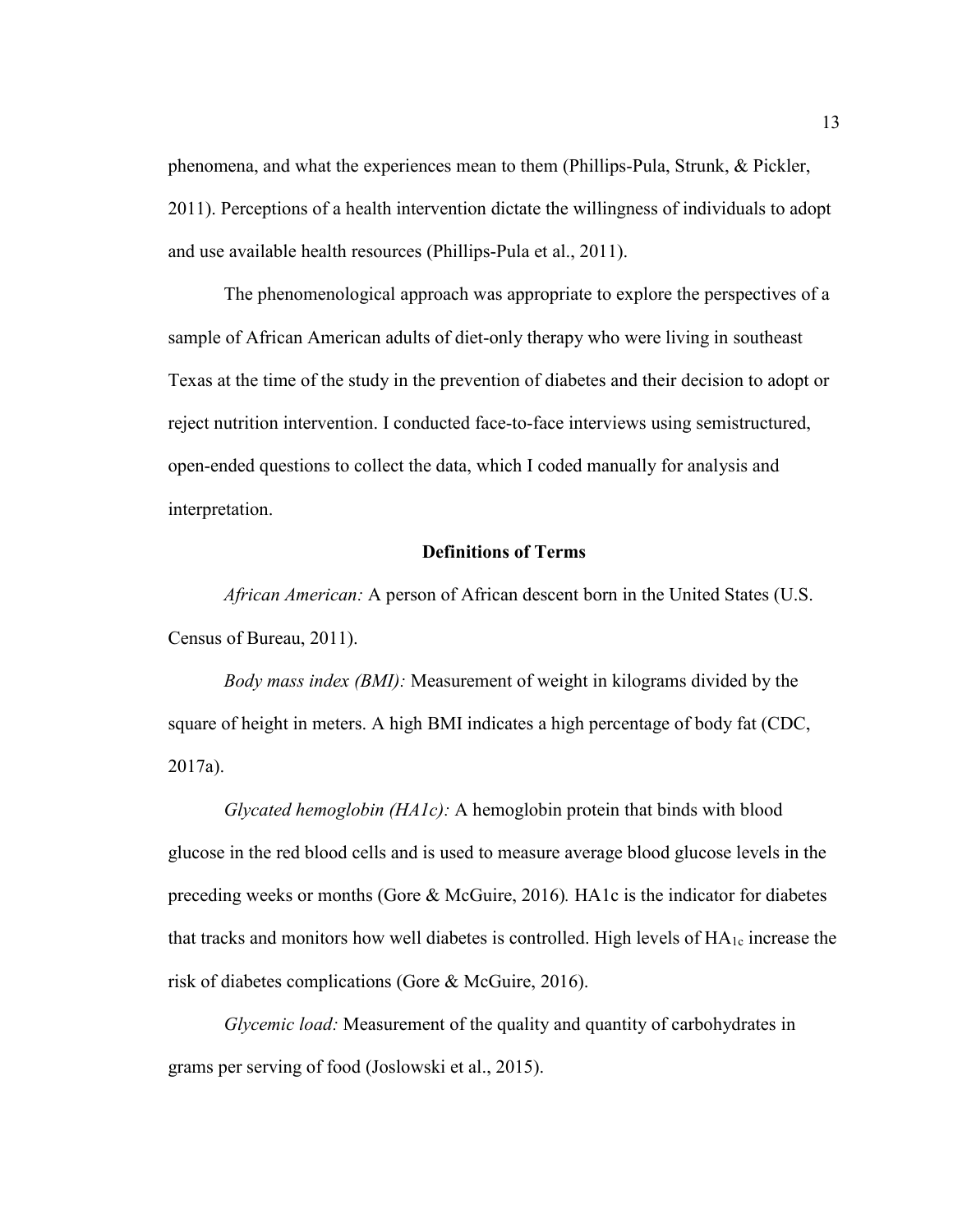*Hemoglobin*: A protein in the red blood cells that binds with oxygen in the lungs and transports it throughout the body (Gore & McGuire, 2016).

 *Informed consent*: The willingness of competent persons to participate in a study after receiving appropriate information about the purpose of the study, benefits of being in the study, and potential risks of participating (Kraft et al., 2017).

#### **Assumptions**

 There were several assumptions in this study. The first assumption was that adherence to nutritional therapy would prevent or delay diabetes complications among African American adults with Type 2 diabetes. The second assumption was that the participants would be competent, honest, and able to share accurate information about their experiences with diabetes, self-management, and perceptions of nutrition-only therapy. The third assumption was that the participants would be African American adults who met the inclusion criteria and would be willing to participate in the study voluntarily. The fourth assumption was that assessing the participants' perceptions of nutrition-only therapy in the prevention of Type 2 diabetes would yield relevant results that could promote the uptake of nutritional therapy and adherence to diet. The final assumption was that the findings will have a positive impact on the participants, family members, community members, and the general public.

#### **Delimitations**

The one delimitation of this study was that I did not consider the participants' perceptions of other therapies such as medication, physical activity, or alternative approaches.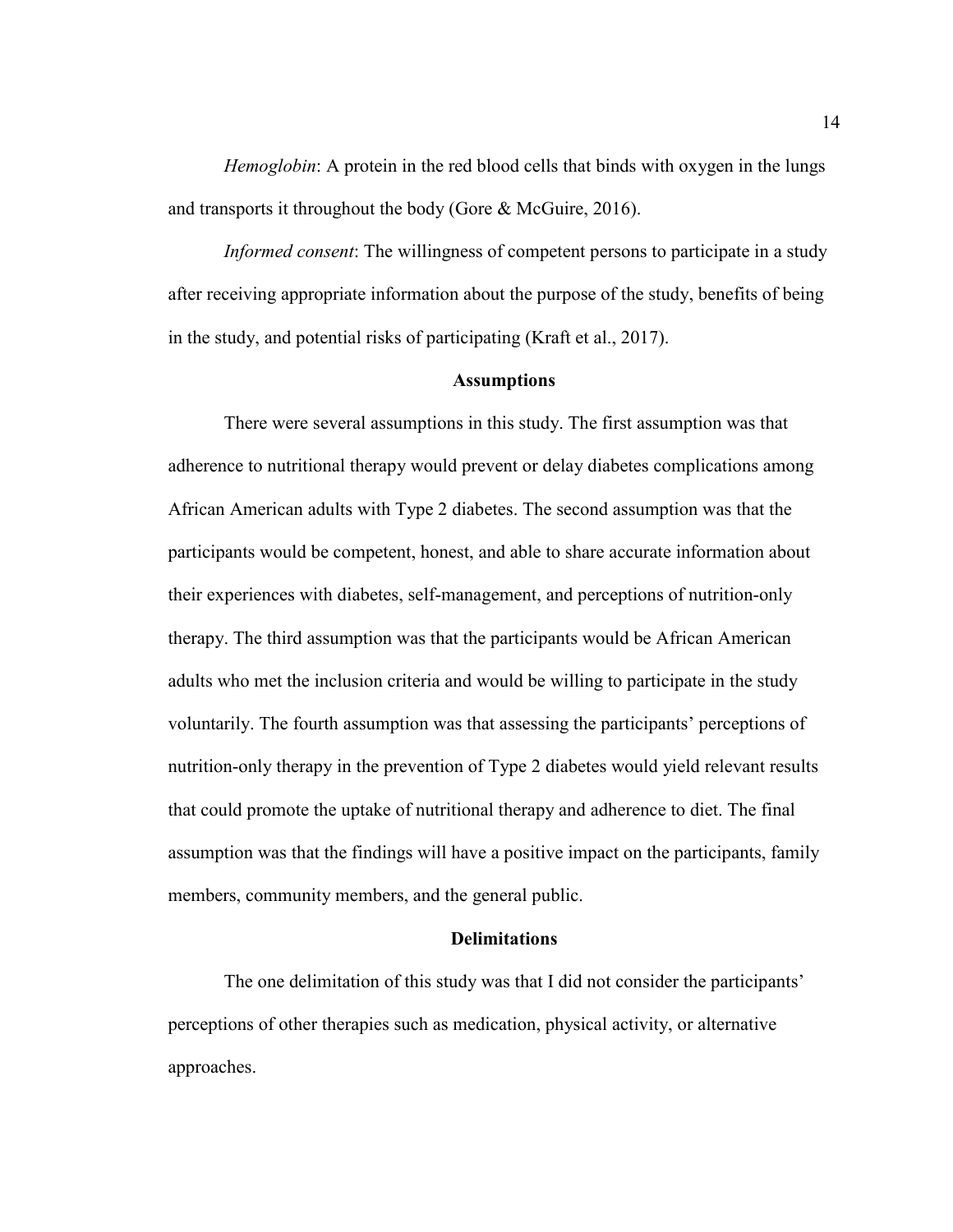#### **Limitations**

There were several limitations to the findings of this study. I limited this study to data collected from the participants on nutritional therapy and the prevention of Type 2 diabetes complications. The recruitment and participation of only African American adults excluded other ethnic minority persons from the study who might have had similar experiences with diabetes and its complications, thus limiting the applicability of the findings to African American adult population. The data collected from the interviews were based on the participants' self-reports, which might have been influenced by their desire to give responses to the interview questions that I expected and considered acceptable. Cultural perceptions also might have influenced the participants' understanding of the questions and their responses, thus precluding generalization of the findings to other racial and ethnic groups.

#### **Scope of the Study**

The scope of this phenomenological study was to obtain the perceptions of African American adults living in southeast Texas about Type 2 diabetes and nutritiononly therapy in the prevention of diabetes complications. Six African American adults with Type 2 diabetes were selected purposefully through criterion sampling to participate in the study. Three RQs were formulated to guide this study, and six interview questions were developed to answer the RQs. I used semistructured, face-to-face interviews with open-ended questions to obtain the participants' perceptions of diet-only therapy in the prevention of diabetes complications.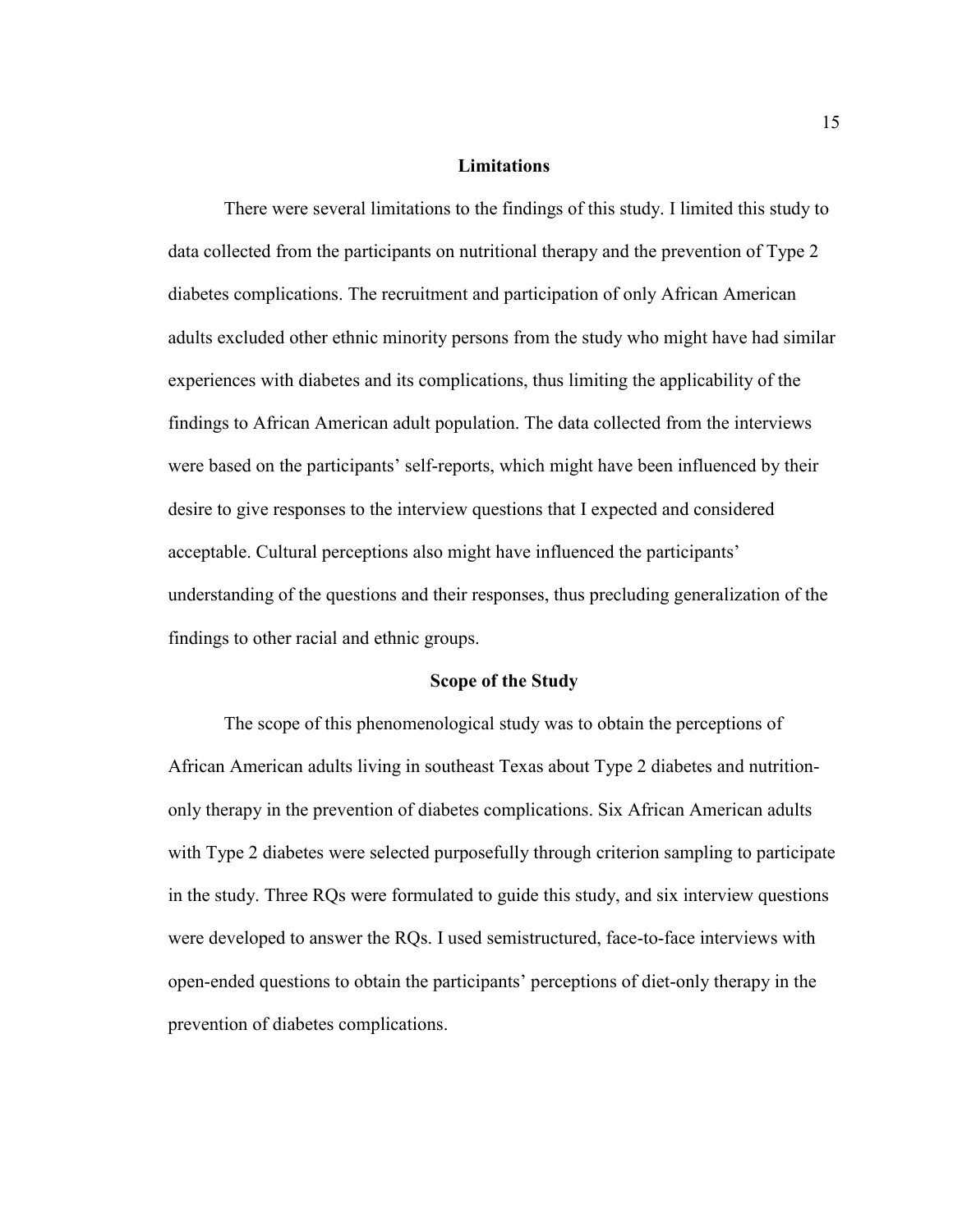#### **Significance of the Study**

This study is significant because the health status of individuals reflects the state of health of the nation (Ogurtsova et al., 2017). Type 2 diabetes is associated with debilitating complications affecting various organs of the body, resulting in a reduction in health and quality of life (Ogurtsova et al., 2017). The cost of medical treatment attributed to Type 2 diabetes is staggering, with an estimated \$673 billion spent on diabetes and diabetes-related cases globally in 2015 (Ogurtsova et al., 2017). Preventing diabetes complications can reduce the morbidity and mortality rates linked to the disease and the overall cost of treatment (Woolf, 2009). Woolf (2009) posited that preventive health interventions that address a single risk factor of disease can moderate the prevalence and severity of other related conditions. Diet has a role in the prevention and control of diabetes, as well as a delay in the onset of complications. Evidence has shown that patients who follow the recommended nutritional therapy experience fewer disease complications and have a higher quality of life (Broadbent et al., 2011).

 The findings may contribute to the literature by providing more in-depth insight into the participants' perceptions of nutritional therapy in diabetes management. African Americans with Type 2 diabetes might experience a healthier quality of life through dietary adherence. Findings also can be used by health care providers and diabetes educators to offer more patient-centered counseling and educational interventions on nutrition management. A patient-centered approach has been shown to yield better results than generic programs (Rohani et al., 2016).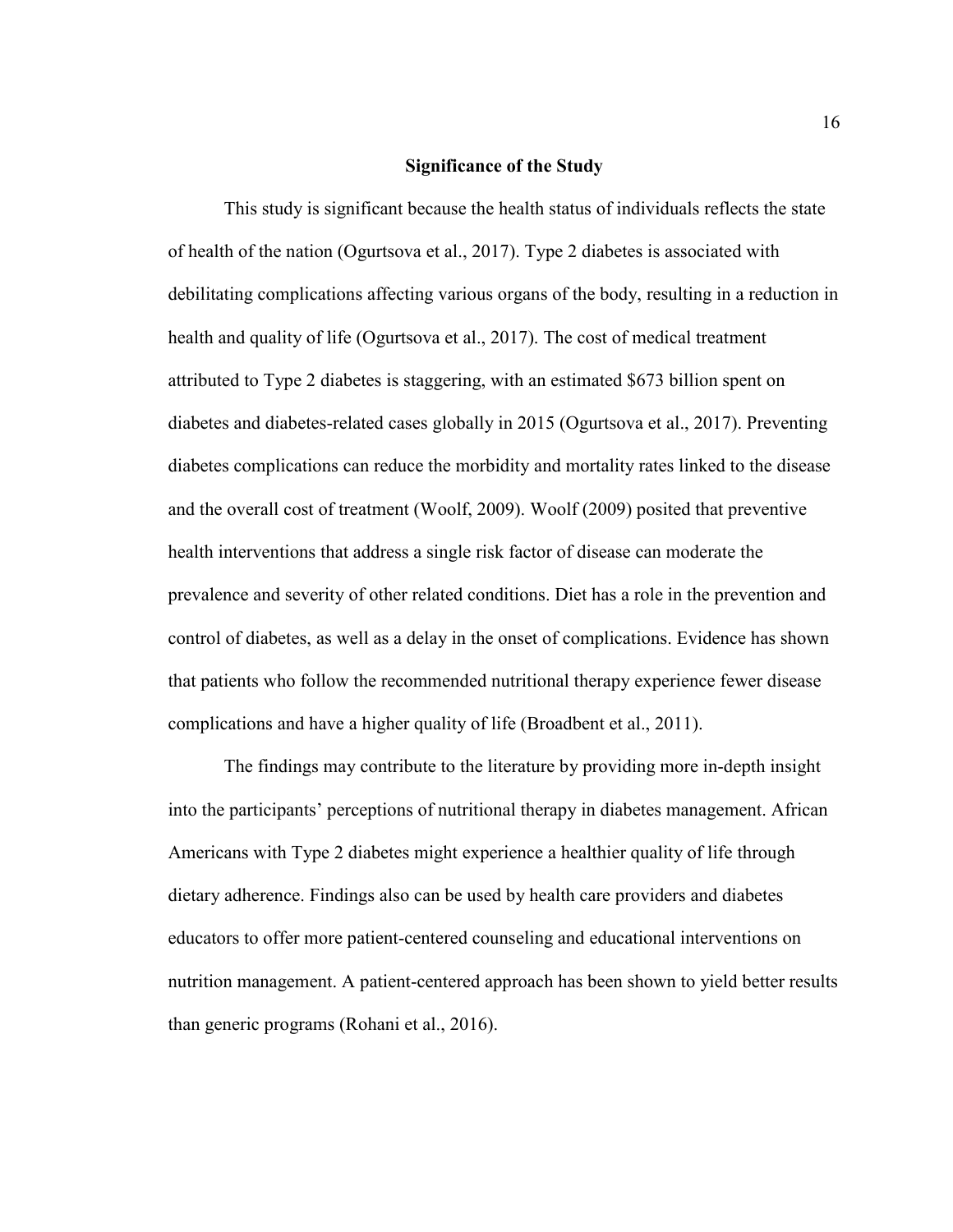#### **Summary**

I explored the ways that the perceptions of African American adults with Type 2 diabetes of nutritional therapy can influence the uptake of nutritional therapy in the management of diabetes and prevention of complications. Individuals' perceptions of illness are a strong factor in hindering or promoting healthy behaviors and the use of health interventions. Type 2 diabetes is a serious health problem with numerous complications. It is the seventh leading cause of death in the United States. Type 2 diabetes and its complications disproportionally impact African Americans adults more than other ethnic groups (Wermeling et al., 2014).

African Americans are less likely to adopt health preventive measures, especially dietary intervention, in the management of diabetes, thus exposing them to a higher incidence of complications. Successful self-management of diabetes can control blood glycemic load and minimize complications (Dyer, 2013; Lazarou, Panagiotakos, & Matalas, 2012). Active participation in self-care is fundamental to positive health outcomes, so the use of dietary management would reverse the current high prevalence of Type 2 diabetes among African Americans (Tang et al., 2015).

In Chapter 2, I review the relevant literature on diabetes management, patients' perceptions of nutritional therapy, the risk factors associated with Type 2 diabetes, the complications of Type 2 diabetes, and the theoretical framework guiding the study.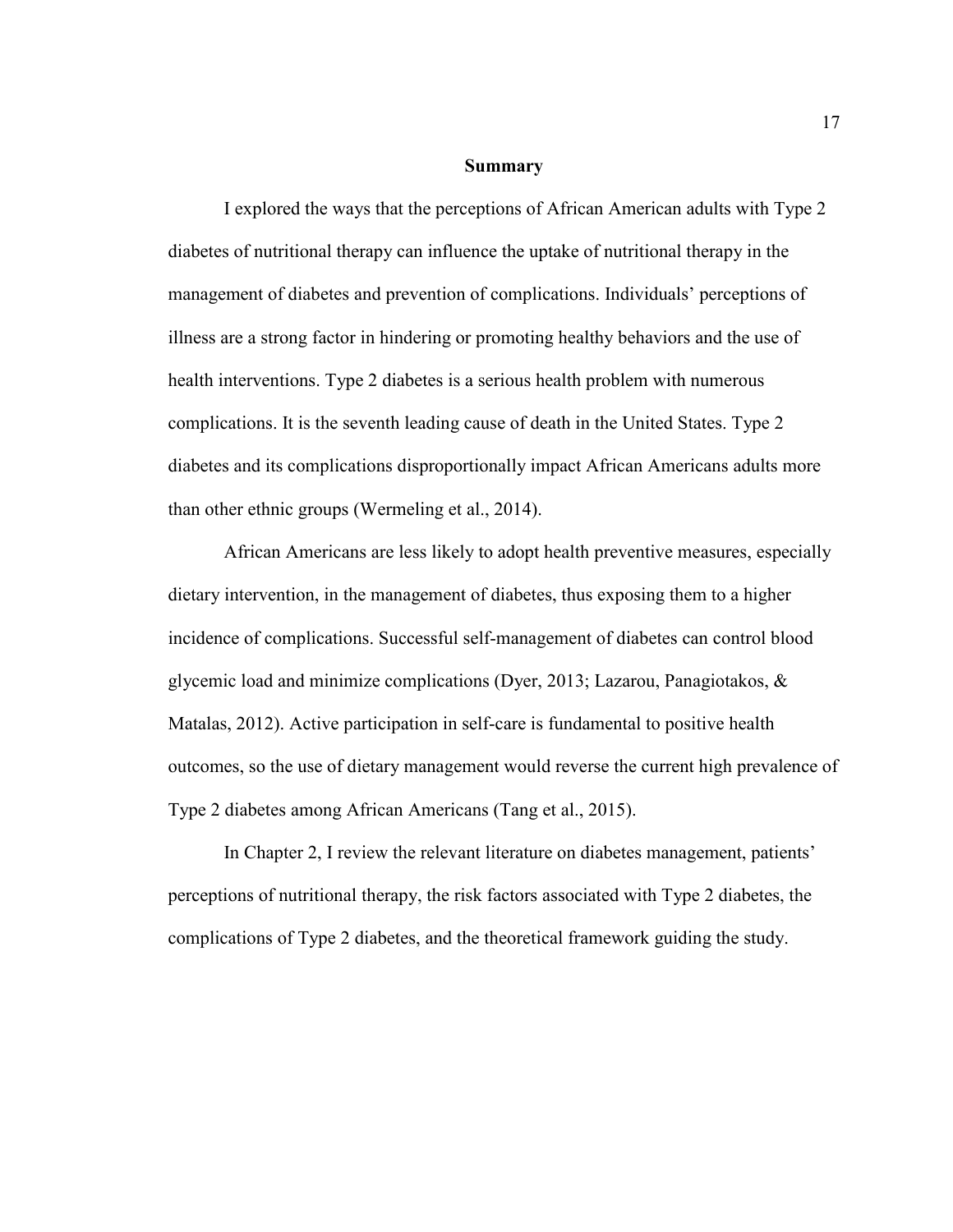#### Chapter 2: Literature Review

In Chapter 2, I review relevant literature on patients' perceptions of nutritional therapy in the management of diabetes and the prevention of complications, along with the risk factors of Type 2 diabetes that supported the need for further study. Type 2 diabetes is a metabolic disorder and a precursor of many chronic diseases, including cardiovascular disease, and it is a leading cause of death in the United States (Chatterjee et al., 2015). Type 2 diabetes results from insulin resistance or the lack of insulin production by the pancreas to meet the metabolic processes of the body (CDC, 2017b). The incidence of diabetes has been on the rise in the United States since the 1980s, and in 2015, more than 30.3 million Americans had diabetes, with 95% classified as Type 2 diabetes (CDC, 2017b; Menke et al., 2015). The prevalence of Type 2 diabetes has resulted in the call for urgent interventions to curb escalation of the disease and exacerbation of complications.

The various sections in this literature review include the literature search, theoretical framework, and diabetes risk factors, among others. The review is an overview of previous studies on diabetes management, prevention of diabetes complications, and nutritional therapy. It also serves as the basis for further studies on diabetes and the prevention of diabetes complications. The review further highlights nutritional therapy as a component in the self-management of diabetes and a necessary element in the prevention of adverse diabetes outcomes.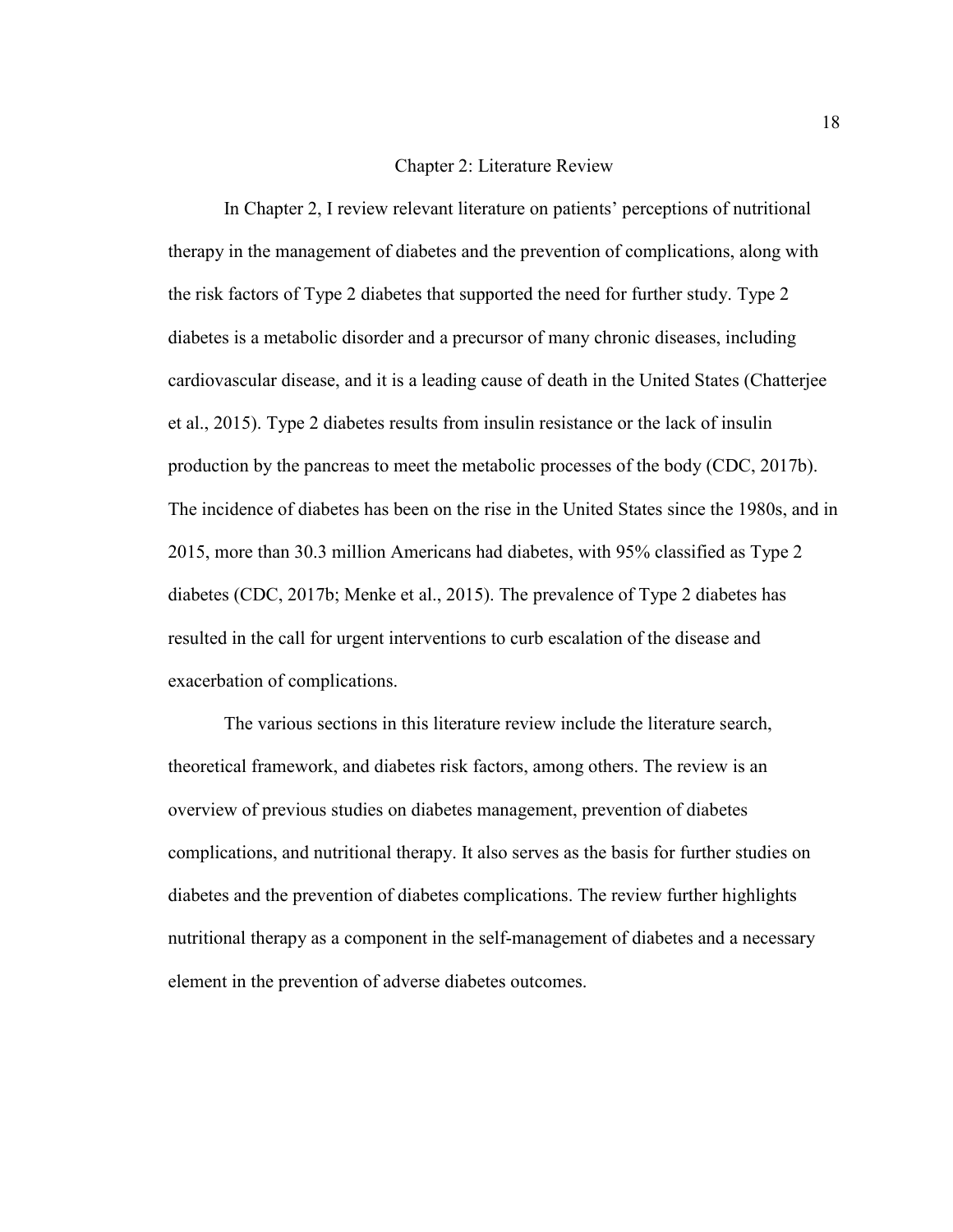#### **Literature Search**

I conducted a search of the literature for relevant articles from peer-reviewed journals on the topic under investigation. Most of the literature searched was within 5 years of publication and ranged from 2012 to 2017, except for a few studies outside that time range. Databases that I searched for literature included MEDLINE with Full Text, PubMed, ProQuest Central, CINAHL Plus, ProQuest Family Health, EBSCO Open Access Journals, Dissertations and Abstracts, and Science Direct, as well as publishers' databases such as Elsevier, Springer, Nursing Allied Health Source, Sage Premier, and Nursing & Allied Health. The search terms were *perceptions*, *illness perceptions, Type 2 diabetes*, *dietary management*, *dietary therapy*, *nutrition management*, *nutritional therapy*, *dietary adherence*, *nutrition adherence, perspectives*, *diabetes complications*, *diabetes risk factors*, *attitude to diabetes*, *knowledge of diabetes*, *awareness of diabetes*, *prevention*, *dietary compliance*, and *African Americans*. Articles from specific websites such as the ADA, CDC, and the National Institute for Health and Clinical Excellence also were reviewed for their relevancy to this study of the participants' perceptions of nutrition-only therapy in the prevention of diabetes complications.

#### **Theoretical Framework: Health Belief Model**

I selected the HBM as the theoretical foundation to understand how the participants' perceptions of illness influenced their participation in preventive health interventions. The HBM gives researchers insight into people's beliefs and the extent to which they will adhere to health intervention practices (Glanz et al., 2015). The HBM has provided evidence of diet management in controlling glycemic levels and promoting the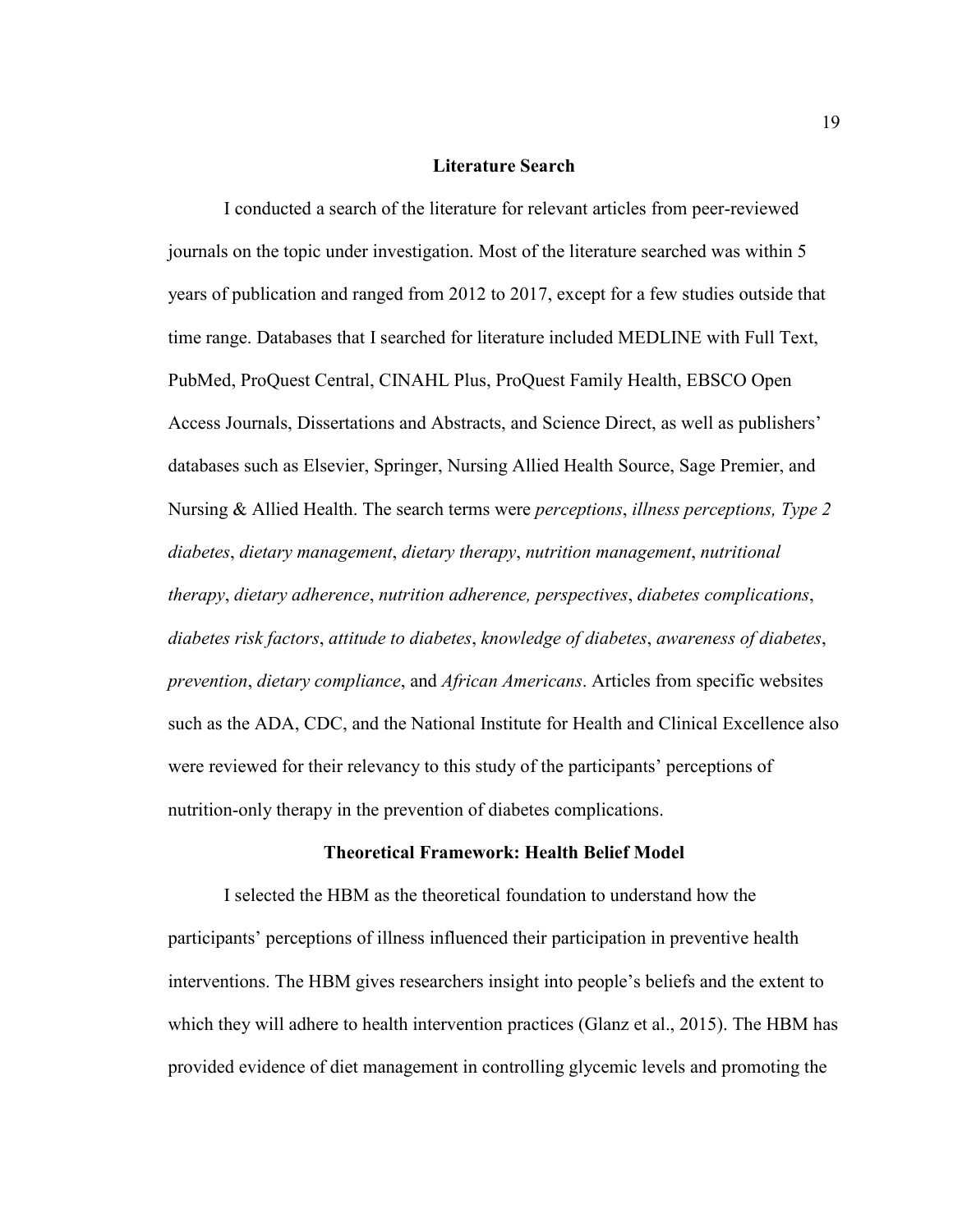health of patients with diabetes (Harris & Linn, 1985). Researchers have used the HBM frequently as a framework for their own studies (Finfgeld, Wongvatunyu, Conn, Grando, & Russell, 2003; Plowden, 1999).

According to the HBM, if individuals believe they are susceptible to a disease and view the repercussions as severe, they are more willing to take preventive actions (Harris & Linn, 1985). The HBM has six constructs: perceived susceptibility, perceived severity, perceived benefits, perceived barriers, cues to action, and self-efficacy (Finfgeld et al., 2003). People are likely to take action if their perceived susceptibility and perceived severity to illness are high and if perceived benefits of taking action are equally high (Yang et al., 2016). Perceived barriers are hindrances to engaging in available interventions; cues are motivations to act, including encouragement from others; and selfefficacy refers to the ability of individuals to respond to disease prevention (Glanz et al., 2015). High perception of illness severity spurs individuals to seek health interventions and facilitates changes in health behaviors.

Researchers have used the HBM to understand health behaviors. In 1999, Plowden employed the HBM to understand how African American men perceived prostate cancer and health screening. Plowden stressed that perceptions of illness are influenced by internal and external factors that he identified by applying the HBM. Plowden asserted that the HBM could help health practitioners to understand patients' attitudes toward health programs and can motivate patients, especially African American men, to engage in such preventive measures as screening for the early detection and treatment of prostate cancer.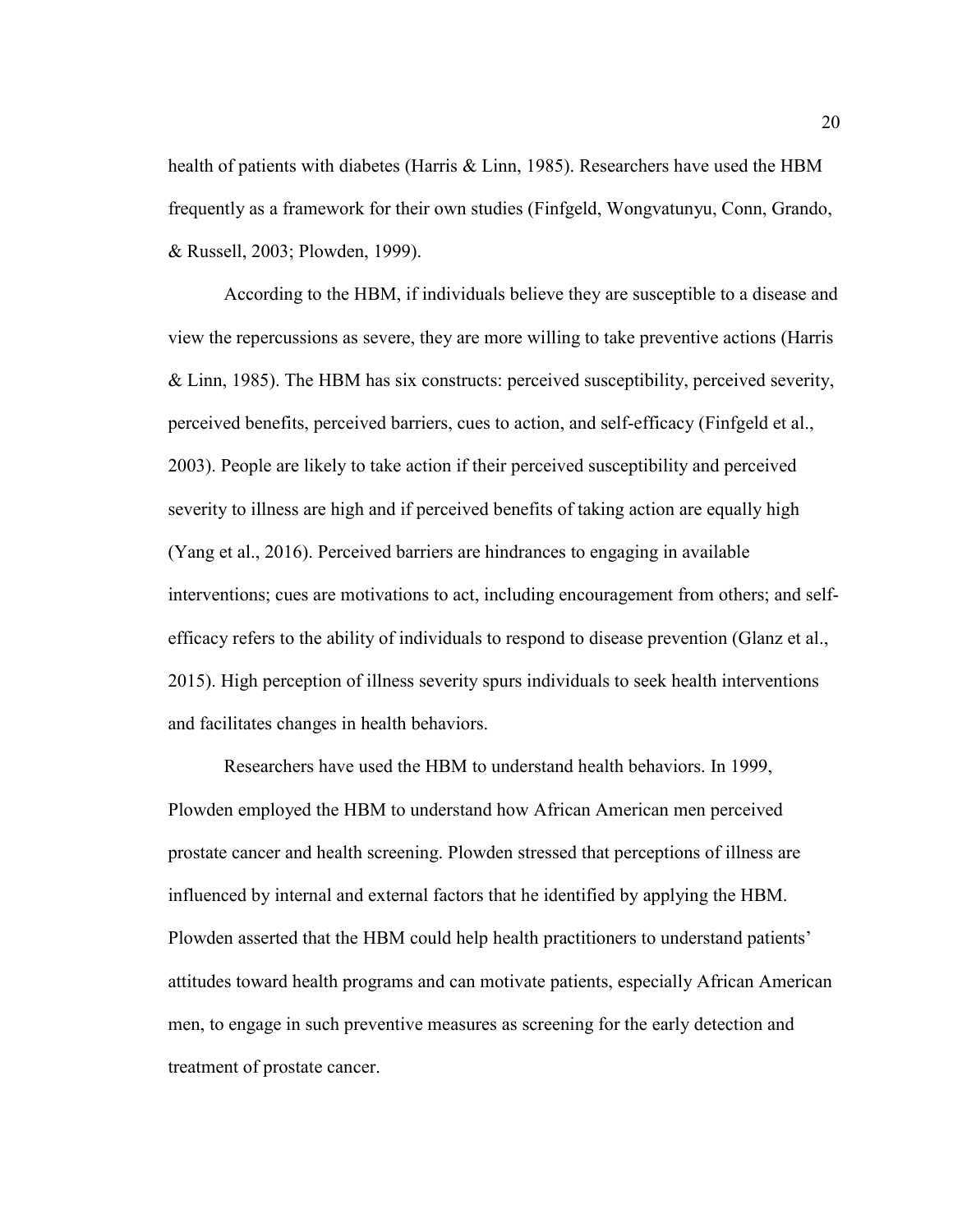Plowden (1999) described internal factors as the signs and symptoms that spur patients to seek medical help and interventions; he described external factors as the media, peers, and influential personalities. External factors refer to the outside influences of notable public figures such as church pastors or elected officials who might be able to convince men to seek early screening. Plowden demonstrated the power of external factors by reporting that more than 800 men went for prostate screening after listening to a speech by a respected male figure who was receiving treatment for prostate cancer at the time. Plowden concluded that African American men would participate in screening if they believed that they were vulnerable, viewed the consequences of prostate cancer as severe, perceived early prostate cancer screening as beneficial, and supported the removal of barriers to participation.

Phipps, Cohen, Sort, and Braitman (1999) conducted a pilot study of Vietnamese and Cambodian women in Philadelphia to assess not only their knowledge and beliefs about cancer but also their engagement in screening to detect cancer. The researchers found that 82% of the 38 women in the study had no idea about cancer, even though they attended community clinics. Most of the participants had no education, and all were homemakers (Phipps et al., 1999).

Phipps et al. (1999) reported that only 11% of all the women were knowledgeable of breast examinations and that only 2% knew about the Pap smear. Almost all of the participants lacked basic knowledge of cancer (Phipps et al., 1999). According to the researchers, the participants believed that cancer is a condition inherited from family members, is always fatal, and is not preventable. The researchers recommended that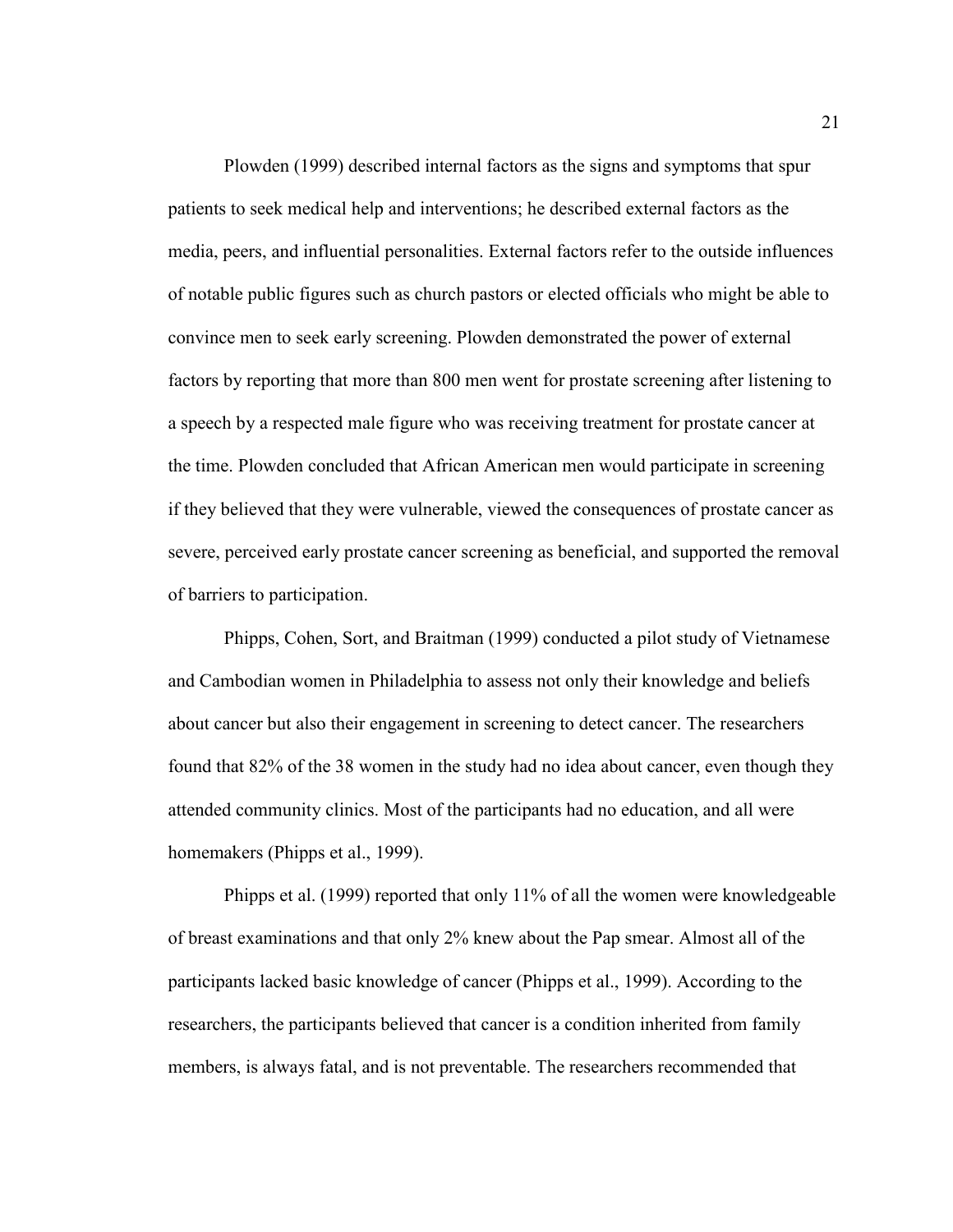health care professionals assess patients' beliefs about health conditions to ensure that patients have the best health education and information available.

 Becker, Drachman, and Kirscht (1974) examined the explanatory value of a behavioral model by studying health motivations, perceptions, and mothers' attitudes to predict adherence to prescribed regimens for their offspring. In the randomized study of 116 recruits, Becker et al. found that the mothers who perceived illness as a significant threat to their children were quick to cooperate with prescribed interventions and had confidence in the physicians and the prescribed medication to allay the threat of illness. The researchers further discovered that the mothers were interested in their children's health and were apprehensive of the children's illness state. Becker et al. concluded that the mothers who had frequent interactions with their children's pediatricians were more knowledgeable of the threats of children's common ailments and susceptibility of children to such illnesses, and the means of coping with such conditions.

 Brownlee-Duffeck et al. (1987) investigated the role of health beliefs in patients' adherence to diabetes regimen and metabolic control as a way to improve health assessment methods. The researchers assessed adherence using a questionnaire to quantify behavior through specific self-report rating. They examined the Diabetes Knowledge and Management Skills Assessment Questionnaire to evaluate differences in dietary adherence following acquisition of knowledge.

Brownlee-Duffeck et al.'s (1987) results supported the HBM explanation of patients' perceptions and confirmed that the participants' health beliefs were responsible for 41% to 52% of self-reported adherence and 19% to 20% metabolic control. Perceived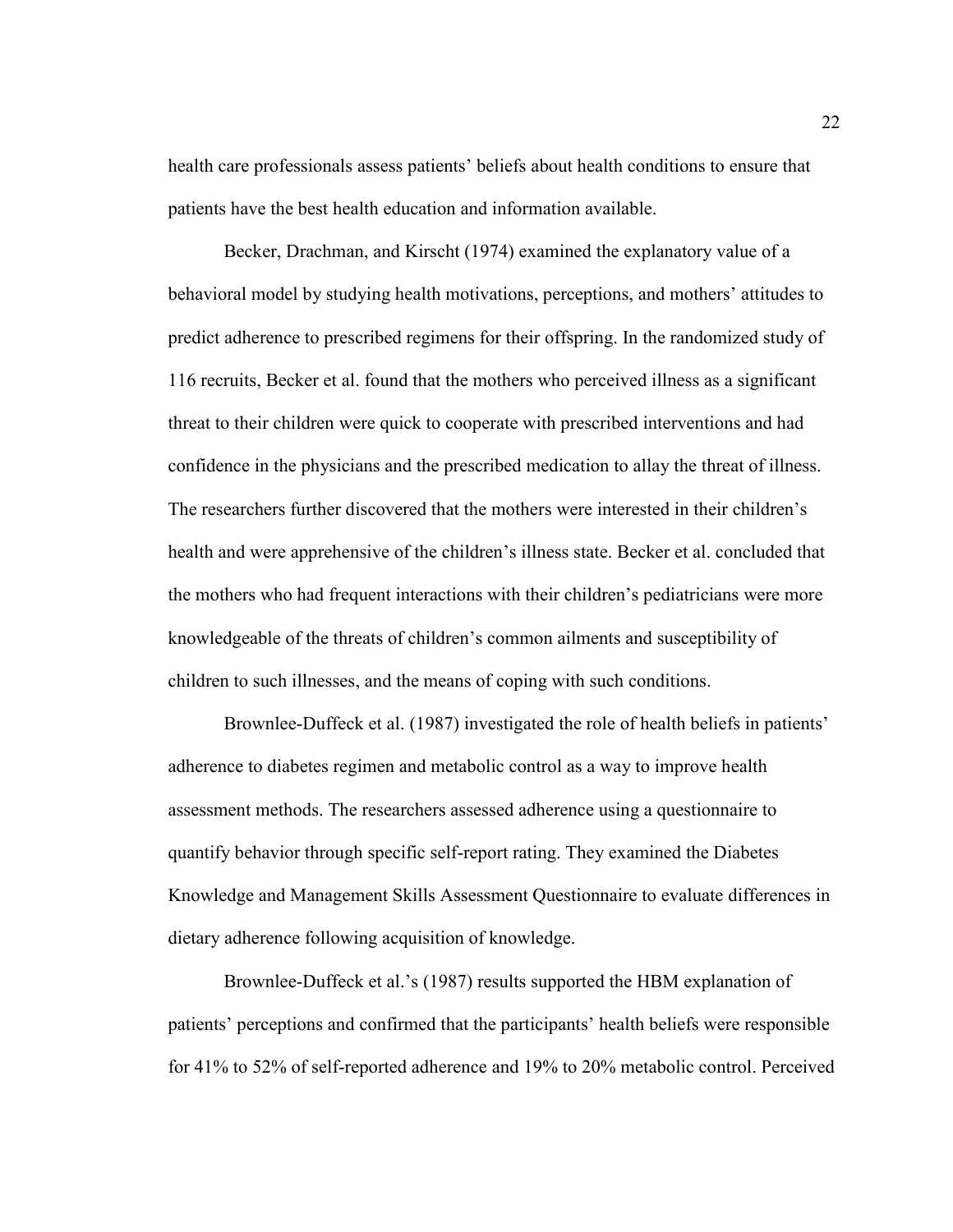severity and benefits accounted for greater adherence to treatment and metabolic control. Brownlee-Duffeck et al. noted that the participants viewed the high cost of disease management as a barrier responsible for poor adherence and lack of metabolic control. The researchers also noted an aberration to the HBM: Participants with greater perceived susceptibility to diabetes complications also had poorer metabolic control.

 Individuals' health beliefs influence their perceptions of disease severity. In a study of 93 male patients with Type 2 diabetes, Harris and Linn (1985) assessed the health beliefs of the participants, compared their responses to behavioral and physiologic measures of adherence, and found that treatment compliance was related to the participants' beliefs in the severity of disease. The researchers noted that susceptibility to illness was a more significant and successful predictor of metabolic control than adherence to the treatment itself. Harris and Linn asserted that improvements in attitudes towards self-care can lead to successful disease control.

Tang et al. (2015) conducted a qualitative study to gain insight into the perspectives of Hispanic American, African American, and European American female participants who had experienced gestational diabetes. Tang et al. interviewed 23 women using the framework of the HBM and assessed them on modifiable factors such as weight and nonmodifiable factors such as family history to evaluate their perceived susceptibility. The researchers found that a quarter of the women could not link the risk factors to the development of Type 2 diabetes; however, half of the participants expressed awareness of their risk to Type 2 diabetes and verbalized high perceived severity of such complications as chronic kidney disease and limb amputation. Almost all the women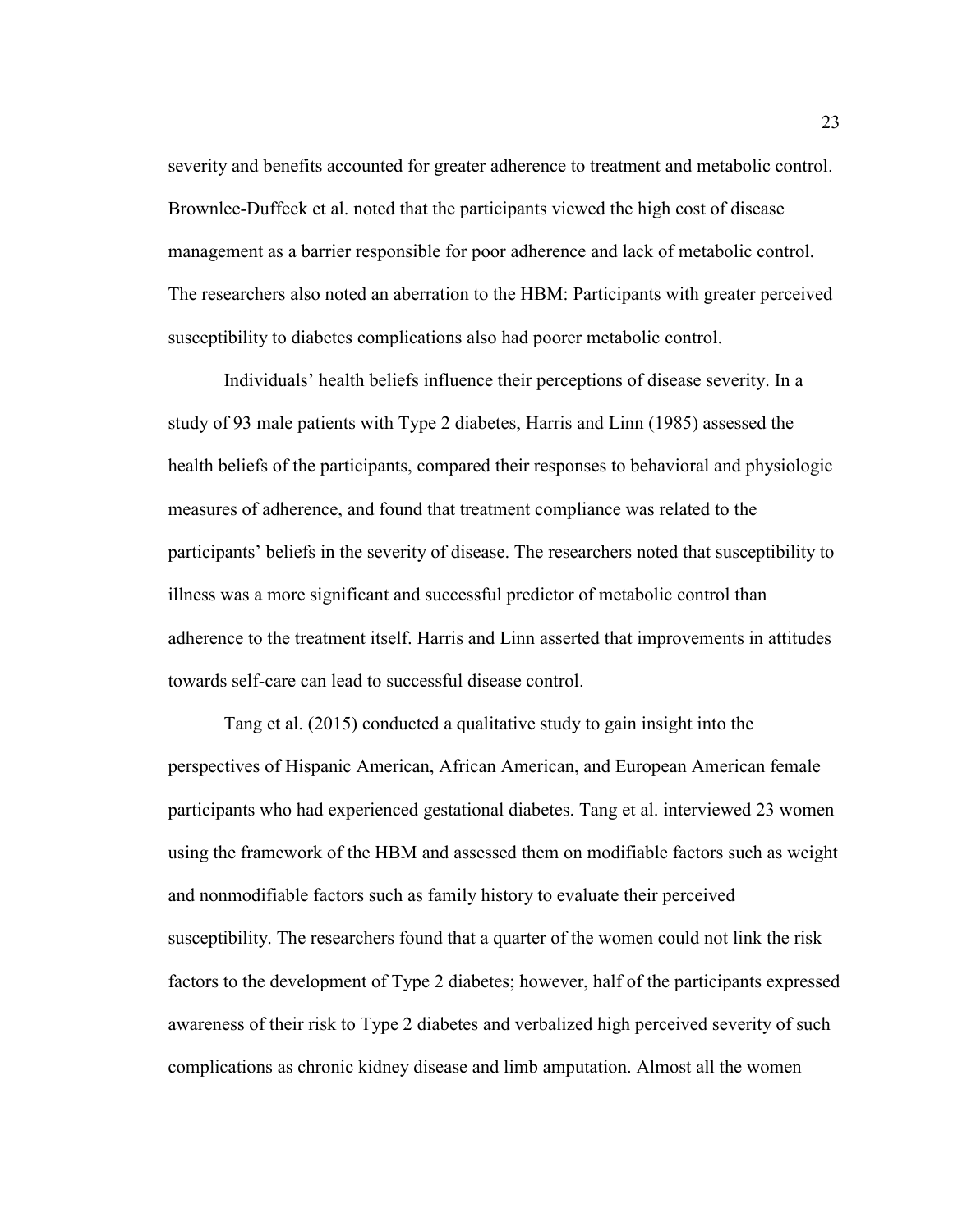were afraid of the potential impact of diabetes on their unborn children (Tang et al., 2015).

 According to Tang et al. (2015), although all of the women acknowledged that Type 2 diabetes was a serious disease their different perceptions of the severity of diabetes influenced their management of the disease. About half of the women in their study tried to control their diabetes based on the perceived health benefits of behavioral change. One third of the participants engaged in activities like walking and staying active because of their awareness of their health benefits in controlling diabetes, and one quarter of the women changed their behaviors to prevent the worsening of complications (Tang et al., 2015). Tang et al. stated that perceived barriers to adequate self-management included the patients' lack of sufficient time because of their involvement in other activities that also required their time. The researchers suggested that health providers give pregnant women with gestational diabetes more explicit instructions and emphasize the relationship between gestational diabetes and the subsequent risk of Type 2 diabetes.

## **Patients' Perceptions of Illness and Type 2 Diabetes**

Patients' perceptions of illness guide their attitudes toward illness and reactions to health management strategies. Van Puffelen et al. (2015) described perceptions as a dynamic influence that can determine how individuals respond to illness and their willingness to engage in health interventions. For patients with diabetes, illness perceptions include the ways that they view diabetes, recognize the symptoms, and are aware of the severity of diabetes and its consequences; self-efficacy; and anticipated effectiveness of recommended interventions, such as nutritional therapy, physical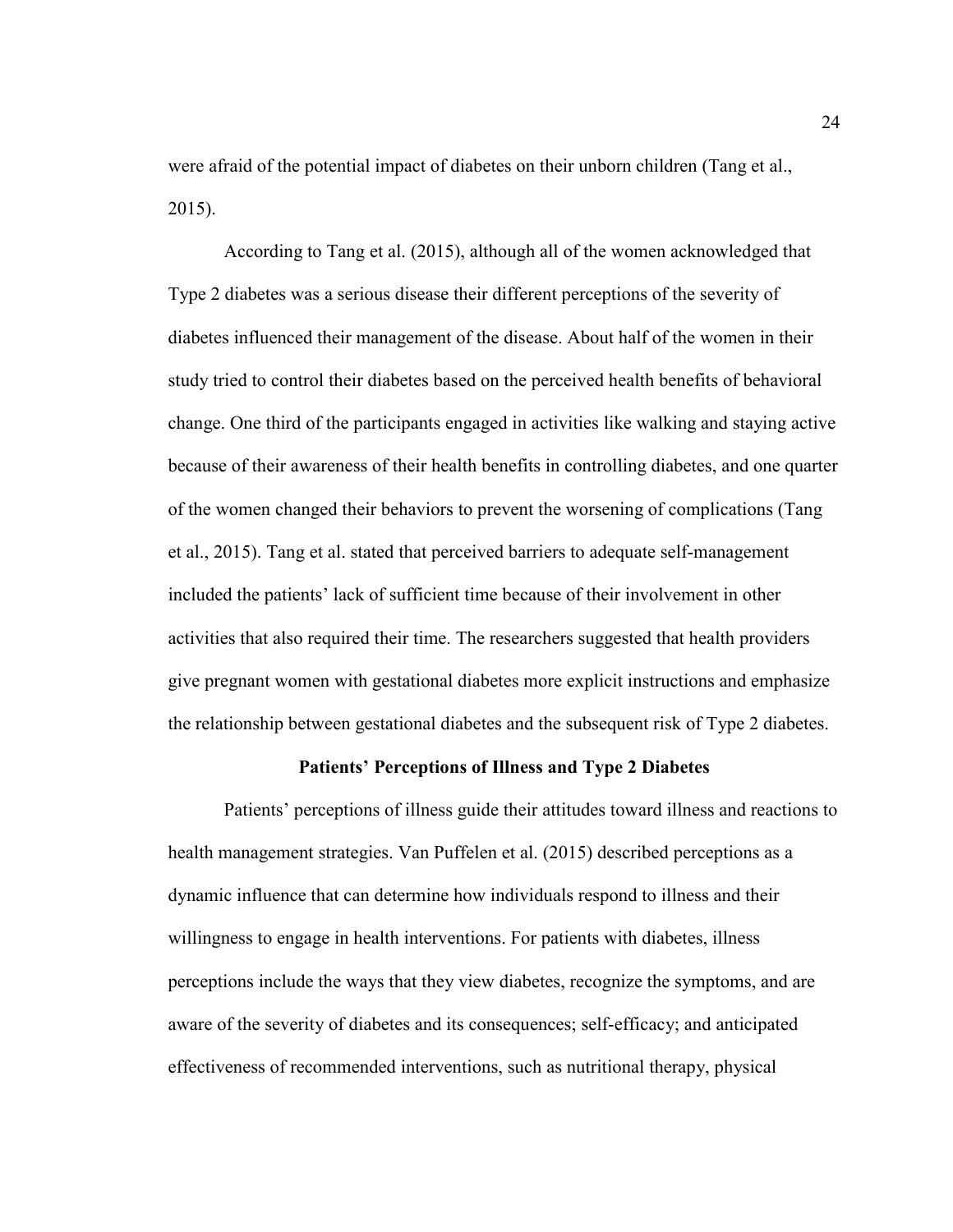activity, and medication therapy (Van Puffelen et al., 2015). Although all patients with diabetes want to live a healthy normal life, only a few achieve this goal; instead, many patients have crippling complications from the disease (Van Puffelen et al., 2015; Woolf, 2009). Management of Type 2 diabetes determines the disease outcomes and individual well-being. Consistency in diabetes self-management, including regular blood sugar monitoring, lifestyle modifications, dietary adherence, and medication compliance, can help patients to achieve optimal health (ADA, 2017). Effective health interventions have realistic goals, are patient centered, and are easy enough for patients to comprehend (Voigt et al., 2015)

Voigt et al. (2015) completed a cross-sectional study with 242 participants to determine the relationship between the participants' perceptions of illness severity and glycemic control. They reported that participants who had deeper perceptions of disease severity had lower glycemic control, much as the participants who had deeper perceptions of self-efficacy also maintained lower glycemic levels. Voigt et al. used the common-sense model of self-regulation for health and illness to assess how the participants engaged in the cognitive and emotional processing of disease or health threat. Results showed that the older participants had better diabetes control than the younger ones and that the participants with a shorter duration of the disease had better blood sugar control the participants with a long history of the disease did (Voigt et al., 2015). This finding does not support Van Puffelen et al.'s (2015) result that participants who had longer durations of diabetes had increased insight and knowledge of the disease thanks to better self-management.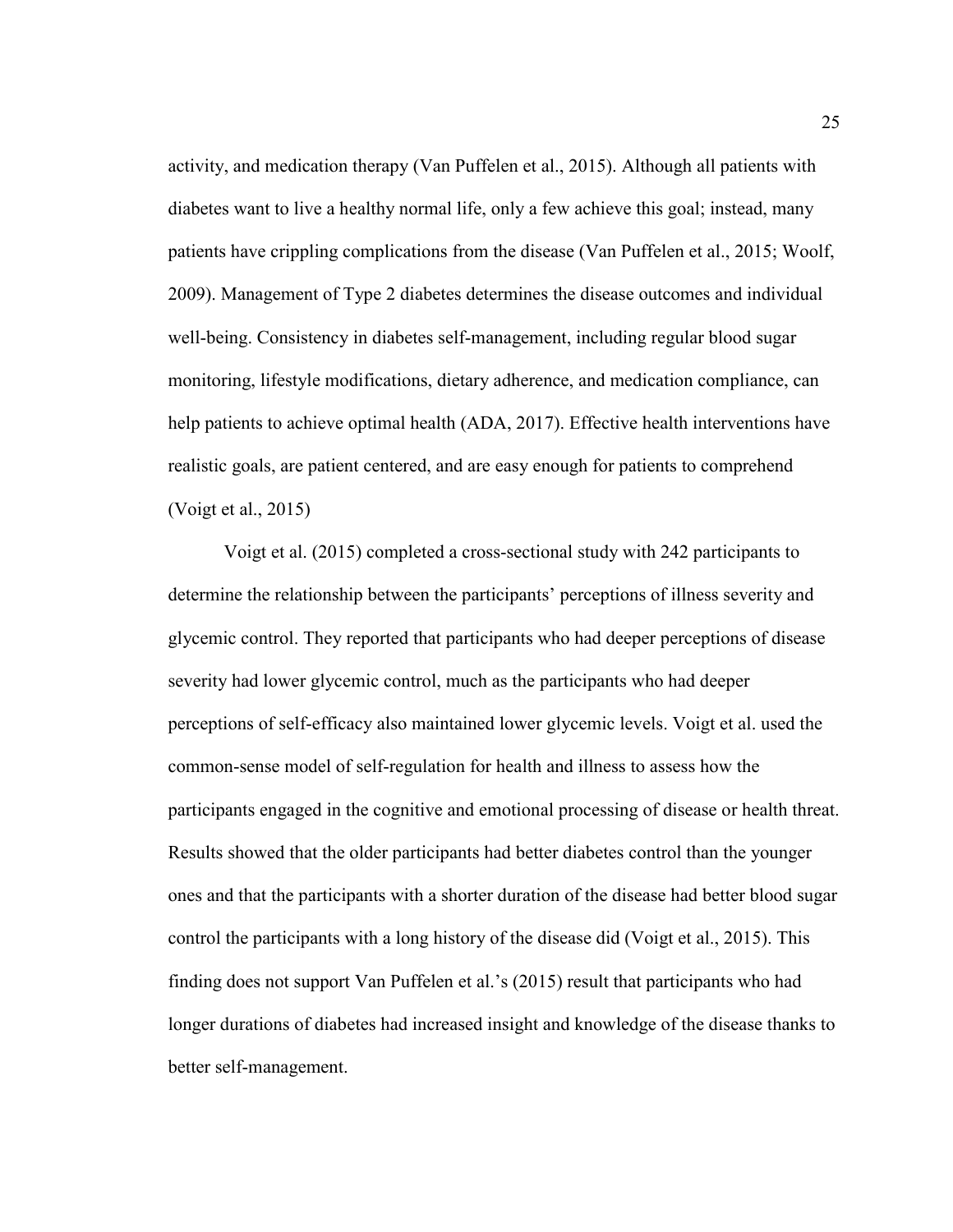### **Patients' Perceptions of Effective Diabetes Management**

 Type 2 diabetes is a progressive metabolic disease prevalent among minority groups, including African Americans (ADA, 2017). Globally, research has shown that most patients perceive insulin therapy and medication management as the most effective approaches to manage diabetes (ADA, 2014). Even patients who know about dietary treatment and physical activity in managing diabetes have demonstrated a lack of confidence in dietary therapy and have not pursued nutritional treatment actively to manage their diabetes (Castro-Sanchez & Avila-Ortiz, 2013). Having knowledge of diabetes management strategies, attitudes, and decision-making skills to engage in selfmanagement is necessary to manage diabetes adequately and have better health outcomes ((Lynch & Kane, 2014).

Broadbent et al. (2011) investigated diabetes patients' perceptions of illness and treatments, and they linked the patients' lack of adherence to diabetes recommendations and lifestyle modifications as the primary reason for frequent hospitalizations. The researchers used the Brief Illness Perception Questionnaire and the Validity and Reliability Scale to gauge the patients' perceptions of the effectiveness of medication, physical activity, and diet in the management of their diabetes. The 157 study participants viewed medication therapy as the most important approach to diabetes management; only 10% attached any significance to dietary management (Broadbent et al., 2011). This result supported previous research on diabetes patients' perceptions of medication therapy as the ideal approach to control blood sugar.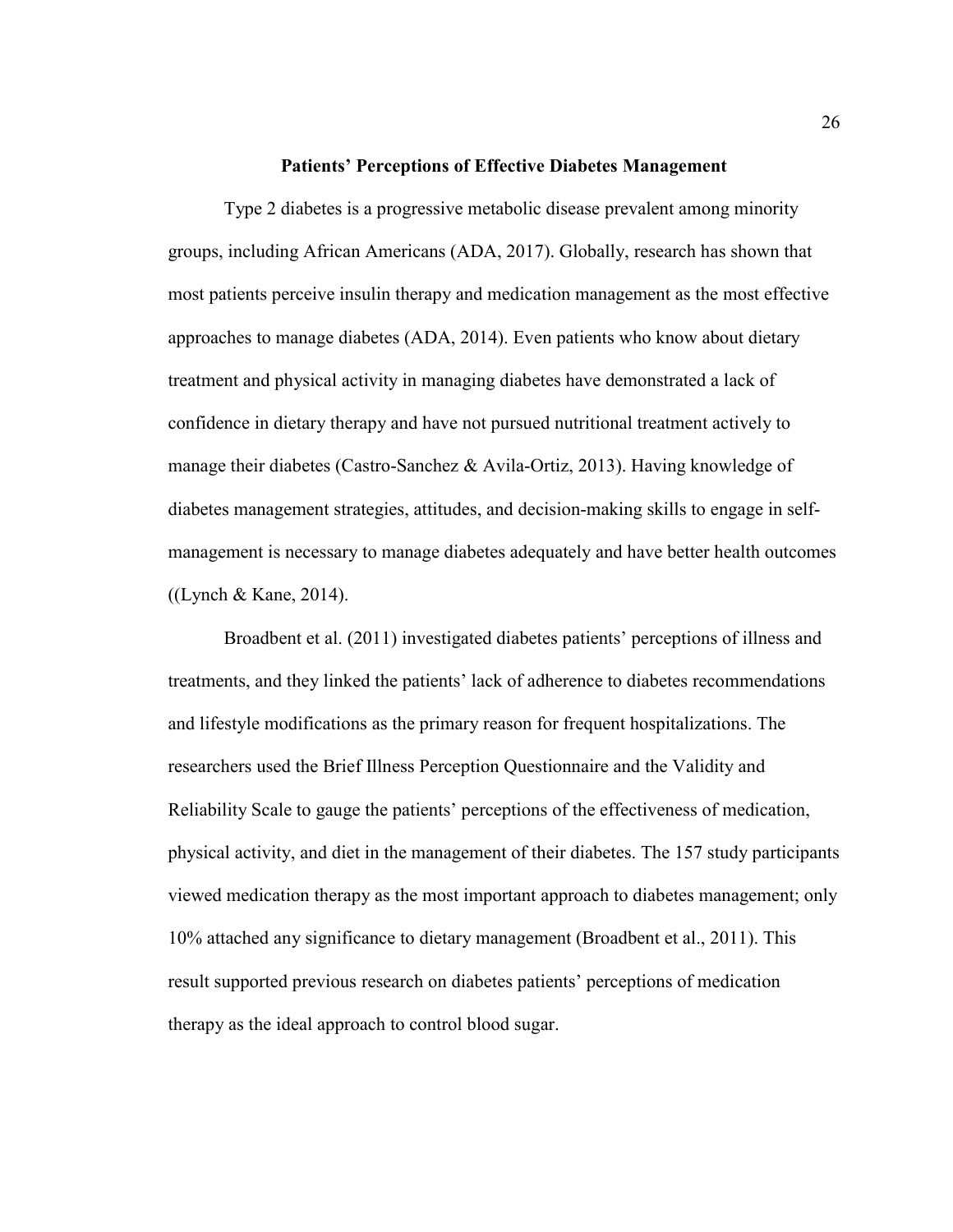For instance, in 2015, Van Puffelen et al. found in a study of 195 participants in the Netherlands that 174 of the participants managed their diabetes with insulin. The participants expressed better adherence to insulin therapy because of the apparent immediate effect of insulin on blood sugar (Van Puffelen et al., 2015). According to the researchers, only 21 of the participants reported integrating diet into their selfmanagement to improve their glycemic levels. Van Puffelen et al. also observed that more participants perceived their diabetes as a chronic disease, but not necessarily a critical problem. Participants voiced that although diabetes interfered with their daily life activities, they could control it with self-management and medication therapy (Van Puffelen et al., 2015).

Suparee et al. (2015) conducted a grounded study with 33 participants who had Type 2 diabetes. They noted that the participants misunderstood the essence of diabetes management and lacked the necessary skills to manage their diabetes, subsequently depending entirely on insulin to control their blood sugar. The researchers collected data using semistructured, face-to-face interviews and a focus group. The participants in the study attributed the causes of diabetes to defects in their genes, karma, poor eating behaviors, and malfunctions in the body (Suparee et al., 2015). According to the researchers, a few of the participants reported being aware of diet and exercise as components of diabetes care, but they expressed discouragement because of the restrictions imposed by dietary therapy. Suparee et al. concluded that many diabetes patients often are frustrated with the recommended self-management strategies and limitations imposed by diabetes complications.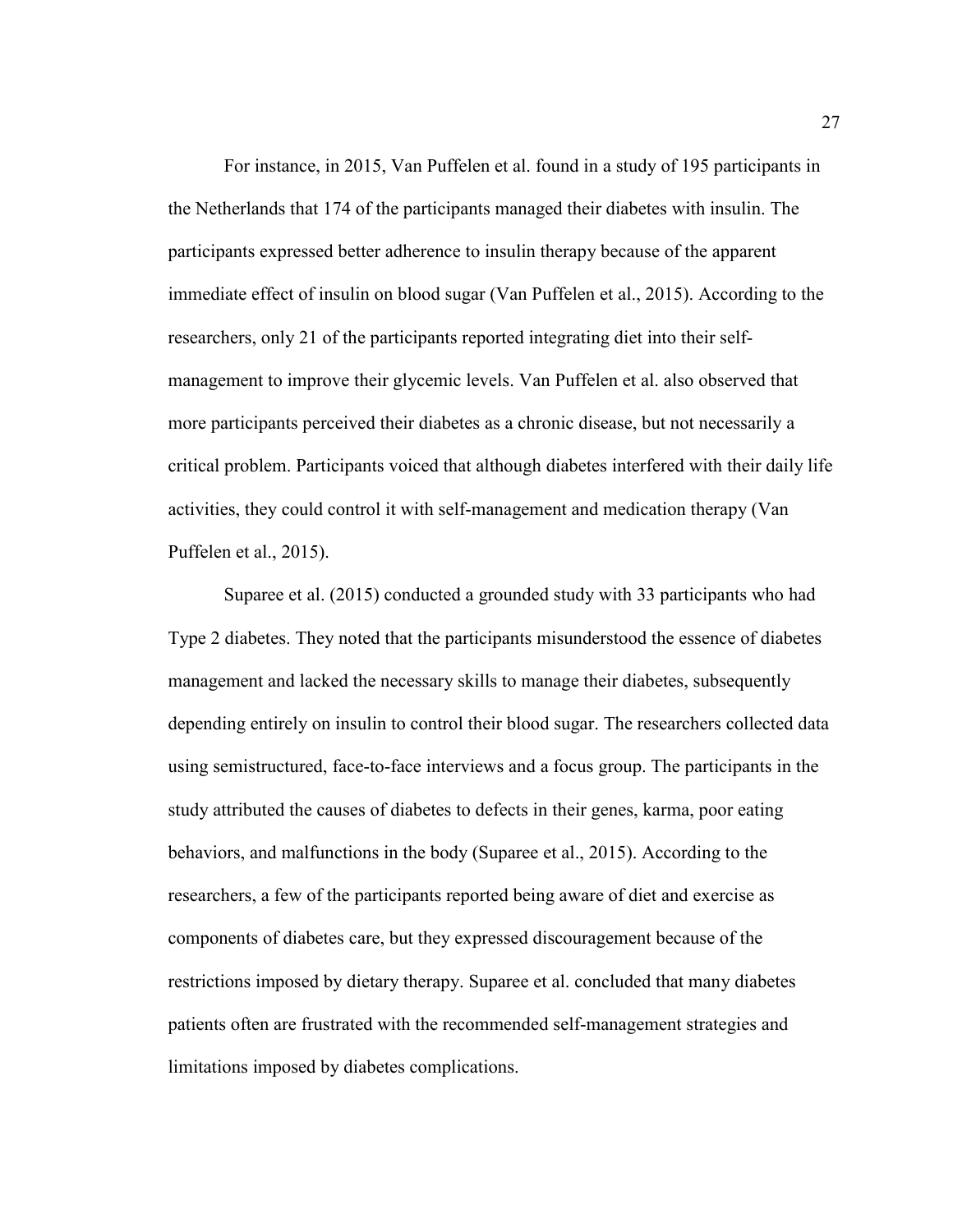Patients' perceptions of diabetes vary across the world. People from developing countries perceive diabetes and its management differently from the ways that people in developed countries do. In Thailand, for instance, Srivanichakorn, Sukpordee, Yana, Sachchaisuriya, and Schelp (2011) noted that diabetes patients were uninformed about diabetes prevention strategies and diabetes complications. Suparee et al. (2015) asserted that patients in Thailand viewed diabetes as the name of the disease, but had no understanding of its importance. According to Suparee et al., patients believed that genetic problems or some spiritual repercussions were responsible for their diabetes. They also noted that patients would resort to nonmedical sources like herbs and religious activities to clear the system of diabetes. This assertion supported Mayega, Etajak, Rutebemberwa, Tomson, and Kiguli's (2014) results in Uganda, where diabetes patients often lacked knowledge of the causes of Type 2 diabetes and reverted to traditional practices to manage their diabetes. According to Suparee et al., patients need the education to understand what diabetes is and the ways that nutrition can contribute to successful management for optimal health outcomes.

In their ethnographic focus group study, Mayega et al. (2014) assessed participants' perceptions of Type 2 diabetes. The study had 12 focus groups with eight participants in each group ages 30 to 60 years, all of whom were diabetic, prediabetes, or obese. Mayega et al. observed that Uganda's health education programs were provider centered and difficult for patients to understand, unlike patient-centered programs used in developed countries. Suparee et al. (2015) made a similar observation in Thailand, noting that diabetes education materials were generic and nonpatient centered, leading to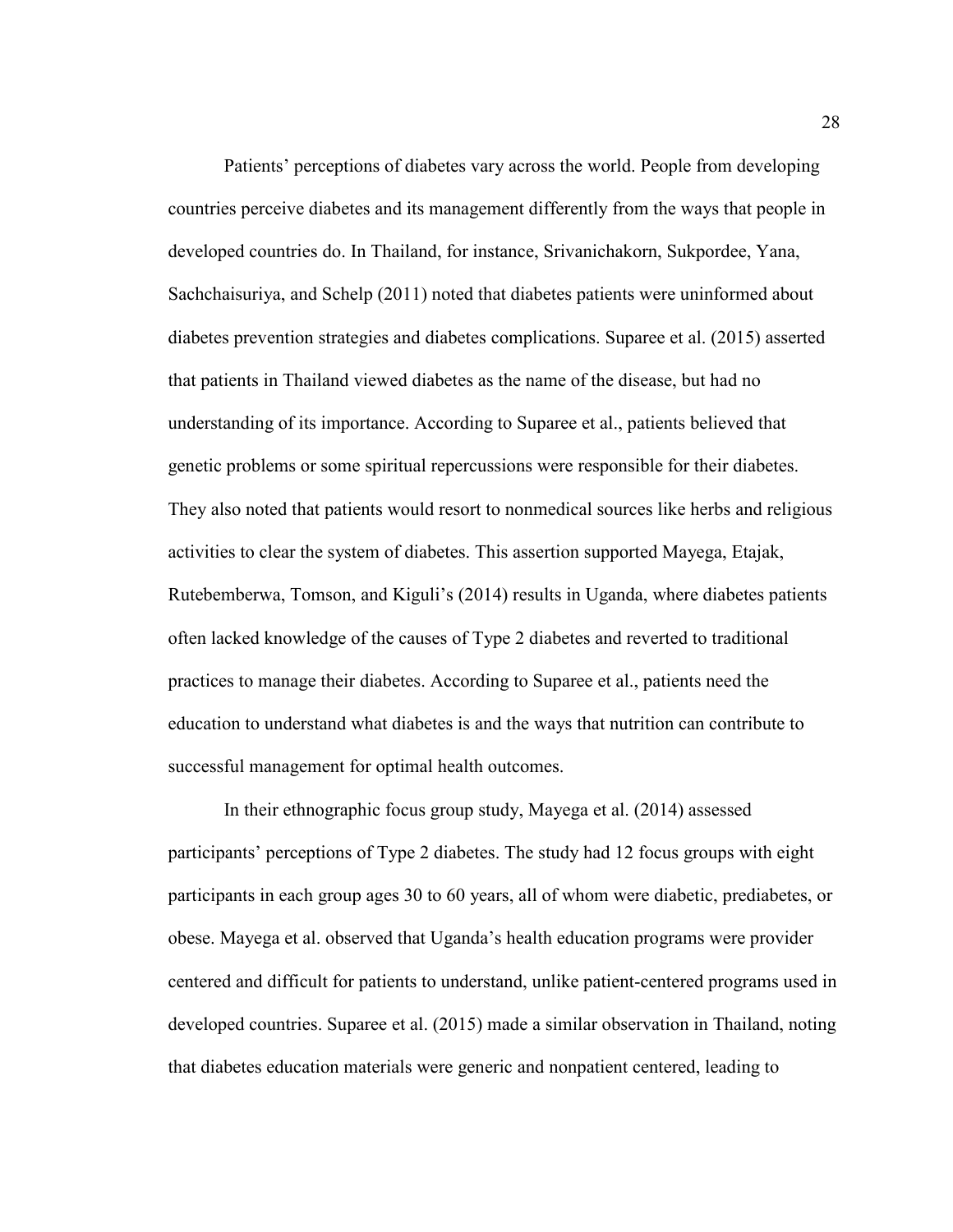misunderstandings of diabetes teachings and poor diabetes management. Mayega et al. recommended that environmental, cultural, and social norms be incorporated into diabetes education programs to enhance compliance and promote wellness among patients with diabetes.

Abubakari et al. (2011) explored the association among perceptions of illness, diabetes self-management, and blood sugar control among patients of African and European descent. The researchers observed variations in the participants' ethnic perceptions of diabetes. The sample comprised 359 patients with diabetes, with 222 of African descent and 137 of European descent. Results indicated a significant difference between the two groups of participants in terms of the acquisition and use of new knowledge. Whereas the European participants exhibited increased perceptions of diabetes symptoms as an incurable disease, the African participants perceived diabetes as a short-term and curable disease (Abubakari et al., 2011). In addition, increased knowledge of nutritional therapy did not motivate dietary adherence; instead, it led to unstable perceptions of diabetes among the African participants (Abubakari et al., 2011). This result supported Bhattacharya's (2012) assertion that African Americans' poor opinions of the diabetes process and disease management were responsible for the high prevalence of the disease and the severity of complications.

Kazley, Johnson, Simpson, Chavin, and Baliga (2014) assessed the ways that health care providers perceived African American patients' knowledge of and behavior toward chronic kidney disease. The researchers reported that health care providers believed that their African American patients were ignorant of the causes of kidney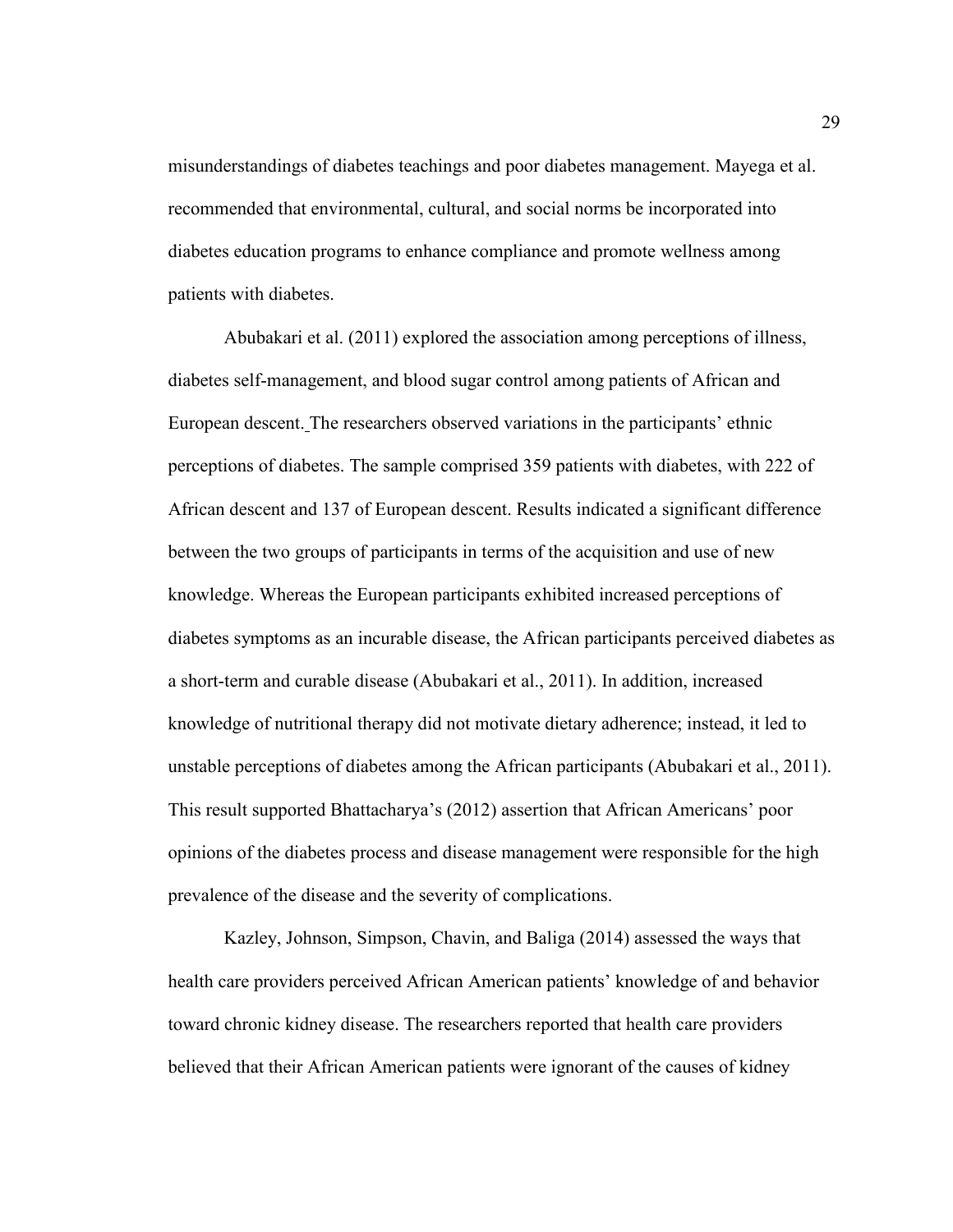failure. The participants, all of whom were nephrologists and nurses from four regional dialysis clinics, reported higher rates of diabetes and hypertension among African Americans than other ethnic groups. Participants also expressed that their African American patients were more noncompliant than other races with treatment and lacked knowledge of available resources among African Americans (Kazley et al., 2014). Kazley et al. identified the need for a better approach to health communication between providers and African American patients.

Fitzpatrick and Hill-Briggs (2014) measured the ways that African Americans with multiple chronic conditions dealt with their health problems. The researchers engaged 320 African American participants who were at high risk of heart disease. Fitzpatrick and Hill-Briggs acknowledged that diseases like Type 2 diabetes, high blood pressure, and hyperlipidemia were major precursors for cardiovascular diseases, which are pervasive among African Americans. African Americans need to know how to take care of their health problems and be able to identify and adopt effective approaches to take care of their health. Fitzpatrick and Hill-Briggs believed that having this knowledge would help African Americans to increase their self-efficacy and confidence in selfmanagement. The researchers also made a spiritual observation and reported that African Americans generally are more likely than other ethnic groups to regard health as a gift from God and have a strong affinity for God's healing power. According to Fitzpatrick and Hill-Briggs, the majority of the participants in their study believed that although medical interventions are necessary, God is the ultimate healer.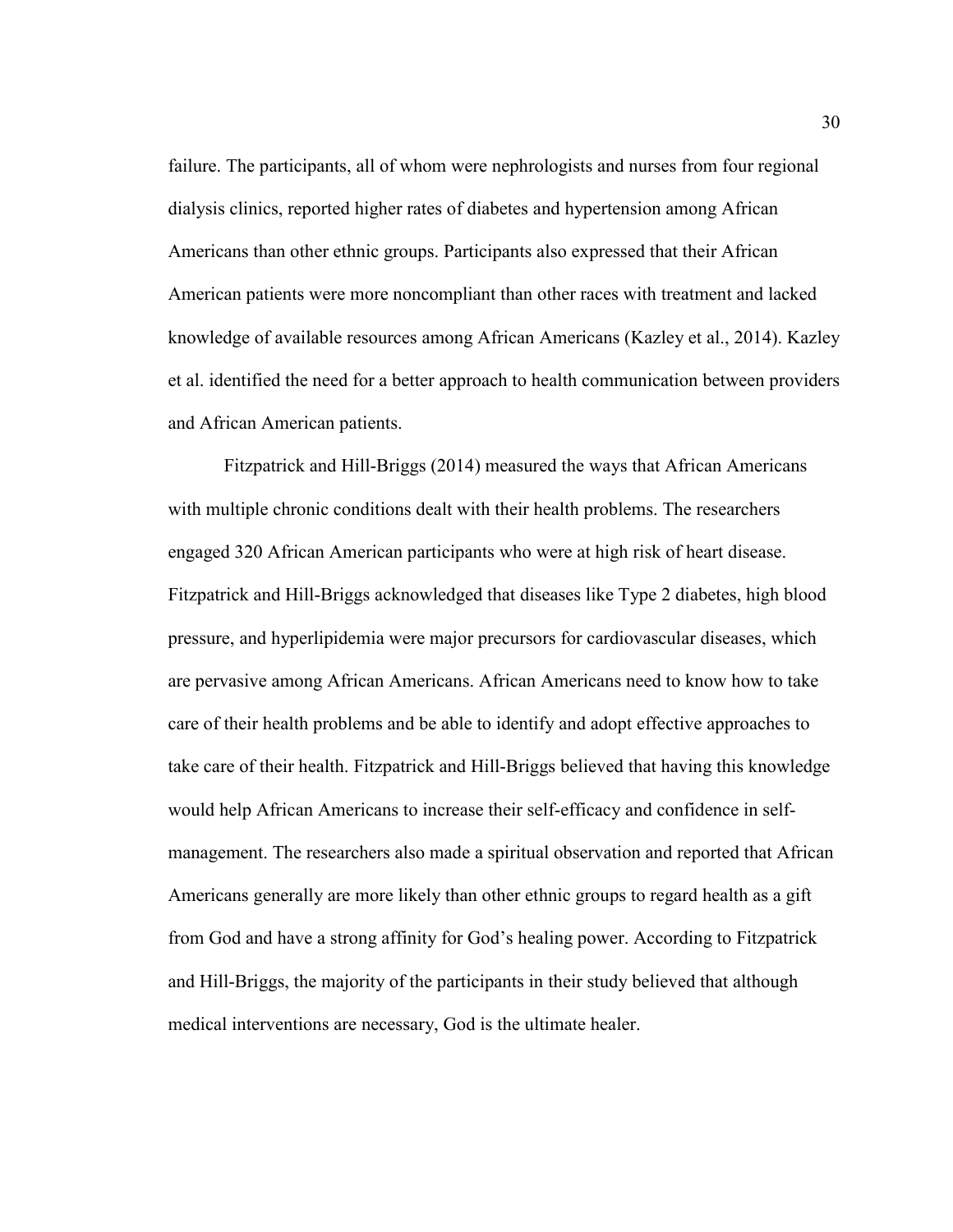Willig, Richardson, Agne, and Cherrington (2014) linked poor diabetes control among African American women to their consumption of large portions of high-calorie foods. The researchers observed that unlike other ethnic groups, African American women were the least likely to report any active efforts toward weight loss, despite the high rates of obesity, cardiovascular disease, hypertension, and diabetes among this population. According to Willig et al., learning the skill of intuitive eating may improve eating habits that would result in weight reduction, good blood glucose control, and the promotion of self-efficacy among African American women with Type 2 diabetes. Bhattacharya (2012) investigated the psychologic impact of health and illness beliefs on diabetes self-management among African Americans adults with Type 2 diabetes and found low awareness of diabetes chronicity among the 31 participants. Bhattacharya emphasized the need to increase the participants' perceptions of disease to enhance their adoption of diet and adherence to physical activity.

### **Perceptions of Diabetes Risk Factors Among African American Adults**

 Genetic composition, obesity, sedentary lifestyle, low SES, and the environment are causative risk factors for Type 2 diabetes (Seeleang, 2011). According to Seelang (2011), these risk factors are prevalent among the African American population and are responsible for the proliferation of obesity and cardiovascular disease. The prevalence of chronic diseases like Type 2 diabetes and heart disease among minority groups also has been blamed on the disparities in morbidity and mortality among African Americans, and explains the higher rate of diabetes complications among African Americans than among European Americans (Bock, 2012).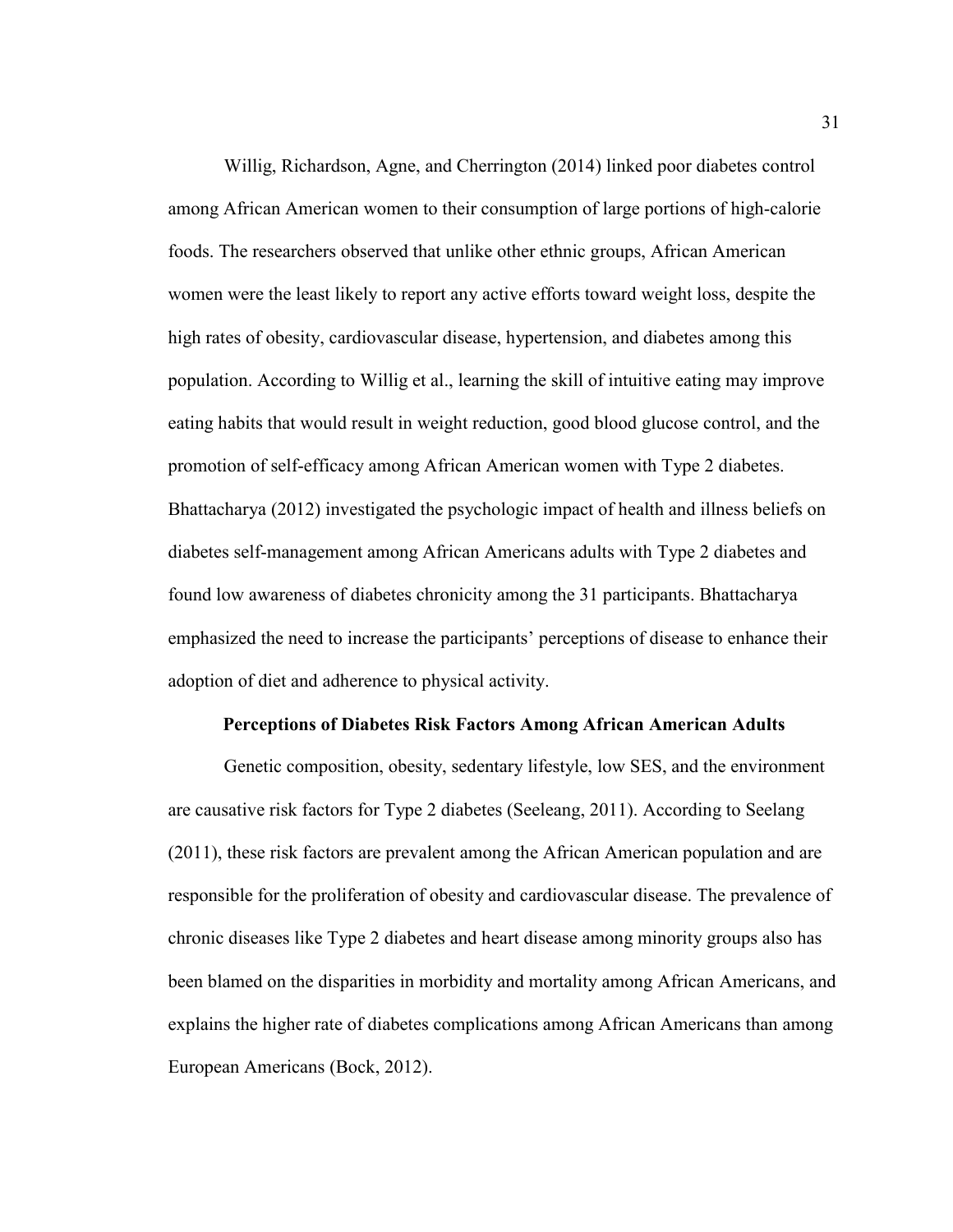### **Risk Factors Associated With Type 2 Diabetes**

# **Genetics**

Evidence of genetics as a risk factor for Type 2 diabetes among the African American population has been convincing. According to research, genetics can dictate the age at onset of Type 2 diabetes as well of the prevalence of the disease among various ethnic groups (Elbein, Das, Hallman, Hanis, & Hasstedt, 2009). More than 60 genetic variations have been linked to the risk of Type 2 diabetes in the general population (Keaton et al., 2014). African Americans have lower insulin clearance early in their adolescent years, even when insulin sensitivity is the same as in European Americans of the same age and health status (Hannon, Bacha, Lin, & Arslanian, 2008).

Researchers have investigated the role of genetics and the high prevalence of Type 2 diabetes among African Americans (Hannon et al., 2008). In a study of a sample of 531 male participants, most of whom were African American men, McVay et al. (2015) sought to determine if the risk factor of genetics was responsible for the participants' decreased perceptions of disease control and self-efficacy. Results indicated that information about genetics was significant, having a positive impact in the short term. However, the acquired knowledge was not translated into a long-term plan to prevent the future development of diabetes (McVay et al. 2015). Self-efficacy regarding diet and physical activity were not particularly affected by the information about genetics, but McVay et al. asserted that individuals can benefit from such information in helping them to make informed dietary choices.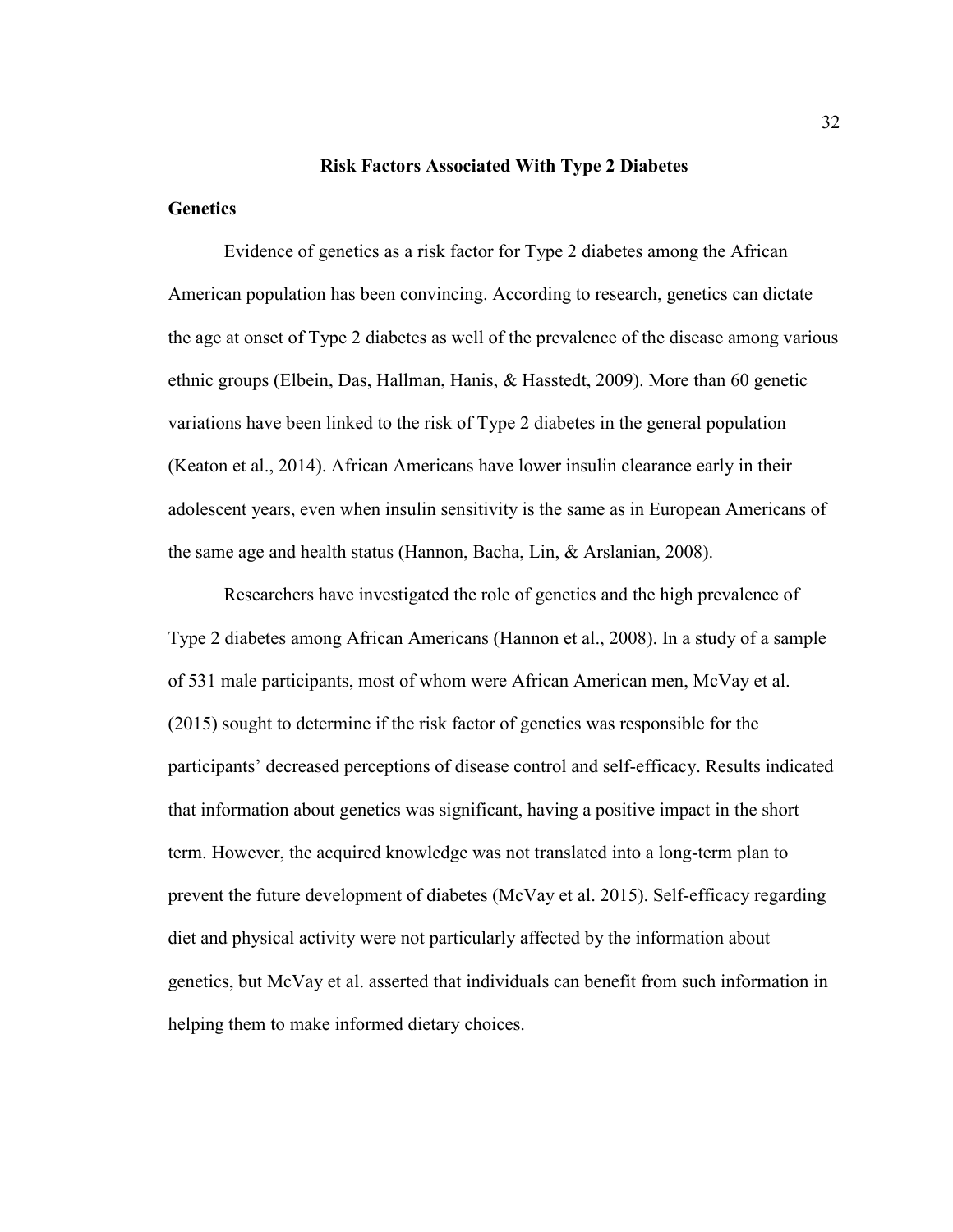Keaton et al. (2014) compared the risk of allele gene load between African Americans and European Americans in a sample of 1,990 African Americans and 1,644 European Americans. The researchers identified risk alleles 38 to 67 in the African American and 38 to 65 risk alleles in the European American participants. The result indicated a higher burden of 2.8 allele risks among the African American participants than among the European American participants. The higher the allele load, the higher was the risk of developing Type 2 diabetes (Keaton et al., 2014). Genetic research on other chronic diseases has shown higher expressions of genes responsible for cardiovascular disease and cholesterol among European Americans. On the hand, African Americans in that earlier research had higher levels of genes that were resistant to insulin and inflammation, thus increasing their susceptibility to kidney failure (Sergeant et al., 2012).

In their study, Sergeant et al. (2012) inspected levels of linolenic acid and arachidonic acid and their connection to genetic variations in the fatty acid desaturase gene cluster and rate of occurrence of high-converting genotypes in diabetes patients of African and European lineage. The sample comprised 229 participants, 166 European Americans and 63 African Americans, with diabetes or metabolic syndrome. Sergeant et al. discovered that linolenic acid and higher frequency of alleles facilitated the synthesis of linolenic acid among African Americans with diabetes. The researchers concluded that linolenic acid weakens the body's immunity and increases inflammatory processes, resulting in desensitization of the body cells to insulin.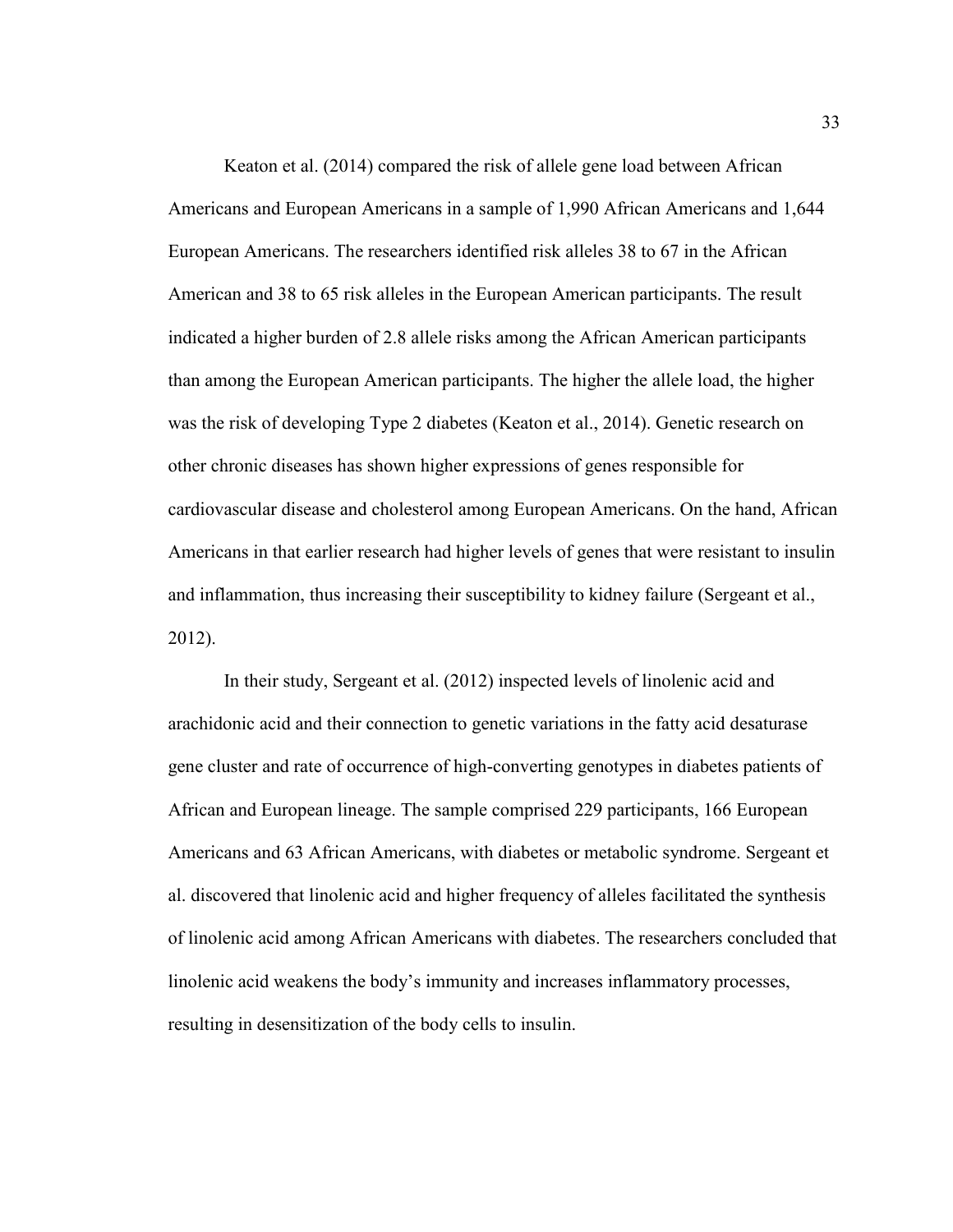# **Obesity**

 Obesity is a significant modifiable risk factor that stimulates the early onset of Type 2 diabetes. Obesity has been defined as a BMI greater than  $30\text{kg/m}^2$ ; the recommended BMI is less than  $25\text{kg/m}^2$  (Cloete, Mitchell, & Morton, 2017). The risk of individuals who are obese developing Type 2 diabetes increases with a larger proportion of abdominal fat because the insulin receptors in fatty tissue have poorer glucose clearance capability than those in muscle tissue. Insulin receptors in muscle tissue can induce 2 to 3 times more glucose clearance than those in fatty tissue (Cloete et al., 2017). The ineffective glucose clearance in fatty tissue leads to excessive demand for insulin secretion by the pancreas and persistent desensitization of body cells, resulting in excessive accumulation of blood glucose, also known as Type 2 diabetes (Eaton & Eaton, 2017). Obesity compounds the diabetes complications and contributes to physical inactivity and an increase in disability and mortality (Laditka & Laditka, 2015).

 African Americans' perceptions of obesity also may be contributing to the problem as well as the increased incidence of Type 2 diabetes. Sivalingam et al. (2011) completed a cross-sectional survey of 970 European American, Hispanic American, and African American adults to obtain their perceptions of obesity as well as their awareness of health problems related to obesity. The researchers discovered that the African American participants did not regard obesity as a health problem and were not motivated to engage in healthy choices to decrease weight. According to Sivalingam et al., even though most of the participants acknowledged diabetes as a health problem, the African American participants were the least of the three groups in self-recognizing obesity as a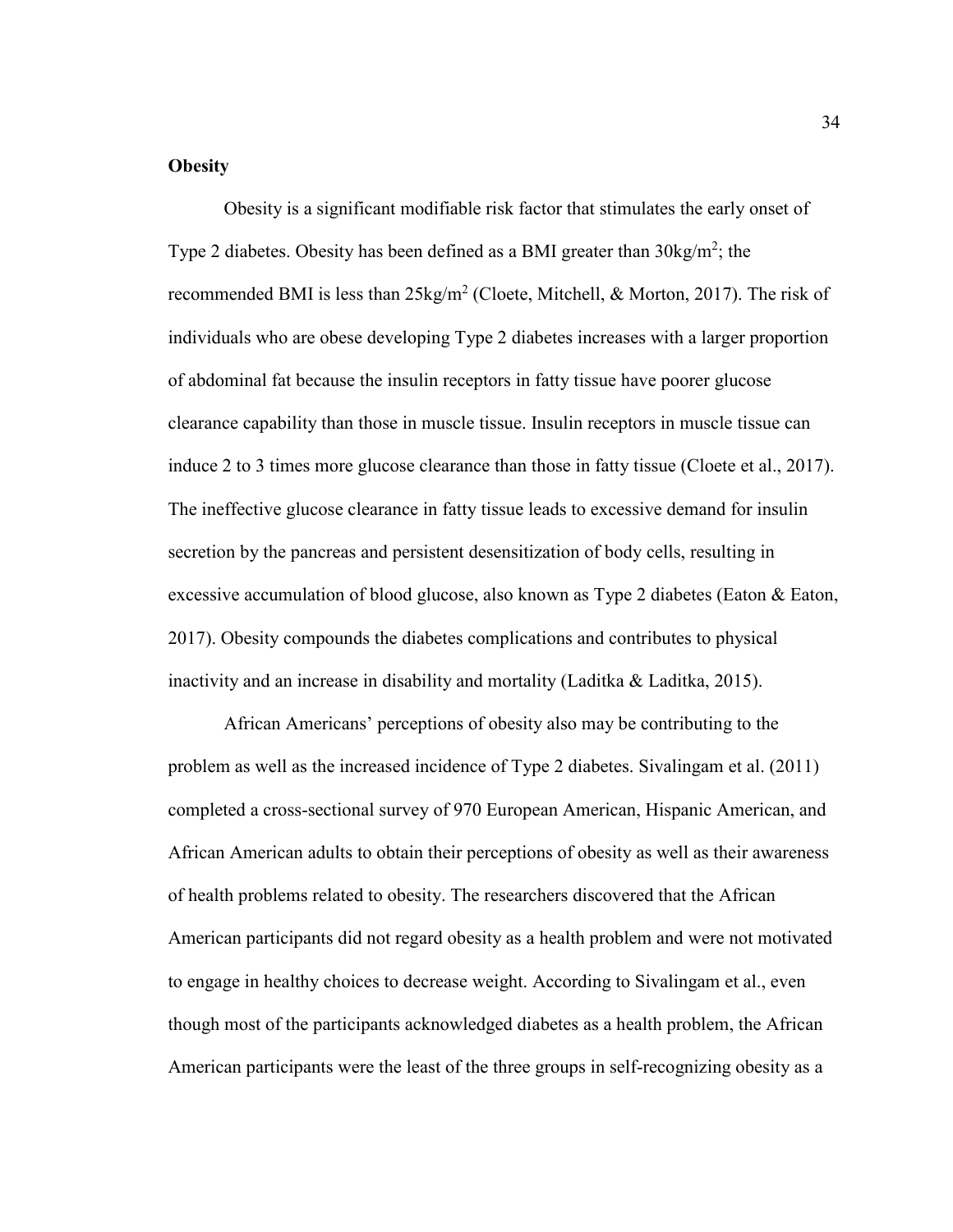health problem. Sivalingam et al. concluded that perceptions of disease determined that participants who considered themselves obese were willing to engage in weight loss programs and seek health interventions.

Lynch and Kane (2014) found that patients' underestimation of their body weight was a major factor in poor weight management and a barrier to their use of available health services. Lynch and Kane assessed African American women's perceptions of body size using cultural descriptions of body size terms rather than medical definitions. Results indicated that the participants' views of overweight and obesity were significantly different from the medical definitions of the terms. The 69 African American women who took part in the study had an average age of 38 years and a mean BMI of 32. The researchers used the Body Image Scale to assess the women' perceptions of obesity and found that the participants did not consider an overweight body image as obese. Lynch and Kane established that the participants who had body weights of 30 to 35 BMI still considered their weights to be ideal, thus perpetuating obesity within the African American population.

## **Physical Inactivity**

Physical inactivity is a critical risk factor for Type 2 diabetes, obesity, and other chronic health conditions (AHA, 2013). The AHA (2013) defined physical inactivity as a lack of participation in light to moderate or vigorous sessions of aerobic exercises for at least 10 minutes per day. Physical inactivity is the fourth leading cause of mortality in the United States (AHA, 2013). People who do not engage in regular physical activity, especially individuals with chronic diseases like heart disease and diabetes, develop early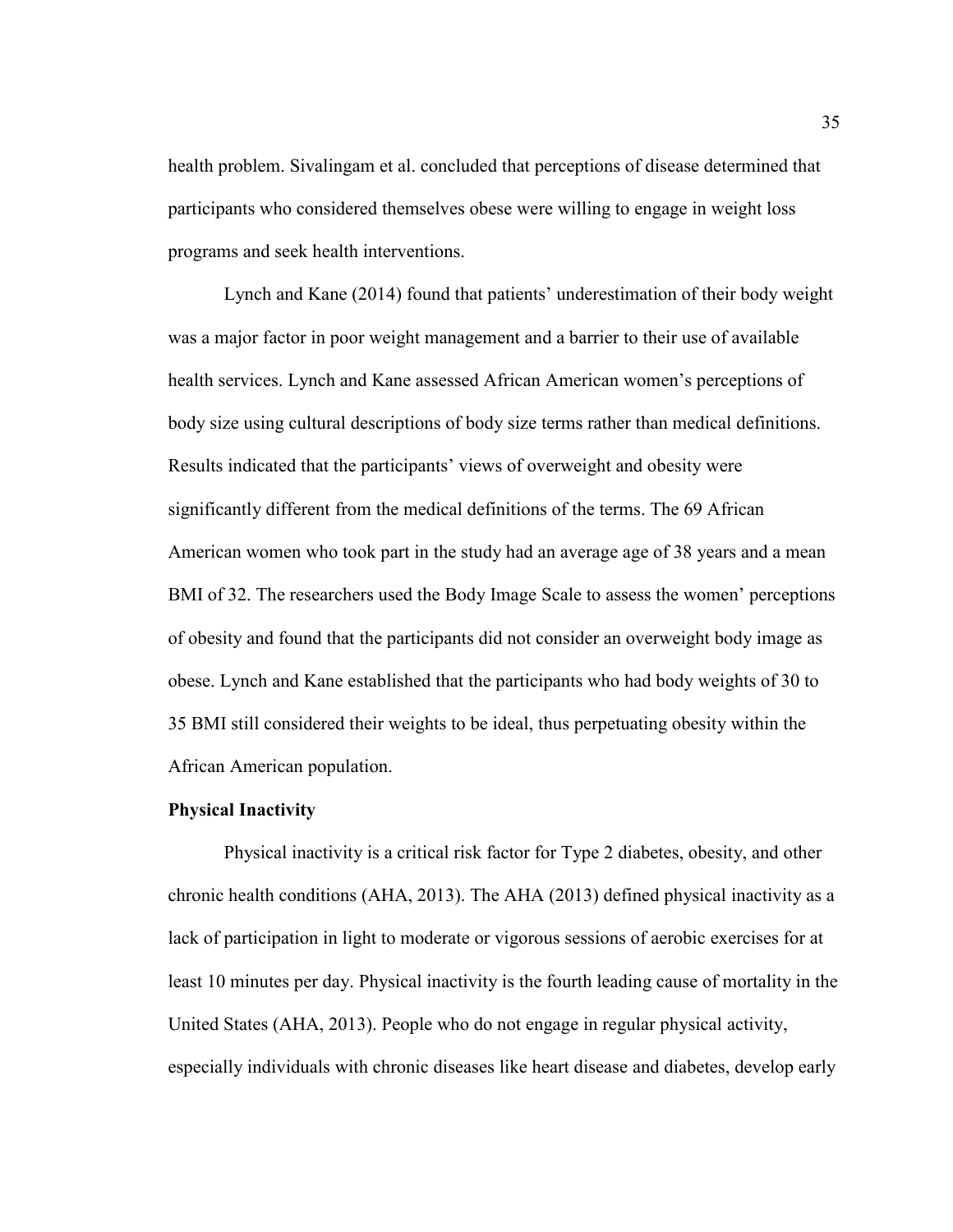signs of health complications and disabilities (AHA, 2013). Regular engagement in physical activity improves health and fitness levels and glycemic control; reduces insulin resistance; and moderates the risk of chronic diseases, including diabetes and heart disease (CDC, 2017b; Komar-Samardzija, Braun, Keithley, & Quinn, 2012).

Regular physical activity decreases lipids and cholesterol values and reduces the inflammation of cells and the risk of cardiovascular disease and hypertension (Komar-Samardzija et al., 2012). To bolster this point, Boylan (2007) admitted that consistent and regular physical exercise that builds on endurance and strength reduces and, in some cases, reverses diabetes complications. Mathieu et al. (2012) concurred that individuals who engage regularly and consistently in physical activity reduce their risk of cardiovascular disease by 50% and delay the worsening of complications.

Tao et al. (2016) asserted that physical activity is effective in improving chronic health conditions. The researchers studied a sample of 1,948 adults with Type 2 diabetes to examine the relationship between physical exercise and health-related quality of life. Tao et al. noted differences in health-related quality of life among those who regularly engaged in the prescribed physical activity and those who did not. Participants who took part in daily physical activity reported better overall well-being, with higher physical, mental, emotional, and social functioning than patients who did not. Tao et al. further stated that only 21% of the participants met the recommended amount of daily physical activity.

African Americans have the highest incidence of heart disease-related deaths at all ages (Al Tunaiji, Davis, Mackey, & Khan, 2014). Physical inactivity is higher among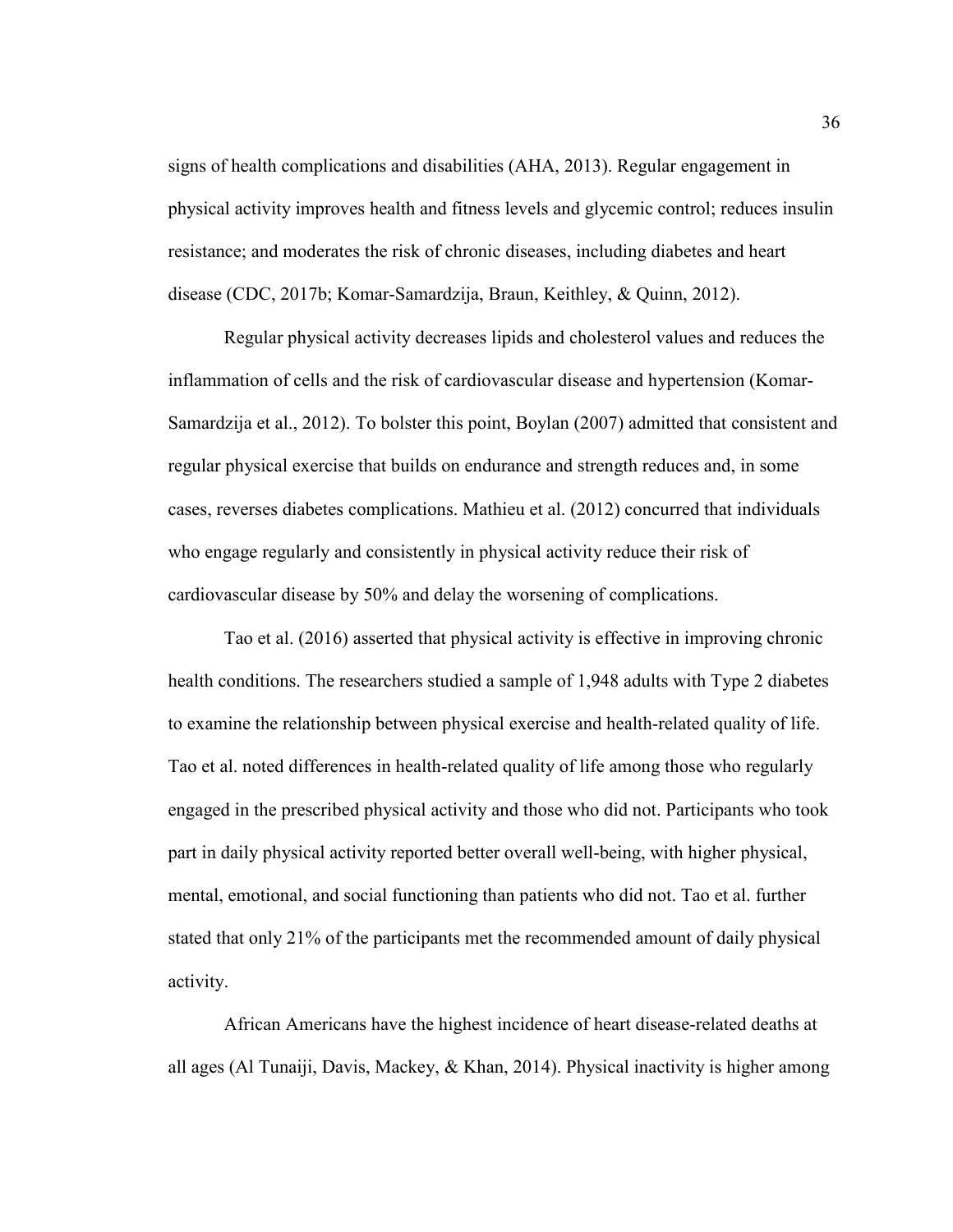African Americans, at 41.1%, and Hispanic Americans, at 42.2%, than among European Americans, at 27.7% (AHA, 2013). According to the AHA (2013) report, 32% of adults in the United States do not engage in leisure-time exercise and that 41.1% African American adults are inactive, as compared to 27.7% of European Americans. Mathieu et al. (2012) attributed the lack of physical activity as the cause of the high risk of cardiovascular disease and the racial health disparity between the African American population and the European American population.

Factors relevant to environmental, social, cultural, physical, psychological, age, and gender issues have been linked to noninvolvement in regular physical activity. Al Tunaiji et al. (2014) found that 26.1% of people between 18 and 44 years of age were more active (i.e., engaged in more physical activity) than 23.4% adults 45 to 64 years of age. Webb, Khubchandani, Hannah, Doldren, and Stanford (2016) concluded that in comparison to European American women, 62% African American women did not engage in prescribed aerobic exercise guidelines and 37.7% did not take part in any form of physical exercise.

Cornish et al. (2017) noted that unlike their European American counterparts, African American adults ages 45 years and older were not likely to engage in exercise programs and that 33.3% African American women were more inactive than 29.9% of African American men. However, the lack of motivation to have more active lifestyles has been more conspicuous among African American men than among European American men. Strategies to spur individual interest in regular exercise are needed to overcome the constraining barriers of time, environment, and social and psychological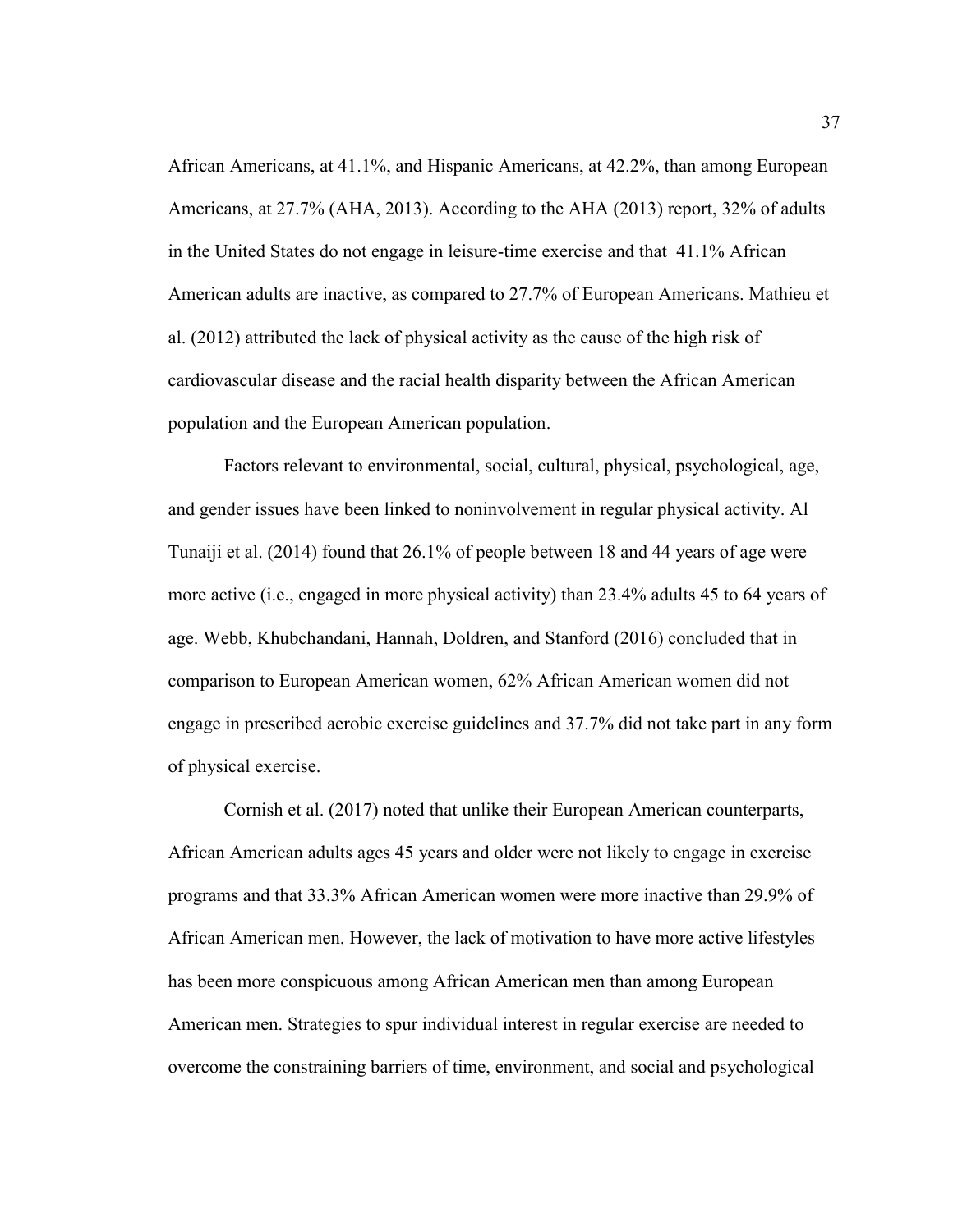issues (Friedman, Hooker, Wilcox, Burroughs, & Rheaume, 2012). According to Cornish et al., autonomous motivation and perceived competence will help people to locate the resources that they need to overcome barriers to exercise.

Mathieu et al. (2012) conducted a study to determine if an association existed between ethnicity and participation in physical activity, identify a possible relationship between physical inactivity and death caused by heart disease among African Americans, and elucidate differences in beliefs of physical activity as a preventive health measure among ethnic groups. The sample comprised 3,016 adults living in Dallas and between the ages of 18 and 65 years. Fifty percent of the participants were African Americans, 31% were European Americans, 17% were Hispanic Americans, and 55% of all participants were women. There was no significant difference among the participants regarding their perceptions of the importance of physical activity in preventing the risk of cardiovascular disease. However, the African American and Hispanic American participants in Mathieu et al.'s study reported having less awareness than the European American participants of other preventive benefits of regular exercise. The researchers also found that the African American participants engaged in the least amount of physical activity, despite being at the most risk of heart disease.

Komar-Samardzija et al. (2012) explored the influence of social support from family and friends, self-efficacy in exercise, the environment, community support, SES, and effect of body image discrepancy on participation in physical activity among a sample of 50 African American women with Type 2 diabetes. The researchers noted that individuals with low educational and income levels were disadvantaged because they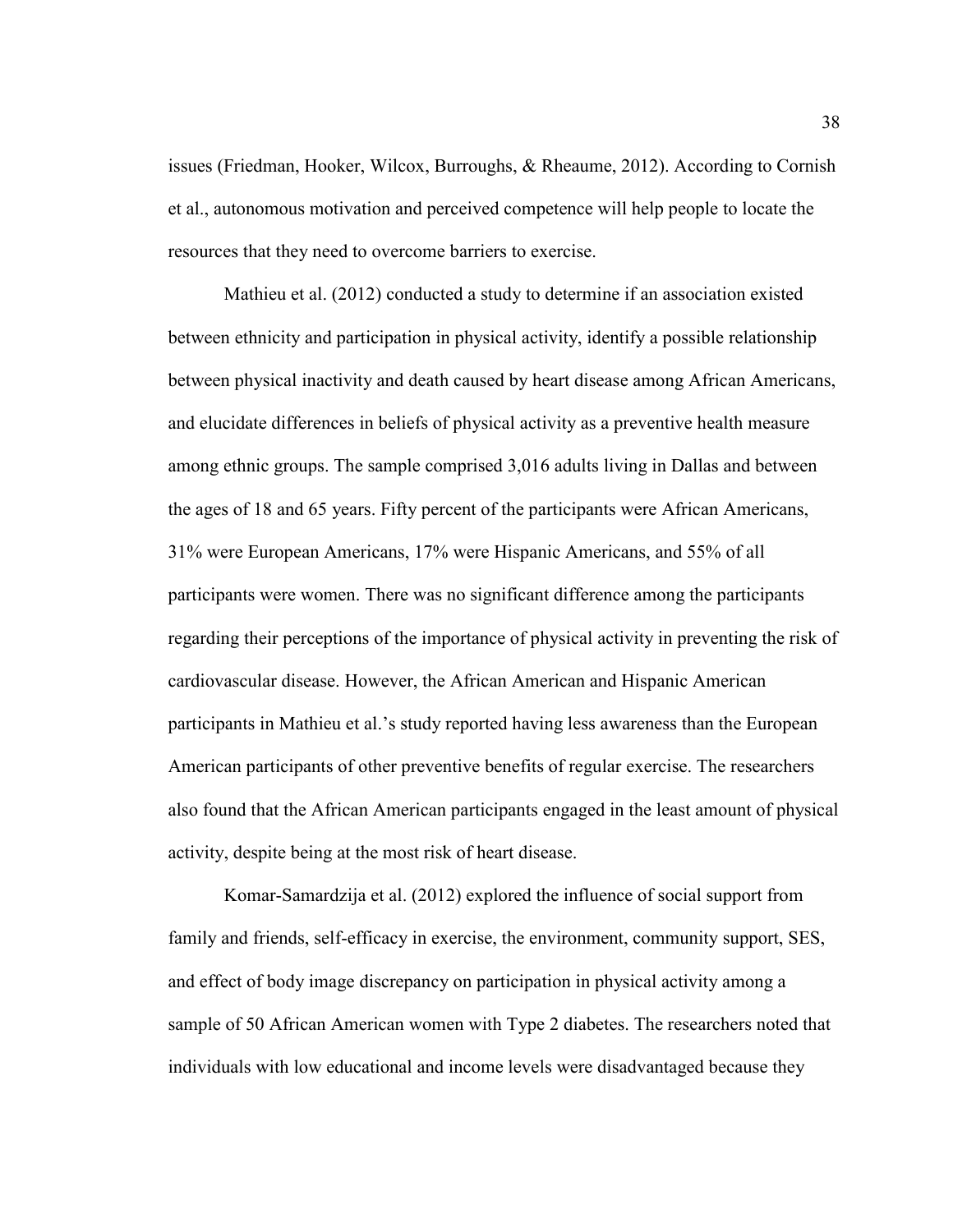were prone to making poor dietary choices. These participants consumed food high in calories and fat and had high rates of physical inactivity, thus increasing their risk of developing Type 2 diabetes. The researchers observed that participants who had high self-efficacy participated more frequently than people with lower self-efficacy in physical activity. Komar-Samardzija et al. concluded that family and social support increased the individuals' self-efficacy to work out and was a significant predictor of engagement in physical activity of African American women with Type 2 diabetes.

## **Socioeconomic Status**

Type 2 diabetes is pervasive among people with a low SES, defined by level of income, education, and vocation (Chatterjee et al., 2015). The review of the literature showed that low SES has an essential role in the development of Type 2 diabetes and the advancement of diabetes complications (Chatterjee et al., 2015). Various studies on the relationship between SES and population health have indicated that the SES of individuals, as well as that of the general population, has a tremendous impact on health status (Chatterjee et al., 2015; De Silva et al., 2016; Maier et al., 2013; Williams, Priest, & Anderson, 2017). Low SES has been linked to poor health behaviors and chronic diseases like Type 2 diabetes and cardiovascular disease (De Silva et al., 2016). Low SES also has been connected to a lack of access to health care and the underuse of health interventions, leading to the increased severity of complications from chronic diseases (De Silva et al., 2016).

SES is a strong determinant of health and can dictate the onset of disease, disease severity, access to care, quality of care, and disease outcomes (Williams et al., 2017).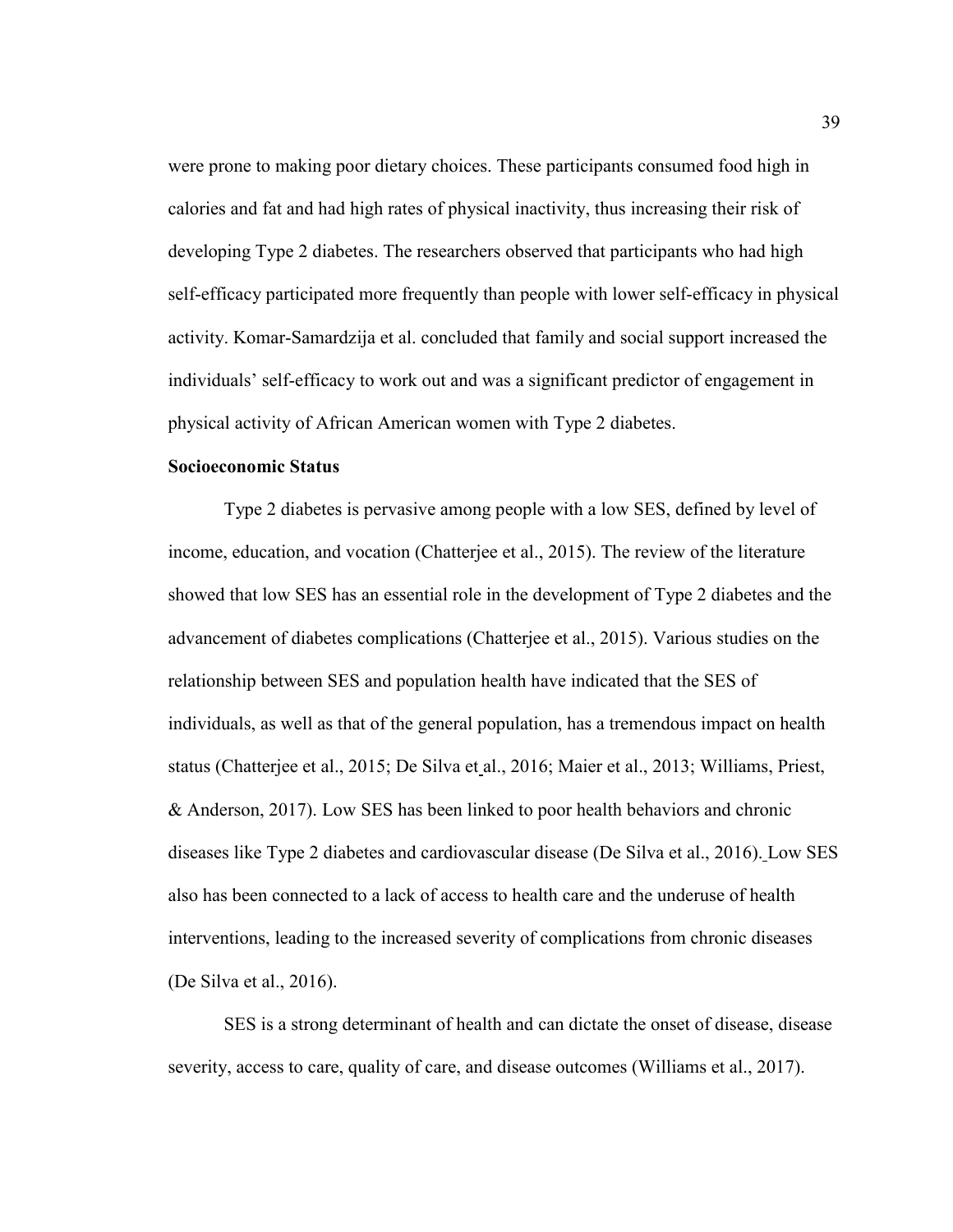According to Tozer, Belanger, Moore, and Caudle (2014), low SES also impacts the way that people perceive and react to illness, and determines if they seek early or late interventions regarding their health. Generally, people with high levels of education have a better understanding of the implications of disease and illness and are inclined to make health decisions that have positive outcomes (Miech, Kim, McConnell, & Hamman, 2009). Individuals with higher incomes have access to the health care system and more resources to meet their health needs. They also are more aware of health implications and are thus inclined to adopt and follow medical recommendations (Miech et al., 2009).

Tozer et al. (2014) studied the relationship between SES and the frequency of emergency room visits in Canada. In the retrospective study of 36,765,189 emergency room visits that occurred between April 1, 2003, and March 31, 2010, the most frequent visits were recorded in provinces whose residents experienced a low physical environment and low SES. The residents' SES was measured by levels of education, employment, and income; the physical residential area was measured by level of affluence. The researchers did note that the routine use of emergency room services was linked to a lack of health insurance, because some of the patients had insurance, but rather on patients' knowledge about health, the need for preventive health practices, and the lack of use of primary care services.

Thurston et al. (2014) conducted a multisite longitudinal study to examine the significance of a consistent 12 years of low SES on women in midlife in the United States. The sample comprised 3,302 middle-age women. Fifty percent of the participants were European Americans, 30% were African Americans, and 20% were Hispanic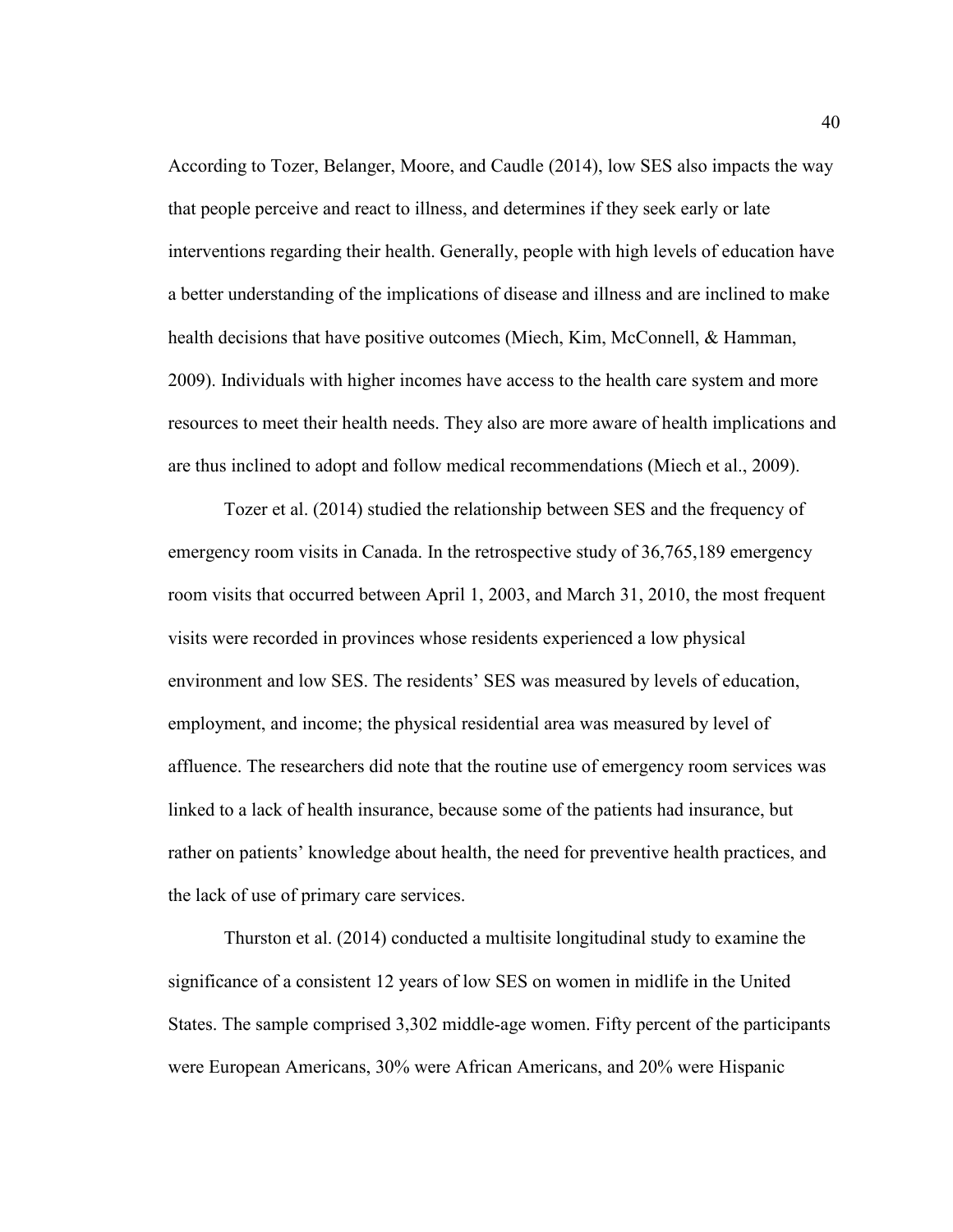Americans or Chinese Americans. The researchers found that the women who had a high school degree or less and earned a low income were under constant financial stress and had a higher incidence of carotid plaques and thickening of the inner lining of arterial walls versus the women who had higher levels of education and wealth, irrespective of the women's racial backgrounds. Results were consistent with those of Rivera, Lebenbaum, and Rosella (2015).

Rivera et al. (2015) studied the effect of low education, low income, and residential area among women and found that the women who did not graduate from high school, who earned low incomes, and who lived in poor communities were more predisposed than their counterparts with higher education degrees, better salaries, and residence in more affluent neighborhoods to developing Type 2 diabetes. Other factors linked to the high prevalence of Type 2 diabetes among African Americans have been identified as racial discrimination, financial insecurity, and the lack of quality health care. Steinhardt et al. (2015) noted that the lack of culturally relevant health care education also has contributed to patients' poor understanding of the implications of diabetes as well as their poor health and dietary choices. According to Steinhardt et al., African Americans exhibit more symptoms of depression than European Americans do, a fact that affects their ability to participate in diabetes self-management effectively.

Elgart et al. (2014) completed a study on the relationship among SES, Type 2 diabetes, and chronicity of diabetes complications in Argentina. Participants were 387 patients with Type 2 diabetes and 774 persons who did not have diabetes. The researchers reported that the patients with diabetes who had a minimum level of education, earned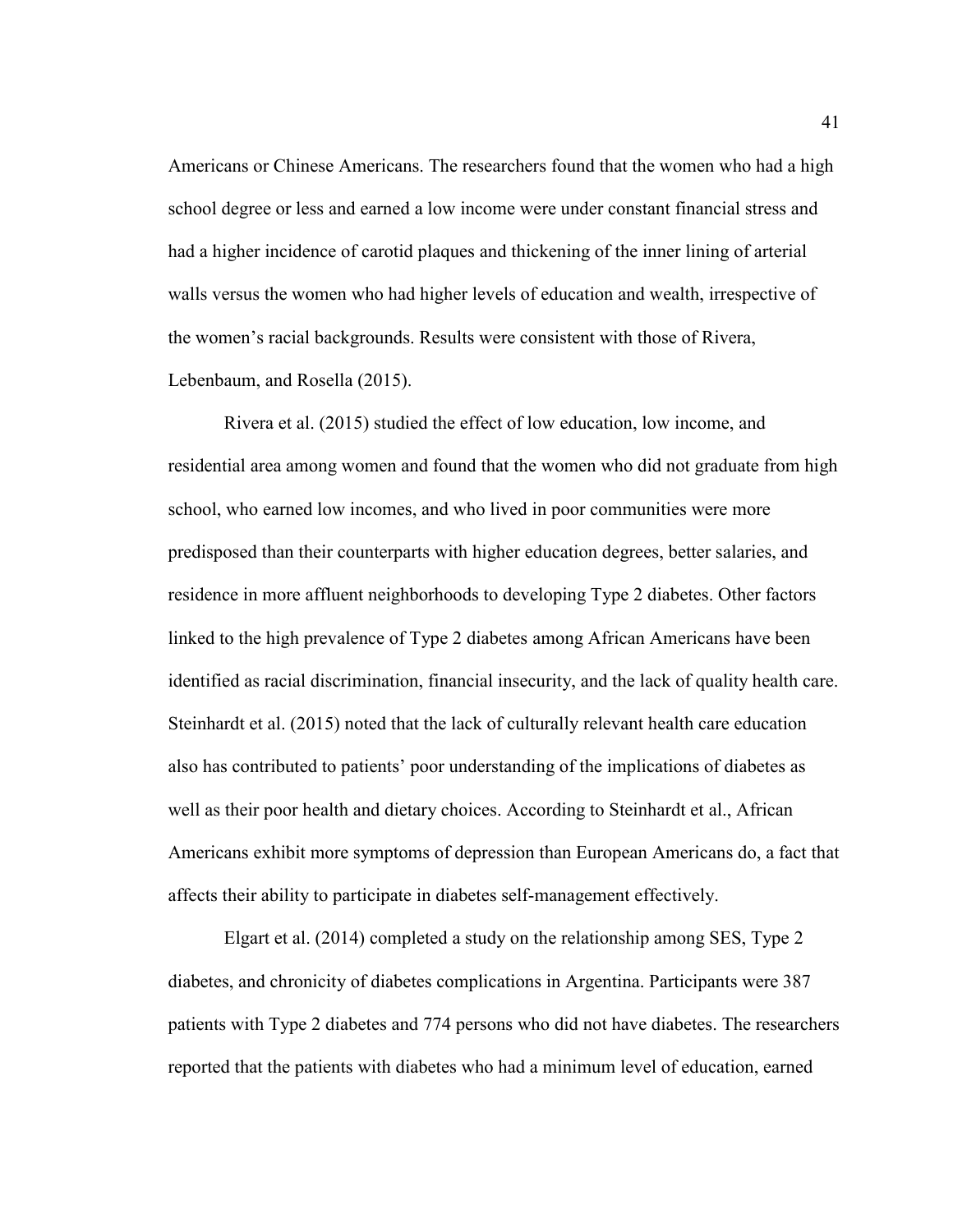lower incomes, and did not have regular, full-time jobs experienced more diabetes complications. Maier et al. (2013) submitted that the presence of low SES in some areas of Germany accounted for the high incidence of Type 2 diabetes in those areas. In a study involving 11,688 participants, of whom 1,008 had Type 2 diabetes, Maier et al sought to examine the regional prevalence of Type 2 diabetes. They found that localities with a lot of regional deprivation had higher incidences of Type 2 diabetes. Maier et al. further observed that residents in eastern Germany experienced material deprivation as high as 12.6% and also had a higher prevalence of Type 2 diabetes than residents in affluent areas like southern Germany, with a material deprivation rate as low as 6.0%. Maier et al. stressed that the socioeconomic status of a region, independent of individuals' low SES, was related to the high prevalence of regional diabetes. They concluded that households with high levels of poverty had were more likely to develop Type 2 diabetes than households with high incomes.

Chih-Cheng et al. (2012) explored the association of income disparity and incidence of diabetes to determine if there was inequality in the care provided by the national health insurance program in Taiwan. Chih-Cheng et al. reported that Type 2 diabetes was more prevalent among individuals from the poor and middle classes than among individuals with higher incomes, noting that individuals who were poor had a 50% higher risk than more wealthy individuals of developing Type 2 diabetes. Chih-Cheng et al. found that people who lived in poverty did not go to health care providers for diabetes care and did not screen for glycated hemoglobin, cholesterol, lipids, triglycerides, and retinopathy, which worsened their condition. The researchers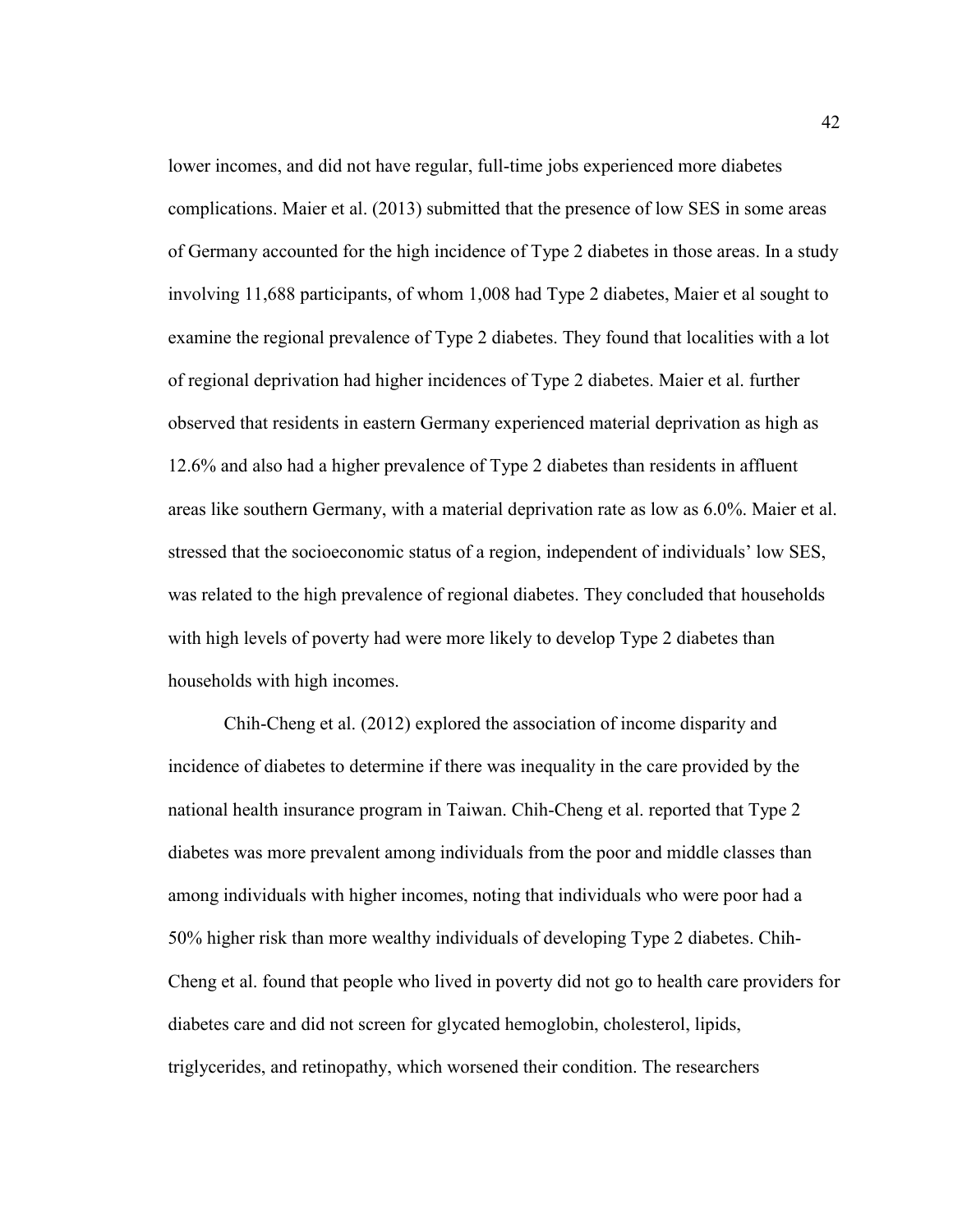concluded that poverty was associated with a high prevalence of Type 2 diabetes within a population, along with evidence of disparities in health care, despite universal health insurance coverage. Thus, people who have a low SES, including education and income, as well as diabetes experience worse complications than people who have a higher SES (Chih-Cheng et al., 2012).

Tao et al. (2016) suggested that low SES extends beyond diabetes management to implicate other essential factors such as quality of health care, type of resources available to the community, and patients' ability to access diabetes-related information. Other effects of low SES identified by Tao et al. included patients' compliance with medication regimens, recommended exercise, nutritional therapy, and effective communication with health care providers. Of the sample of 25,454 patients in their study, the 1,695 participants who had the least education also had the highest number of comorbidities, including heart disease, stroke, neuropathy, and visual impairment (Tao et al., 2016). Tao et al. argued that SES affected the management of diabetes, hypertension, and blood cholesterol by adult Chinese patients with Type 2 diabetes. They also confirmed that in China, adults with low SES were not able to control their metabolic levels and were more at risk of diabetes complications. Conversely, patients with higher SES had better control of their blood sugar, blood pressure, and blood cholesterol (Tao et al., 2016).

# **Environmental Conditions**

Mayberry, Harper, and Osborn (2016) argued that ecological conditions can influence the onset and high prevalence of chronic diseases like Type 2 diabetes. Müller-Riemenschneider et al. (2013) identified patients' environmental factors as type of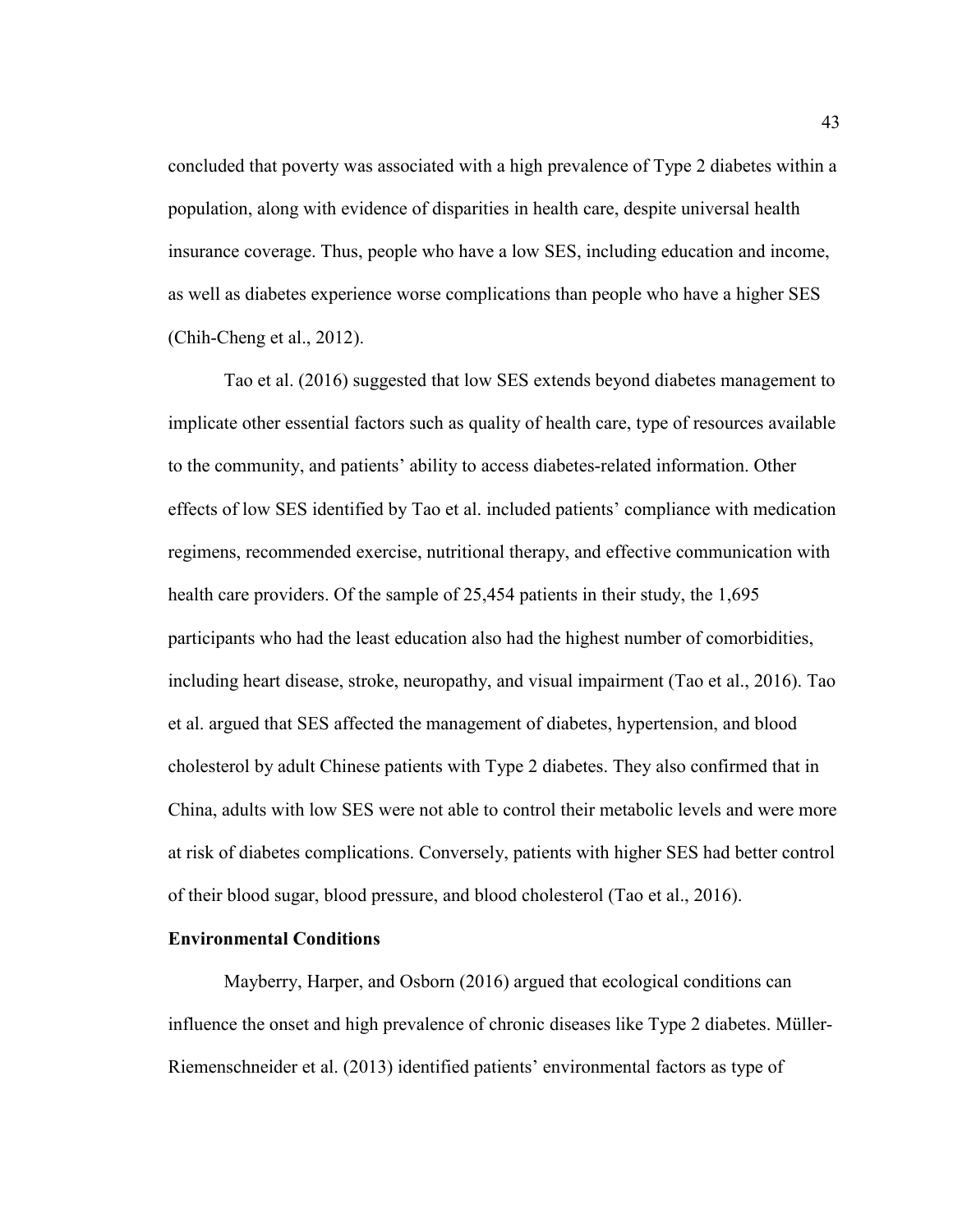houses, population density, land space, built-in walkways and network of streets, distance to grocery stores and types of food stores, schools, work, health care providers and facilities, parks, and quality open spaces. Hill et al. (2013) affirmed that physical and built-in environmental factors can affect the likelihood of participation in physical activity. The lack of walkways, tracks, and recreation centers directly results in decreased physical activity and increased levels of a sedentary lifestyle, obesity, and for the risk of Type 2 diabetes (Hill et al., 2013; Mayberry et al., 2016)

 Researchers have found that poverty-stricken communities lack health promotion amenities, health food grocery stores, and supermarkets, depending mostly on convenience and street corner stores for their food, thus increasing their risk of obesity and Type 2 diabetes (Dinca-Panaitescu et al., 2012; Jiang & Pearlman, 2013). Al Hasan and Eberth (2016) maintained that although deprived communities have large numbers of convenience stores, street corner stores, and fast food restaurants, they lack grocery stores and supermarkets that sell healthy foods and vegetables. Jiang and Pearlman (2013) noted that such communities also experience high levels of poverty and the prevalence of chronic diseases like obesity, Type 2 diabetes, heart disease, kidney disease, and stroke.

Al Hasan and Eberth (2016) investigated the association between the density of four different types of food outlets and the prevalence of Type 2 diabetes in South Carolina in 2011. The researchers espoused that accessibility to high-density fast food restaurants and street corner stores correlated with a high prevalence of Type 2 diabetes and obesity. The researchers observed that counties in South Carolina with the highest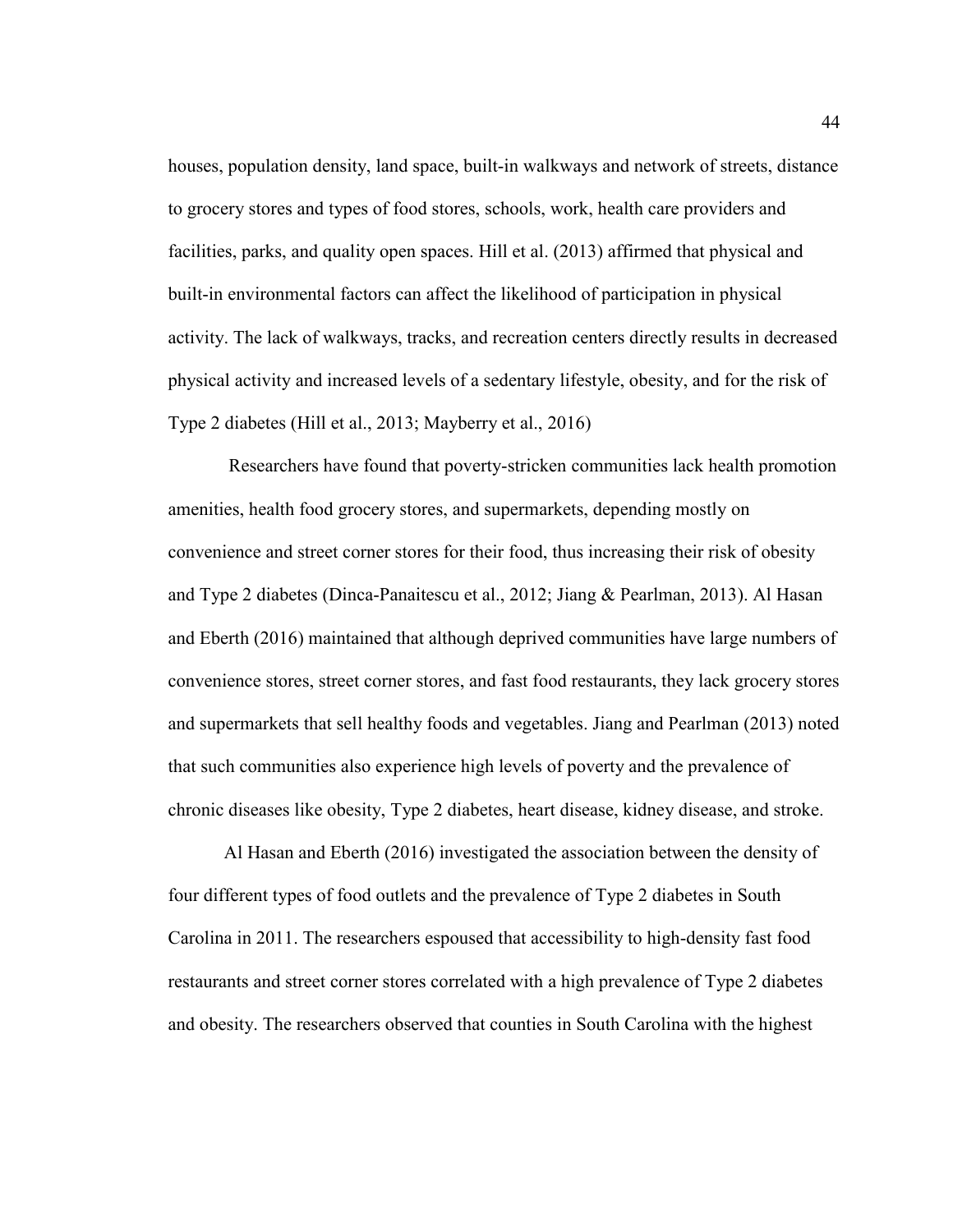density of fast food restaurants and convenience stores also had the highest incidence of Type 2 diabetes and obesity.

Mezuk et al. (2016) reported a relationship between built-up areas in Sweden that had many fast food outlets and a high prevalence of Type 2 diabetes, emphasizing that these built-up areas gave people easier access to unhealthy food sources. The result was an increased incidence of Type 2 diabetes and the potential early onset of Type 2 diabetes. Mezuk et al. stated that areas with access to a high supply of health-harming foods rated higher in the incidence and prevalence of Type 2 diabetes.

 Gebreab et al. (2017) had similar findings in their cross-sectional study of the effects of environmental factors as the risk factor in the development of Type 2 diabetes. The researchers linked the high incidence of Type 2 diabetes to neighborhoods with low social interactions, high crime rates, and security issues. Gebreab et al. added that the individuals who lived in areas with large numbers of unhealthy food outlets were 34% at higher risk for Type 2 diabetes than people who lived in areas with stores that provided healthy food. Chatterjee et al. (2015) supported this viewpoint and agreed that because of their easy access to unhealthy foods, African Americans have a higher incidence of and proclivity for developing type diabetes than European Americans do. The researchers further surmised that people who live in predominantly African American neighborhoods are at higher risk of Type 2 diabetes than people who live in mostly European American neighborhoods.

Evidence of the impact of the complications of diabetes has not been limited to physical disability; rather, research has shown that the complications also can affect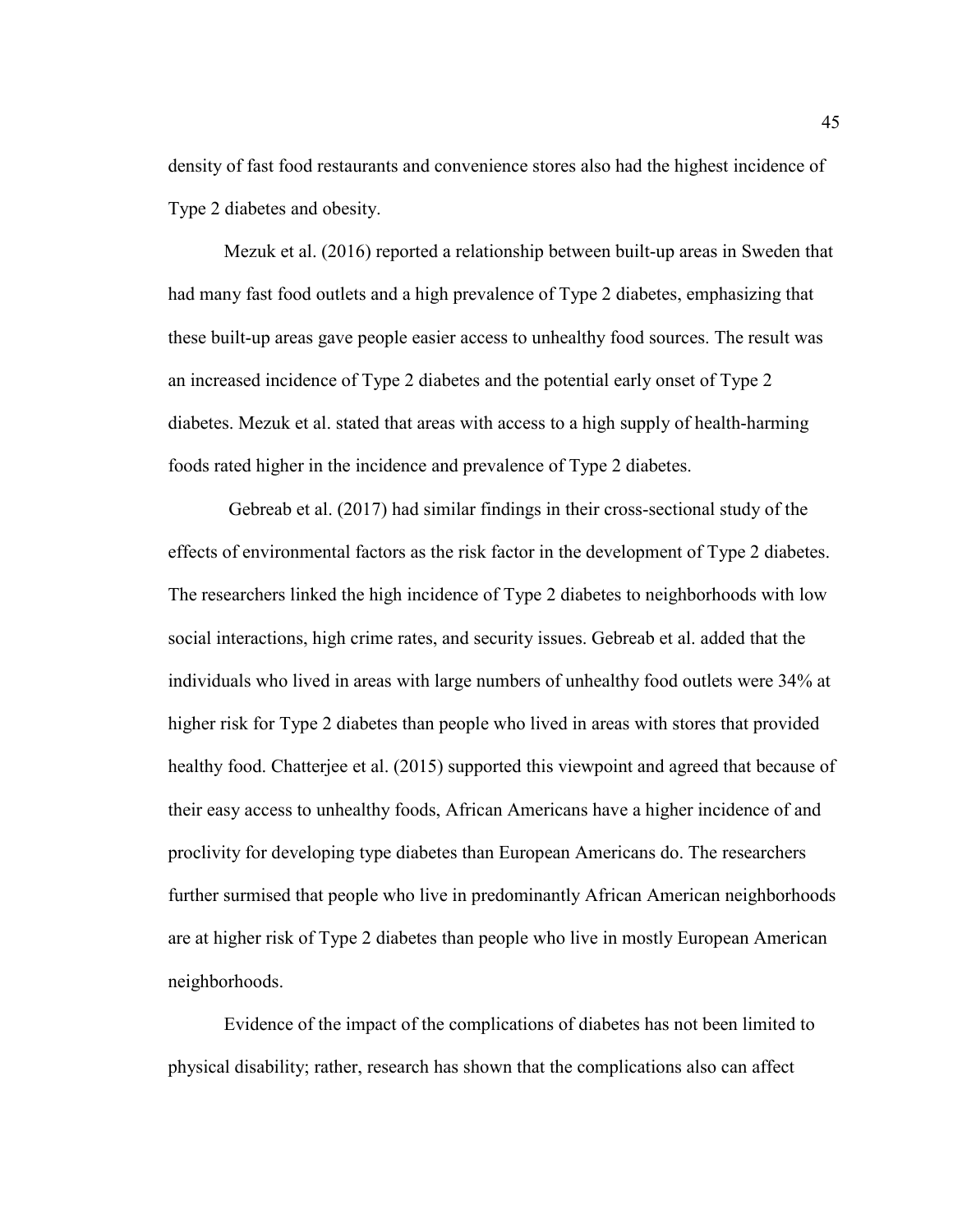cognitive state. For instance, Tran, Baxter, Hamman, and Grigsby (2014), as well as Vadstrup Eva, Frølich, Perrild, Borg, and Røder (2011), maintained that lower cognitive functioning is common among patients with Type 2 diabetes and has negative consequences on the well-being and total quality of life of the individuals involved. Tang et al. (2015) reported a higher prevalence of impaired executive cognitive functioning among Type 2 diabetes patients. Tang et al. defined executive cognitive functioning as the ability to participate actively in health-related behaviors. People with reduced executive cognitive functioning are unable to engage in positive health practices, resulting in increased utilization of health services.

In their study of 1,063 participants, Tran et al. (2014) applied the Mini-Mental State Exam and the Behavioral Dyscontrol Scale to measure cognitive functioning. The researchers found that the participants with diabetes had lower cognitive function than those without diabetes. Tran et al. correlated lower cognitive functioning to the frequent use of outpatient services. They also associated lower executive functioning among Type 2 diabetes patients with a lack of adherence, which heightened diabetes complications and incessant use of acute care facilities.

#### **Nutritional Therapy in Diabetes Management**

Preventing Type 2 diabetes and its complications is the central goal of diabetes management (Lazarou et al., 2012). Patients with Type 2 diabetes need to understand the significance of effective diabetes self-management so that they can take responsibility for their condition and make healthful dietary choices (Dyer, 2013). Patients can control their blood glucose levels and improve health outcomes by adhering to nutritional therapy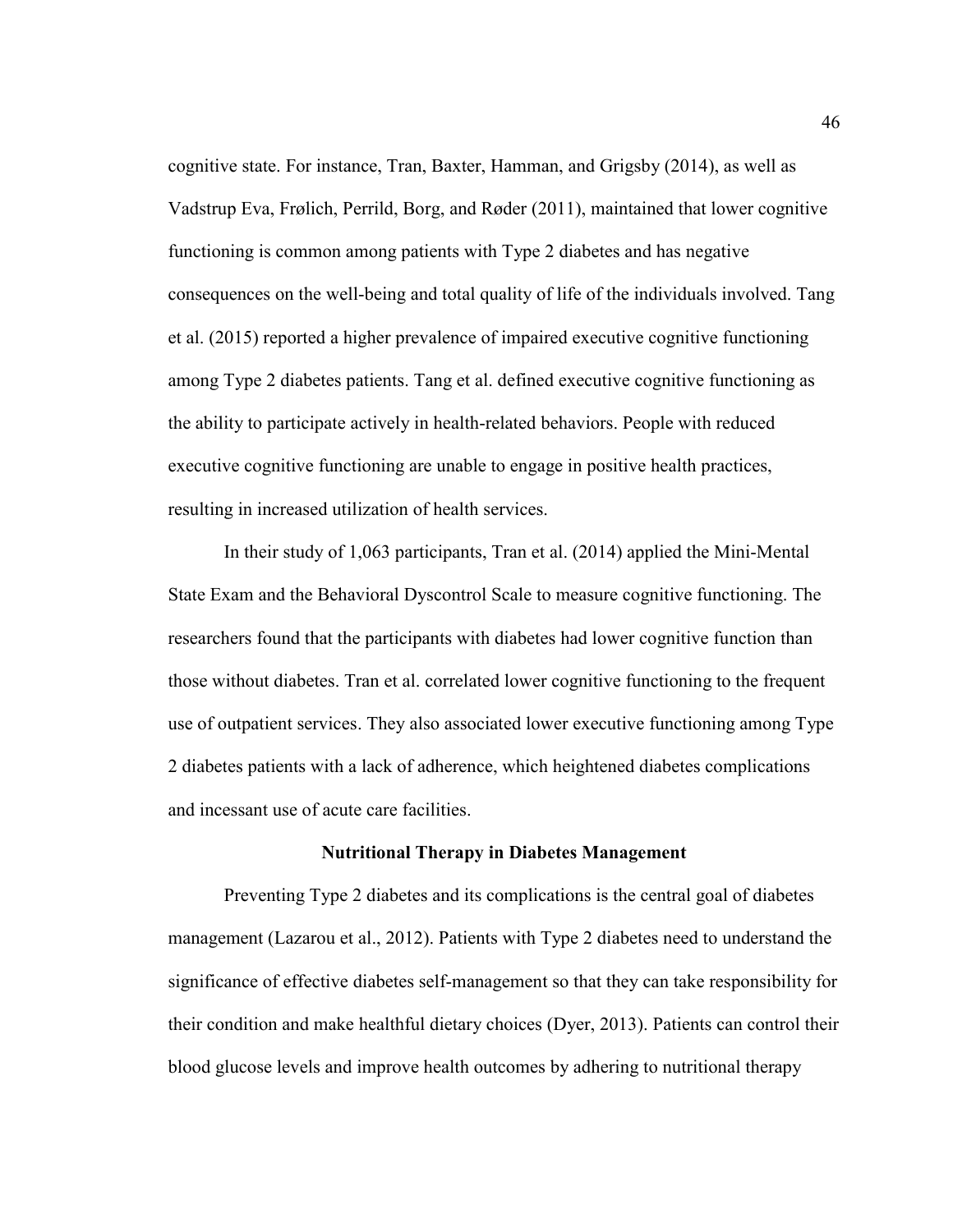(Alcubierre et al., 2016). Franz et al. (2003) underscored that patients could regulate blood sugar levels, maintain ideal weights, attain normal lipid levels, and have normal blood pressure by following the diets recommended by their health care providers.

Nutritional guidelines include reducing total fat intake, cholesterol, and sodium (Franz et al., 2003). According to Lazarou et al. (2012), adequate dietary therapy includes vegetables, fiber, fruits, and whole grains. Patients with diabetes are encouraged to avoid such unhealthy products as processed foods and fast foods.

Having knowledge of and skills in diabetes self-management and dietary therapy can help patients to choose their food options wisely (Breen et al., 2015). However, research has shown that even though most people can follow prescribed nutritional guidelines in the short term, they cannot sustain healthful dietary habits in the long term, thus increasing the risk of diabetes complications (Vadiveloo et al., 2015). The ADA (2017) and the National Institute for Health and Clinical Excellence (2008) recommended incorporating diet, regular physical activity, and medication therapy in the care of individuals with Type 2 diabetes to obtain the best health outcomes. Although the ADA has not prescribed a specific dietary approach to manage diabetes, it has suggested that patients' personal preferences, religious beliefs, culture, health beliefs, economics, and personal goals be considered when making dietary recommendations (Vasilescu, 2015).

Dietary therapy is useful in the management of chronic diseases like heart disease and obesity (Rosal et al., 2011). Alcubierre et al. (2016) suggested that adherence to a traditional Mediterranean diet can increase blood sugar control and a health-related quality of life. Alcubierre et al. completed a cross-sectional study with 294 patients to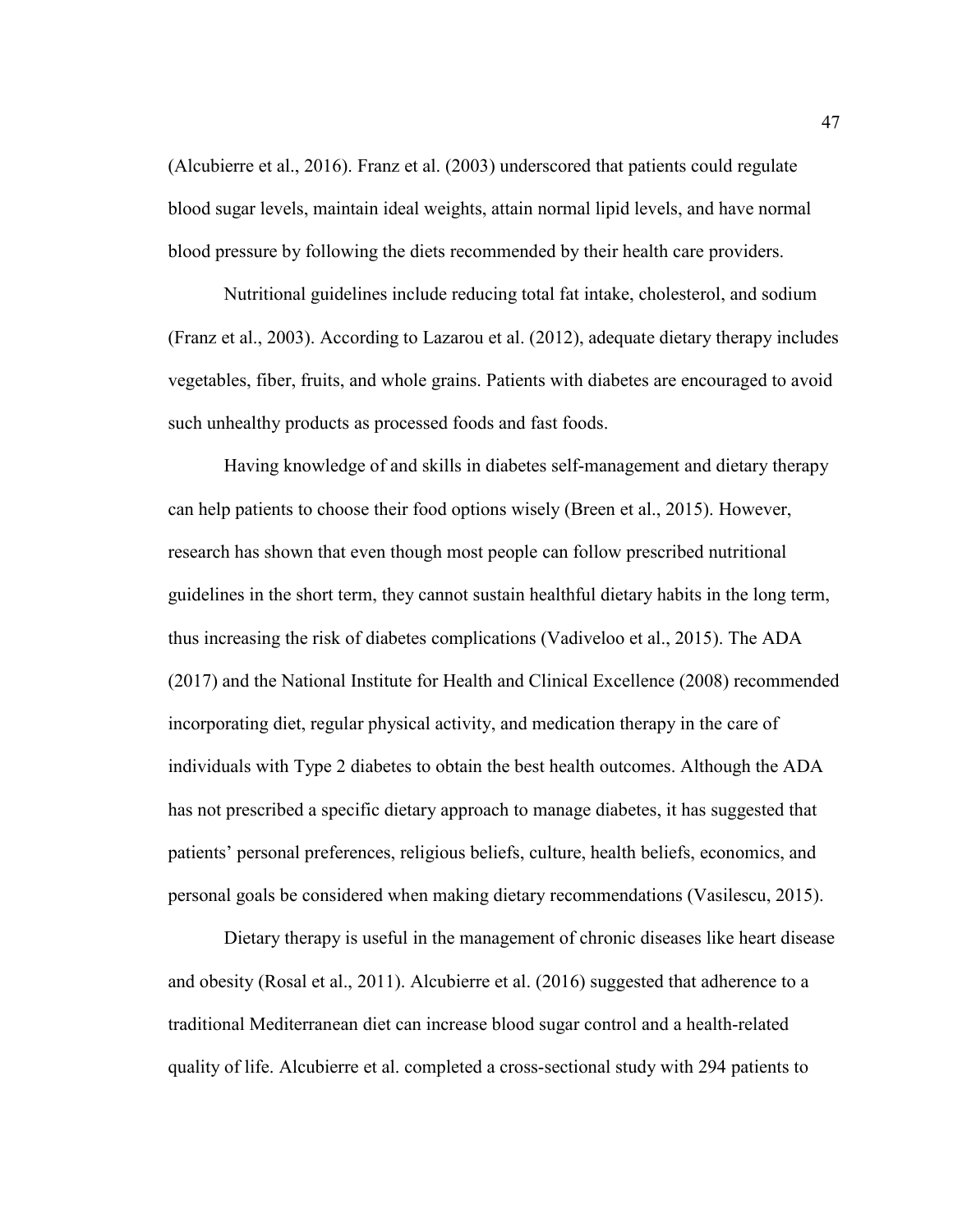assess their health-related quality of life, diabetes care satisfaction, and adherence to a Mediterranean diet. The researchers applied the Audit Diabetes-Dependent Quality of Life to measure health-related quality of life, the Diabetes Treatment Satisfaction Questionnaires to measure treatment satisfaction, and the relative Mediterranean Diet Score to measure dietary adherence. The researchers concluded that adherence to a Mediterranean diet did not influence patients' overall health-related quality of life but did increase their overall satisfaction with treatment regimens. Alcubierre et al. concluded that adherence to a Mediterranean diet was associated with a positive quality of life.

Vasilescu (2015) identified a low-carbohydrate-high-protein diet for short-term weight management for patients dealing with obesity. Kjeldsen-Kragh (2003) found evidence that a Mediterranean diet is effective in improving the symptoms of rheumatoid arthritis. The DASH diet has been found effective in preventing or gaining better control of high blood pressure among patients with hypertension. The DASH diet encourages the intake of foods rich in protein, magnesium, calcium, and potassium, as well as the consumption of nuts, beans, whole grains, fiber, fruits, vegetables, food low in fat, and dairy products. Steinberg et al. (2017) reported that hypertensive patients, regardless of racial and ethnic groups, who adhered to the DASH diet had a marked decrease in blood pressure after 2 weeks on the program.

The quality of diet has a direct impact on blood sugar levels and glycemic upload. Tiew et al. (2014) reported that healthy foods can have protective factors that support positive health outcomes. According to the researchers, consuming healthy food can reduce all causes linked to all deaths by 17% to 42%, reduce all causes of heart disease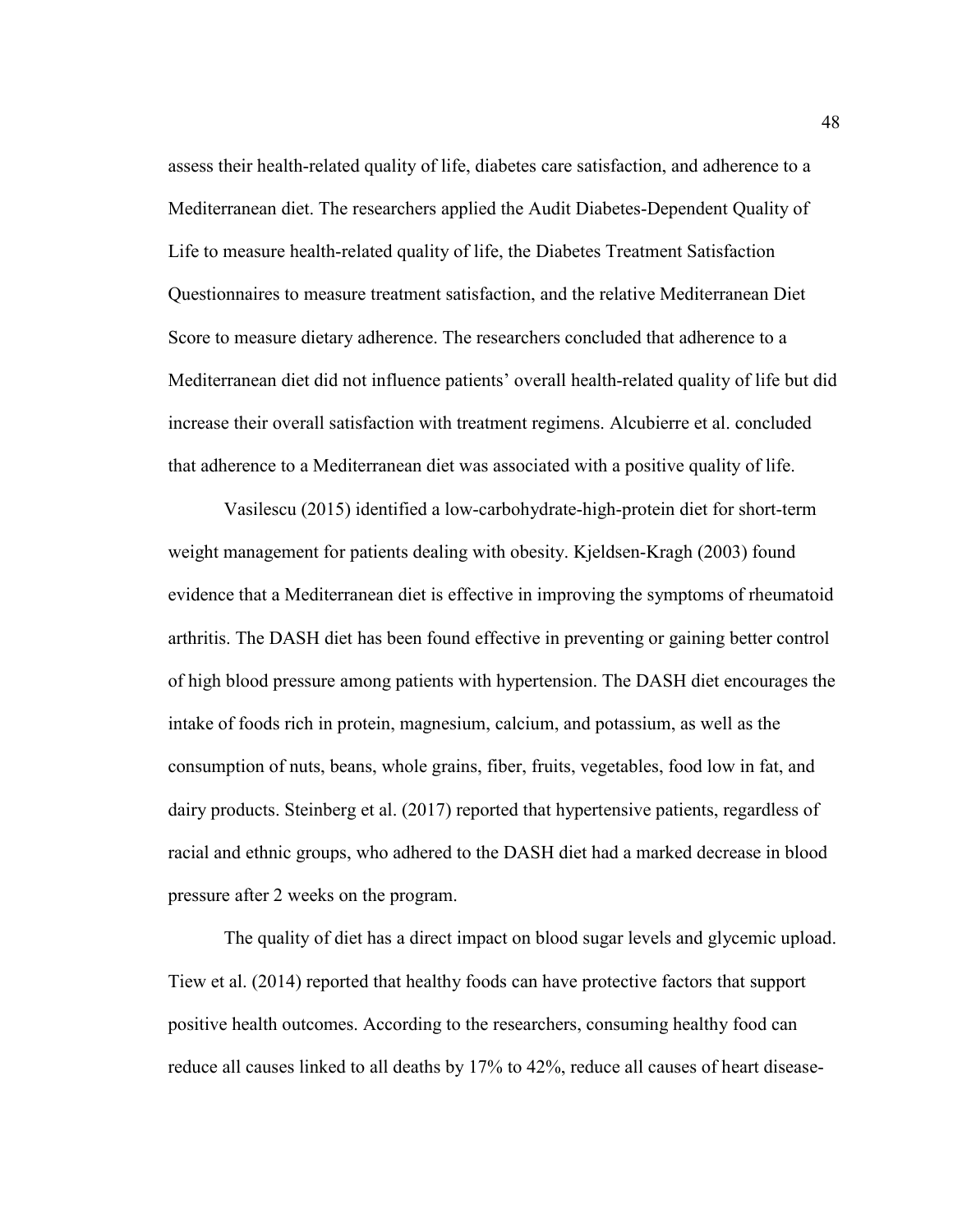related deaths by 8% to 53%, and reduce the risk of cardiovascular disease by 14% to 28%. One example of research confirming the efficacy of nutritional therapy in the management of Type 2 diabetes was Cooper et al.'s (2014) study. Cooper et al. asserted that adherence to nutritional therapy could lower blood sugar levels, and they emphasized that moderate changes in dietary behavior among newly diagnosed diabetes patients could lead to a significant reduction in levels of blood sugar, blood pressure, triglycerides, and total cholesterol when compared to medication management. In their study of 574 participants newly diagnosed with Type 2 diabetes in the United Kingdom, Cooper et al. found that adherence to dietary guidelines from the ADA and the United Kingdom had similar effects on patients who were not on any medications and those who were receiving medication therapy.

Dietary patterns may have an impact on diabetes control and complications. In a prospective study that Villegas et al. (2010) conducted to investigate the dietary intake of the participants, three consumption food patterns of the participants were identified. Villegas et al. divided the sample of 36,159 middle-aged Chinese women into three groups with different dietary habits. Group 1 participants consumed moderate amounts of staples foods consisting mostly of carbohydrates and little vitamins and minerals. The women in Group 2 consumed more vegetables and high amounts of dairy milk. The participants in Group 3 consumed more processed foods, large amounts of high-energy foods, pork, eggs, seafood, red meat, and fruits and vegetables (Villegas et al., 2010). The participants in Group 2 had the lowest risk of developing Type 2 diabetes, and the participants in Group 1 had a higher risk than those in Group 2 for Type 2 diabetes. The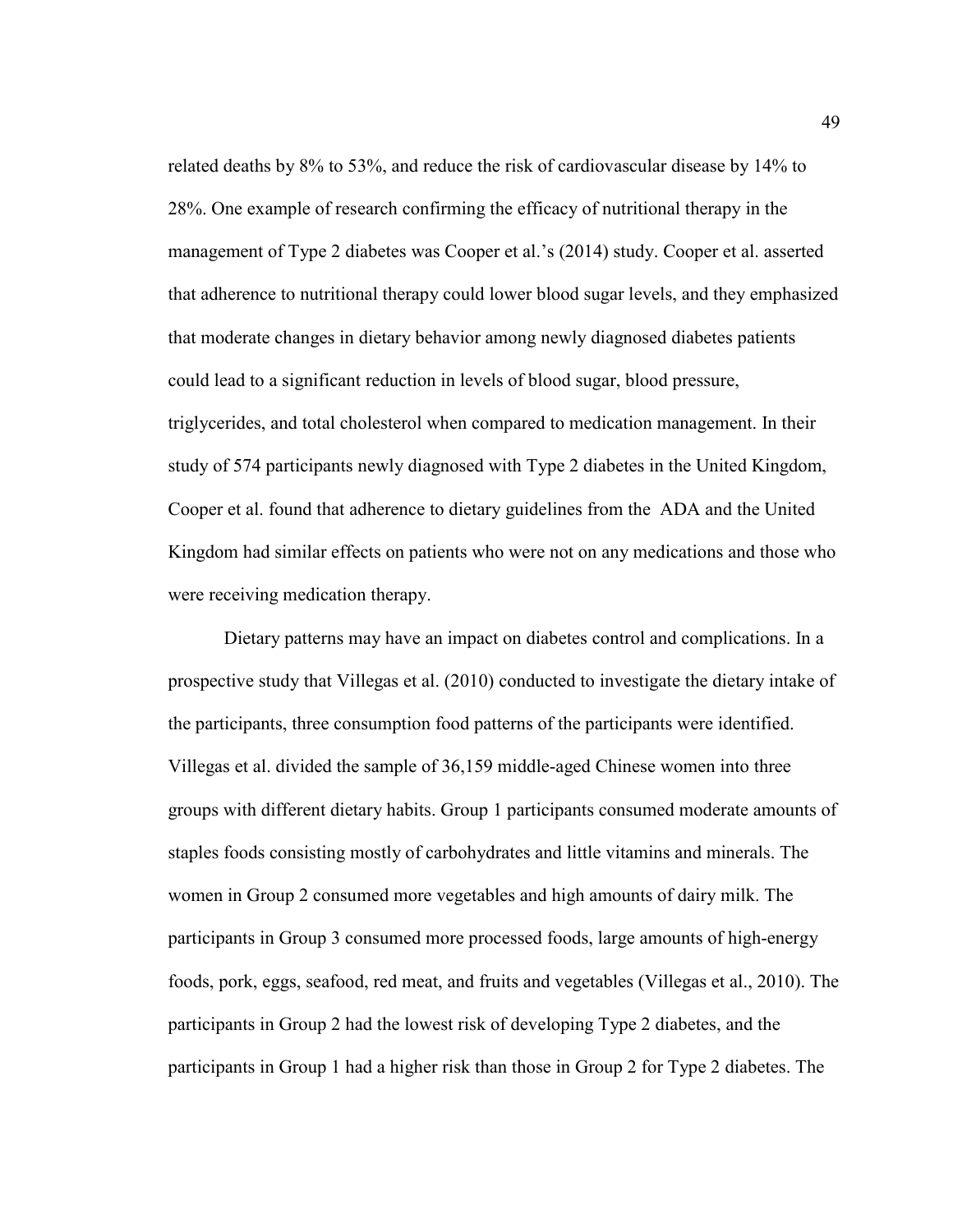participants in Group 3 were the most obese of the three groups, had more abdominal adipose tissues, and had the highest risk of developing Type 2 diabetes (Villegas et al., 2010).

Rossi et al. (2013) studied the effect of strict adherence to a traditional Mediterranean diet on daily glycemic load and discovered that patients who adhered strictly to a traditional Mediterranean diet had better control of the glycemic load and decreased chances of developing Type 2 diabetes than patients who were less compliant. A traditional Mediterranean diet consists of foods like vegetables, cereals, fruit and nuts, legumes, seafood, and high amounts of monounsaturated fat (Rossi et al., 2013). The result supported the recommendation from Kjeldsen-Kragh (2003) to integrate a Mediterranean diet into the mainstream of diabetes diet guidelines.

 Vadiveloo et al. (2015) recommended the intake of different nutrient-dense foods as a solution to metabolic syndrome problems. The researchers added that patients who consume different food selections have more opportunities to improve their dietary intake and metabolic health. According to Vadiveloo et al., increasing the consumption of a wide variety of fruits and vegetables decreases the risk of Type 2 diabetes and cardiovascular disease. In their cross-sectional study, Vadiveloo et al. proposed that consuming meals with a variety of healthy foods like fruits, vegetables, nuts, lean meats, and seafood would lower the risk of abdominal fatty tissue and would decrease blood pressure and metabolic disorders among the general population. The study involved 7,470 participants ages 20 years and older drawn from the National Health and Nutrition Examination Survey 2003-2006 data (Vadiveloo et al., 2015).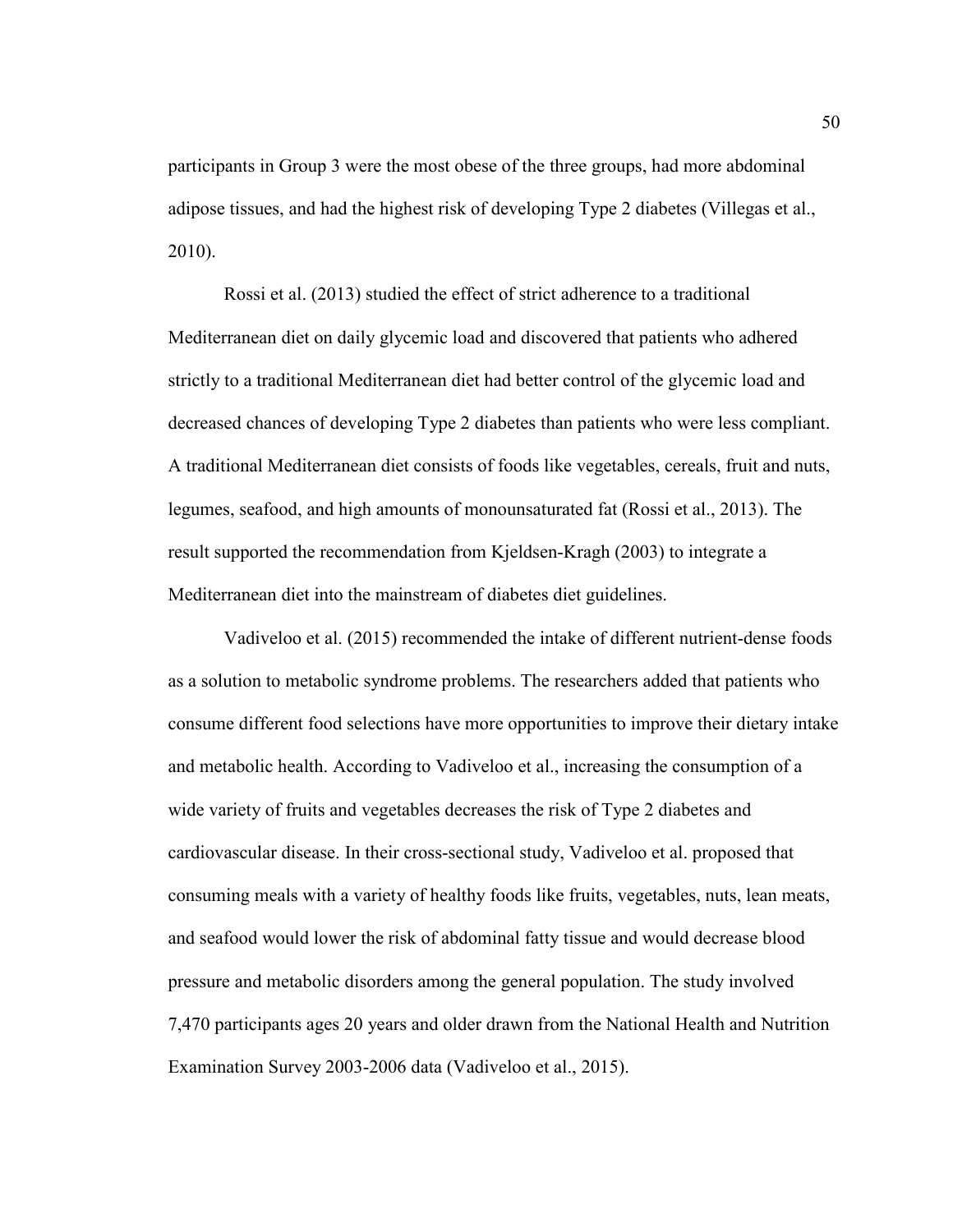### **Dietary Therapy and Barriers to Dietary Adherence**

Dietary nonadherence is an area of ongoing concern to patients and health care practitioners (Nam, Chesla, Stotts, Kroon, & Janson, 2011). Nutrition is an essential component in the management of diabetes that can help patients to achieve and maintain adequate blood glucose control and prevent diabetes complications (Ayele et al., 2012). Boylan (2007) noted that inadequate diabetes self-management and the lack of dietary adherence can lead to the early onset of diabetes complications and increase the risk of disabilities like stroke and blindness.

Poor nutritional habits and barriers to healthful eating can impede blood sugar control (Knight, Stetson, Krishnasamy, & Mokshagundam, 2015). Patients need to have a good understanding of the effect of diet in managing diabetes to reduce the frequency of hospitalization and improve patients' overall health and well-being (Mead, Andres, Ramos, Siegel, & Regenstein, 2010). Poor health literacy can impact diabetes management and patients' inability to comprehend effective ways of managing their disease (Lynch & Kane, 2014). Wens, Vermeire, Royen, Sabbe, and Denekens (2005) supported Lynch and Kane's (2014) assertion and reported that general practitioners were frustrated at patients' inability to comprehend the seriousness of diabetes and engage in self-management.

Patients who underrate the severity of the diabetes complications prevents them from taking appropriate actions to control the disease (Wens et al., 2005). According to Lynch and Kane (2014), having a lack of self-confidence in managing their diabetes exaggerates patients' frustration and prohibits them from participating actively in self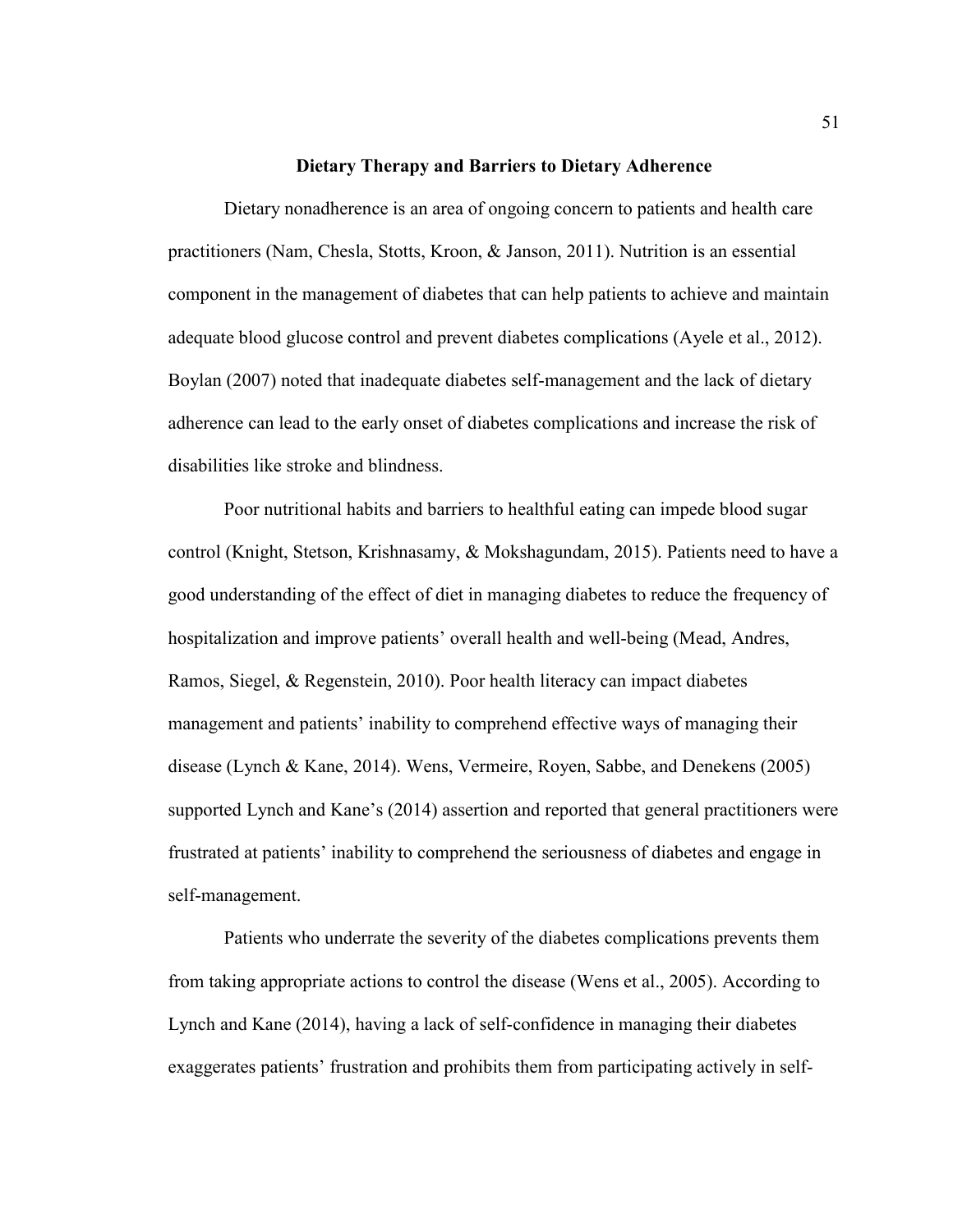care. Nam et al. (2011) bolstered this point by noting that miscommunication between health care providers and patients, a lack of family and social support, poor health literacy, and poor self-efficacy can have a negative impact on adherence to dietary compliance. Rendle et al. (2013) suggested that factors such as low motivation, low selfefficacy, low health literacy, and impaired view of the disease might affect the way that patients react to diabetes. Rendle et al. also explained that patients who lack resilience look for short-term results, and are unlikely to persevere and bear the cost of dietary compliance. Simon-Tuval, Shmueli, and Harman-Boehm (2016) concurred that individuals with risk-seeking behaviors are poor in self-care, underrate the severity of disease complications, and defy health consequences. Halali, Mahdavi, Mobasseri, Asghari Jafarabadi, and Karimi Avval (2016) identified several barriers that might impede patients' compliance with dietary regimens, including patients' inability to resist the temptation of consuming inappropriate foods; high cost of healthy foods; confusion about food choices; and psychological problems such as depression, lack of support, and negative attitude toward following a diabetes diet.

#### **Location of Study**

I purposefully recruited six participants from a large city in southeast Texas for the study. Participants were African American adult men and women who had Type 2 diabetes and were between the ages of 40 and 64 years. Calvin et al. (2011) confirmed that African Americans with Type 2 diabetes are disproportionately affected by diabetes complications as well as the worst severity of complications. This finding was supported by Konen, Summerson, Bell, and Curtis (1999), who asserted that African Americans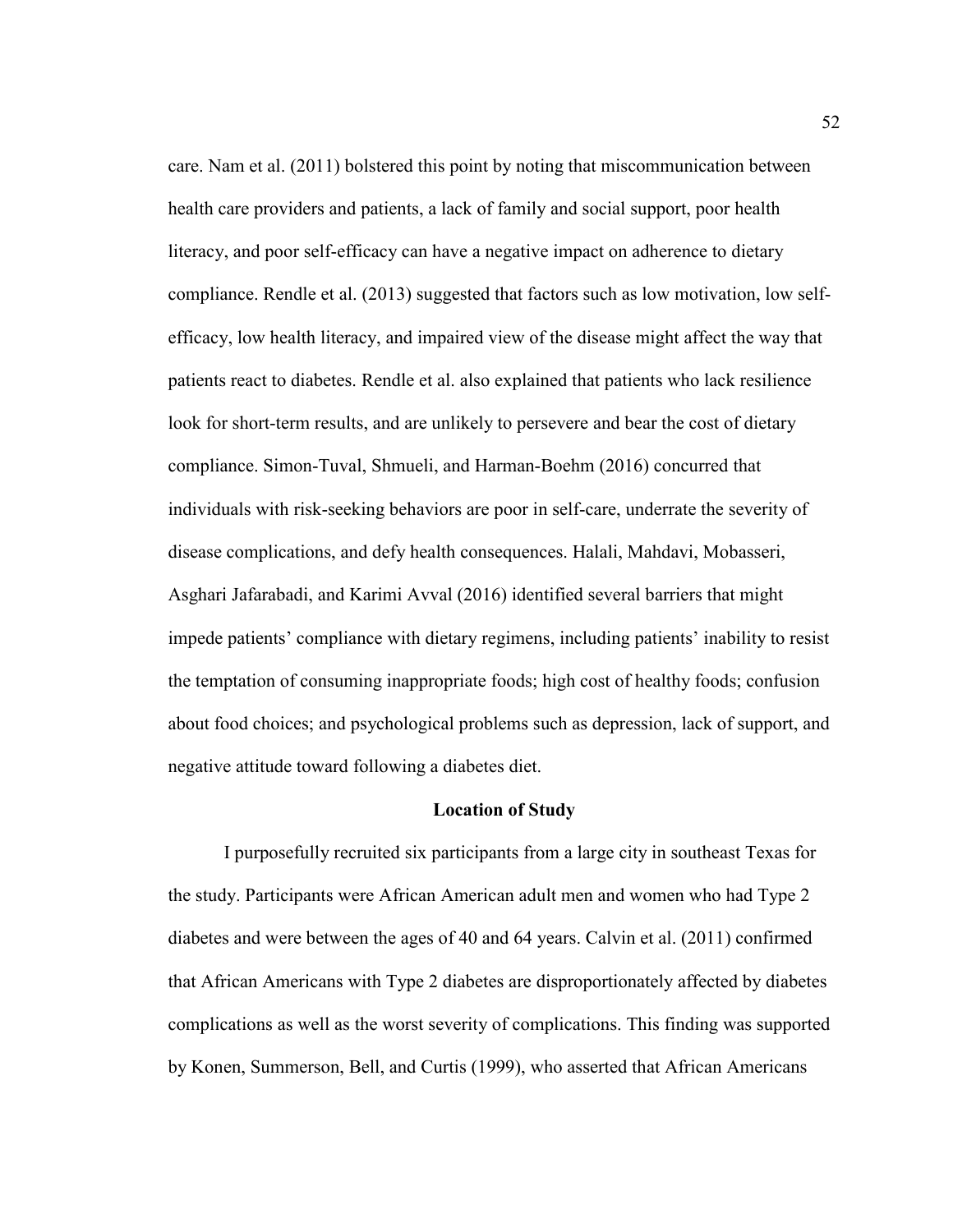with Type 2 diabetes often experience more severe diabetes complications than European Americans. Shah, Dolan, Gao, Kimball, and Urbina (2012) affirmed this view and stated that African American adults with Type 2 diabetes tend to have a higher incidence of complications from heart disease as well as the onset of diabetes complications at an earlier age than European Americans.

## **Research Justification**

 I selected the research methodology for this study based on the RQs and the theoretical framework. Diabetes and its management have been studied widely, and the review of the databases for studies on diabetes, diabetes management, diabetes diet, and diabetes complications yielded numerous results, the majority of which were quantitative. Studies of dietary therapy in the management of Type 2 diabetes focused mostly on combined treatments like diet and physical activity or medication and diet, or a combination of physical exercise, diet, and medication. The few studies on nutritional therapy assessed the role of diet in the management or prevention of diabetes and its complications. Studies of patients' perceptions of nutrition-only treatment in managing the complications of diabetes were scarce, and none was found in the literature, thus warranting the need for this study.

Lazarou et al. (2012) explored the efficacy of various diets in the prevention of Type 2 diabetes. They reviewed high-fiber diets, low-fat diets, vegetable-rich diet, fruits, whole grains, and low alcohol consumption. Lazarou et al. concluded that an effective diabetes diet is rich in macronutrients and micronutrients consumed in the right proportions.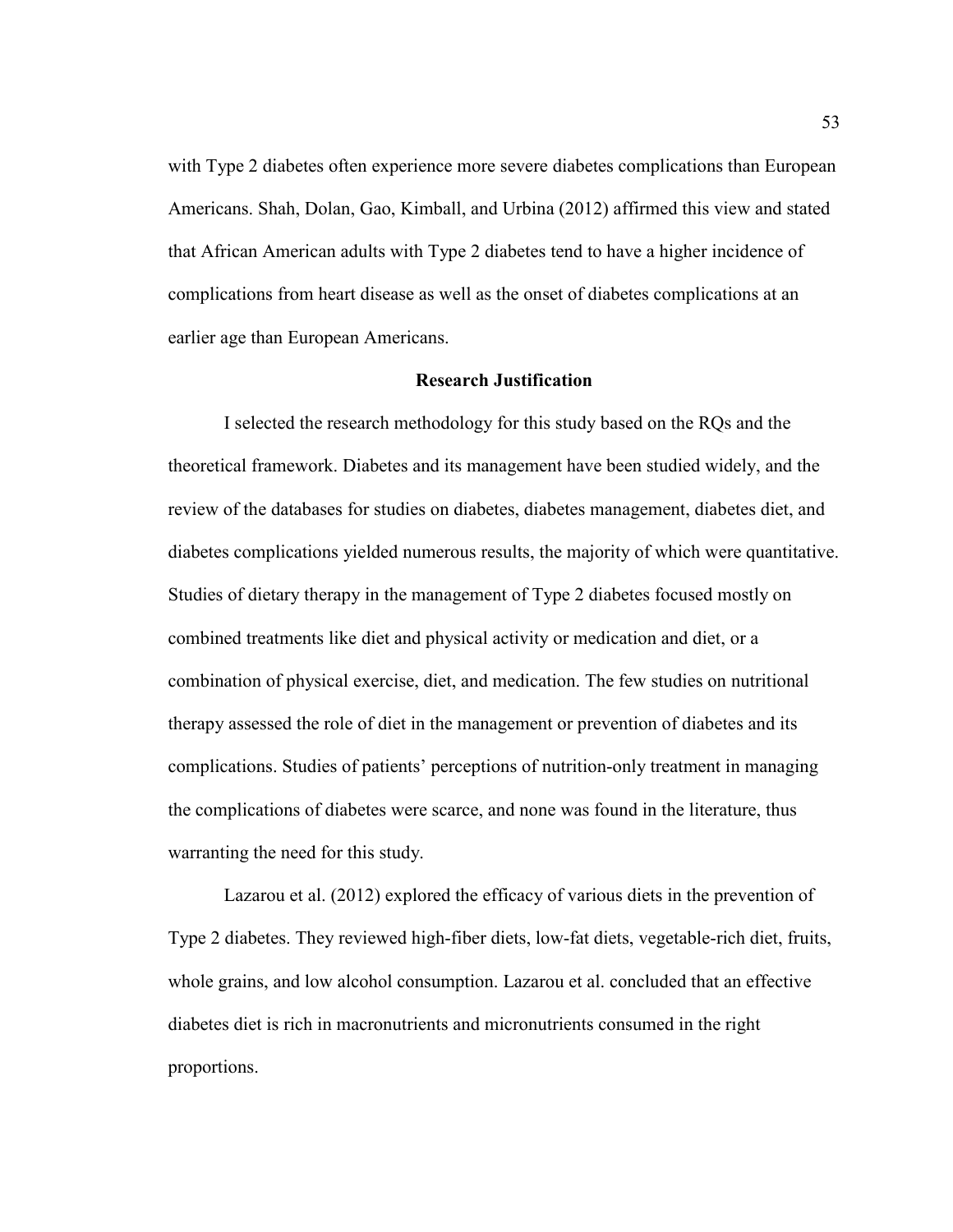Otto, Padhye, Bertoni, Jacobs, and Mozaffarian (2015) conducted a multiethnic study to investigate the role of dietary diversity on metabolic outcomes. Results supported their assertion that consuming meals that contain fruits, vegetables, and nuts can promote health and prevent disease. They also found that the intake of unhealthy foods that are predominantly high-energy dense, transfat, soda, and desserts, can precipitate the onset of chronic diseases like obesity, Type 2 diabetes, and cardiovascular disease. According to Avedzi et al. (2017), replacing dense, high-energy foods with lowcalorie foods can improve blood glucose control and reduce heart disease risk factors like total cholesterol. Broadbent et al. (2011) asserted that the participants in their study regarded medication treatment as more vital than adherence to preventive measures like physical activity and diet to their disease management. Georgsson and Staggers (2017) asserted that because the goal of diabetes management is to control glycemic levels and prevent the accumulation of glucose in the blood, it is necessary to find ways to alter patients' perceptions toward dietary therapy to enhance adoption and adherence to nutritional therapy.

Marincic et al. (2017), in a retrospective study, reported significant success using diet in the weight management of the African Americans and European Americans in their sample, although the loss was more pronounced among the European Americans than among the African Americans. The researchers also emphasized that diet can reduce hemoglobin A1C and total cholesterol levels significantly. These findings support the importance of healthy eating in managing Type 2 diabetes and the need to improve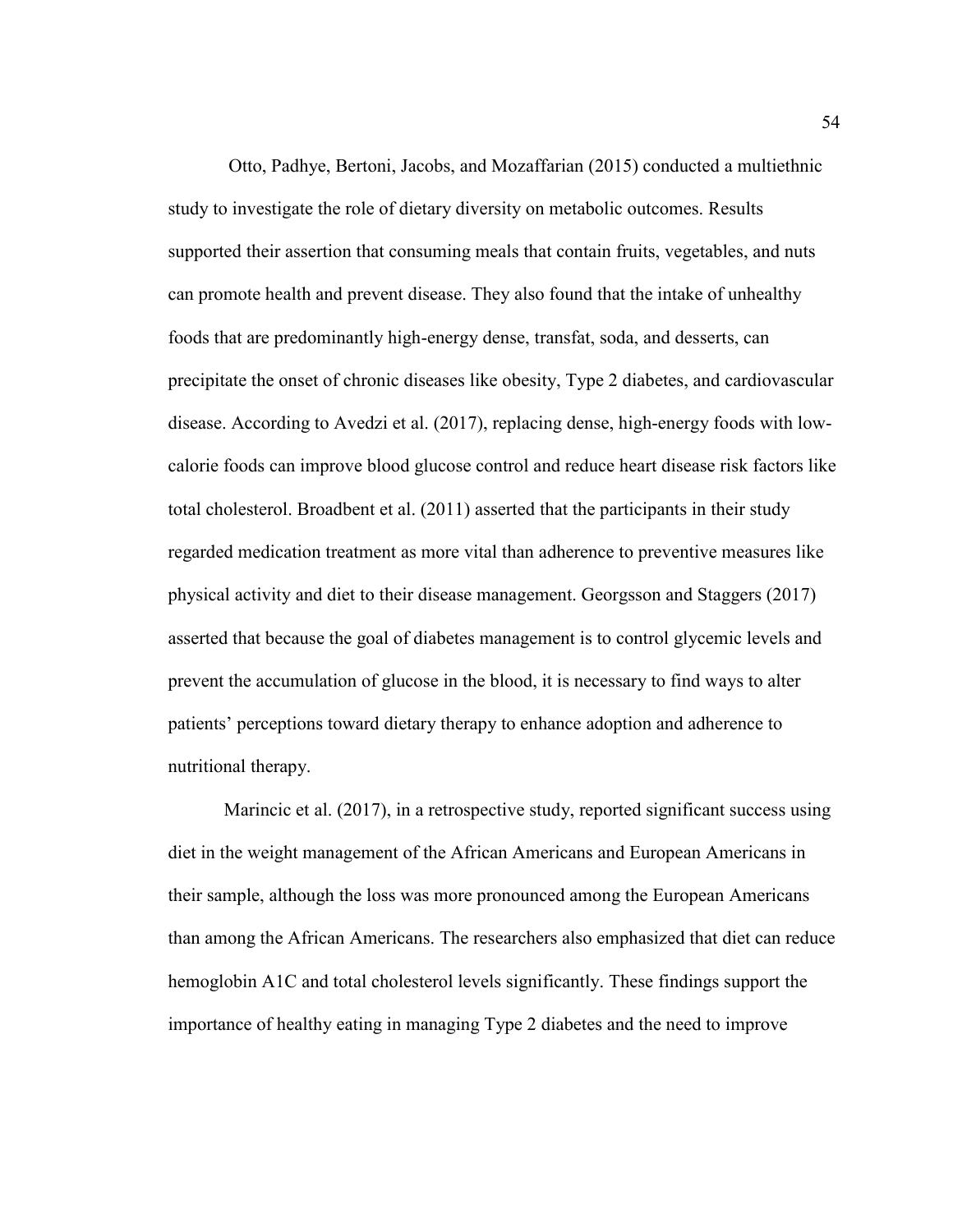patients' perceptions of the effectiveness of nutritional therapy in managing diabetes and preventing complications (Marincic et al., 2017).

The current study on the perceptions of African American adults with Type 2 diabetes on diet-only therapy in the prevention of diabetes complications is timely and helps to fill the gap in the literature. Gaining an understanding of patients' perceptions can help health providers to promote diabetes education in ways that can motivate adoption of and adherence to dietary therapy. The findings also can help diabetes patients to eat healthier and enjoy a higher quality of life. Results can help to reduce the financial burden of diabetes and its complications, as well as decrease the prevalence of morbidity, disability, and mortality among the African American population.

#### **Summary of Literature Review**

 In this chapter, I reviewed numerous published works on diabetes and its management by focusing on dietary therapy and diabetes complications. I adopted a phenomenological approach to conduct this study to enable a sample of African American adults with Type 2 diabetes to share their stories and describe their experiences of diabetes, strategies that they used to control blood glucose to prevent diabetes complications, and the motivations and hindrances to adhering to nutritional therapy to prevent diabetes complications. In the review of the literature, I explored Rosenstock's (1966, as cited in Plowden, 1999) HBM, as used by Plowden (1999), to understand African American men's perceptions of prostate cancer and Tang et al.'s (2015) exploration of the ways that women who had gestational diabetes sought to prevent the onset of Type 2 diabetes following childbirth.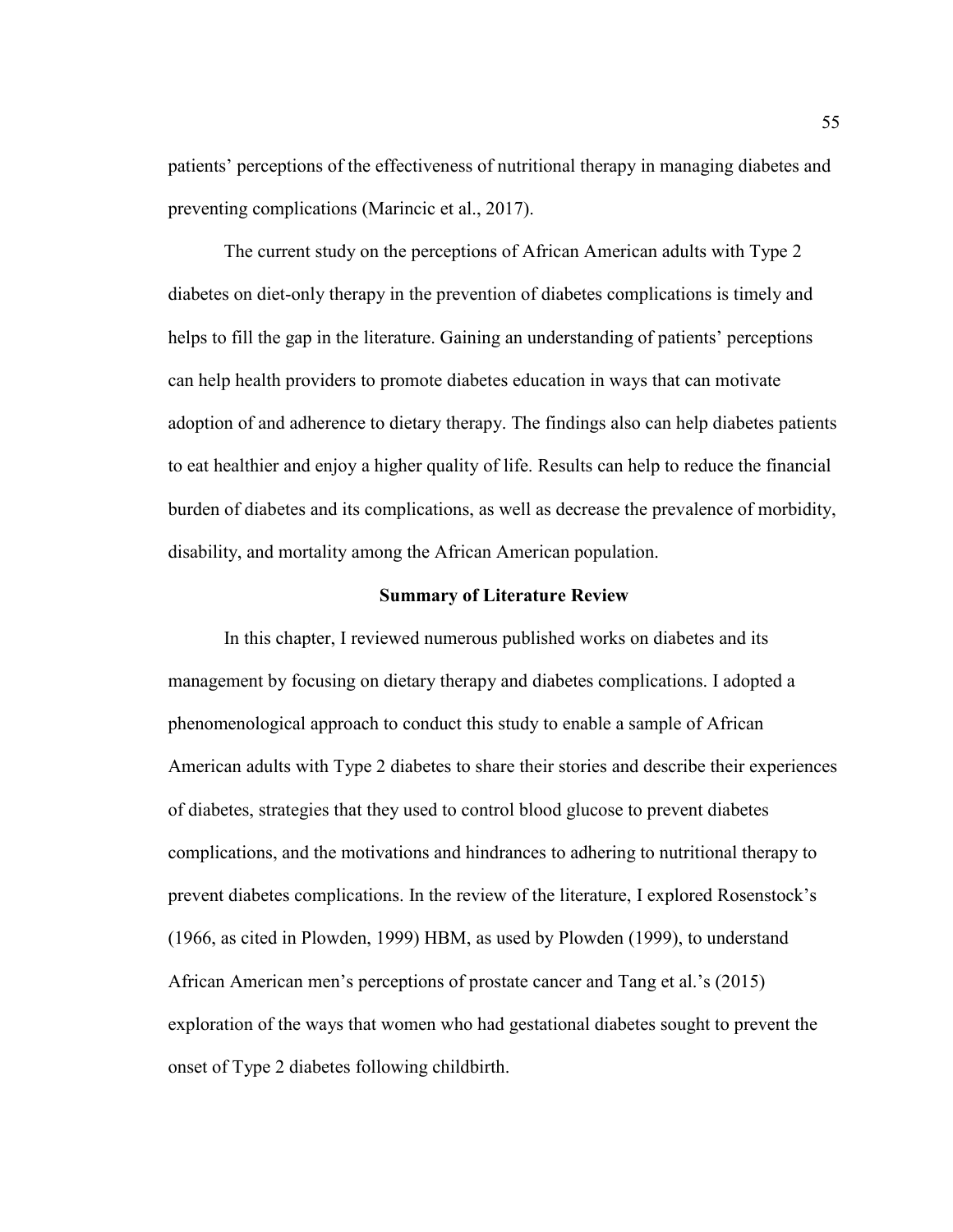Plowden (1999) advocated that African American men's decisions to seek prostate screening and engage in treatment depended on their perceptions of their susceptibility to prostate cancer and the severity of the disease. Tang et al. (2015) asserted that women connected their risk of developing Type 2 diabetes to family histories of diabetes, personal histories of gestational diabetes, and current and future health practices and behaviors. Tang et al. noted that a significant number of women did not have any knowledge of the link between gestational diabetes and subsequent Type 2 diabetes. They stressed the need for health care providers to educate pregnant women about the link between gestational diabetes and Type 2 diabetes. Tang et al. suggested that health care providers use patient-centered education instruments to teach strategies to have a healthy lifestyle and prevent the onset of Type 2 diabetes following childbirth.

Poor health behaviors and dietary choices were the primary risk factors associated with the early development of Type 2 diabetes and other chronic diseases, as well as worsening progression of diabetes complications (Willig et al., 2014). Other risk factors of developing Type 2 diabetes included patients' perceptions of illness; low-SES; obesity; physical inactivity; increasing age; genetics; lack of education; and environmental, social and cultural conditions (Al Tunaiji et al., 2014; Cornish et al.. 2017; Friedman et al., 2012; Komar-Samardzija et al., 2012; Mathieu et al., 2012). There was agreement among researchers that African Americans have a higher risk for Type 2 diabetes and also bear a higher burden of the disease than other racial groups (Kazley et al., 2014; Seeleang, 2011). African Americans who have low SES and live in poorer neighborhoods that lack access to healthy amenities have been found to consume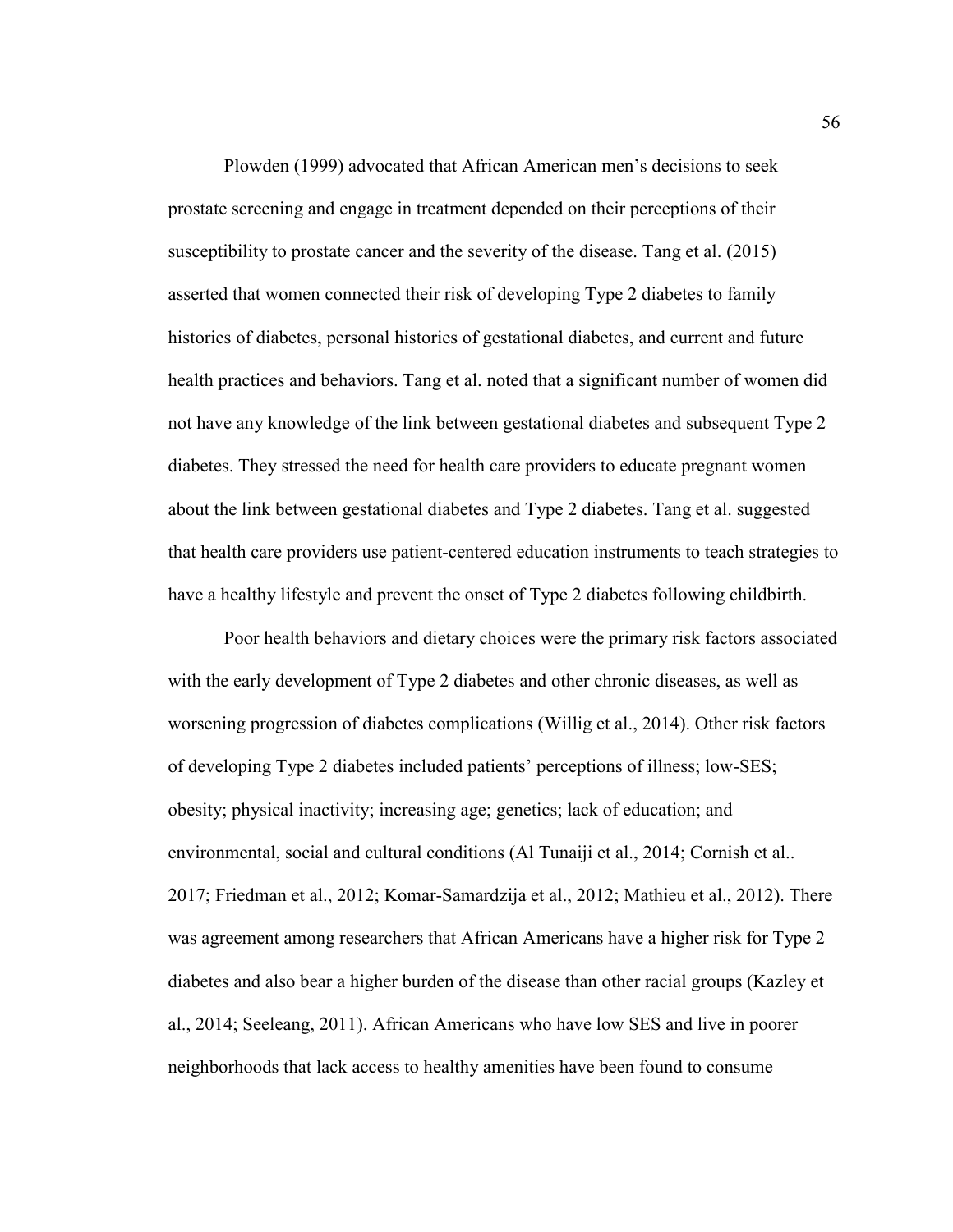unhealthy foods, a situation that increases the prevalence of Type 2 diabetes among the African American population (Broadbent et al., 2011; Suparee et al., 2015).

Diabetes self-management is key to successful blood glycemic control. Researchers have agreed that patients are ultimately responsible for managing their diabetes and should be educated appropriately about the importance of dietary management (Dyer, 2013; Lazarou et al., 2012). Being aware of diabetes management strategies, attitudes, skills, and the decision to take an active part in their selfmanagement of diabetes can help patients to manage their diabetes effectively and improve health outcomes (Lynch & Kane, 2014). Patients' participation in self-care increases healthy outcomes has led researchers to suggest that health care providers adopt a more patient-centered approach to health communication to increase awareness and adherence (Tang et al., 2015).

According to Mayega et al. (2014) and Voigt et al. (2015), effective health interventions have realistic goals, are patient centered, and are easy enough for patients to comprehend. Abubakari et al. (2011) asserted that patients' awareness and perceptions of the risk factors for diabetes could motivate them to make healthier choices. Fitzpatrick and Hill-Briggs (2014) and Plowden (1999) asserted that because African Americans are very spiritual, any interventions to encourage patients' participation should incorporate spirituality.

I selected Husserl's descriptive phenomenological approach (as cited in Strandmark, 2015) to obtain the perceptions of African American adults with Type 2 diabetes about nutrition-only therapy in the prevention of diabetes complications.

57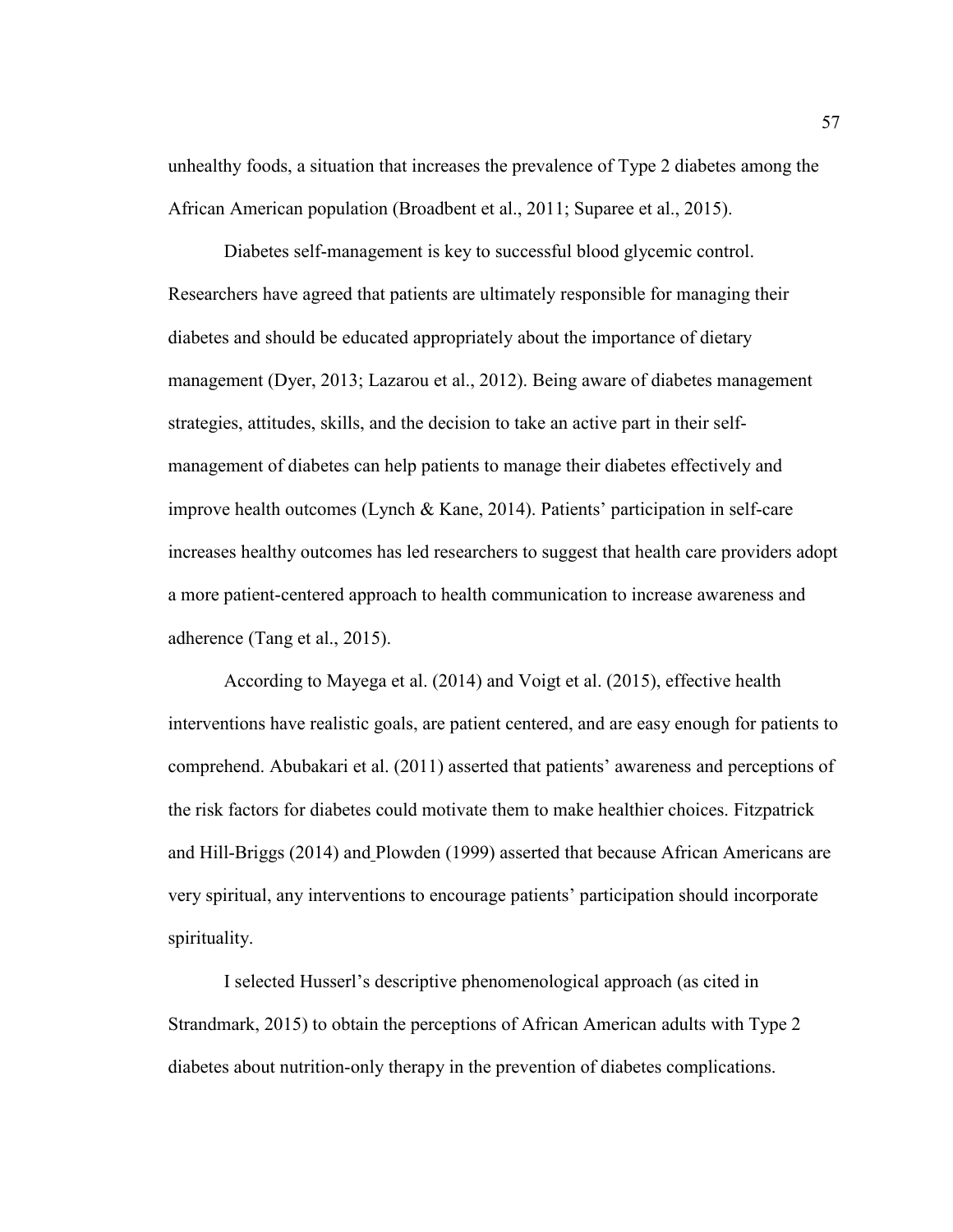According to Strandmark (2015), Husserl's phenomenological approach helps researchers to understand people's lived experiences and the meanings that they ascribe to those experiences. Using a Husserlian phenomenological approach gave the participants the opportunity to describe their experiences of Type 2 diabetes, diabetes complications, awareness and use of dietary therapy, and barriers to adherence to nutritional therapy. The HBM formed the conceptual framework of this study, as supported by various studies in the literature review. One such study was conducted by Plowden (1999), who used the HBM to evaluate the ways that African American men understood prostate cancer and the need for cancer screening. Chapter 3 provides a comprehensive description of the Husserlian phenomenological approach and the HBM.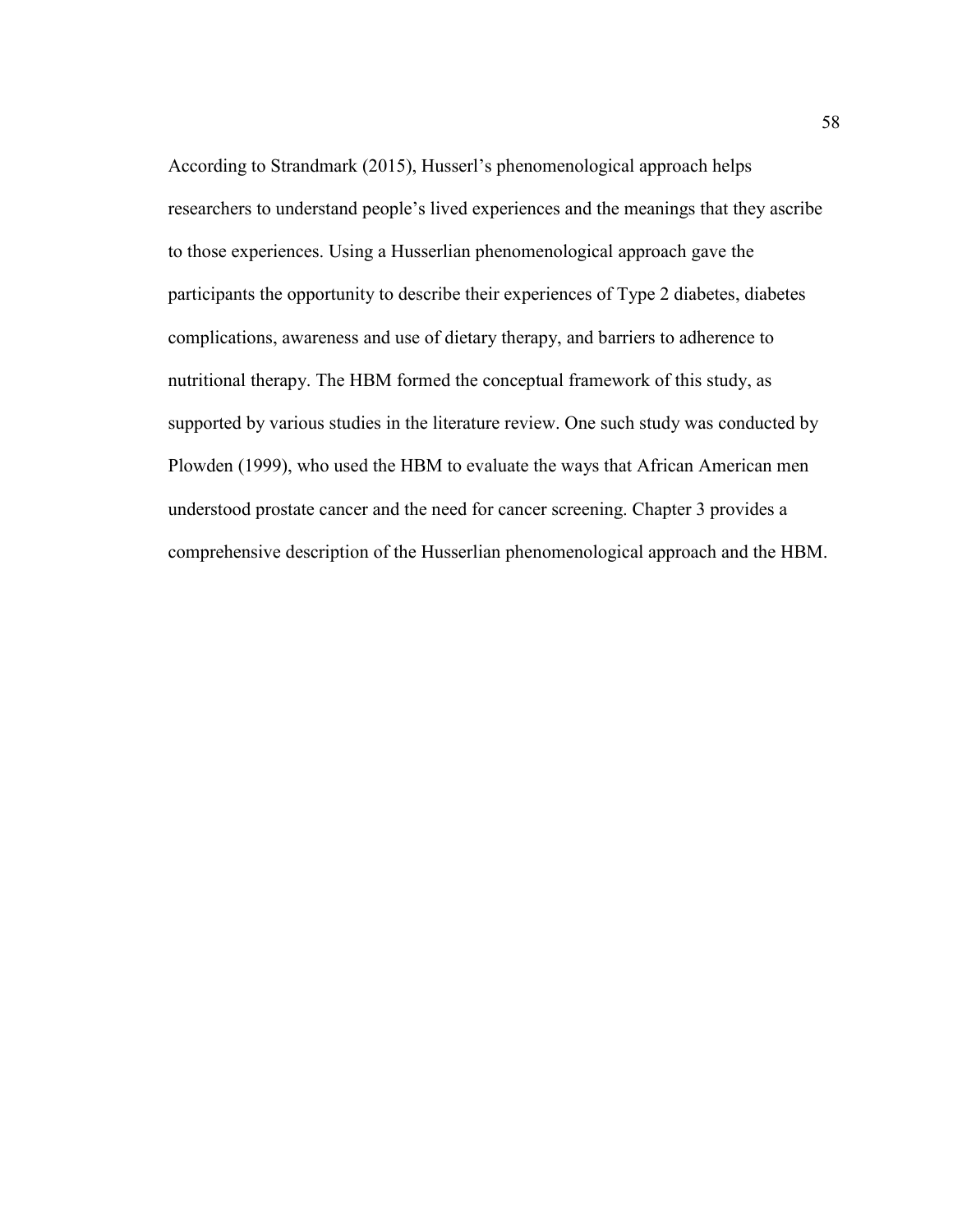# Chapter 3: Methodology

In the previous chapter, I reviewed the literature on patients' perceptions of illness, Type 2 diabetes, and nutritional therapy that identified misconceptions in patients' understanding of nutritional therapy in the management of diabetes and the prevention of diabetes complications. The purpose of this phenomenological study was to obtain the perceptions of a sample of African American adults with Type 2 diabetes regarding nutrition-only therapy in preventing diabetes complications. This chapter presents details about the research methodology and design, the RQs, my role as the researcher, recruitment strategies to obtain the sample, the sampling technique, data collection and analysis, ethical issues, and trustworthiness.

### **Research Design and Rationale**

I prepared three RQs to guide the study:

RQ1: How do African American adults' perceptions of susceptibility to diabetes complications influence their adoption of nutritional therapy?

RQ2: How do African American adults with Type 2 diabetes view the severity of diabetes complications to their overall health?

RQ3: How do African American adults' views of diabetes self-management affect adherence to nutritional therapy?

Phenomenology is a philosophical concept used to study aspects of human life such as perceptions, attitudes, and beliefs (Goulding, 2005; Willis, Sullivan-Bolyai, Knafl, & Cohen, 2016). Phenomenology strives to uncover, describe, and interpret people's lived experiences of events (Strandmark, 2015). Husserl introduced the concept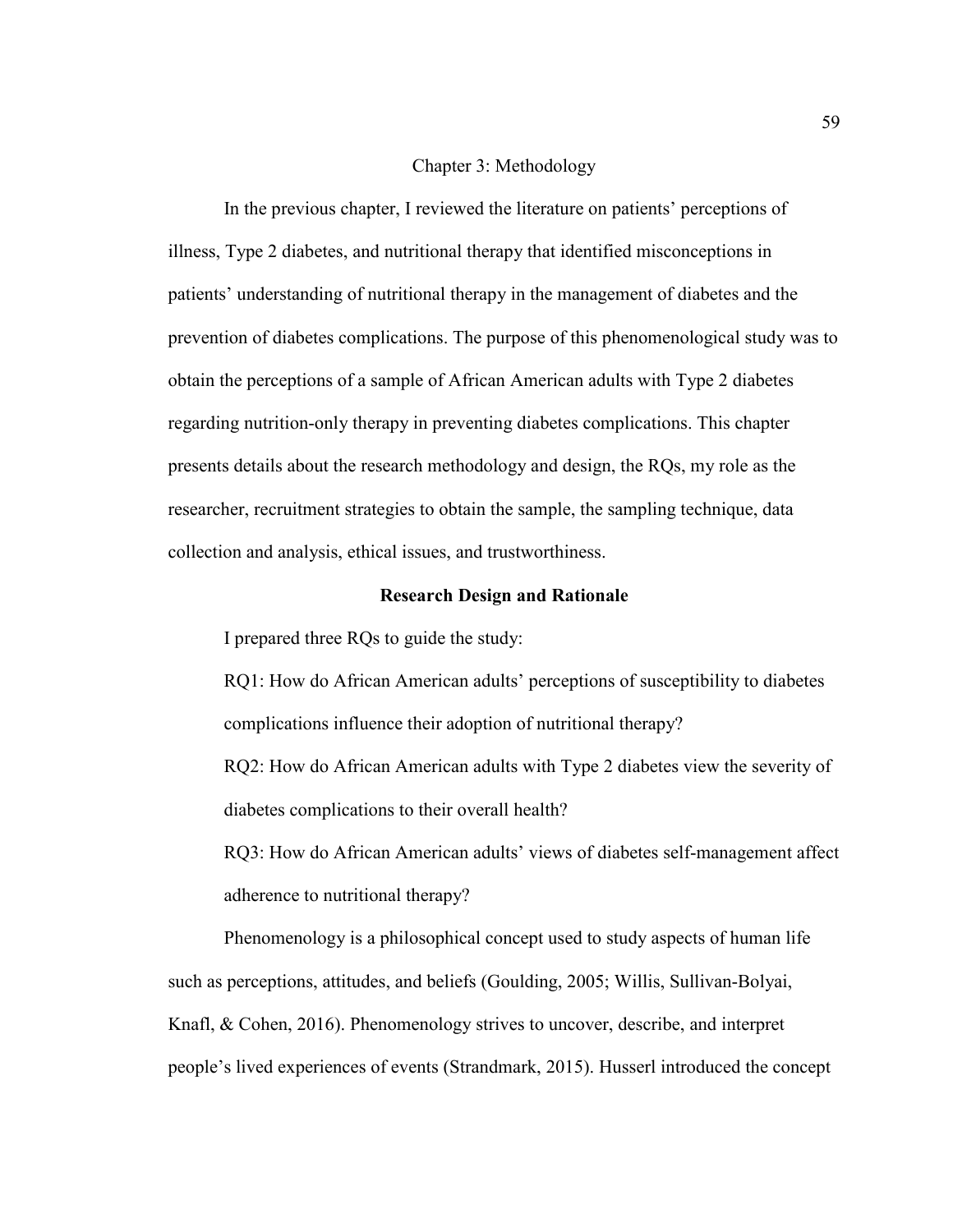in the early 1900s, but it was revised by Heidegger in 1962 and extended as a research methodology in 1967 by Schulz (Goulding, 2005; Koch, 1999; Willis et al., 2016). Phenomenological methods give researchers more insight into people's experiences of events and describe and interpret meanings attached to the experiences (Goulding, 2005; Koch, 1999; Willis et al., 2016).

 Phenomenological studies are based on Husserl's descriptive phenomenology and Heidegger's interpretive-hermeneutic phenomenology (as cited in Heinonen, 2015). Descriptive phenomenology considers people's involvement in events as factual and accepts their perceptions of the events while excluding others' views (Finlay, 2009; Goulding, 2005; Strandmark, 2015). In descriptive phenomenology, researchers are encouraged to maintain the participants' narrated experiences intact and avoid superimposing their personal views upon the participants' experiences of the phenomena under investigation. Husserl encouraged researchers to use bracketing to identify and set aside their own biases in an effort to capture the participants' views (as cited in Heinonen, 2015). On the other hand, Heidegger's interpretative (i.e., hermeneutic) phenomenology encourages researchers to interpret their participants' lived experiences to gain a deeper understanding of their views (as cited in Heinonen, 2015).

I conducted this descriptive phenomenological study to obtain the perceptions of a sample of African American adults with Type 2 diabetes about nutrition-only therapy in preventing diabetes complications. This approach was the most suitable way to uncover deeper meanings of the participants' experience of Type 2 diabetes and nutritional therapy (Murrock, Taylor, & Marino, 2013). The phenomenological approach allowed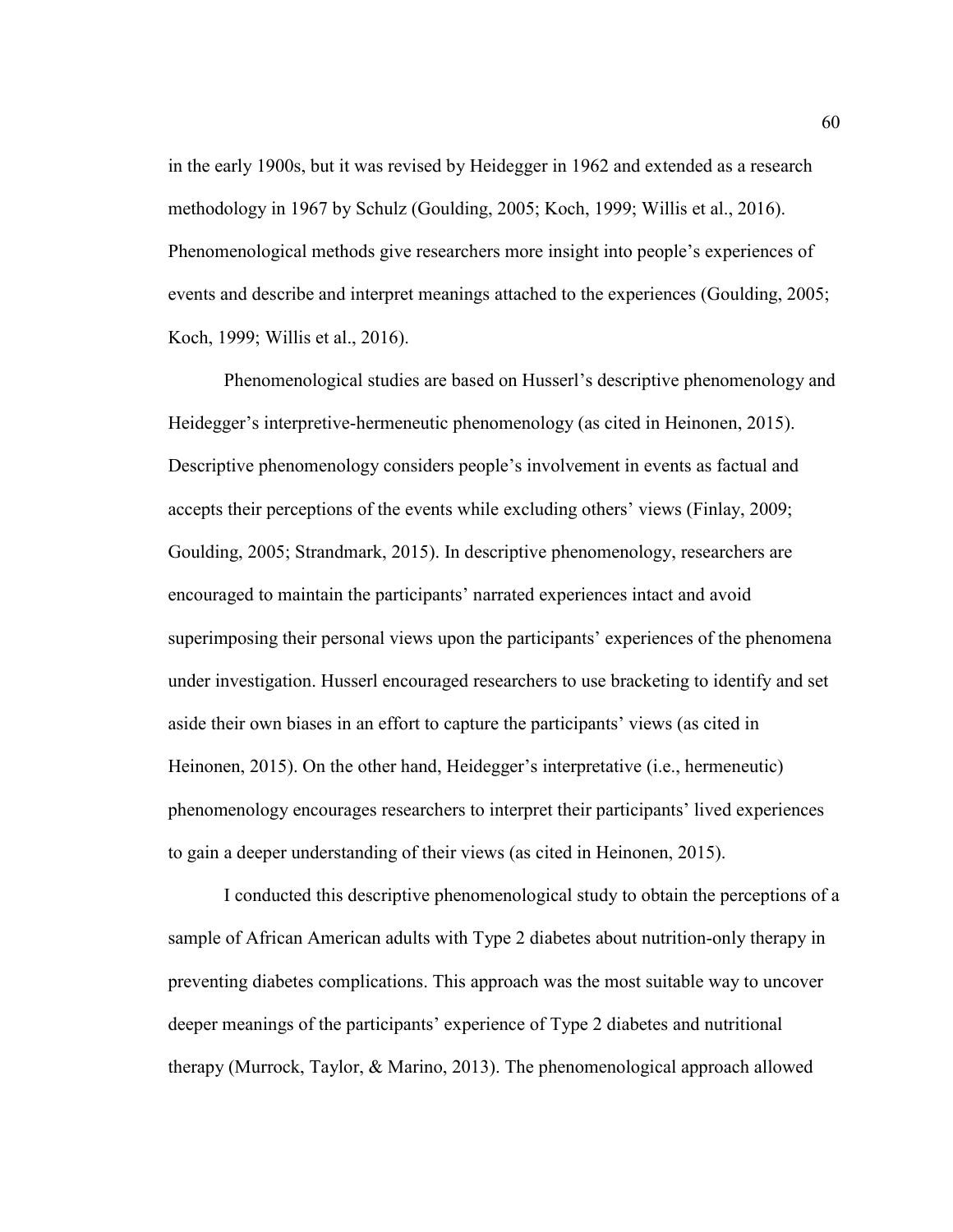the participants to tell their stories and describe their lived experiences of the phenomena. Phillips-Pula et al. (2011) and Rohani et al. (2016) emphasized that understanding the participants' views of nutritional therapy in managing their diabetes might improve the uptake of dietary therapy and facilitate adherence to therapy.

## **Role of the Researcher**

In qualitative studies, the researchers are the main data collection tool (Creswell, 2013), hence I was the data collection instrument in this phenomenological study. While waiting for approval from Walden University's Institutional Review Board (IRB) to conduct the study and collect the data, I reflected on my personal experiences of diabetes and its complications, and the importance of diet in preventing diabetes complications. As a nurse, I have taken care of numerous diabetes patients, so I spent the time waiting for IRB approval to examine how my experience would impact the participants' views; I wrote them down and evaluated my experiences with a peer. I made notes of my thoughts and reactions to diabetes patients' attitudes toward the management of the disease, and I deliberately made plans to suspend my experiences so that I could capture the participants' experiences. After gaining IRB approval (#06-12-18-0389381), I informed the participants that I was a nurse who had experience caring for diabetes patients. According to instructions from Creswell (2013), I shared my assumptions about Type 2 diabetes, my personal views on nutritional therapy, and the steps that I took to deal with my biases so that my opinion did not interfere with the participants' views in order to yield credible results.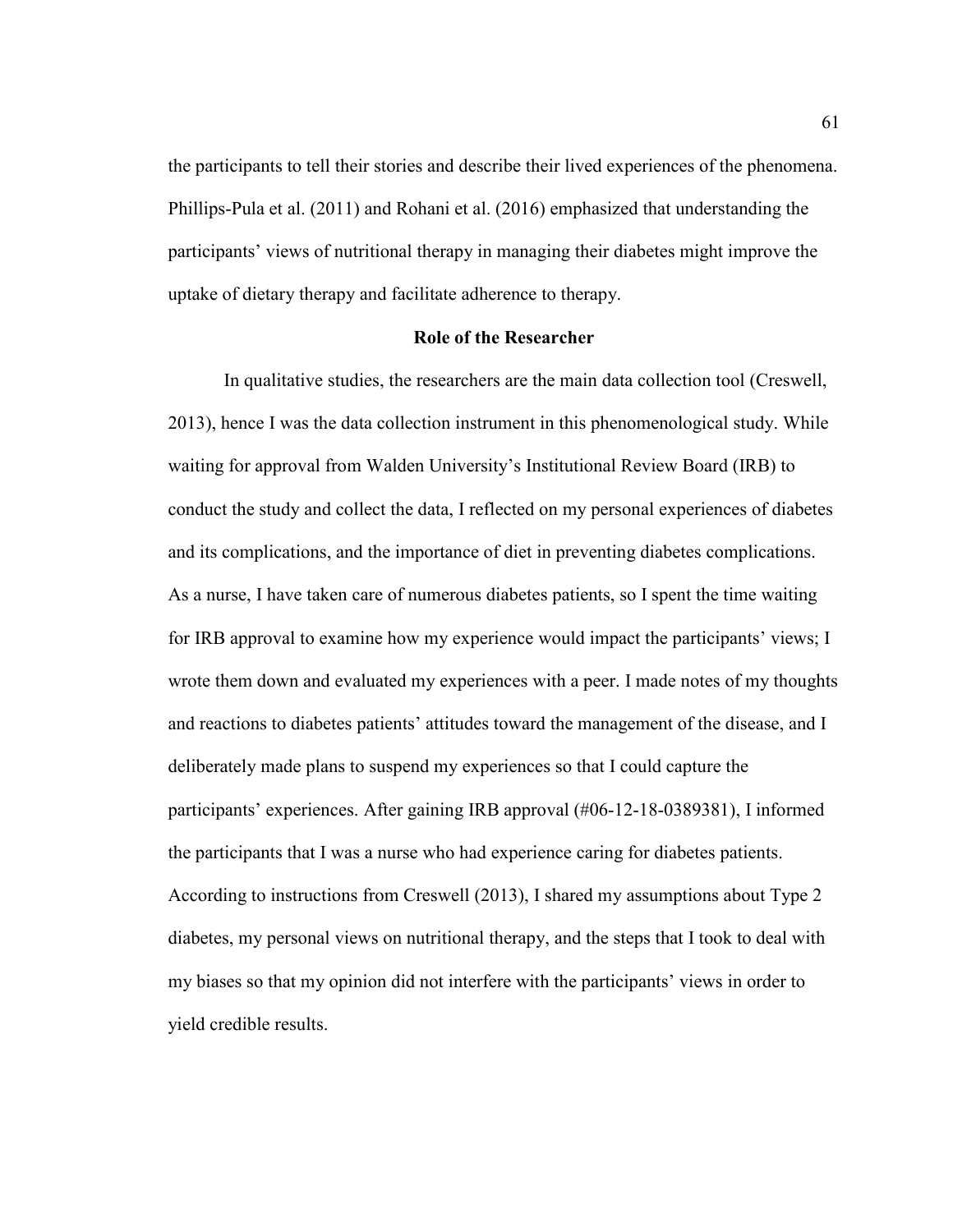Biases can have serious negative impact on the quality of research results (Creswell, 3013), to prevent my biases from influencing the results, I used reflective journaling and bracketing to maintain ethical standards and provide effective results. I maintained safety procedures to protect the participants from any potential harm, and I enhanced their safety during data collection. I informed all of the participants that their participation in the study was voluntary and that they could withdraw from the study at any time without any repercussions. I also notified the participants of their right to privacy and explained how I would store and secure their private information. I adhered to all ethical processes demanded by the IRB, including that I duly inform all participants of all aspects of the study before obtaining their informed consent. The consent form was worded clearly so that the participants could comprehend the purpose and benefits of the study. I used a face-to-face interview protocol to collect my data.

#### **Participant Selection**

This study took place in a large city in southeast Texas because of the large number of African Americans residing in the area. The Houston Department of Health and Human Services (2014) indicated that African American adults living in this city have a high prevalence of Type 2 diabetes and obesity.

Qualitative researchers use diverse sampling strategies to recruit participants. One such technique is snowball sampling, meaning that more potential participants are recruited through verbal recommendations from participants already in the study (Creswell, 2013). Convenience sampling involves selecting participants based on their ease of accessibility. Purposive sampling involves the careful selection of participants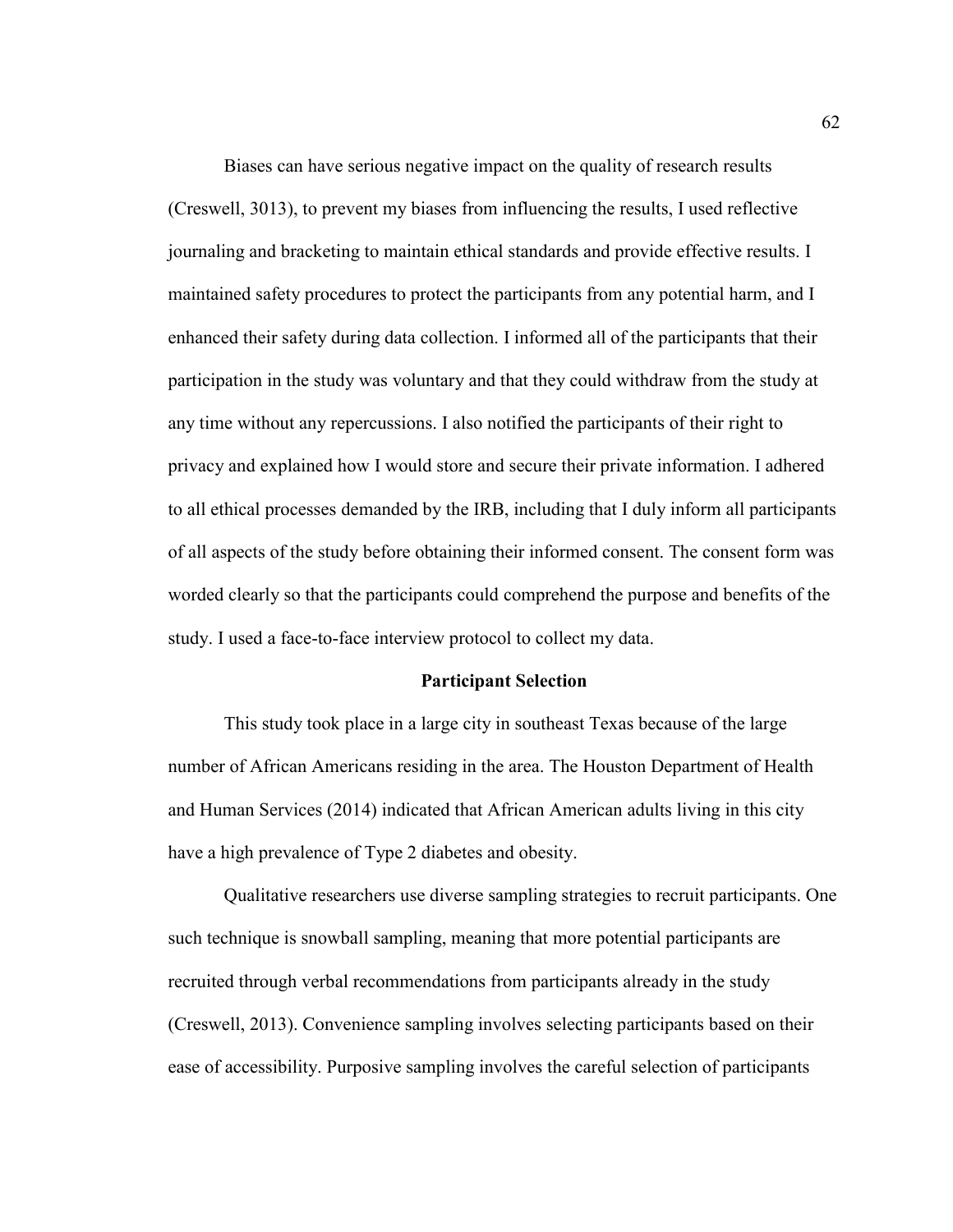who have experience of the phenomenon under investigation (Hofisi & Mago, 2014). Criterion sampling is a type of purposeful sampling that establishes criteria for participation (Cleary, Horsfall, & Hayter, 2014). I used purposive sampling with criterion sampling to obtain my participants. This sampling method ensured that the potential participants met the requirements to join the study and were able to voice their experiences of the phenomenon (Cleary et al., 2014). This study had three inclusion criteria: (a) Participants had to be African American adults between the ages of 40 and 64 years, (b) had to have Type 2 diabetes, and (c) had to reside in a large city in southeast Texas.

The initial sample was to be six to eight purposively recruited participants. I considered this sample size sufficient to yield rich, thick data. Dworkin (2012) posited that an adequate sample size in a qualitative study is one that can reach data saturation, that is, when no additional information from the participants yields new information about the phenomenon. A good sample size generates rich data about the phenomenon that provide insight and more in-depth understanding (Dworkin, 2012). Dworkin suggested a sample size of five to 50 participants; Mason (2010) stated that a sample of five to 25 interviewees is appropriate for a phenomenological study.

To recruit participants, I distributed copies of the flyer in three physician offices and in public parks. The flyers provided information about the purpose of the study, the risks of participating, and the benefits of being in the study. It also highlighted the criteria: Participants had to be African American adults between the ages of 40 and 64 years, had to have Type 2 diabetes, and had to reside in a large city in southeast Texas.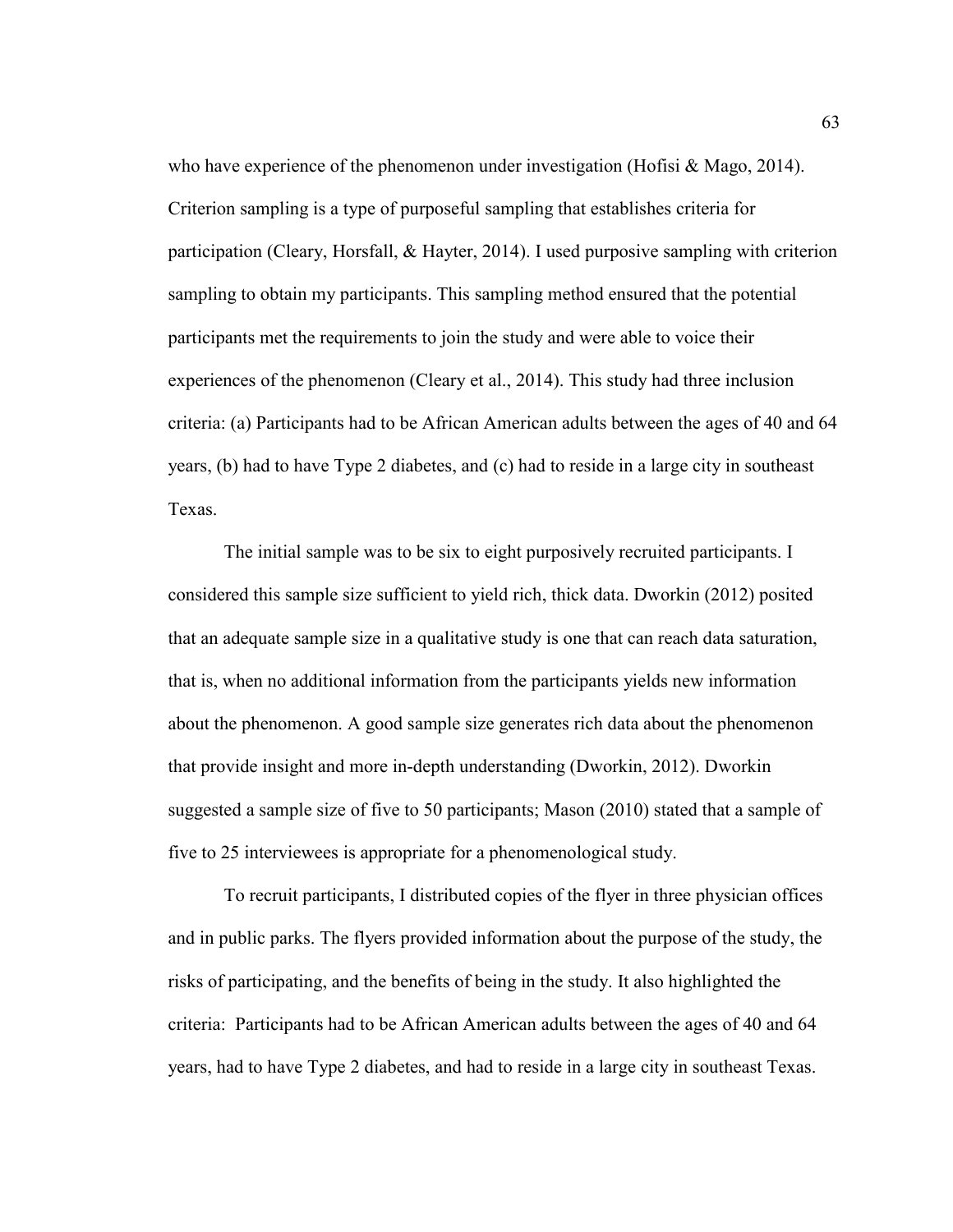The flyer also contained my contact information. I screened potential participants over the telephone using the interview screening protocol to ensure that they met the inclusion criteria. I discussed the purpose of the study, the benefits of being in the study, and the reasons for needing participants. I informed the potential participants that their identities would remain private and protected by my assignment and use of alphanumeric codes. I also notified them that I would secure all field notes and the USB containing interview data in a locked safe and keep them for 5 years before disposing of them according to Walden University's requirement. I gave all interested participants 1 week to decide if they wanted to join the study and to call back to schedule interview dates and places.

 For the individuals who called back and expressed an interest in joining the study, I reiterated the purpose of the study and reviewed all aspects of the informed consent form. I informed them that even though participating in the study did not pose any risks, the consent form had the contact information of a crisis hotline that they could call in case of an emergency condition resulting from their being in the study. The consent form also contained my committee chair's contact number and Walden University's research participant advocate's contact number in case the participants had any questions or concerns about the study.

I collected the participants' e-mail addresses or physical addresses to forward the informed consent form to them to read more closely and to ask any questions to clarify any information before engaging in the interviews. I also reminded the participants that I would take notes during the interviews and audio-record their responses. I selected a familiar restaurant in the area based on the participants' preference, and with the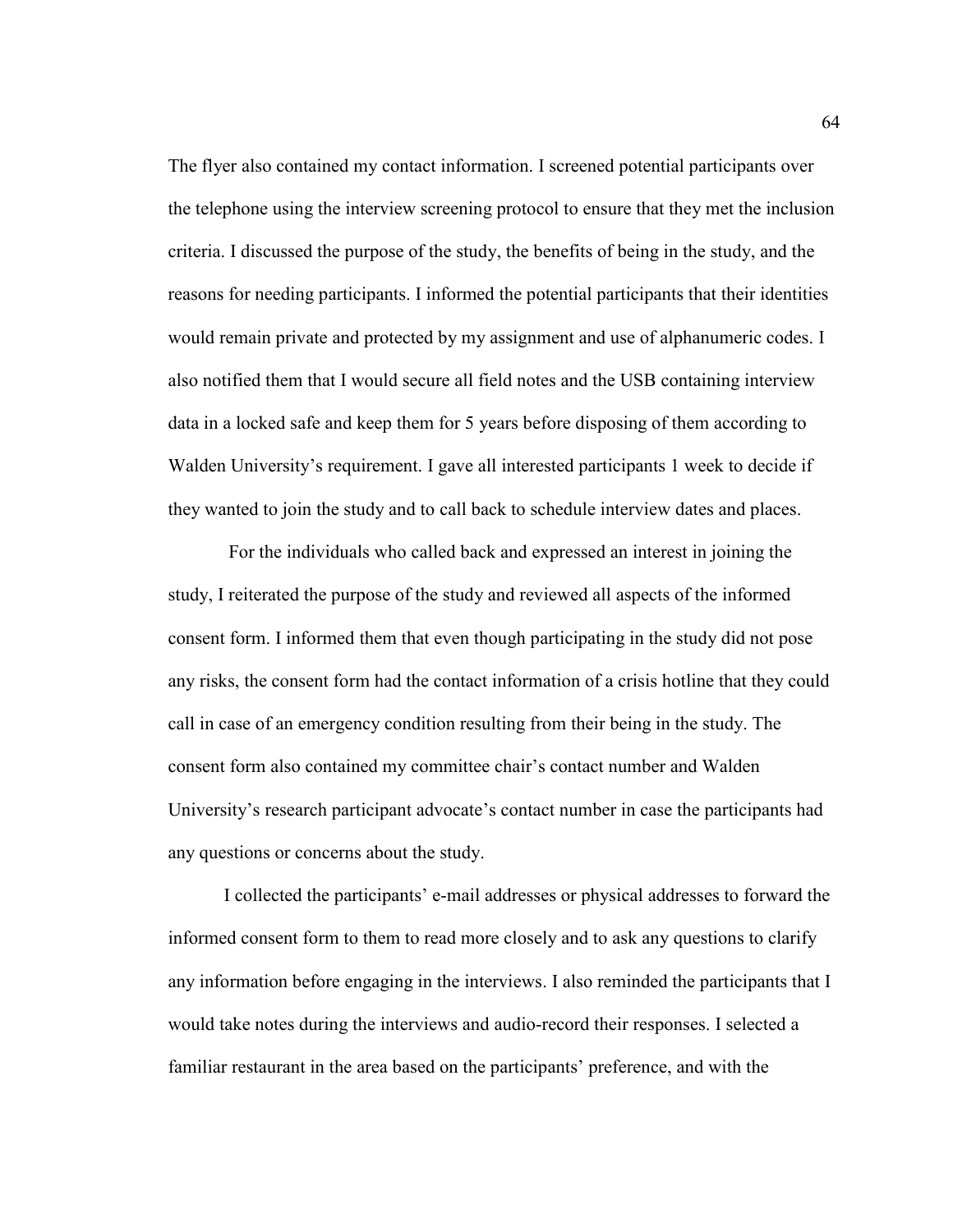participants' assistance, I picked dates and times for the interviews that were acceptable to them. The consent form was signed at the interview venue after I answered their questions. Each interview was scheduled to last 45 to 90 minutes. All of the participants gave me permission to contact them with follow-up calls in case I needed to clarify any of their interview responses.

# **Data Collection**

I collected the data for 7 weeks, scheduling the interviews once a week from Week 3 to Week 7. Data analysis process took place concurrently. The interviews took place in a conference room that I rented at a popular restaurant in the southwest Houston area. I maintained open communication with the participants during the study period but terminated contact with the participants once I completed the study. I gave each participant a \$10 gift card following the interview to cover the cost of commuting to the interview location. Patton (2015) noted the appropriateness of a small cash gift to participants as a token of appreciation for their willingness to be in a study.

I collected the data using a face-to-face interview protocol and asking semistructured, open-ended questions. Using face-to-face interviews facilitates not only physical interactions between researchers and their study participants but also the collection of rich data, something that is not possible with other research methods (Ryan, Coughlan, & Cronin, 2009). Asking semistructured, open-ended questions during interviews gives the respondents the opportunity to discuss their experiences of the phenomenon and enables the interviewers to explore deeper to gain insight into the essence of their experiences (Patton, 2015). I developed a rapport with the participants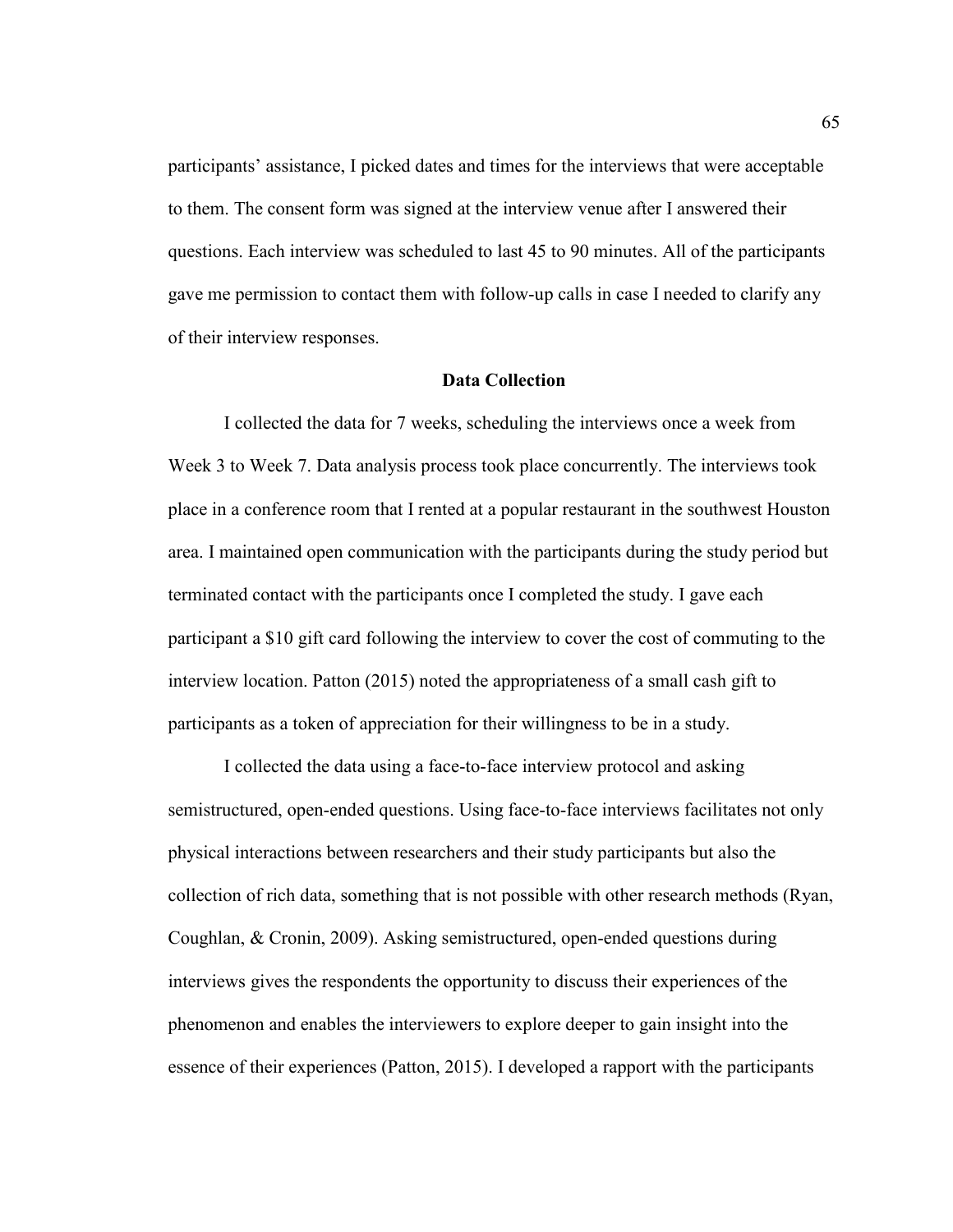early in my interactions with them. I reviewed and emphasized the purpose of the study to remove any misconceptions and unfounded expectations; I also set boundaries to ensure that my relationship with the participants remained professional, and I established a rapport with them to ensure natural expression and communication.

Qualitative researchers can develop their own interview instruments or use ones developed previously by other researchers. I designed the interview for this study. The instrument had six semistructured questions with subquestions guided by the RQs and the constructs of the HBM grounded in a descriptive phenomenological approach. I conducted a pilot study to test the performance of the study guide in the final study. The pilot study also helped me to sharpen my interviewing skills on directing the interview process, including when to interrupt and prompt the participants to elaborate on their lived experiences.

The interview protocol had two parts. The first part asked the participants for demographic information relevant to age, sex, date of birth, highest level of education, and marital status. The second part comprised the six semistructured, open-ended interview questions that I asked in an effort to answer the three RQs:

RQ1: How do African American adults' perceptions of susceptibility to diabetes complications influence their adoption of nutritional therapy? RQ2: How do African American adults with Type 2 diabetes view the severity of diabetes complications to their overall health? RQ3: How do African American adults' views of diabetes self-management affect

adherence to nutritional therapy?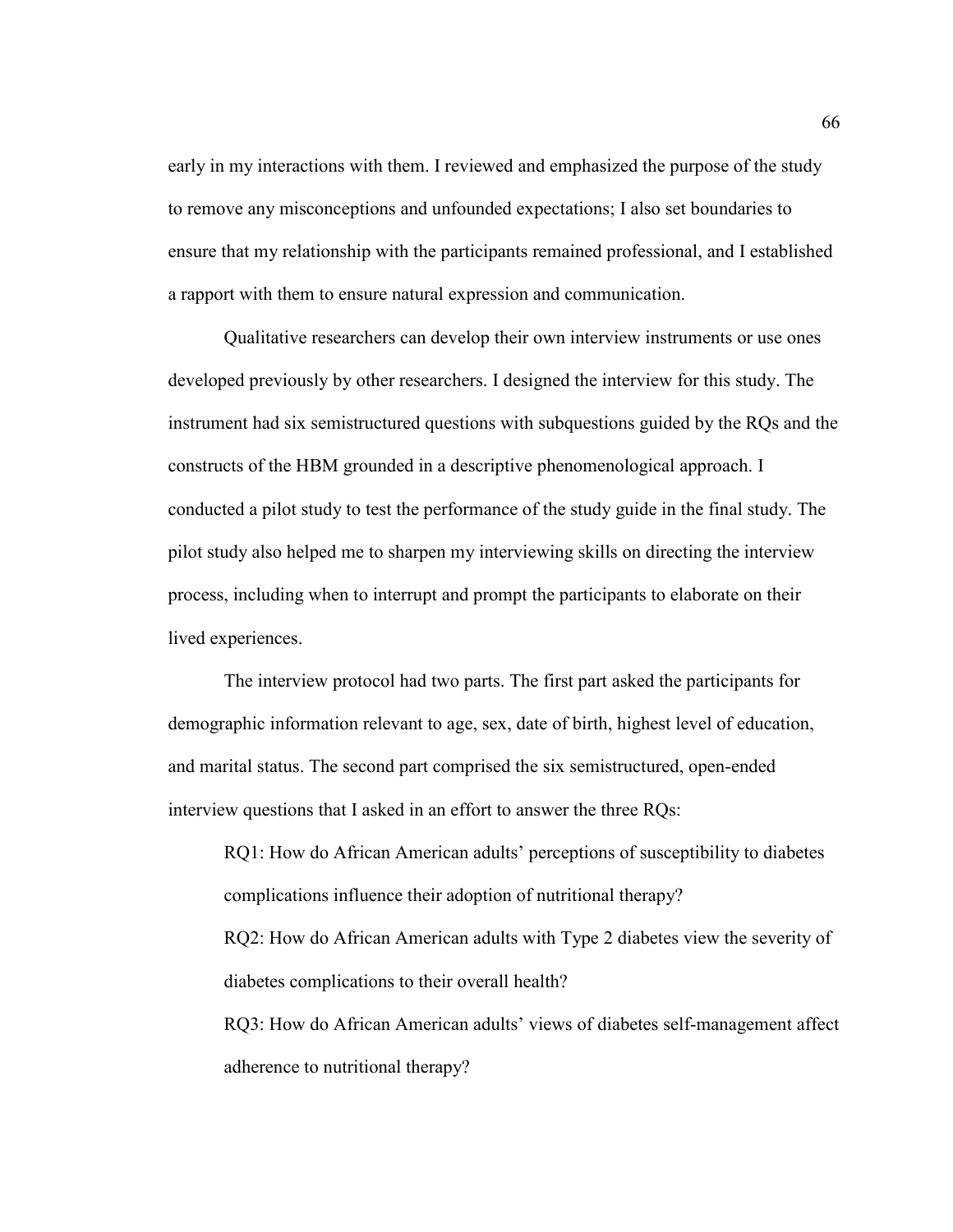### **Data Management and Analysis**

Qualitative researchers translate their raw data into meaningful interpretation during the data analysis stage. Coding is the process used to condense the data by retrieving and assembling the most relevant items into chunks to make sense of them (Miles, Huberman, & Saldana, 2014).). Researchers use a heuristic process to reflect on the data and assigns codes to similar data that are then clustered into categories to identify themes for interpretive purposes (Miles et al., 2014). I used the coding process suggested by Creswell (2013) to code and analyze the responses into themes and categories.

I manually coded the data and referenced NVivo v.11, that is, I applied my knowledge of NVivo, but I did not use the software for the analysis. I read through the field notes and listened to the audio recording repeatedly to gain an unbiased understanding of the participants' responses. I transcribed the participants' responses verbatim into Microsoft Word format. I grouped participants' responses to the interview questions to facilitate the coding process. I then created a table matrix to group codes with similarities and differences in the interview data. At the initial phase of the coding, I used open coding to conduct a line-by-line reading of participants' responses to identify similarities and differences in the data. I created a table matrix and grouped codes with similarities together. I used color markers to highlight frequently occurring words and clustered into categories. I then conducted axial coding to explain the association among the codes for emerging themes. I gathered the themes together and applied them to answer the RQs. I compared the analyzed data with the original transcriptions to ensure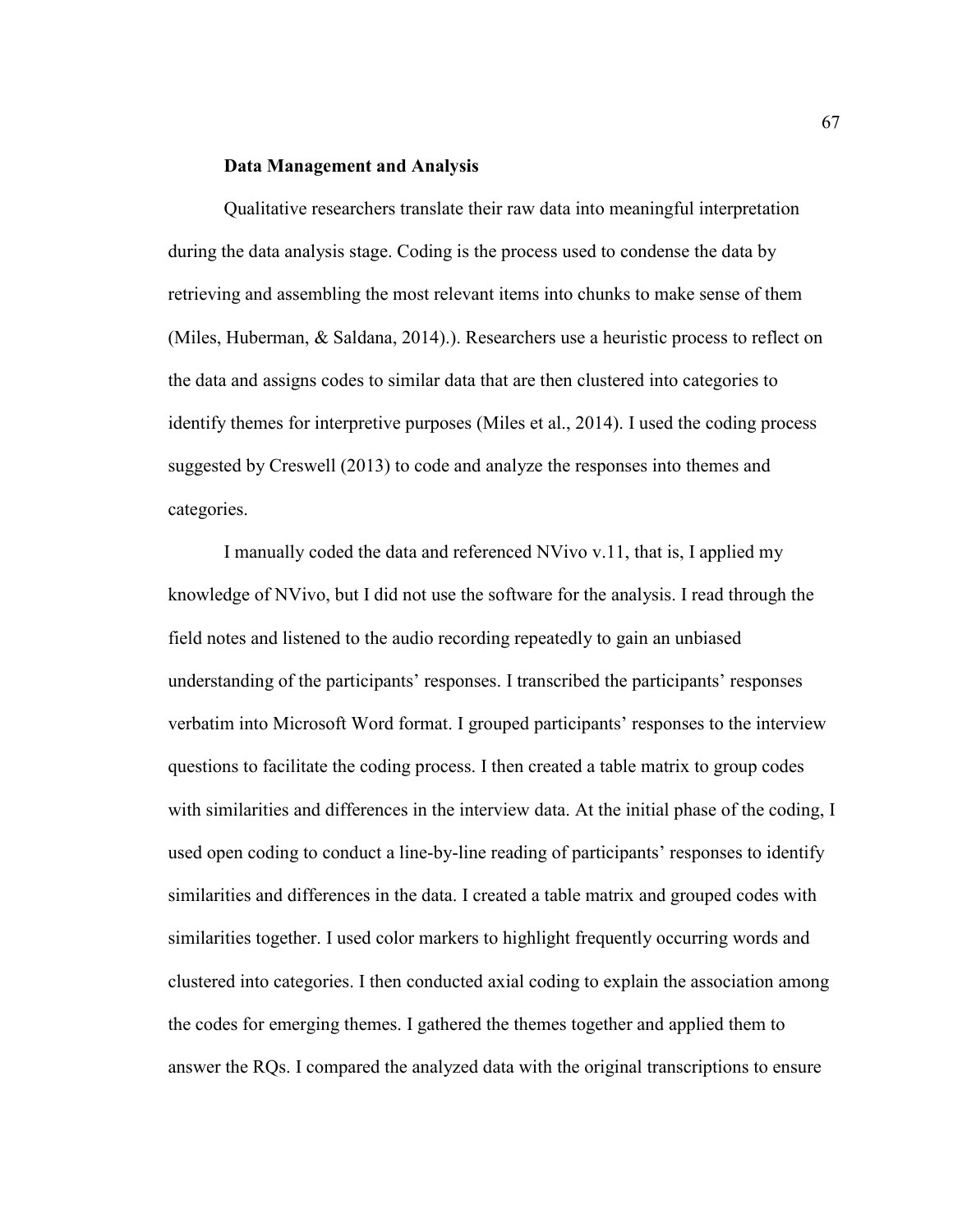the accuracy of the participants' responses. I conducted member checking to ascertain that the data analysis captured the participants' views and experiences.

## **Ethical Procedures**

Before collecting any data, I was required to submit a written application to Walden University's IRB to obtain approval to conduct the study. Once I received IRB approval, I began to collect the data from the participants. I addressed ethical issues throughout the data collection, data analysis, and interpretation phases of the study. All participants were screened for eligibility before enlisting into the study. As already mentioned participants had to be African American adults between the ages of 40 and 64 years, had to have Type 2 diabetes, and had to be residing in a large city in southeast Texas. The consent form included information about all aspects of the research as well as the researcher's name, institution, study purpose, selection protocol, and the potential risks and benefits of being in the study. Participants were allowed to take part in the study only after signing the informed consent.

I established and maintained a respectful relationship with the participants throughout the study, and I terminated all contact with them once I had completed the study. During the interviews, I made sure that no participants were subject to any situations that could have jeopardized their emotional or psychological health. I used alphanumeric codes to identify the participants to protect their privacy and maintain the confidentiality of their responses to the interview questions. I used a password-protected laptop and computer containing the participants' interview responses, and I secured and locked the interview recordings and notes in a safe cabinet that only I had access to. I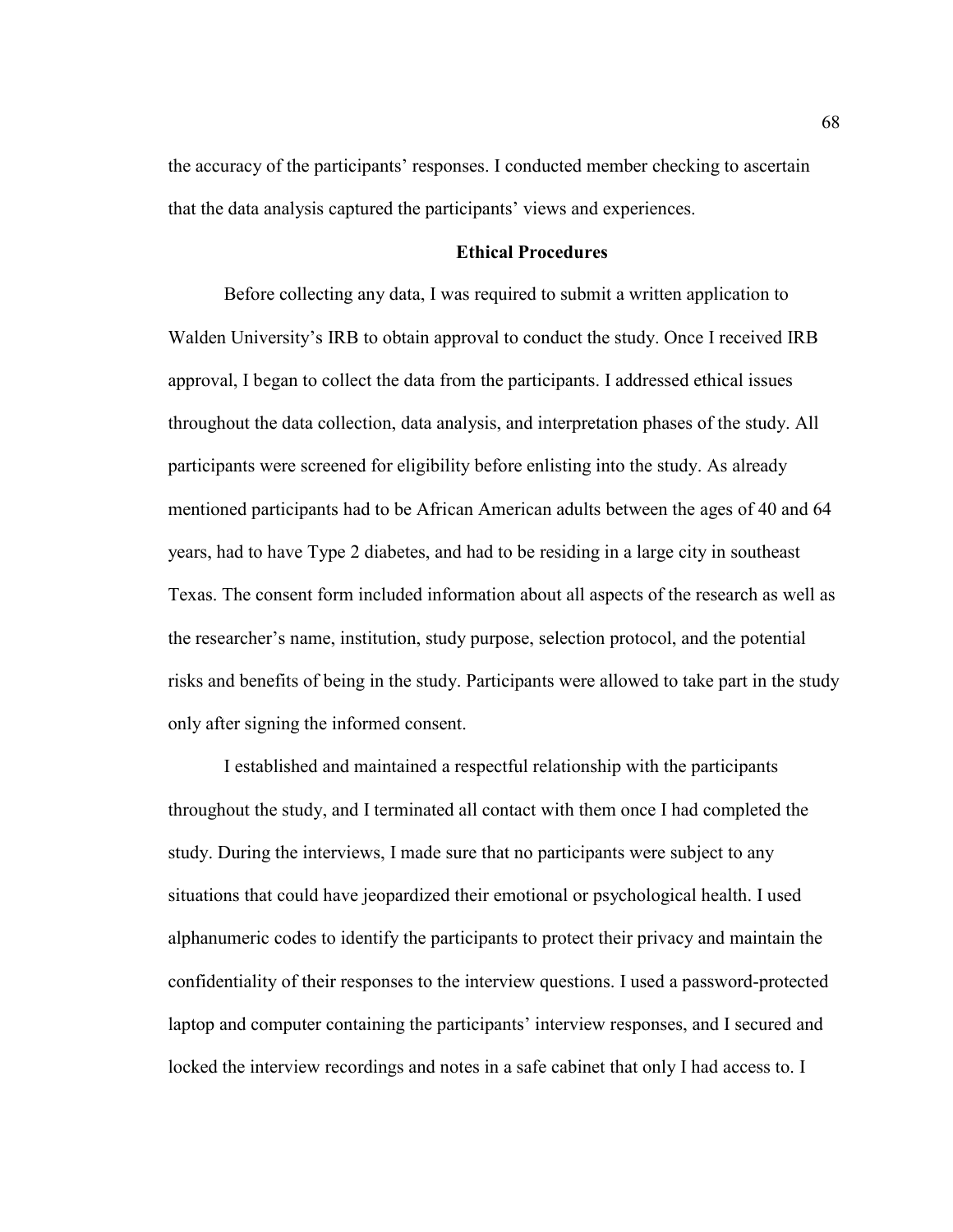maintained the participants' rights and did not coerce anyone into joining the study. Only individuals who volunteered and met the criteria to join the study were interviewed.

## **Validity and Reliability**

Trustworthiness refers to the degree of confidence in the processes that researchers use to maintain rigor during data collection, data analysis, and results presentation (Connelly, 2016). Trustworthiness of a study includes the validity, credibility, confirmability, dependability, and transferability of the results (Connelly, 2016). Researchers who also act as the primary data collection instrument in qualitative studies can introduce biases that might compromise the interview process, the quality of the collected data, and the validity and reliability of the results (Creswell, 2013). Obtaining high-quality data during the interview process ensures the reliability and trustworthiness of the results (Patton, 2015).

To maintain the reliability of this study, I applied reflexivity and bracketing to prevent personal biases from compromising the data. I triangulated multiple sources, including the audio-recordings of the interview responses, my field notes, observations of the participants, and the reviewed literature, to validate the results. I consulted with peers and my committee chair before and during data collection and analysis, and with my committee member after data analysis. I also reflected on and set aside my experiences to avoid their influencing the participants' responses.

To ensure the validity of the results, I took field notes and audio-recorded the participants' responses to the interview questions. I then transcribed their responses verbatim for interpretation. I used criterion sampling to recruit the participants to prevent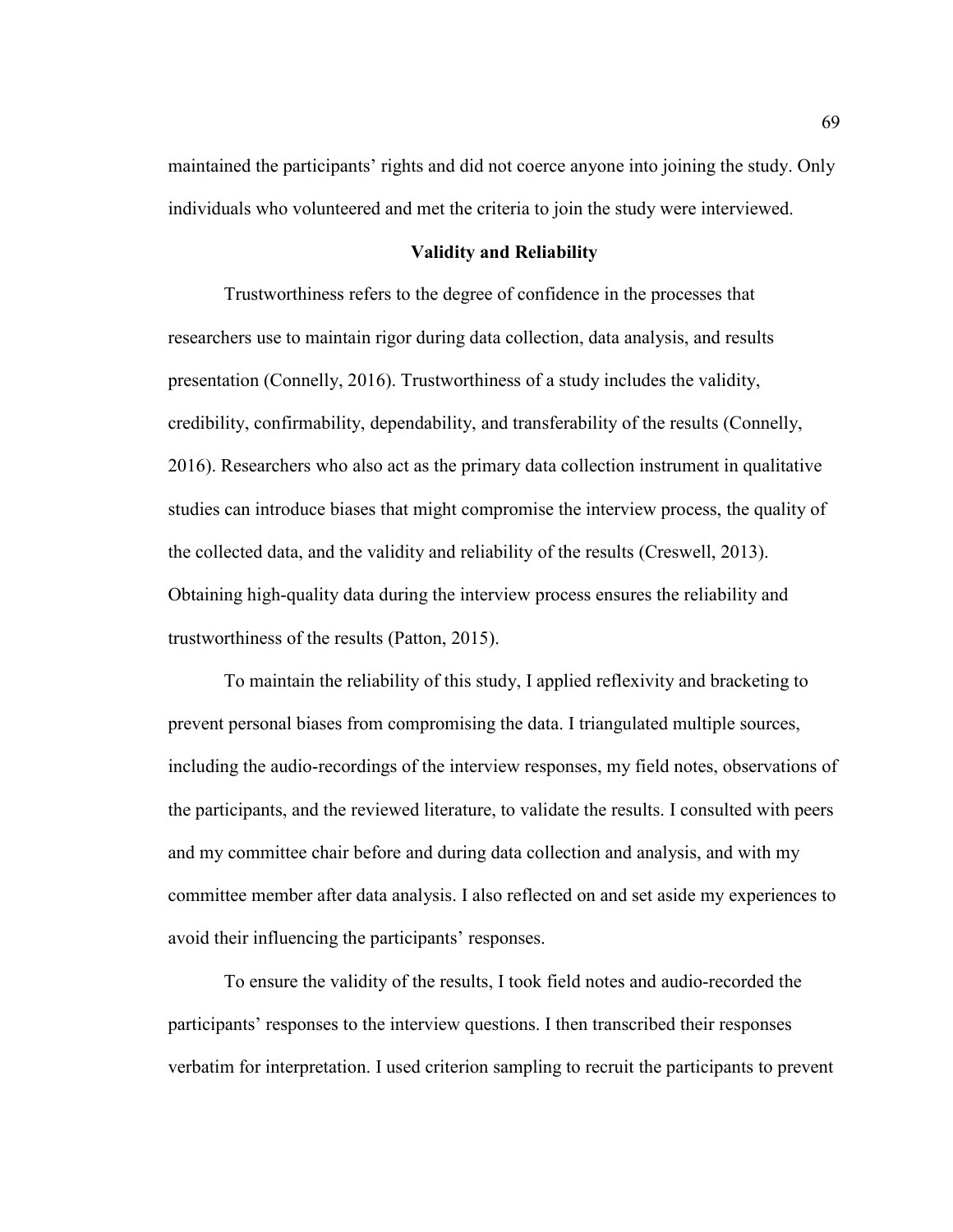selection bias, and I applied aspects of the HBM during data collection and analysis to increase the validity of the data and the findings. Because any discomfort or distractions experienced by the participants during the interviews could have reduced the value of the data, I allowed the participants to choose the location for the interviews. I ensured that the room was quiet, private, comfortable, and free of distractions during the interviews. To prevent interview fatigue, I limited each interview to a maximum of 90 minutes. The longest time of any interview was 75 minutes. During the analysis process, I often referred to the RQs to ensure that the responses to the interview questions aligned with the phenomenon under investigation and clearly reflected the participants' perceptions. I conducted member checking by giving the participants the opportunity to review and amend the transcriptions.

### **Summary**

This chapter highlighted the methods that I used to conduct this study, my role as the researcher, recruitment of the participants, and the data collection and analysis processes. I addressed ethical issues and the ways that I complied with Walden University's IRB ethical standards and regulations. I also explained the various strategies that I used to maintain the trustworthiness of the results. In Chapter 4, I focus on the data collection and analysis processes, the themes that emerged from the analysis, and evidence of trustworthiness.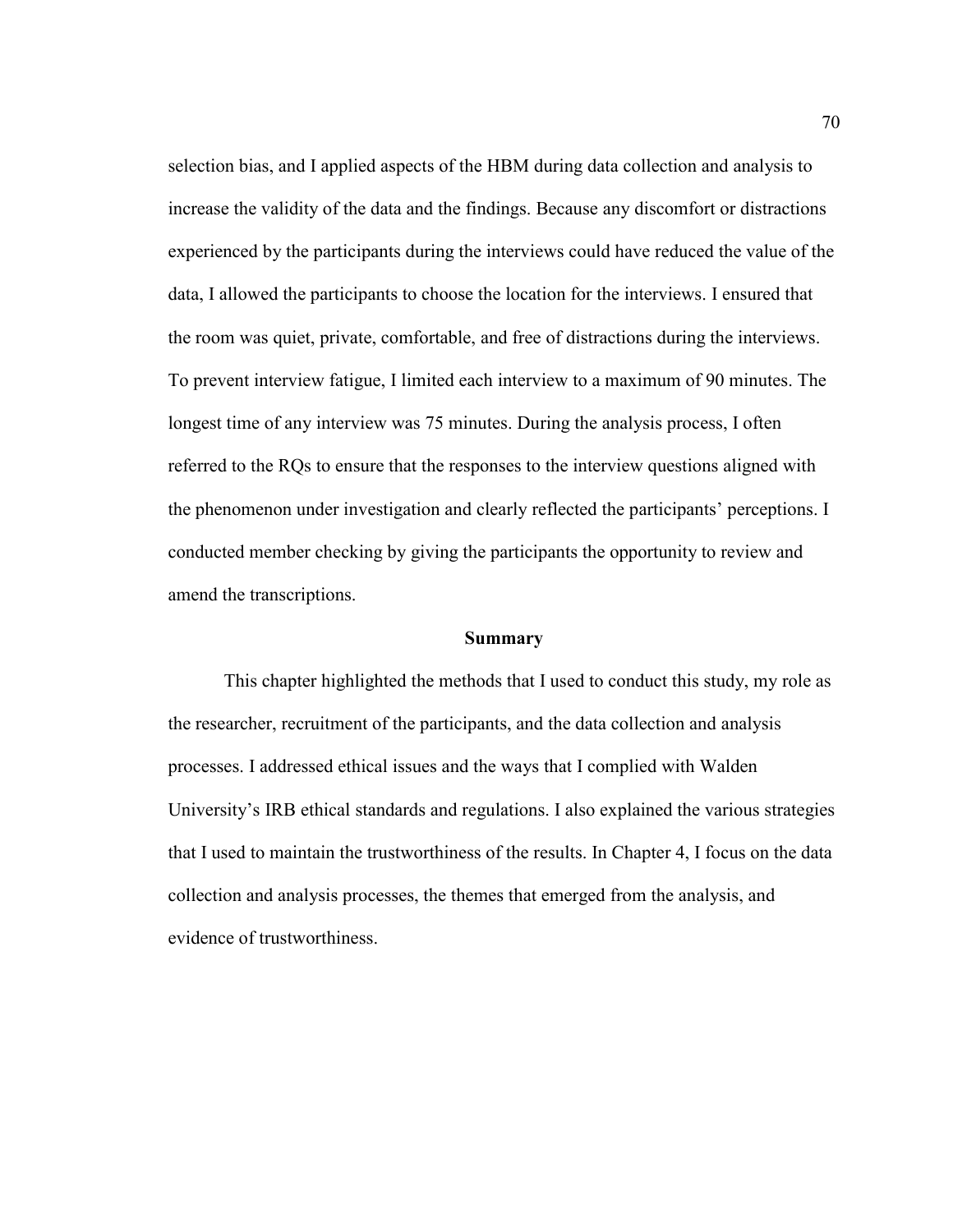## Chapter 4: Results

I conducted this phenomenological study to obtain the perceptions of a sample of African American adults with Type 2 diabetes of diet-only therapy to prevent diabetes complications. Phenomenology plays a vital role in research and gives researchers the opportunity to study the perceptions, attitudes, behaviors, beliefs, and characteristics of the participants that cannot be captured in quantitative research (Willis et al., 2016). Phenomenological research explores individuals' world events and describes and interprets the ways that individuals attach meaning to their experiences (Finlay, 2009; Goulding, 2005; Koch, 1999; Willis et al., 2016).

Using a phenomenological method was the most appropriate way to obtain the participants' perspectives about the efficacy of dietary management in preventing diabetes complications. Phillips-Pula et al. (2011) and Rohani et al. (2016) contended that gaining insight into participants' perceptions of dietary therapy can improve adherence to nutritional therapy and reduce the potential for nonadherence and the risk of diabetes complications (Matua & Van, 2015; Murrock et al., 2013).

This chapter includes the findings based on the participants' responses to the six interview questions. The sample comprised six African American adults with Type 2 diabetes who were living in a large city in southeast Texas. The semistructured, openended interview questions were developed from the three RQs to obtain the participants' perceptions of diet-only therapy in preventing diabetes complications.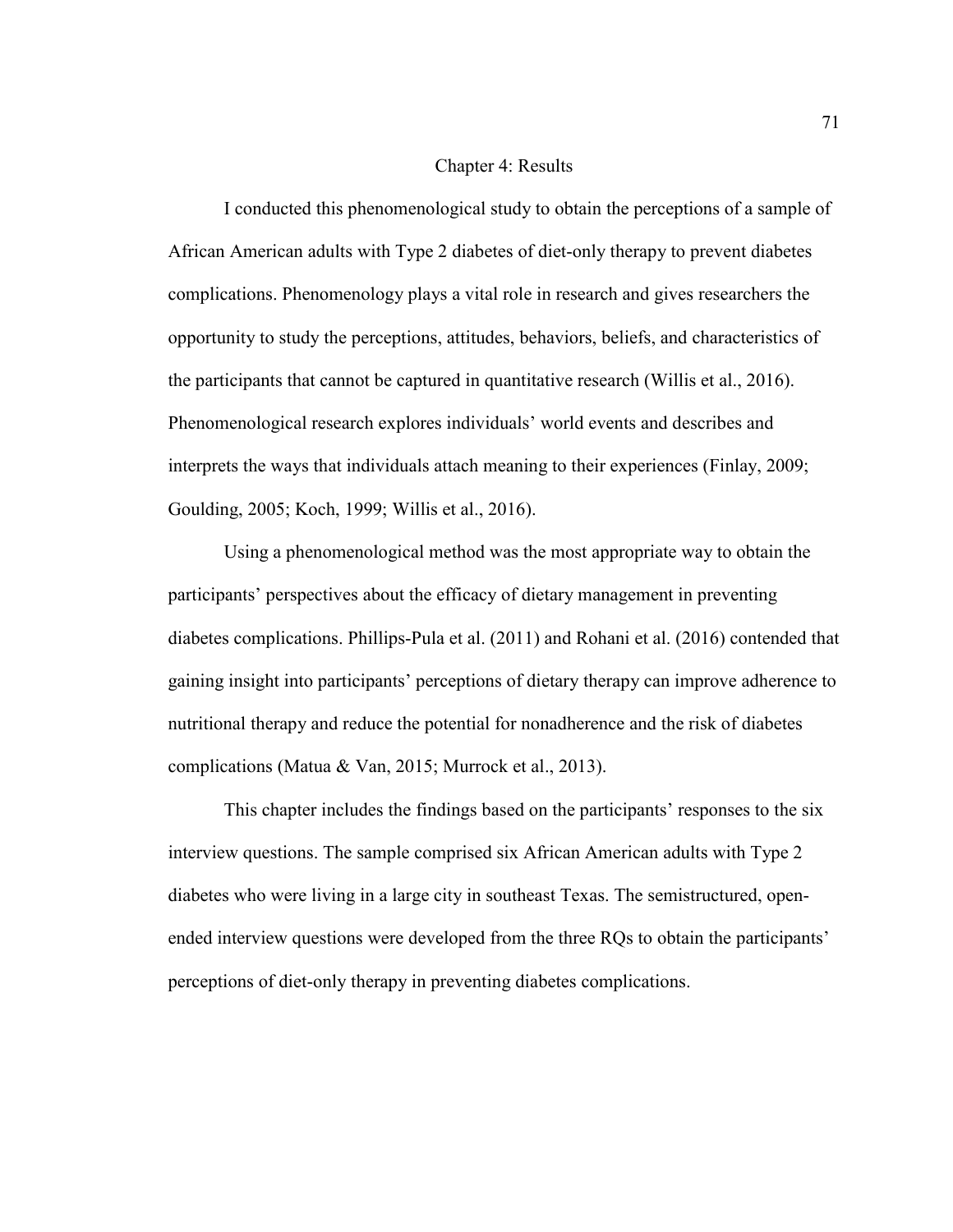## **Research Questions**

Three RQs guided the study:

RQ1: How do African American adults' perceptions of susceptibility to diabetes complications influence their adoption of nutritional therapy?

RQ2: How do African American adults with Type 2 diabetes view the severity of diabetes complications to their overall health?

RQ3: How do African American adults' views of diabetes self-management affect adherence to nutritional therapy?

## **Pilot Study**

I conducted a pilot study to test the appropriateness of the interview questions to collect data to answer the RQs, generate rich data about the phenomenon, and make corrections to the questions as needed. The pilot study helped to establish and shape the final interview process. Vogel and Draper-Rodi (2017) emphasized that pilot studies are essential in preventing any compromise of the results that could happen if researchers adopt inappropriate methodologies for their studies. The pilot study showed that the interview questions were adequate to produce rich data, so I did not make any significant wording changes to them.

Following approval from Walden University's IRB to proceed with the study, I posted recruitment flyers in the offices of three physicians. Two women and one man responded to the flyers and were subsequently screened over the telephone. Participation criteria included being an African American adult with Type 2 diabetes, being between the ages of 40 and 64 years, and residing in a large city in southeast Texas. Two of the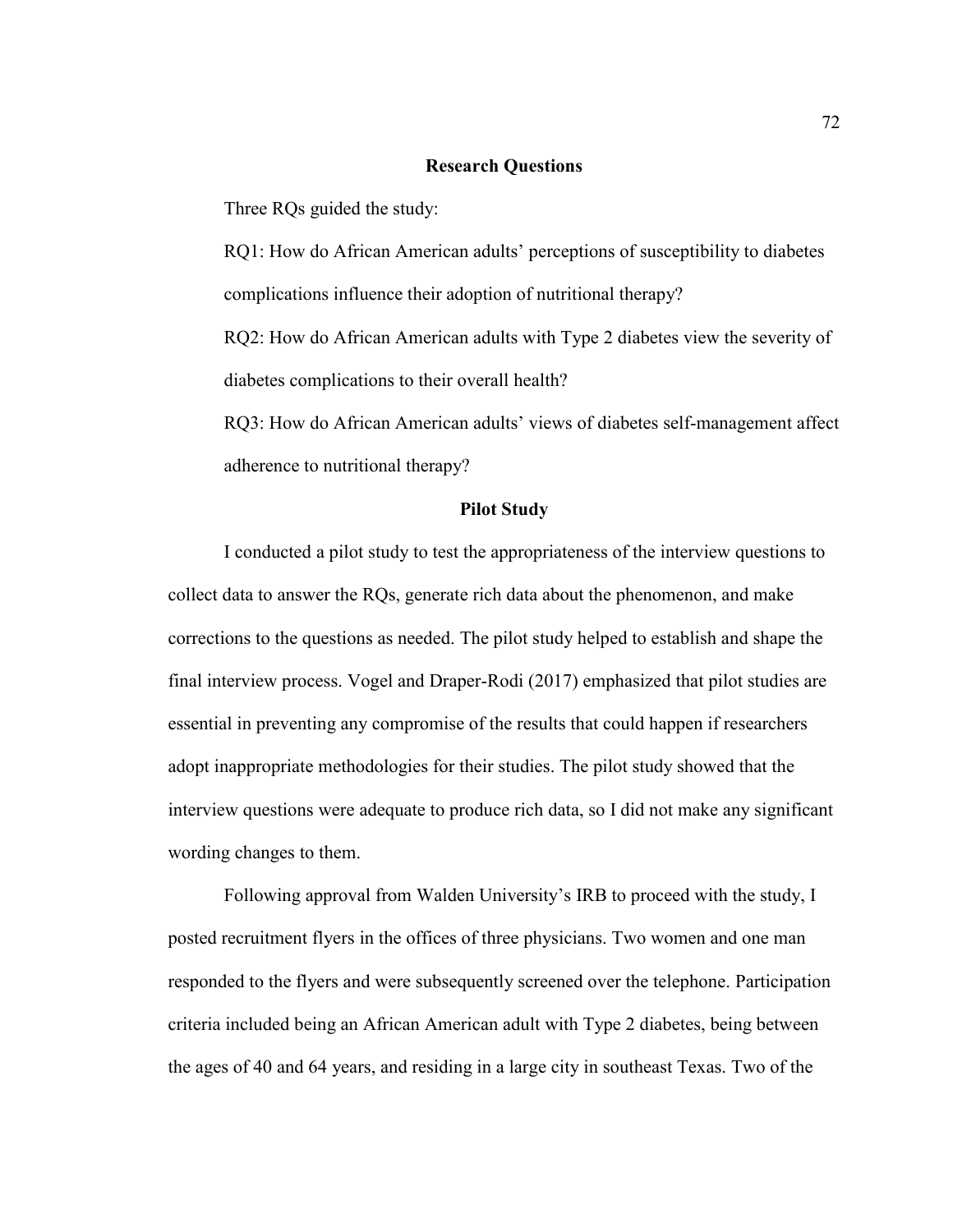individuals were eligible to take part in the pilot study. I explained in detail to each respondent the purpose of the pilot study, role as a participant, how personal information would be used and secured, potential risks and benefits of being in the study, and the need to obtain informed consent. Respondents were informed that taking part in the pilot study was voluntary and that they could withdraw from the study at any time without any negative repercussions.

I informed the respondents about the interview process and asked their permission to take notes during the interviews, and also audio-record the interviews so that I could transcribe them verbatim. I notified the respondents that it would be necessary for them to read the informed consent form for understanding prior to being interviewed. I collected the participants' home addresses to mail the consent form.

The pilot study took place on June 21, 2018, at a restaurant chosen by the two participants. I rented a conference room at the restaurant for the interviews. I assigned alphanumeric codes PS1 and PS2 to the participants to protect their identities. The interviews were scheduled to last no more than 90 minutes to prevent participant fatigue.

The interview consisted of six open-ended questions (see Appendix A). The first interview was with PS1 and lasted 75 minutes. The second interview was with PS2 and lasted 65 minutes. I used my interview protocol to guide the flow of the interview process during the pilot study with the two participants. I made only minimal adjustments to the interview questions because the participants stated that their wording was appropriate, was easy to understand, and allowed them tell their stories freely (see Table 1). The adjusted interview questions were used in the final study. Because the pilot study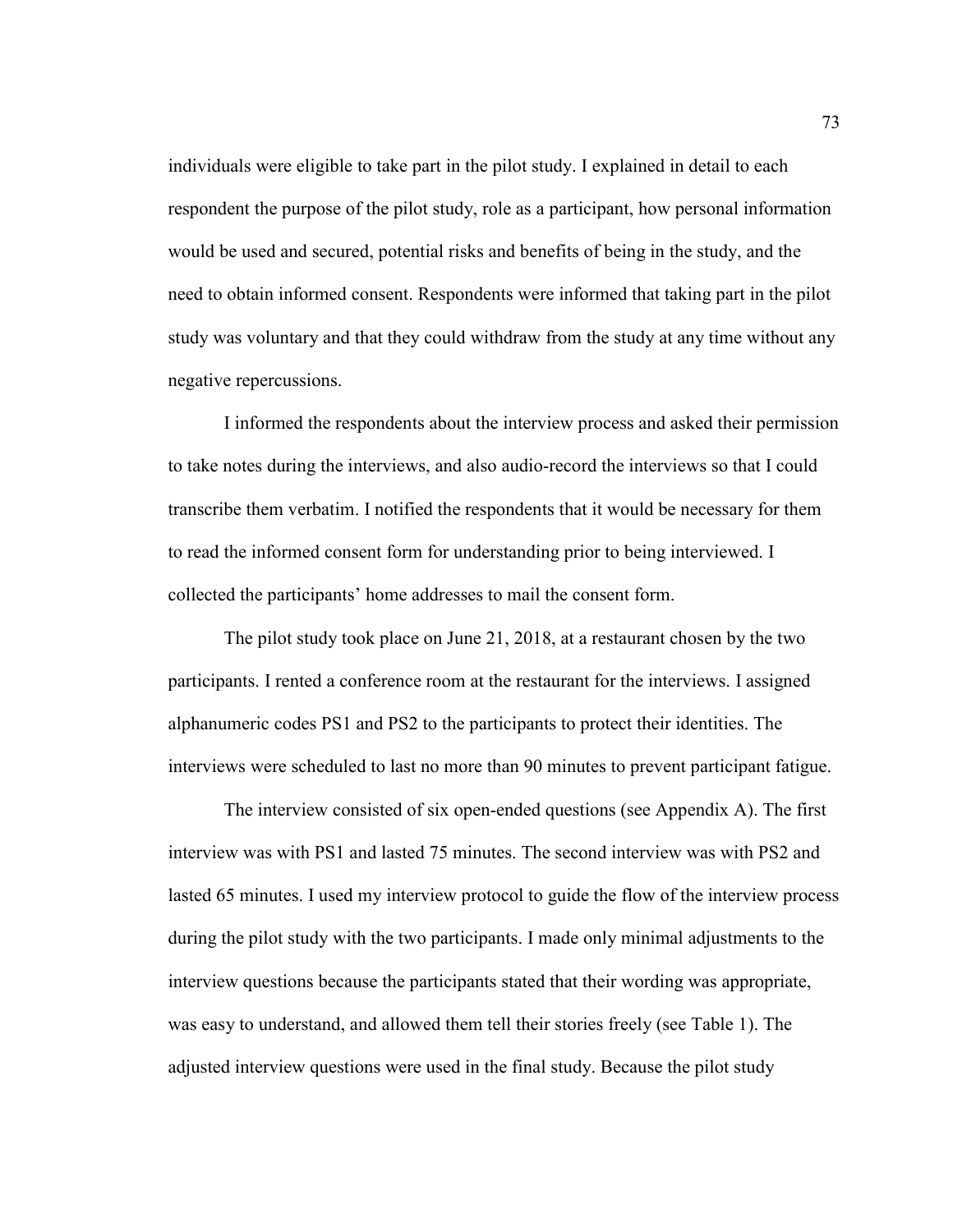participants were part of the final sample, I included their responses from the pilot study

with the responses from the other participants in the final study and analyzed them

together.

Table 1

| Participants' Responses From the Pilot Study |  |  |  |
|----------------------------------------------|--|--|--|
|                                              |  |  |  |

| Questions                                                                                                  | Responses                                                                                                                                                                                                                                                                                                                                                                                                                                                                                                                                                                                                                                 |
|------------------------------------------------------------------------------------------------------------|-------------------------------------------------------------------------------------------------------------------------------------------------------------------------------------------------------------------------------------------------------------------------------------------------------------------------------------------------------------------------------------------------------------------------------------------------------------------------------------------------------------------------------------------------------------------------------------------------------------------------------------------|
| Q1. How did you feel when your<br>doctor told you about the<br>diagnosis?                                  | <b>PS1</b> I was very afraid when my doctor told me I have Type 2 diabetes<br>because I did not know much about Type 2 diabetes. I have heard of it<br>but I don't have any close relations with the diabetes.<br><b>PS2</b> I was nervous and scared when my doctor told me my diagnosis. I<br>did not know what to do about diagnosis as two of my sisters and my<br>dad already have the disease and they are not doing well at all. The<br>amount of medications and sickness plus feeling bad all the time is<br>what scared me the most. My first thought was that I am going to face                                               |
|                                                                                                            | the same things that they are facing and that was just too much for me<br>to handle.                                                                                                                                                                                                                                                                                                                                                                                                                                                                                                                                                      |
| a) How does having Type 2<br>diabetes affect your view of<br>the seriousness of diabetes<br>complications? | <b>PSI</b> I see Type 2 diabetes is a very terrible disease which can actually<br>render your body and life useless.<br><b>PS2</b> It changed my view of the disease. When I was watching my<br>sisters and father deal with the disease I used to feel bad for them but<br>since having the disease I have a different view. Diabetes is a very<br>serious disease that can lead to complications. Like now one of my<br>sisters is disabled and blind and had stroke and is now in Nursing home<br>because no one is there to take care of her.<br><b>PS1</b> My doctor told me from the beginning that the way I manage my             |
| Q2. Can you describe how you<br>view Type 2 diabetes and its<br>impact on healthy eating?                  | diet will determine how well I control my sugar and how well I can<br>prevent complications. Since then I have been careful with my food, I<br>try to avoid anything that will increase my sugar. I see that it works<br>because since my diagnosis I have only been on one sugar pill and my<br>doctor<br>PS2 If you eat right you can do well and live longer. So having<br>diabetes make you to select what kind of food you should eat. If you<br>have insurance and have primary doctor your doctor tell what to eat but<br>if you don't have insurance you have to go to county clinic and<br>sometimes it can be very frustrating. |
| eat?                                                                                                       | a) How does the thought of having <b>PS1</b> It makes me to be conscious of what I am doing with my health so<br>diabetes complications affect hov that I do not worsen my health conditions but rather stay healthy. If I<br>don't diet in a good way that will worsen my health and I will be doing<br>myself much harm. If I don't take care of myself well and I develop<br>complications I will become too much burden on my family.                                                                                                                                                                                                 |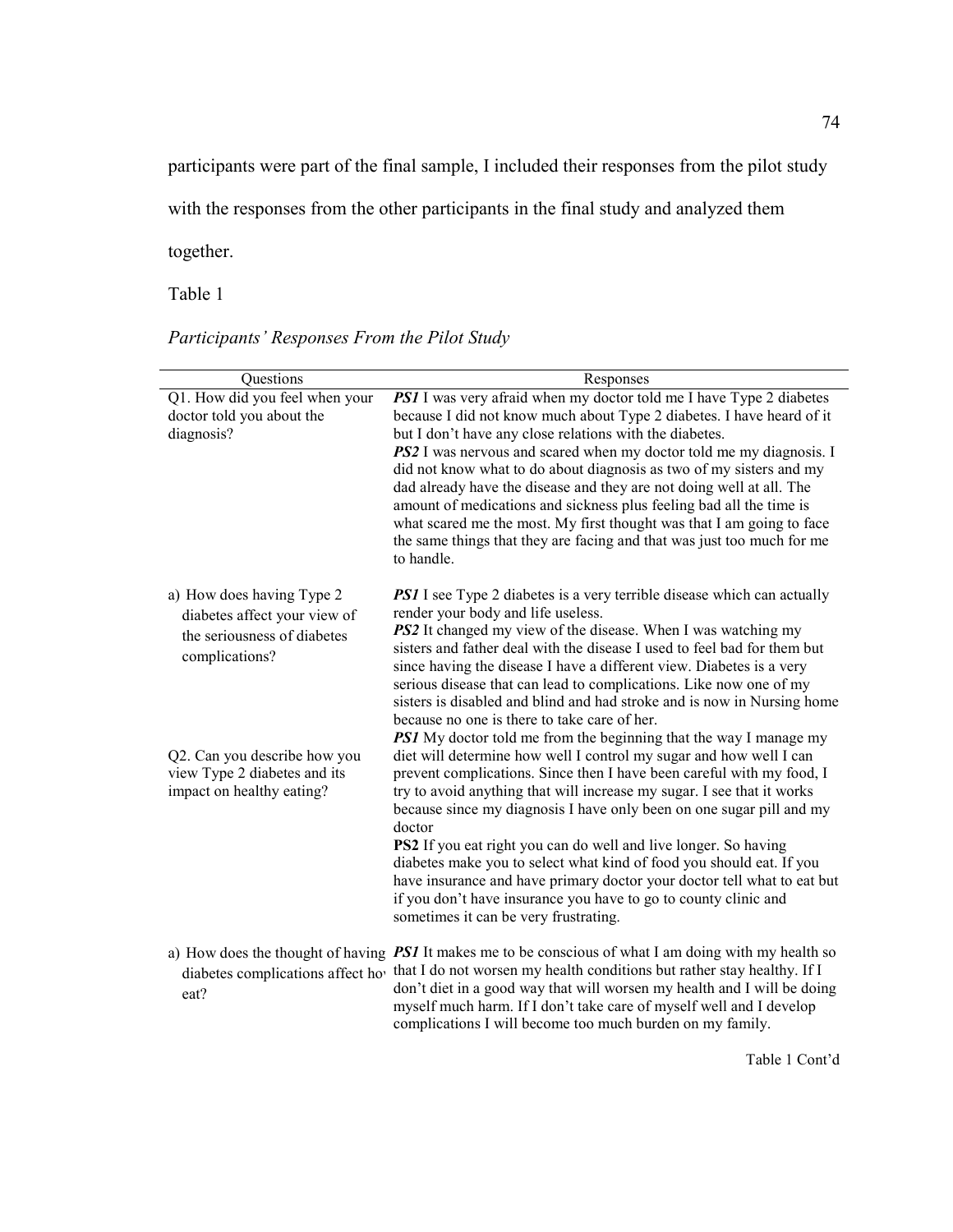| Questions                                                                                                                            | Responses                                                                                                                                                                                                                                                                                                                                                                                                                                                                                                                                                                                                                                                                                                                                                                                                           |  |  |  |
|--------------------------------------------------------------------------------------------------------------------------------------|---------------------------------------------------------------------------------------------------------------------------------------------------------------------------------------------------------------------------------------------------------------------------------------------------------------------------------------------------------------------------------------------------------------------------------------------------------------------------------------------------------------------------------------------------------------------------------------------------------------------------------------------------------------------------------------------------------------------------------------------------------------------------------------------------------------------|--|--|--|
|                                                                                                                                      | PS2 I sometimes have nightmares in which I find myself with different<br>complications. I don't know if it is my fears of the disease that causes<br>the dreams because sometimes those dreams are so real so to make sure<br>I don't have the complications I try to eat as right as possible. I don't<br>eat red meat but chicken and fish. I also eat lots of vegetables and fruits<br>too                                                                                                                                                                                                                                                                                                                                                                                                                       |  |  |  |
| b) Can you explain any<br>complications that you may<br>have had and how that affects<br>your diet?                                  | <b>PSI</b> I only have mild complications and that is not what makes me to<br>watch my diet, on the contrary it is the fear of developing any<br>complications that actually make me watch what I eat. .<br><b>PS2</b> I feel fatigued all the time and this affects my work because my<br>work involves standing so at work I am tired and cannot do as much as<br>others and I don't like to be like that. Employers don't like that so I<br>find myself out of job more often than I would love to. When that<br>happens, I don't have money and it is hard to eat right because you just<br>want to eat to survive. The complications of tiredness and neuropathy<br>are the two things giving me concern. I am doing my best trying to eat<br>right. I know what to eat because I learned from the dieticians. |  |  |  |
| c) How do you feel about<br>making changes to your diet?                                                                             | <b>PS1</b> It was hard for me when I was told I needed to change my diet<br>because I had to make myself avoid some foods that I normally liked to<br>eat. But after sometime of trying I became ok and I don't have any<br>problems because diet is very important in controlling blood sugar.<br>PS2 It was very hard at the beginning but it is not too much problem<br>now. Important thing is for me to continue to stick to the diet so I do<br>not get bad complications. At the beginning dealing with change in the<br>way you eat is a big deal but gradually you do better. When you see the<br>positive things that sticking to diet does it motivates you to continue<br>doing the right thing.                                                                                                        |  |  |  |
| d) Can you explain how your<br>views on the seriousness of<br>diabetes complications<br>motivate you to maintain<br>prescribed diet? | <b>PS1</b> Diabetes has a very serious impact especially physical and<br>emotional. If you don't manage your sugar well you can end up with<br>all the problems and that is why I check my blood sugar all the time<br>before I eat just to know how my sugar is reading. I eat small portions<br>of food and I try not to eat too much because that is not good for the<br>sugar. Because I want to live longer in good health, I don't want to<br>become a victim of diabetes.<br>PS2 It motivates me alright. Seeing my sisters and my father with all<br>their problems make me to choose to eat right so I don't have<br>complications. When you develop complications then they increase the<br>medications and after a while you just become a walking pharmacy.                                             |  |  |  |
| Q3. How does Type 2 diabetes<br>impact your overall health?                                                                          | <b>PSI</b> Diabetes is a very serious sickness on health and when you go to<br>diabetes clinic you will see different people with all kinds of<br>complications. I will see many people that are very sick and some of<br>them in wheelchair. If you cannot manage the condition then life will<br>become miserable and bad things like blindness, heart problem and<br>kidney problem can happen.                                                                                                                                                                                                                                                                                                                                                                                                                  |  |  |  |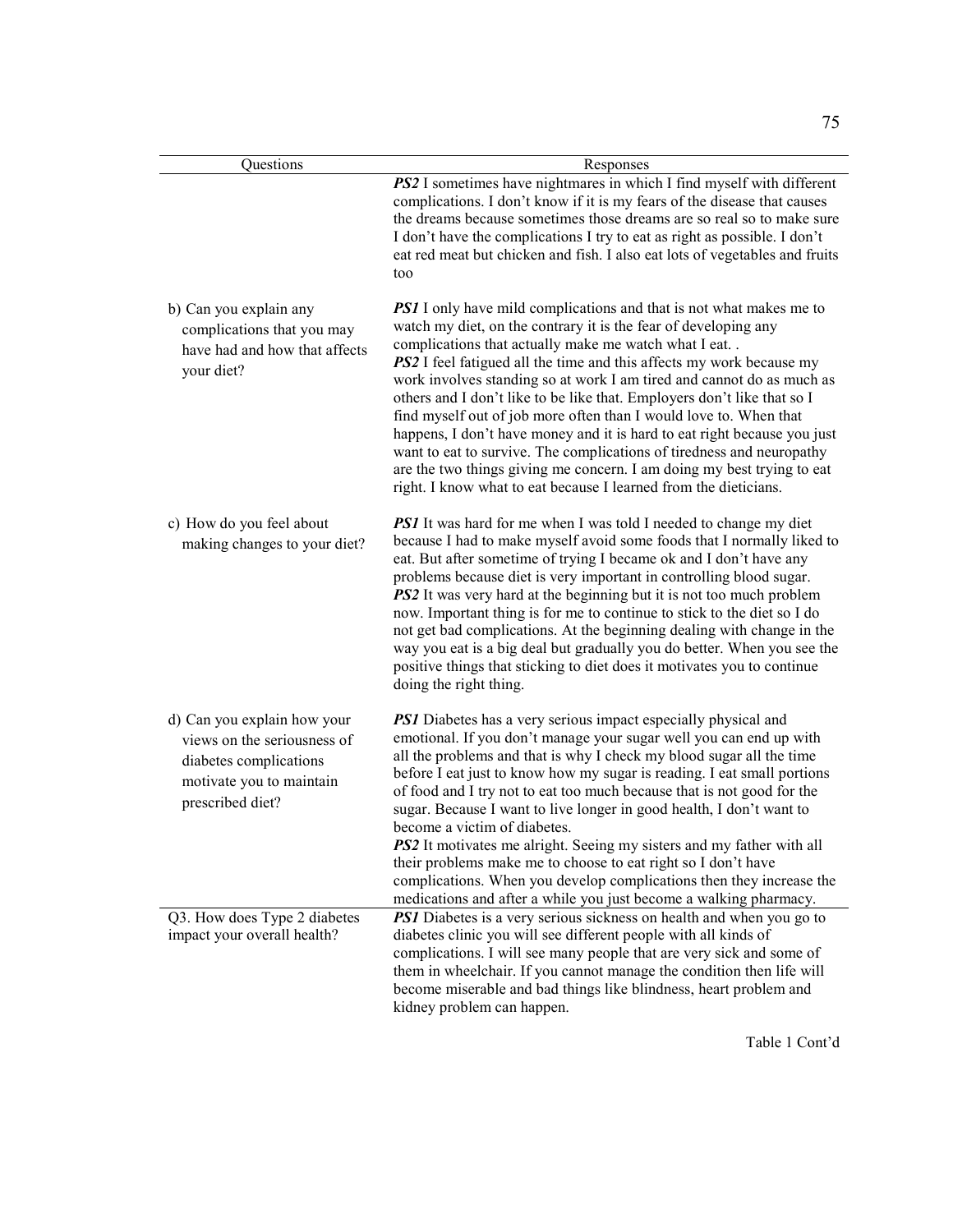| Questions                                                                                                   | Responses                                                                                                                                                                                                                                                                                                                                                                                                                                                                                                                                                                                                                                                                                                                                                    |
|-------------------------------------------------------------------------------------------------------------|--------------------------------------------------------------------------------------------------------------------------------------------------------------------------------------------------------------------------------------------------------------------------------------------------------------------------------------------------------------------------------------------------------------------------------------------------------------------------------------------------------------------------------------------------------------------------------------------------------------------------------------------------------------------------------------------------------------------------------------------------------------|
|                                                                                                             | PS2 It could affect your heart, kidney and eye but I have not<br>experienced any. The impact of type diabetes in my family is very bad<br>like I mentioned before. Type 2 diabetes has very bad repercussions on<br>health because of the complications.                                                                                                                                                                                                                                                                                                                                                                                                                                                                                                     |
| a) Can you describe how<br>diabetes affects your health<br>generally?                                       | <b>PSI</b> Diabetes has not really affected me in a terrible way because I<br>took steps earlier on to make sure that I followed all the instructions<br>they gave me. I was told if I followed the teachings I will not have<br>complications. I have been very lucky because following diet has<br>helped me not to have bad complications.                                                                                                                                                                                                                                                                                                                                                                                                                |
|                                                                                                             | <b>PS2</b> Recently, my legs have been swelling, and I was having hard time<br>breathing and had to go to hospital. They told me at the hospital that<br>my heart was becoming weak and was not pumping blood like it was<br>supposed. I don't really know but the doctor said I may be having heart<br>failure and I truly hope not because I am the strong member of my<br>family now and it will be devastating on everyone.                                                                                                                                                                                                                                                                                                                              |
| b) How would you describe your<br>understanding of diabetes<br>complications on health?                     | <b>PSI</b> Diabetes complications are bad diseases that happen to your body<br>because of the effects of high sugar in your blood. Diabetes<br>complications can affect different parts of your body like your eyes and<br>heart. It is a very bad disease which you have to be very careful with so<br>it does not destroy your life. When you have complications, you have<br>to deal with poor health, which would make you to be in and out of<br>hospitals all the time.<br><b>PS2</b> My understanding of diabetes complications is that it is a bad<br>disease with series of complications that hit every part of your body<br>and render your life useless.                                                                                         |
| Q4. How do the instructions you<br>receive from your health care<br>providers help you manage your<br>diet? | <b>PS1</b> My doctor instructed me a lot on how to manage my diabetes well<br>with diet and medication and I have been following all the instructions<br>that they have been giving me and so far it is working. Sometimes I do<br>not even have to take my medication because my blood sugar will be<br>too low. Following the doctors' instructions is very important to<br>control your sugar so you do not worsen your health.<br><b>PS2</b> My doctor was very serious from the beginning and insisted I got<br>diabetes education. He even went to the extent of not filling my<br>medications except I went to diabetes classes. I am glad he did because<br>it has helped me a lot to understand about the disease and how to<br>manage it properly. |
| a) How do you manage your<br>diabetes to maintain good<br>blood sugar control?                              | <b>PS1</b> I manage my blood sugar in so many ways. You have to always<br>bring God into everything that you do. It is God that gives doctors and<br>all the instructors the wisdom to take care of sick people, and so<br>although the doctors are doing well God is still the only one that rules<br>over them, therefore I pray all the time and I ask God to keep me in<br>perfect health and watch over my health and prevent all the<br>complications. I sleep on time because sleep is important to rest your<br>body, I exercise and stay active, I eat healthy and take my medication<br>as the doctor say I should and these help to maintain good blood sugar<br>Table 1 Cont'd<br>control.                                                       |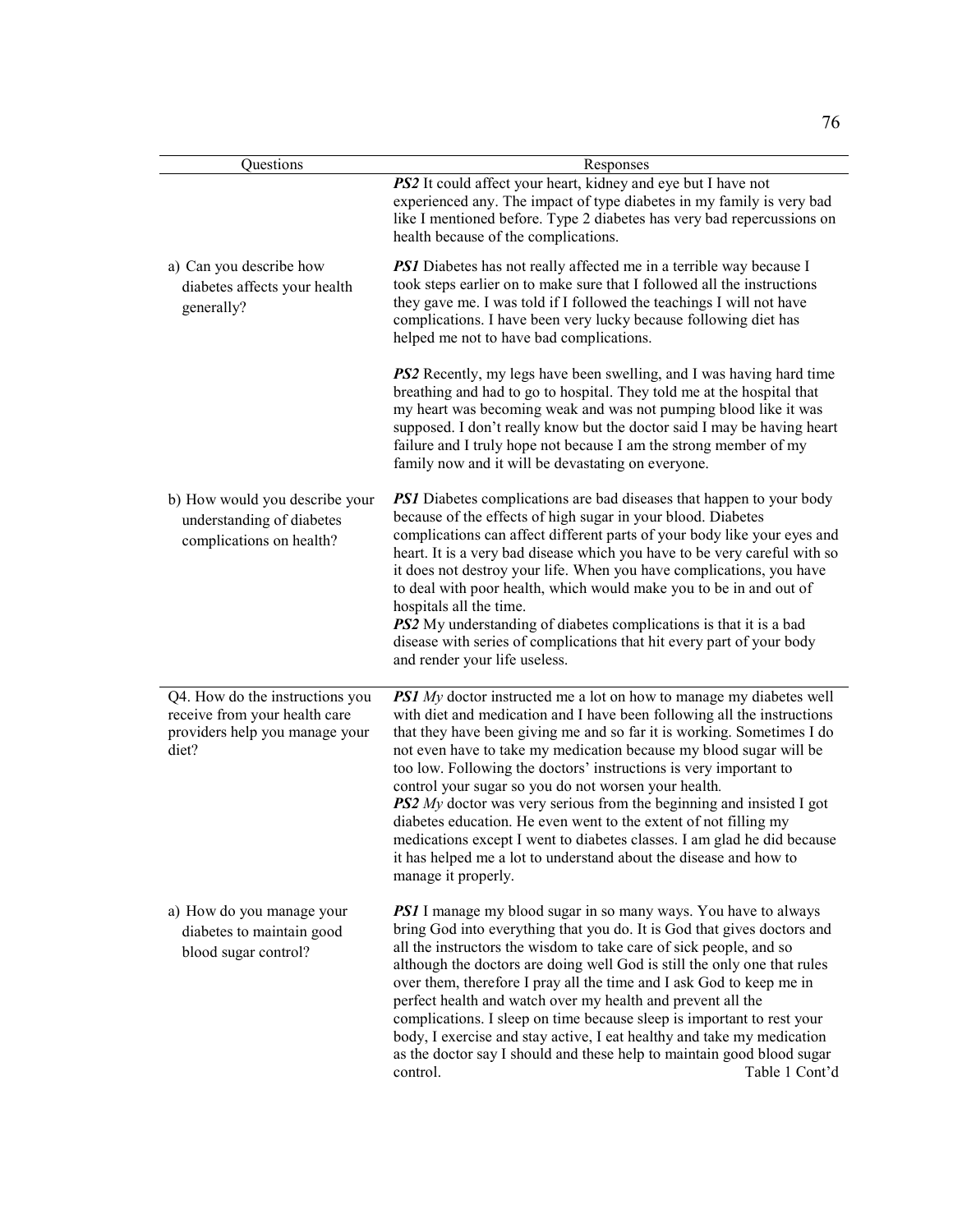| Questions                                                                                                                              | Responses                                                                                                                                                                                                                                                                                                                                                                                                                                                                                                                                                                                                                                                                                                                                |  |  |
|----------------------------------------------------------------------------------------------------------------------------------------|------------------------------------------------------------------------------------------------------------------------------------------------------------------------------------------------------------------------------------------------------------------------------------------------------------------------------------------------------------------------------------------------------------------------------------------------------------------------------------------------------------------------------------------------------------------------------------------------------------------------------------------------------------------------------------------------------------------------------------------|--|--|
|                                                                                                                                        | PS2 Diet is very important and if you eat as they instruct you your<br>sugar should be fine. My sugar is on the most part well controlled and<br>it usually runs and barely gets above 150. I use diet a lot to manage my<br>sugar, I eat lots of vegetables and try to eat very minimal carbs. During<br>the course of this diabetes, I have also gathered many things that I do to<br>keep my sugar down.                                                                                                                                                                                                                                                                                                                              |  |  |
| b) Can you tell me your<br>understanding of why you use<br>diet in the management of<br>your diabetes?                                 | <b>PS1</b> My understanding is that if you eat right it can help you to manage<br>your sugar and if you don't then your sugar will be high all the time<br>and the high sugar will damage parts of your body causing<br>complications. Also my doctor told me that I got the diabetes from the<br>bad food I was eating and that is why he wanted me to change my diet<br>and avoid those foods like eating too much rice and sugar so my blood<br>sugar can be controlled.<br><b>PS2</b> If you follow diet instructions it will help you to control your<br>blood sugar and also lose weight and if you continue to maintain the<br>diet you can eventually discontinue medications so diet is very<br>important in managing diabetes. |  |  |
| c) How does following<br>providers' instructions on<br>dietary management affect<br>your self-confidence in<br>managing your diabetes? | <b>PS1</b> My doctors' instructions have helped me to maintain my health<br>because my doctors keep emphasizing that diabetes is a bad disease<br>that can shorten people's lives. They also showed me how to manage<br>my sugar which gives me confidence in my self-care.<br>PS2 Following providers' instructions on diet will teach you about<br>what food you should eat to control your sugar. The instructions also<br>help you to learn about other things about diabetes which can worsen if<br>you do not manage your diabetes well. Following the providers'<br>instructions gives you the confidence you need to manage your<br>diabetes.                                                                                    |  |  |
| Q5. How would you describe<br>diabetes diet and diabetes<br>complications?                                                             | <b>PSI</b> Diabetes diet is the kind of diet that helps you control your blood<br>sugar so your sugar cannot be too high. When you eat bad foods it<br>makes you to have diabetes complications like eye problems<br><b>PS2</b> Diabetes diet is the type of food you can eat to control your blood<br>and how much you should eat, which generally is eating small amount<br>but frequently. I will like to say that diabetes diet has a relationship<br>with the complications because if you do not do the diet as they tell<br>you to then you can develop complications, which can become very<br>bad sometimes.                                                                                                                    |  |  |
| a) Can you explain how<br>maintaining diabetes diet can<br>help you control your blood<br>sugar and prevent<br>complications?          | <b>PS1</b> Whenever you don't manage your diabetes well with diet and<br>taking your medications and obey all the rules you are setting yourself<br>up for danger. If you do not manage your blood sugar levels well it will<br>result in the body system breaking down.<br><b>PS2</b> Diabetes diet is a diet with vegetable and fruits and low carb as<br>they teach in diabetes class. High carbs will increase your sugar and<br>you will not be able to control your sugar which will cause<br>complications<br>Table 1 Cont'd                                                                                                                                                                                                      |  |  |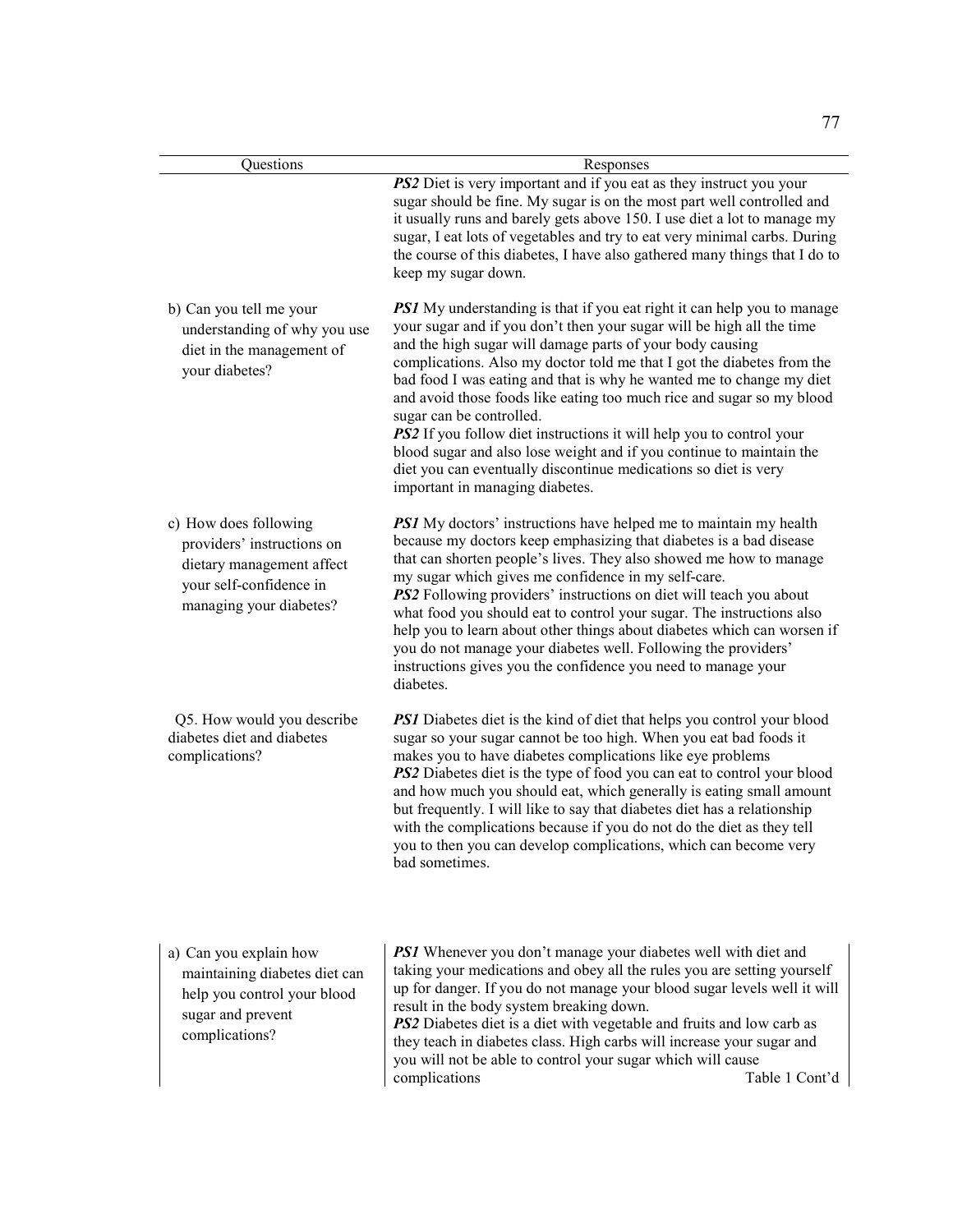| Questions                                                                                                                             | Responses                                                                                                                                                                                                                                                                                                                                                                                                                                                                                                                                                                                                                                                                                                                                                                                  |
|---------------------------------------------------------------------------------------------------------------------------------------|--------------------------------------------------------------------------------------------------------------------------------------------------------------------------------------------------------------------------------------------------------------------------------------------------------------------------------------------------------------------------------------------------------------------------------------------------------------------------------------------------------------------------------------------------------------------------------------------------------------------------------------------------------------------------------------------------------------------------------------------------------------------------------------------|
| b) Can you explain how poor<br>blood sugar control can cause<br>diabetes complications?                                               | <b>PS1</b> If I don't diet in a good way and control my blood sugar that will<br>worsen my health and I will do myself much harm. High blood sugar<br>which comes from heavy meals and starch has bad effects on the body.<br>PS2 Poor blood sugar control causes diabetes complications because<br>when your blood sugar is always high, it affects parts of your body,<br>causing complications; therefore, it is important to try and control your<br>blood sugar to prevent complications.                                                                                                                                                                                                                                                                                             |
| Q6. How does the support you<br>receive from your family<br>regarding your diet help you in<br>managing your diabetes?                | <b>PSI</b> I am a widow, I lost my husband in 1993 when my children where<br>very young in high school and college. I worked so hard to make sure<br>they all were able to continue with their education. My children are all<br>very supportive and they encourage me to make sure I am ok. I live<br>with one of my daughters, the second one, because she feels<br>responsible for and she treats me like I am her child. I have wonderful<br>children and their support me in managing my blood sugar.<br><b>PS2</b> The most support I get is from my mother because she is always<br>calling to make sure I am still eating right. My niece also tries to make<br>sure we eat healthy and since I already know much about diabetes, [so]<br>it makes eating right not too difficult. |
| a) Can you explain more how<br>your family's involvement in<br>your diabetes care helps you<br>with adherence to<br>recommended diet? | <b>PSI</b> They help my adherence because they are the ones that buy the<br>food that I eat, they monitor my medications and how I am taking<br>them, and they also make sure I check my blood sugar before I eat in<br>the morning and before I take my medicine, and they also make sure I<br>check my blood sugar before going to sleep.<br><b>PS2</b> Because we are all on the same page about eating healthy<br>everyone tries to eat right. We don't fry foods in the house, and most of<br>the things we eat is prepared in the house. The diabetes classes<br>encourage cooking food at home to be able to control your diet.                                                                                                                                                     |
| b) How would you explain why<br>you decide to maintain<br>recommended diabetes diet?                                                  | <b>PSI</b> I decided to maintain the recommended diabetes diet because I<br>know that if I do not I will have too many complications that will make<br>my life very miserable and I end up with too many problems.<br>PS2 From the time the doctor told me I have Type 2 diabetes and<br>insisted I attend the classes I learned of the importance of eating well to<br>maintain good health I have been doing all that they teach me in the<br>diabetes class.                                                                                                                                                                                                                                                                                                                            |
| c) Can you explain challenges<br>you have that may prevent you<br>from maintaining prescribed<br>diabetes diet?                       | <b>PSI</b> I don't have any challenges because I am eating as my doctors tell<br>me to eat, my children, like I said are all with me and are helping me to<br>make sure that I eat well and continue to do everything the doctors tell<br>me to do to maintain my health.<br>PS2 Cost of eating healthy is the major challenge I have. Before it was<br>not so expensive to buy healthy foods but now it is becoming more and<br>more difficult because of increasing prices. I try to eat healthy, but<br>sometimes you cannot afford healthy food and you may start eating the<br>wrong type of food which will cause your blood sugar to become high.<br>But since you only earn so much, you can't spend what you don't have.<br>Table 1 Cont'd                                        |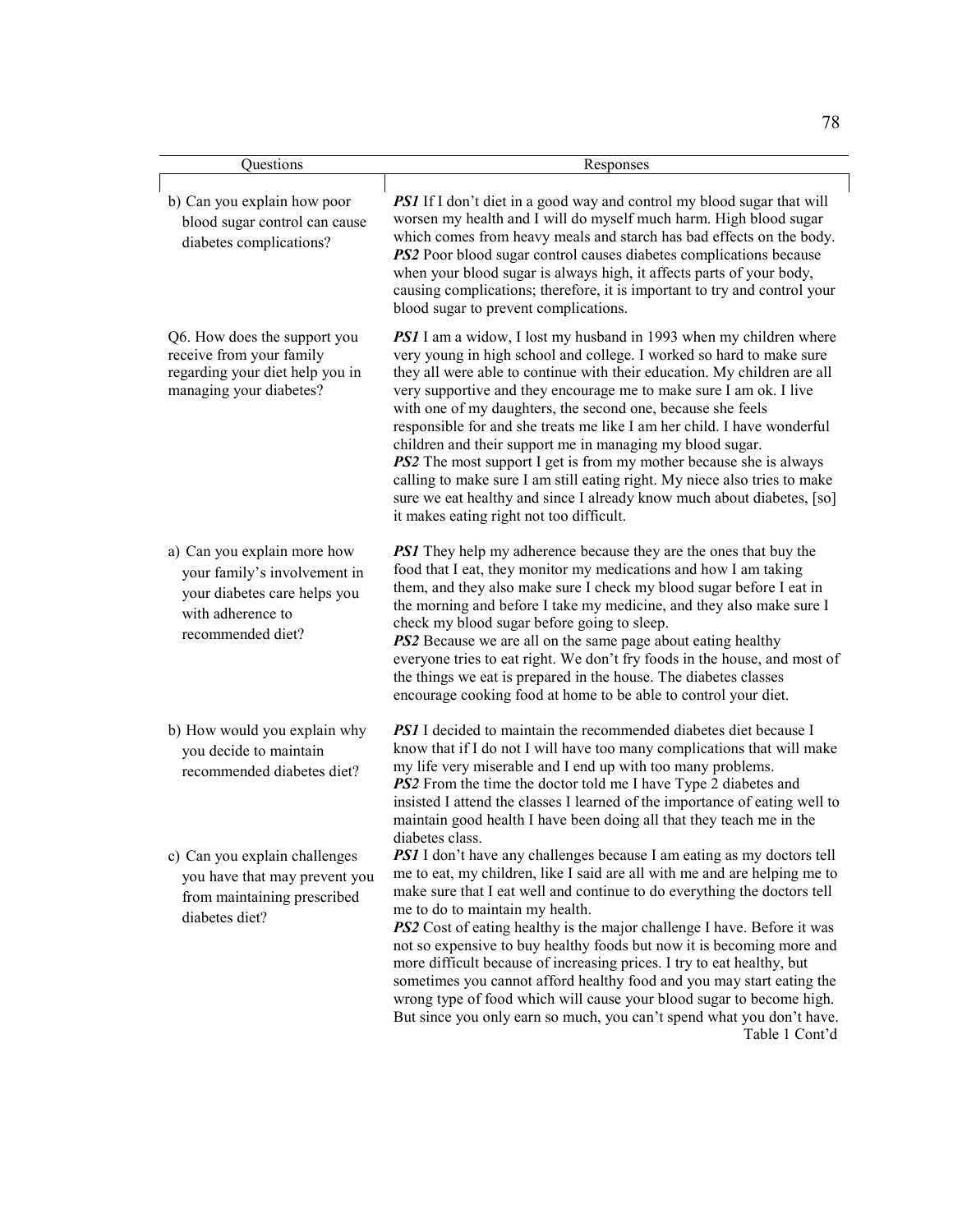| Ouestions                      | Responses                                                                                                                                          |  |  |
|--------------------------------|----------------------------------------------------------------------------------------------------------------------------------------------------|--|--|
| d) Can you explain how         | <b>PS1</b> Planning my diet and setting goals has been helping me to                                                                               |  |  |
| planning your diet and setting | maintain my blood sugar. I used to eat like two or three times a day                                                                               |  |  |
| goals has helped you keep to   | before when I did not have diabetes but since the diabetes the doctors                                                                             |  |  |
| your diet?                     | told me that I have to eat in small portions many times a day so I do not<br>eat too much in one time so my stomach can handle it, that how I have |  |  |
|                                | been eating and now I don't eat too much food like before.                                                                                         |  |  |
|                                | <b>PS2</b> It is important to plan your diet because it helps you to control                                                                       |  |  |
|                                | how much you eat. Planning my diet has been the one thing that has                                                                                 |  |  |
|                                | helped me all these years to control my blood sugar. When you have                                                                                 |  |  |
|                                | diabetes you must know how to plan your meals and how to eat right                                                                                 |  |  |
|                                | otherwise when your sugar is uncontrolled you begin to have                                                                                        |  |  |
|                                | complications which can really mess up somebody's life.                                                                                            |  |  |

### **Demographics**

 The final study sample comprised six African American adults, two men and four women. The two participants in the pilot study were included in the final sample. The first part of the interview asked for demographic information relevant to age, sex, marital status, and highest level of education. Participants were assigned alphanumeric codes to protect their identities and maintain the confidentiality of their responses (P1, P2, etc.).

 The demographic information did not contain any identifiable information that could have been linked to the participants. Participants' ages ranged from 47 to 64 years, with the average age being 56.6 years. Two participants were widows, two were widowers, one was divorced, and one was married. The highest level of education was an associate degree, and the lowest level was Grade 9. All participants resided in a large city in southeast Texas, where they also received medical care. The number of years that they had been diagnosed with Type 2 diabetes ranged from 3 to 16 years. Three (50%) participants had been dealing with diabetes for more than 10 years, two (33%) for more than 5 years, and one (16%) for less than 5 years. The year of first being diagnosed with Type 2 diabetes ranged from 2003 to 2015 (see Table 2).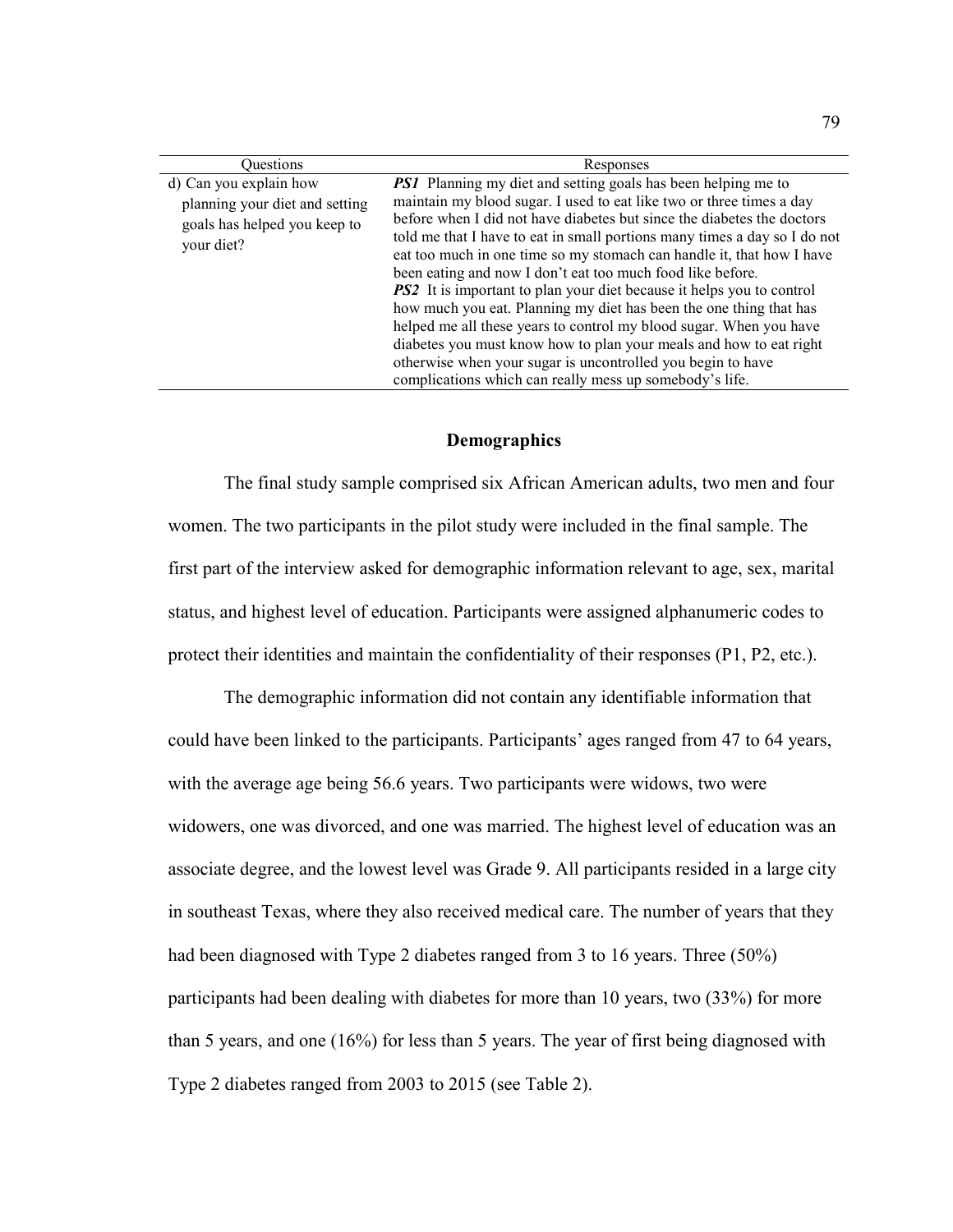## Table 2

| Participant    | Age           | Gender | Education        | Marital  | Year of   | Duration of       |
|----------------|---------------|--------|------------------|----------|-----------|-------------------|
| ID             | $(in \, vrs)$ |        |                  | status   | diagnosis | diabetes in years |
| P <sub>1</sub> | 62            | Female | Grade 10         | Widow    | 2006      |                   |
| P <sub>2</sub> | 57            | Male   | High school      | Widower  | 2009      | 9                 |
| P <sub>3</sub> | 56            | Female | High School      | Divorced | 2010      | 8                 |
| <b>P4</b>      | 63            | Female | Grade 9          | Widow    | 2002      | 16                |
| P <sub>5</sub> | 47            | Female | Grade 9          | Married  | 2004      | 14                |
| <b>P6</b>      | 55            | Male   | Associate degree | Widower  | 2004      | 14                |
|                |               |        |                  |          |           |                   |

*Participants' Demographic Information* 

#### **Research Tool**

Qualitative researchers employ interviewing as one technique to collect data and gain insight into their participants' experiences of the phenomena under investigation (Ryan et al., 2009). Interviewing allows the participants to express their ideas, feelings, views, perspectives, and meanings of the phenomena (Starks & Trinidad, 2007). According to Patton (2015), the quality of qualitative data depends on researchers' knowledge and interviewing skills when conducting e interviews, including effective listening and communication skills. Certain factors, such as establishing the purpose of the study, setting professional boundaries to prevent unnecessary involvement with the participants, guiding the study, developing rapport with the participants, encouraging dialogue, and helping the participants to be comfortable, are vital to the success of any study (Creswell, 2013). In addition, interview questions should be clear, concise, and easy to understand so that the participants can share their experiences of the phenomenon freely and openly (Creswell, 2013; Patton, 2015).

I conducted face-to-face interview using semistructured, open-ended questions to obtain data from the participants. Semistructured questions are loosely structured, give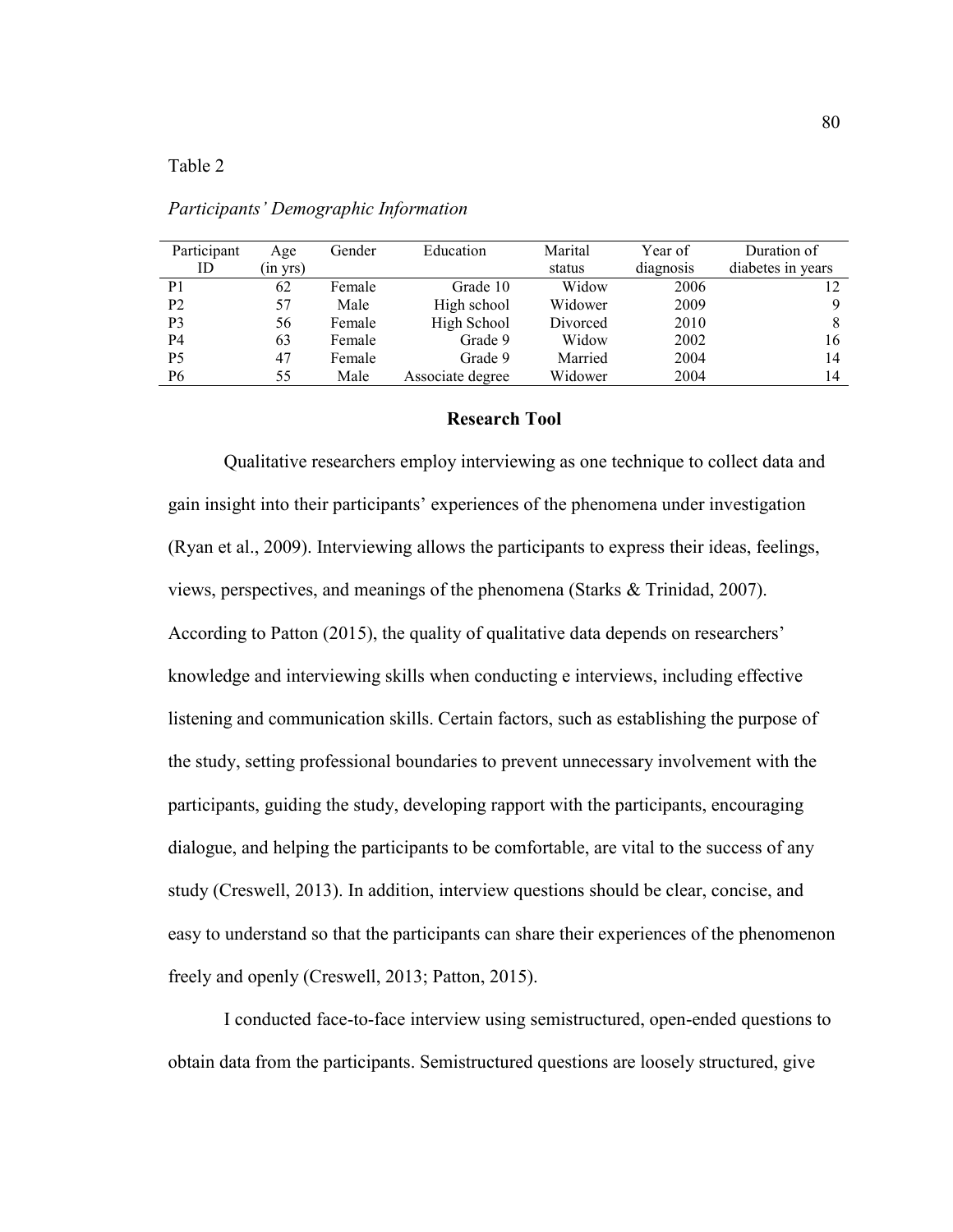the participants the opportunity to expand on their responses, and allow the interviewers to explore the essence of the participants' experiences in more depth (Patton, 2015). Qualitative researchers can develop their own interview instruments or use ones previously developed by other researchers. As already mentioned, I developed six semistructured, open-ended questions guided by the literature review, the RQs, and the constructs of the HBM (Hofisi & Mago, 2014).

### **Setting**

The study took place in a large city in southeast Texas. I collected the data after receiving IRB approval to conduct the study. I contacted several physicians' offices in the city to ask permission to distribute the recruitment flyer in their facilities. Three clinics gave me permission to post the flyer in their waiting areas. I posted 30 copies of the flyer in each clinic. Neither the physicians nor their staff members were involved in the recruitment process.

## **Sample Selection**

I used a purposive sampling method with a criterion strategy to select the participants. I received telephone calls from 11 individuals who responded to the flyers that I had posted in the physicians' offices and two from the flyers that I had distributed directly to individuals in the parks. I conducted telephone screening to establish the individuals' eligibility to participate in the study (see Appendix B). Of the 13 respondents, three did not meet the inclusion criteria, two were older than 64 years, and the third had gestational diabetes. The final sample was six participants.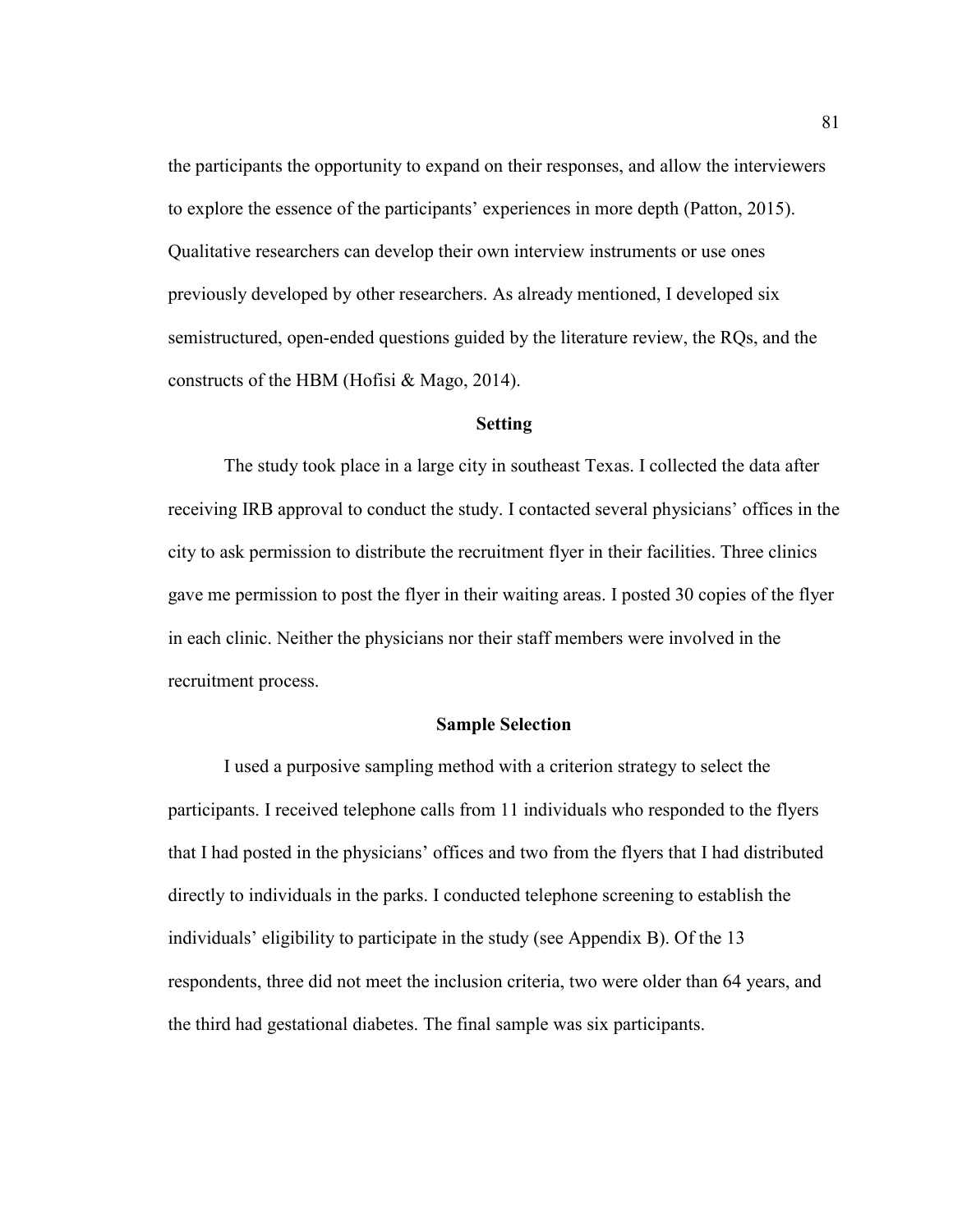## **Data Collection**

Data collection and data analysis took place concurrently. On the day before their individual interviews, I called the participants to remind them of the interview time and place. On the days of the interviews, I arrived early to prepare the room and environment for the participants' arrivals. I checked that the audio recorder, an Olympus digital recorder, was working well; I arranged the recorder and writing pad properly on the table; and I made sure that the seats were comfortable and the room was welcoming.

I greeted the participants warmly, introduced myself, thanked them for being in the study, and asked them to introduce themselves. I reviewed the study and informed consent form, and encouraged them to ask questions before signing the consent form. Participants were reminded to notify me if they felt uncomfortable with the questions and did not wish to continue to answer the interview questions. I used the interview protocol to maintain consistency in the interview process (see Appendix C).

The interviews were conversational, and the participants were friendly and expressive in their responses to the interview questions. During the interviews, I observed the participants' facial expressions, body language, and tone of voice, making notes of these observations on the writing pad as the interviews progressed. I gave the participants a break during their interviews to stretch and use the restroom. The interviews with the four participants lasted between 55 to 60 minutes. The first two pilot study interviews lasted 65 to 75 minutes.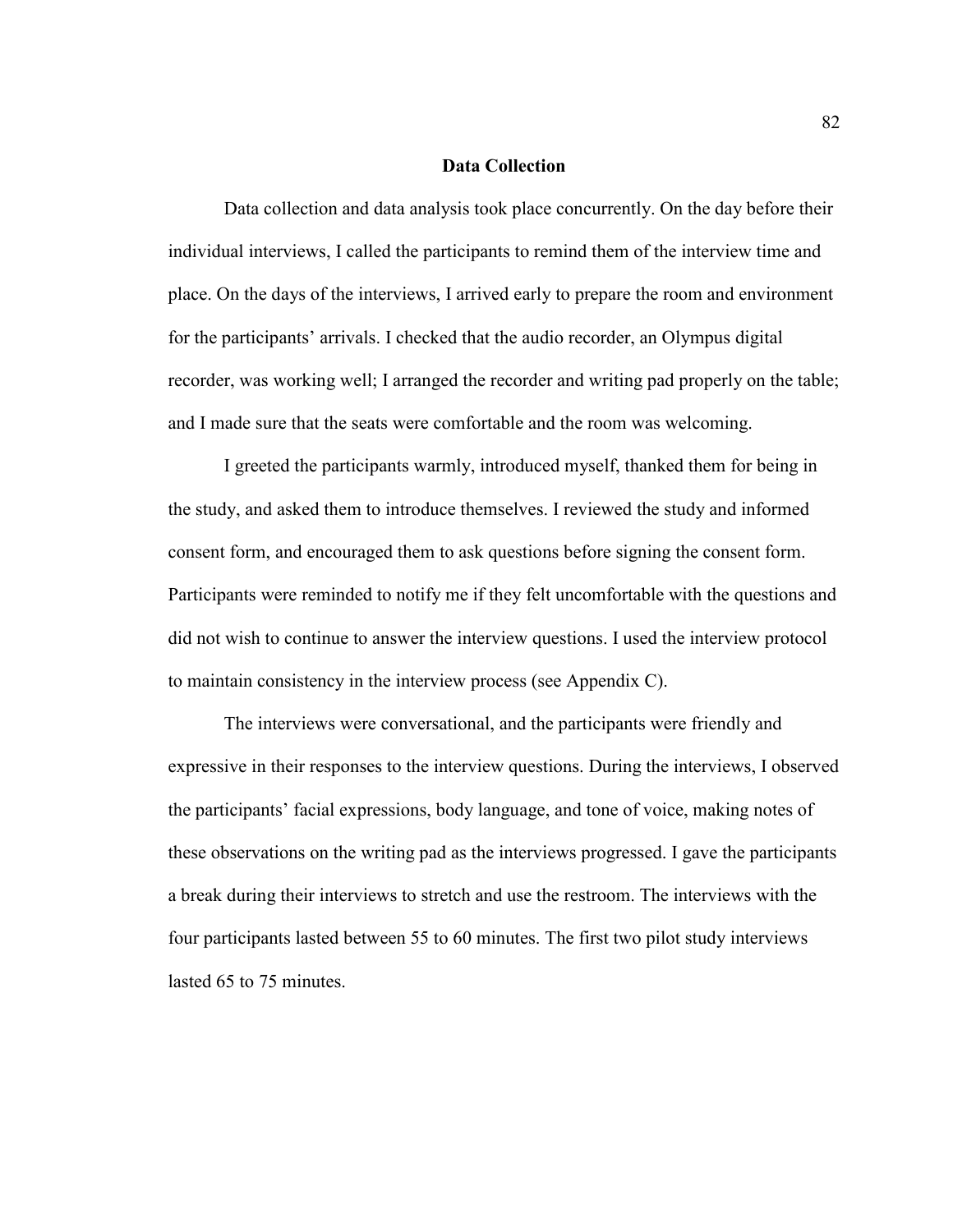## **Data Analysis**

Coding involves condensing interview data to facilitate retrieval of the most relevant information and assemble it in chunks to identify word patterns and themes (Miles et al., 2014). To analyze the data, I used the coding process suggested by Creswell (2009):

- 1. Gather raw data.
- 2. Organize and prepare the textual data for analysis by transcribing the audio data, type the field notes, and sort and arrange the data into the required format.
- 3. Read and reflect on the overall meaning of the data.
- 4. Code the data for themes.
- 5. Generate themes by interpreting the participants' experiences.

I manually coded the data for analysis. After gathering the interview data, I read through the field notes, and I listened to the recordings repeatedly to gain an unbiased understanding of the participants' responses. I then transcribed the recordings verbatim into Microsoft Word format. I grouped the responses to each interview question to identify codes more easily. I then created a table matrix and grouped codes with similarities apart from codes with differences. I used color markers to highlight frequently occurring words and segments that I later clustered into categories.

At the initial phase of the coding process, I used open coding to conduct a line-byline reading of the participants' responses to identify similarities and differences and then grouped them into categories and themes. I then conducted axial coding to explain the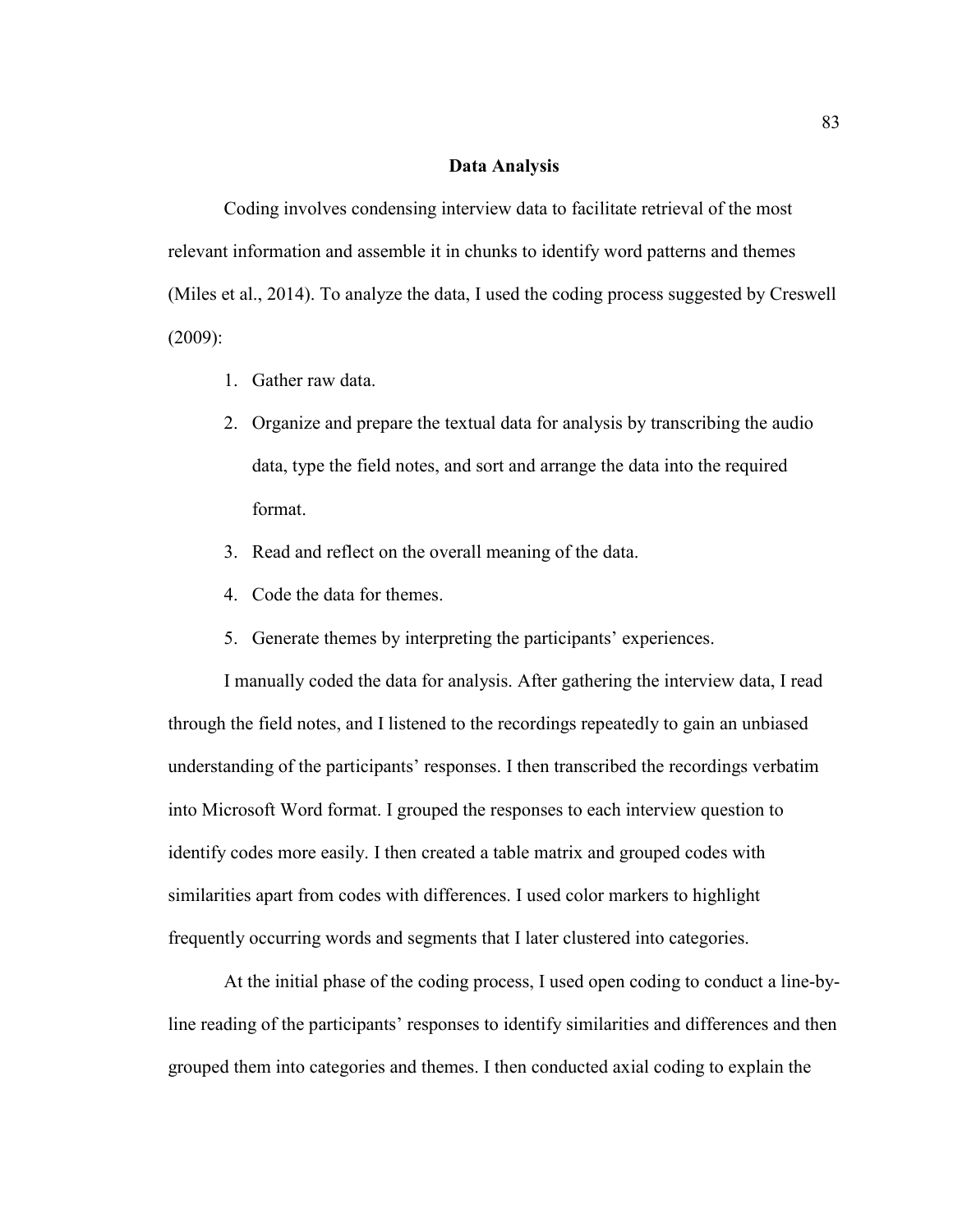association among the codes and name the themes. I reviewed the participants' responses frequently, particularly when I collected and added data to further identify similarities and differences and to check for data saturation (Creswell, 2009). I tracked my data analysis often to prevent repeating activities and unnecessary wasting time. I then grouped emerging themes together and applied them to answer the RQs. I reviewed the constructs of the HBM in line with the codes, and I applied some to describe the emergent themes.

I applied reflective journaling and bracketing throughout the data analysis. To broaden my understanding during the coding process, I reviewed the field notes regarding my thoughts and the participants' nonverbal responses (Smith & Firth, 2011). I referenced NVivo v.11, but I did not use the software during the coding process. I used the participants' direct quotes from the transcriptions as well as my field notes to reflect the participants' experiences. As mentioned earlier, I compared the meanings of the analyzed data with the original data in the transcriptions to ensure that the participants' perspectives remained intact. I further performed member checking with the participants to keep the analyzed data congruent with their perspectives and that my interpretation represented their viewpoints accurately.

#### **Themes**

Patients with Type 2 diabetes are faced with many challenges while trying to manage the disease. During the interviews, the participants shared their struggles, especially in the area of dietary management. There were expressions of pain, anger, fear, and frustration over the loss of freedom to make dietary choices and their efforts to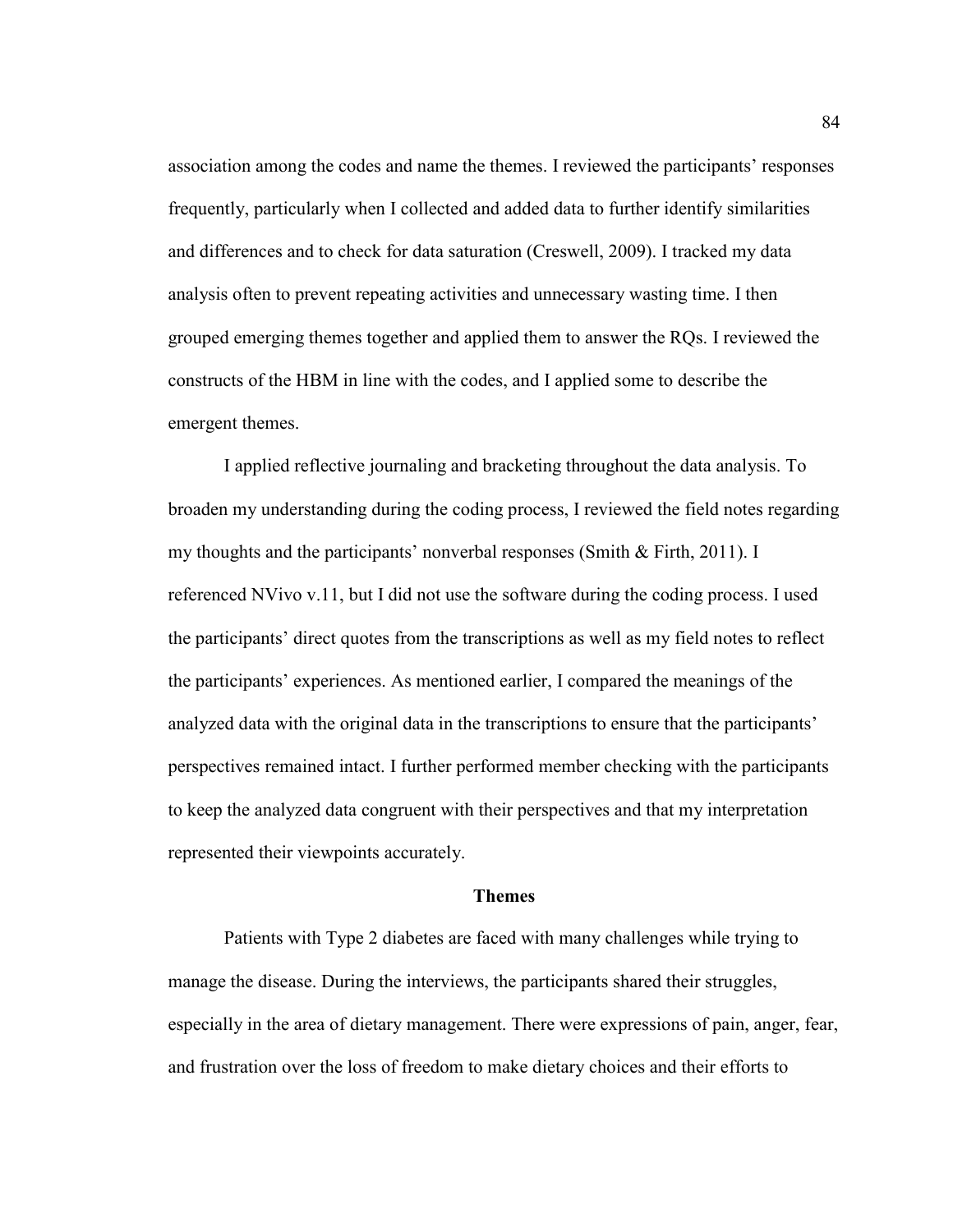manage the disease on a daily basis. The 10 themes that emerged were worded to capture the participants' lived experiences with Type 2 diabetes and their perceptions of dietary management in preventing diabetes complications.

## **Themes Relevant to Research Question 1**

RQ1 asked how African American adults' perceptions of susceptibility to diabetes complications influenced their adoption of nutritional therapy. To answer RQ1, it was necessary for me to understand the participants' perceived risk or susceptibility to the disease and if it increased their likelihood of seeking dietary therapy. Patients with diabetes who believe that they are susceptible to complications and have confidence in the efficacy of dietary therapy use the therapy. Three themes relevant to RQ1 emerged from the participants' responses, with the overriding theme being the emotional impact of diabetes complications on health and well-being, especially in regard to disabilities and loss of function. Participants described their reactions to receiving a diagnosis of Type 2 diabetes as being scared, nervous, anxious, afraid, distressed, upset, troubled, depressed, and miserable.

**Theme 1: Fear of diabetes complications.** Fear of Type 2 diabetes and its associated complications are common experiences among patients with Type 2 diabetes. All six participants reported being afraid and traumatized when their physicians informed them of the diagnosis. None of the participants anticipated having diabetes, even those with strong family histories. Five participants reported having relatives with Type 2 diabetes and were knowledgeable of the severity of the complications of diabetes. P1 had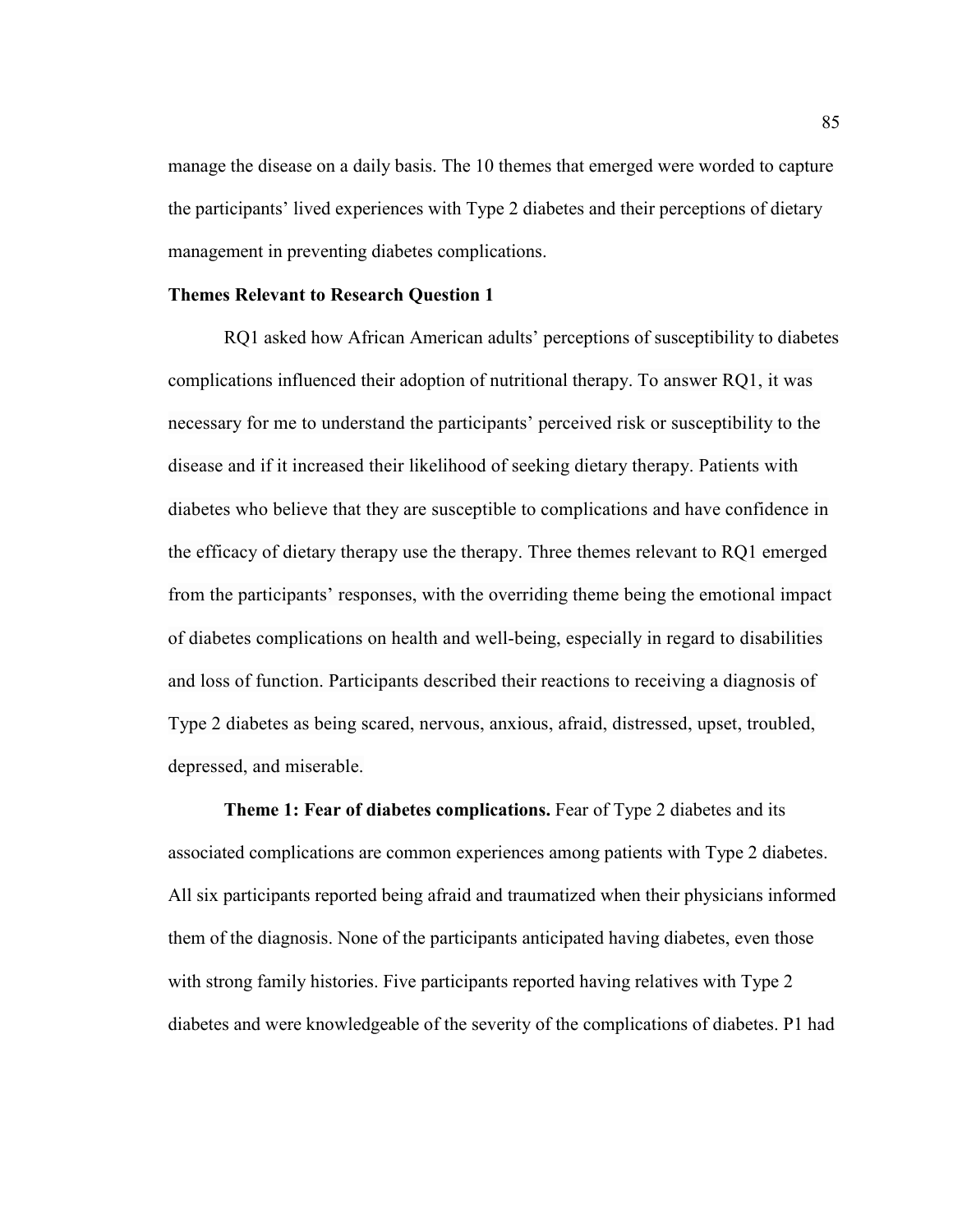witnessed the impact of complications such as blindness, stroke, amputation, and dialysis on siblings and her father, and she was afraid that she might end up same way.

P1 described her first reaction to her diagnosis:

I was very scared when my doctor told me I had Type 2 diabetes. I was not expecting to have the disease, so when he told me the diagnosis my first reaction was that it cannot be possible, and then I became really scared.

P2 recalled, "I was nervous and scared. I did not know what to do about the diagnosis as two of my sisters and my dad already have the disease."

P3 reported that she knew she was at risk for the disease, but was not prepared. She said, "The diagnosis of Type 2 diabetes was devastating and left her feeling very concerned and overwhelmed." As I sat across P3, I observed a look of pain in her eyes, and when I asked how she was feeling, she stated that she wished that she had known how to protect herself from diabetes before it happened to her.

P4's case was different because she was the only participant who had no personal experience of Type 2 diabetes. However, like the other participants, her reaction to her diagnosis was traumatic:

I was very distressed because I did not know much about Type 2 diabetes. I knew the disease existed, but I did not know much about it. I did not have any close friends or family with diabetes, so that really made it horrifying, especially when the doctor told me that it was a disease that destroys the body and then kills the person if not well managed.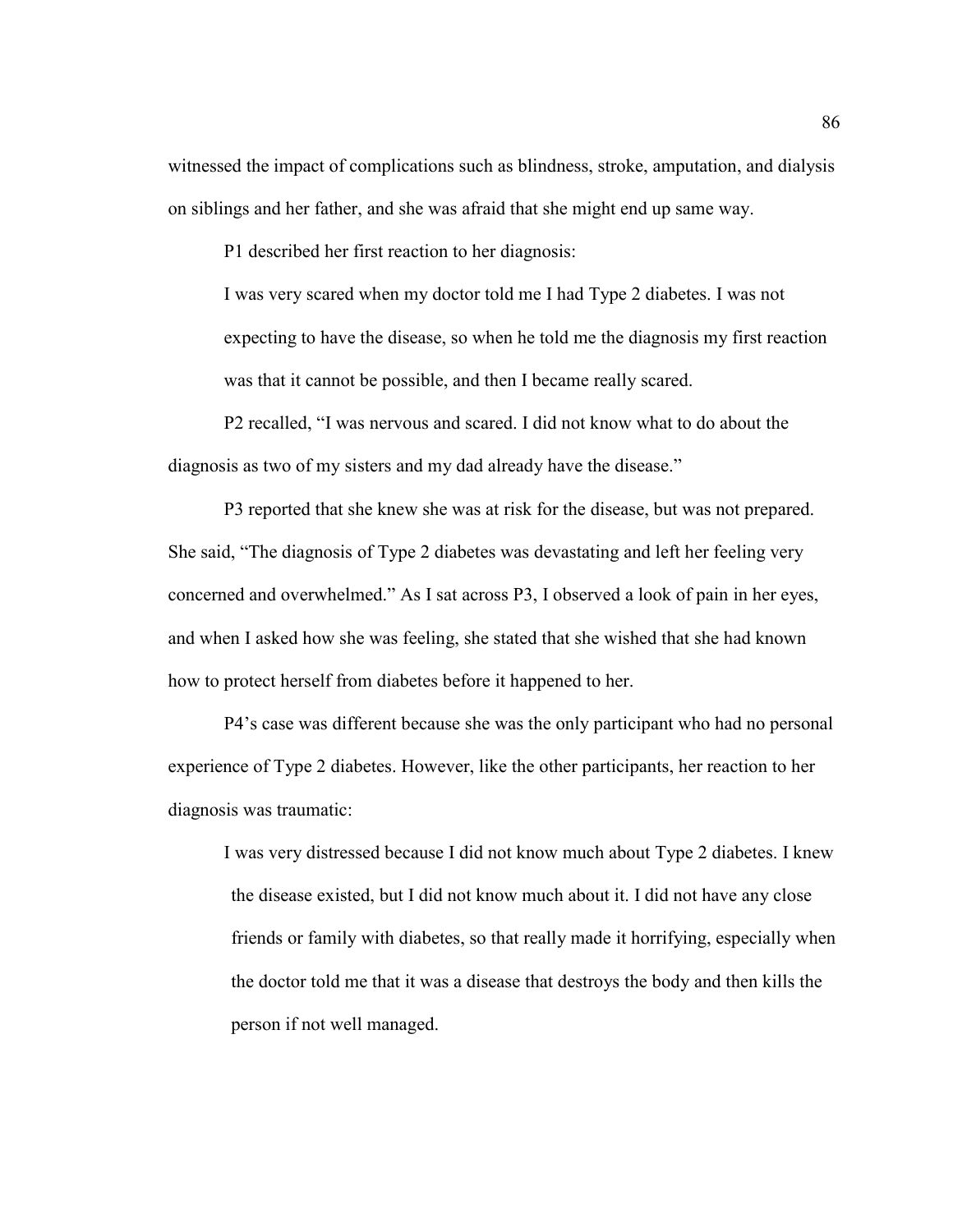P5 was the youngest participant and had the worst reaction to the diagnosis of Type 2 diabetes because of her experience of the impact of the complications on her husband's family. P5's father in-law had diabetes complications, including limb amputation; her two sisters-in-law had stroke and blindness; her father-in-law and one of the daughters were on dialysis; and her husband's cousin had undergone limb amputation. P5 had a history of gestational diabetes that progressed to Type 2 diabetes. P5 stated that she felt as if she had been given a death sentence when her physician told her the diagnosis.

P5 had morbid obesity, a health factor that compounded her diabetes. P5 also had problems with her knees that affected her mobility and intensified her fear of limb amputation. P5 stated, "Amputation is my worst fears because three members of my husband's family have Type 2 diabetes and also have amputation. Losing your legs and eyes are the worst things that can happen to you."

**Theme 2: Dietary efficacy.** Dietary therapy plays an important role in the prevention of Type 2 diabetes and its complications. Adherence to recommended diets helps to regulate blood sugar levels as well as prevent and minimize the severity of diabetes complications. Knowing about the benefits of dietary therapy in preventing diabetes complications increases adherence.

All of the participants acknowledged that eating an unhealthy diet was the primary risk factor for Type 2 diabetes and that consuming a healthy diet could control blood sugar levels and prevent complications. Poor dietary habits and uncontrolled blood sugar levels accelerate the early onset of completions from diabetes (Breen et al., 2015).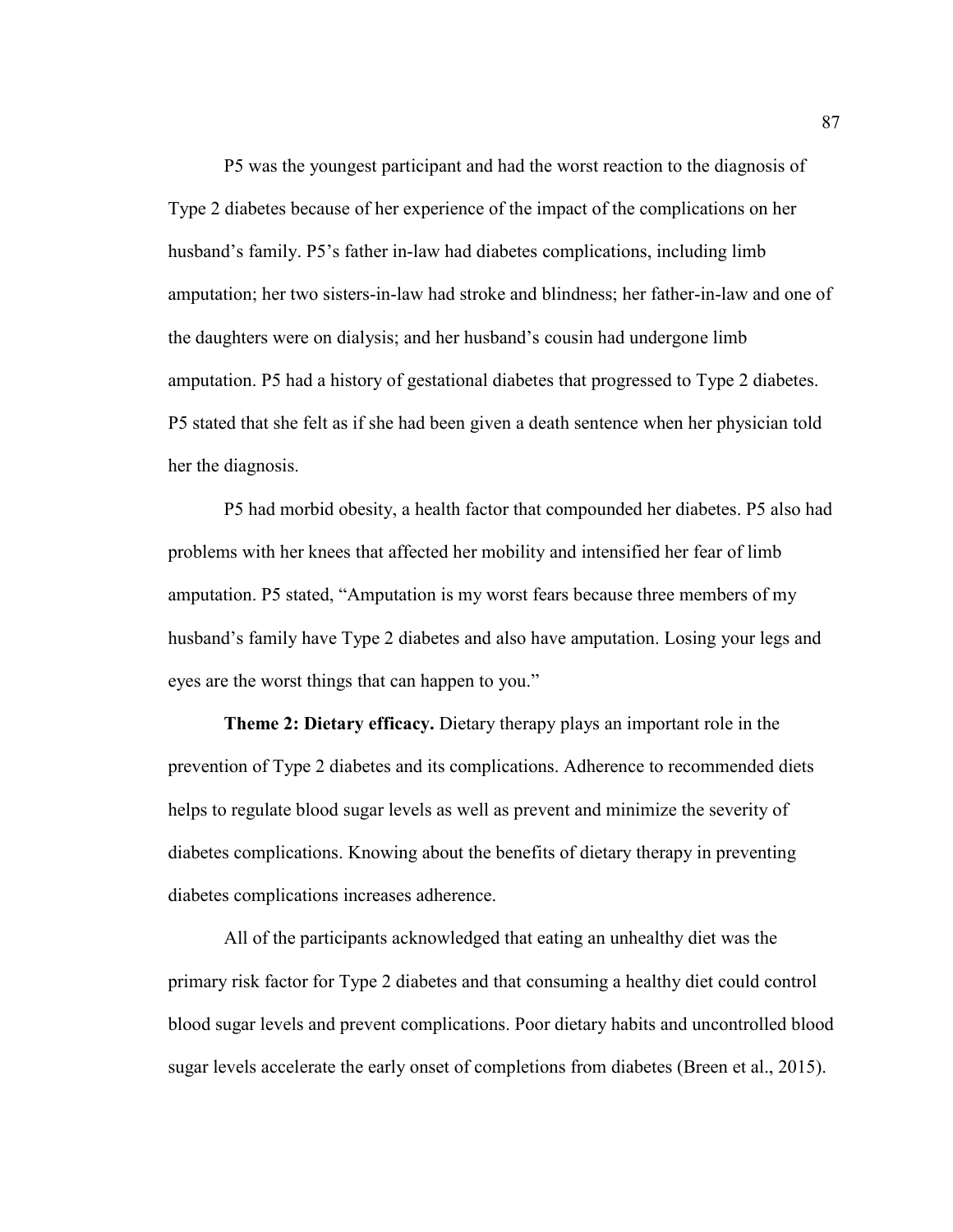For instance, P2 remarked, "Poor blood sugar control causes diabetes complications because when your blood sugar is always high it affects parts of your body causing complications therefore it is important to try and control your blood sugar to prevent complications."

Understanding how patients view diet in the prevention of diabetes complications is important and promotes adherence. Hajos, Polonsky, Twisk, Dain, and Snoek (2011) emphasized that patients who understand the importance of diet as an intervention increase their adherence to dietary therapy.

P5 stated that she used to be very fond of cakes and candies and wished that she had known better. She reported that since finding out about dietary management, she has encouraged her children and family members to eat healthy to avoid Type 2 diabetes.

P2 noted, "Diabetes diet has a relationship with the complications because if you do not do the diet as they tell you to do, then you can develop complications which can become very bad sometimes."

P1 used diet to manage her diabetes "because diet helps you to manage diabetes well. When you eat the kind of food they tell you to eat, then you can control your diabetes. When you don't follow their instruction you develop complications."

A diabetes diet consists of low-carbohydrate meals served in four to six small portions per day (Malaguti-Boyle, 2016). P4 reported that diet had been very effective in helping her to manage her diabetes and control her blood sugar.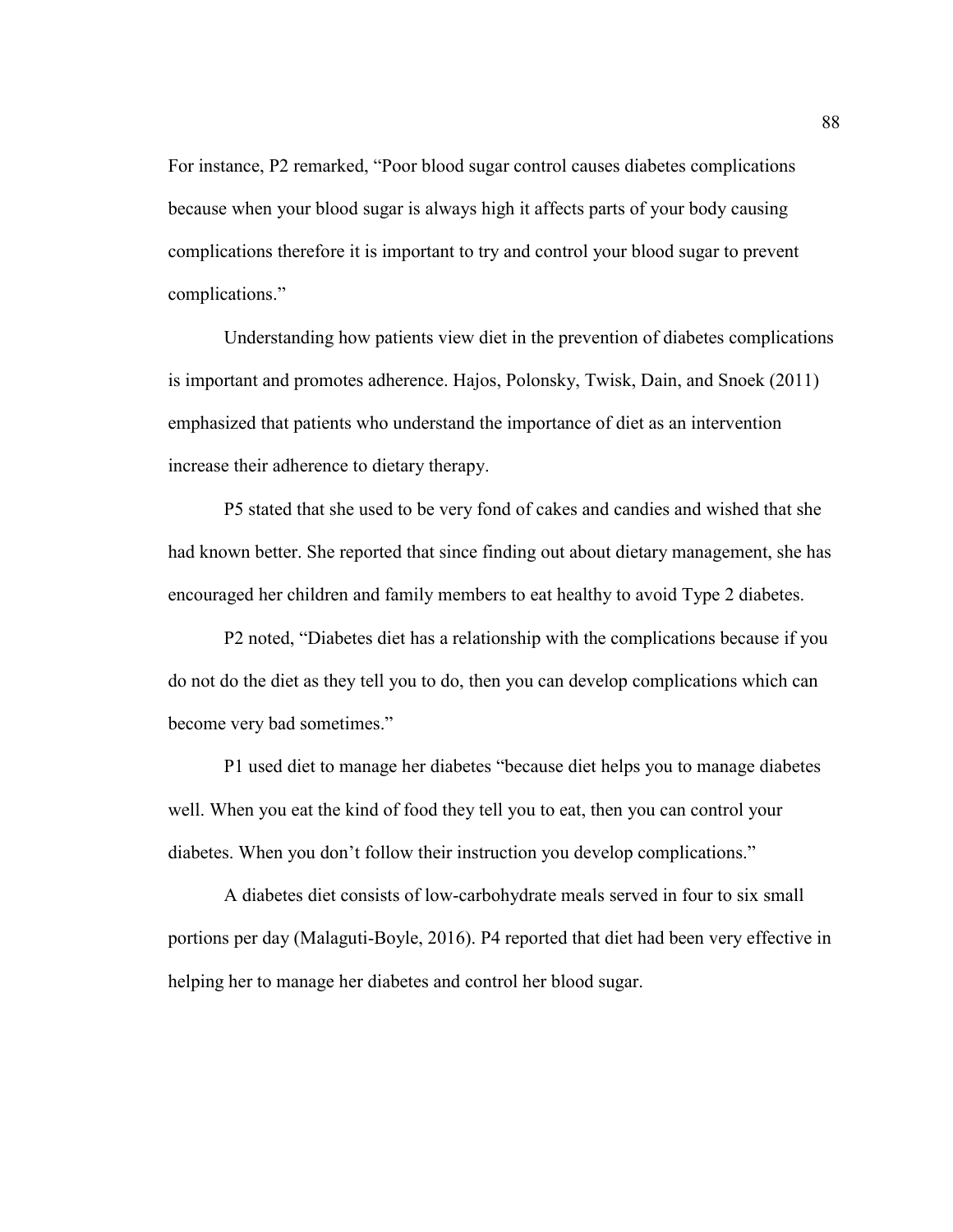P2 noted that "diabetes diet consists of the type of food you eat to control your sugar, which also include how much you eat which generally is eating small amount but frequently."

Noncompliance to a prescribed diet keeps the blood sugar levels elevated, which then can compromise body tissues and organs, with subsequent debilitation of the organs.

P1 explained, "If you have Type 2 diabetes, you have to watch what you eat because you cannot eat as much of certain foods because it is going to run your blood sugar high and you end up with complications."

To P6, "Diabetes diet has to do with the amount of carbs you eat to keep your blood sugar down. The diet involves eating small portions to prevent complications."

P1 noted that diet is very important:

If you have diabetes and watch what you eat, your sugar will be fine, and you will be fine, but if you eat everything because your body craves it, your blood sugar will run high, and this is not good.

**Theme 3: Challenges of adherence to diet.** Having accurate information about dietary therapy in the prevention of diabetes complications improves patients' perceptions of the benefits of the diet and facilitates their uptake of and adherence to the therapy (Breen et al., 2015). Although the participants acknowledged that dietary management was significant in helping them to control their blood sugar levels and prevent diabetes complications, they still viewed dietary therapy as restrictive and difficult to maintain. Apart from P4, the other participants said that they longed for regular diets and were tired of following a diabetes diet.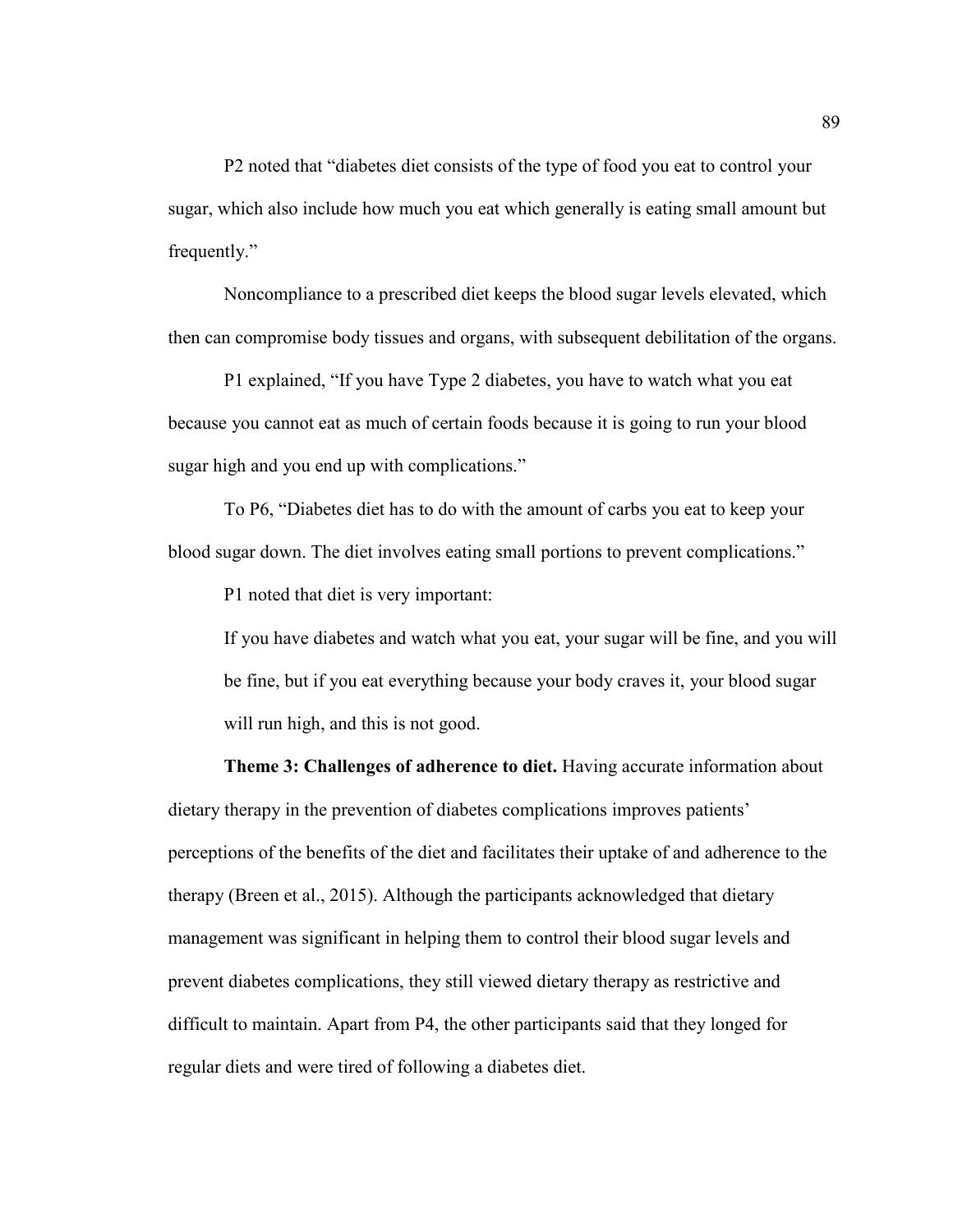P1 stated:

I crave for sweets and pizza so bad sometimes, but after I have been having diabetes for these past years, I know diet helps keep you healthy. So, I use diet because I want to control my sugar and I don't want complications.

The participants were unhappy as we talked about dietary therapy, and they voiced that adhering to the diet required extra effort and determination. Claude, Hadjistavropoulos, and Friesen (2013) observed high levels of health anxiety among the diabetes patients in their study that they attributed to their fear of diabetes complications, poor dietary adherence, and inability to self-manage diabetes. Maintaining a diabetes diet involved discretion in food choices.

P2 stated that he had been trying to ensure that he adhered to his dietary plan. He explained what his diet was like:

Lots of vegetable and fruits, and that's how I have been eating since I have been attending diabetes class. I try not to do carbs because I learned earlier that if I do not control my sugar, I will develop complications. Important thing is for me to continue to stick to the diet so I do not get bad complications.

P2 added that seeing the positive effects of the diabetes diet on his blood sugar levels motivated him to continue following the prescribed diet. Some participants stated that the desire for a healthy lifestyle was a major motivation for adhering to a diabetes diet.

P3 reported, "When I eat diabetes diet, I do so in order to have a healthy living in life and to prevent developing more diabetes complications."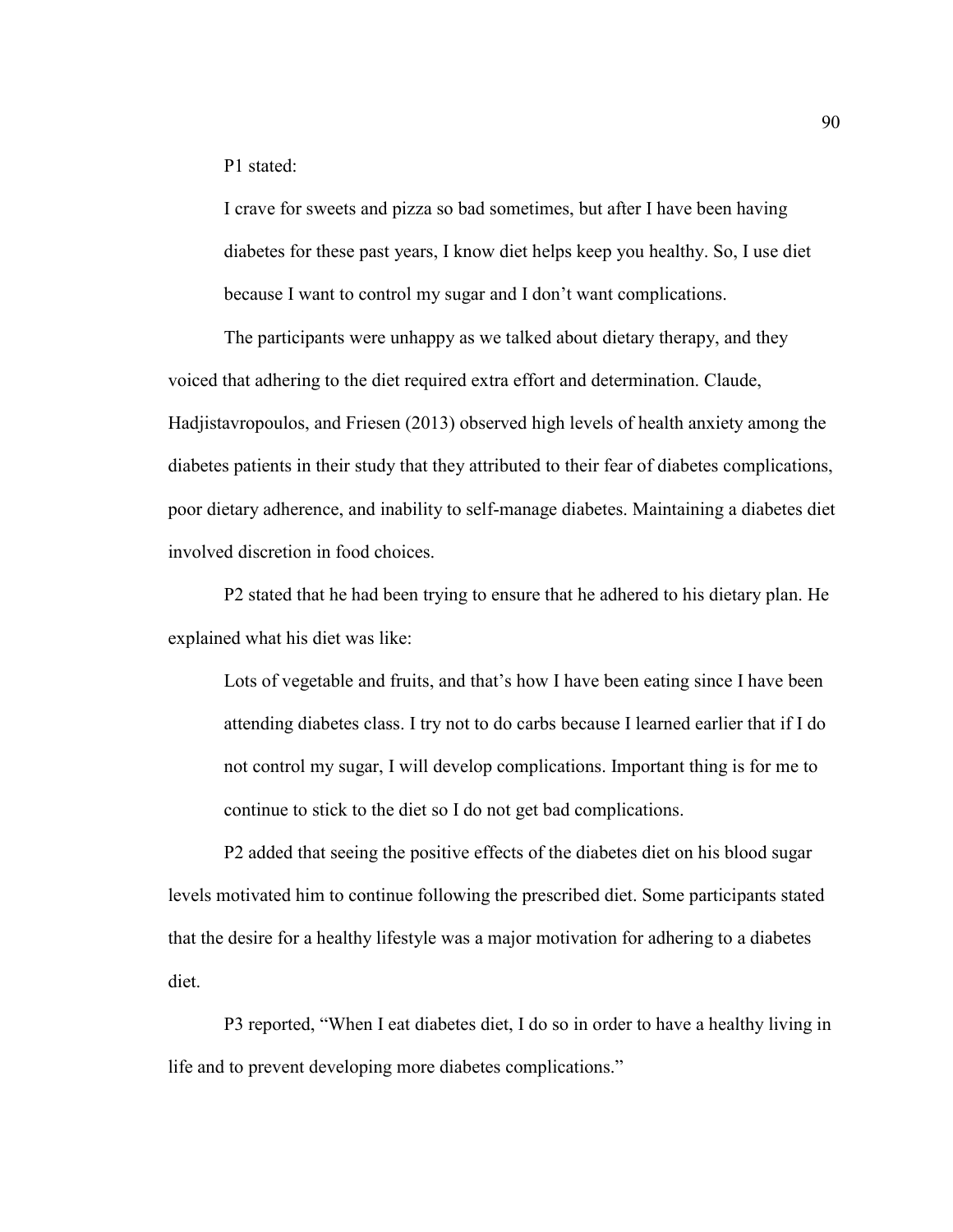Poor dietary behaviors are not limited to poor blood sugar control; they also increase the risk of obesity, which aggravates poor glycemic control and increases the need for medication management.

P4 stated:

Because diabetes makes your sugar high and also makes you gain weight, the better you take care of your diet, the better your sugar will be controlled and the less medication you will need to take to control the sugar.

P1 expressed frustration with the nature of the prescribed diet and the recommended meal plan, noting that the portion sizes were small and did not satisfy hunger.

P5 expressed frustration having to follow a diabetes diet:

Diabetes forces you to eat what you don't really want to eat, but you have to eat anyway, because you don't have any choice. I have to eat the food; otherwise, I will have to blame myself later. Diabetes diet is horrible, and to me, it does not taste good at all. Sometimes it is really challenging to stick with the diet. The way they package it seems as if they don't want you to enjoy what you are eating. The portion is another thing because it is too small, but you have got to try to eat it so you can keep your sugar down.

## **Themes Relevant to Research Question 2**

Three themes relevant to RQ2 emerged. Following is a discussion of each theme.

**Theme 4: Perceived severity of diabetes complications.** Perceptions of disease severity can have serious implications for the self-management and use of health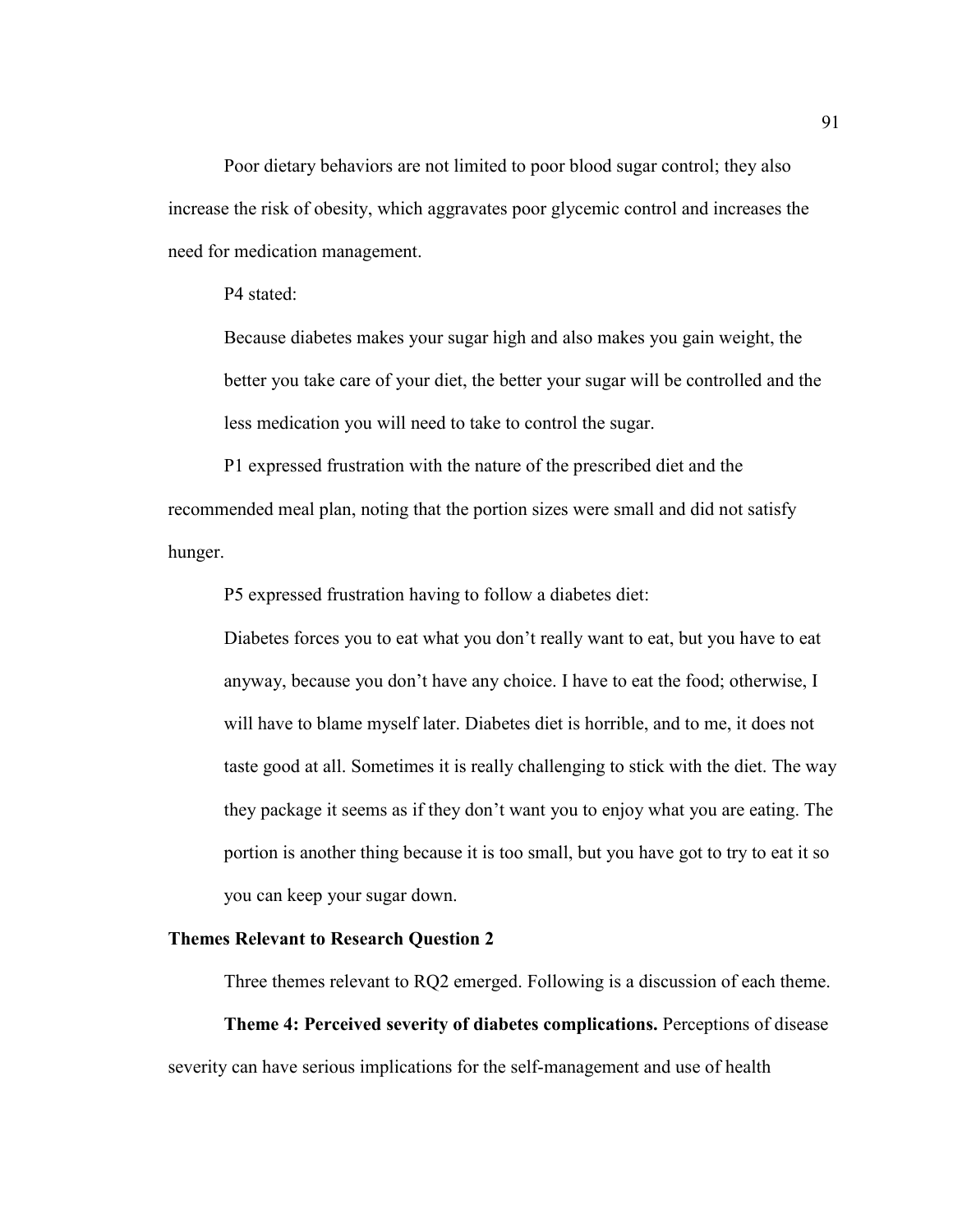resources. When people believe that developing a disease might have serious consequences on their health, they tend to be more willing to engage in activities that might help to prevent the disease (Glanz et al., 2015). Being aware of the severity of the diabetes complications, coupled with having appropriate information on effective management of the disease, improves adherence to recommended interventions (Hajos et al., 2011). Diabetes complications can have a severe impact on the quality of life of patients with Type 2 diabetes. I asked the participants in my study how they perceived the severity of diabetes complications on their health and the efficacy of diet in preventing the disease. All the participants expressed that diabetes complications had serious repercussions on their health and that dietary therapy was a crucial approach to preventing complications. Most of the participants reported having complications and that their parents and siblings also had experienced various complications that had resulted in their deaths. Feelings of fear and frustrations became obvious as the participants recounted their experiences of the consequences of diabetes complications on their health. These feelings were more evident among patients whose parents and siblings had experienced such serious complications as stroke, amputation, and the need for dialysis.

 P1 fidgeted with the bottle of water on the table and lamented, "Type 2 diabetes is a very dangerous disease that affects every part of your body. I am very worried because of the complications with my eyes, and the pain in my legs and hands because of neuropathy." She added that she was maintaining the recommended diet so that her condition did not worsen.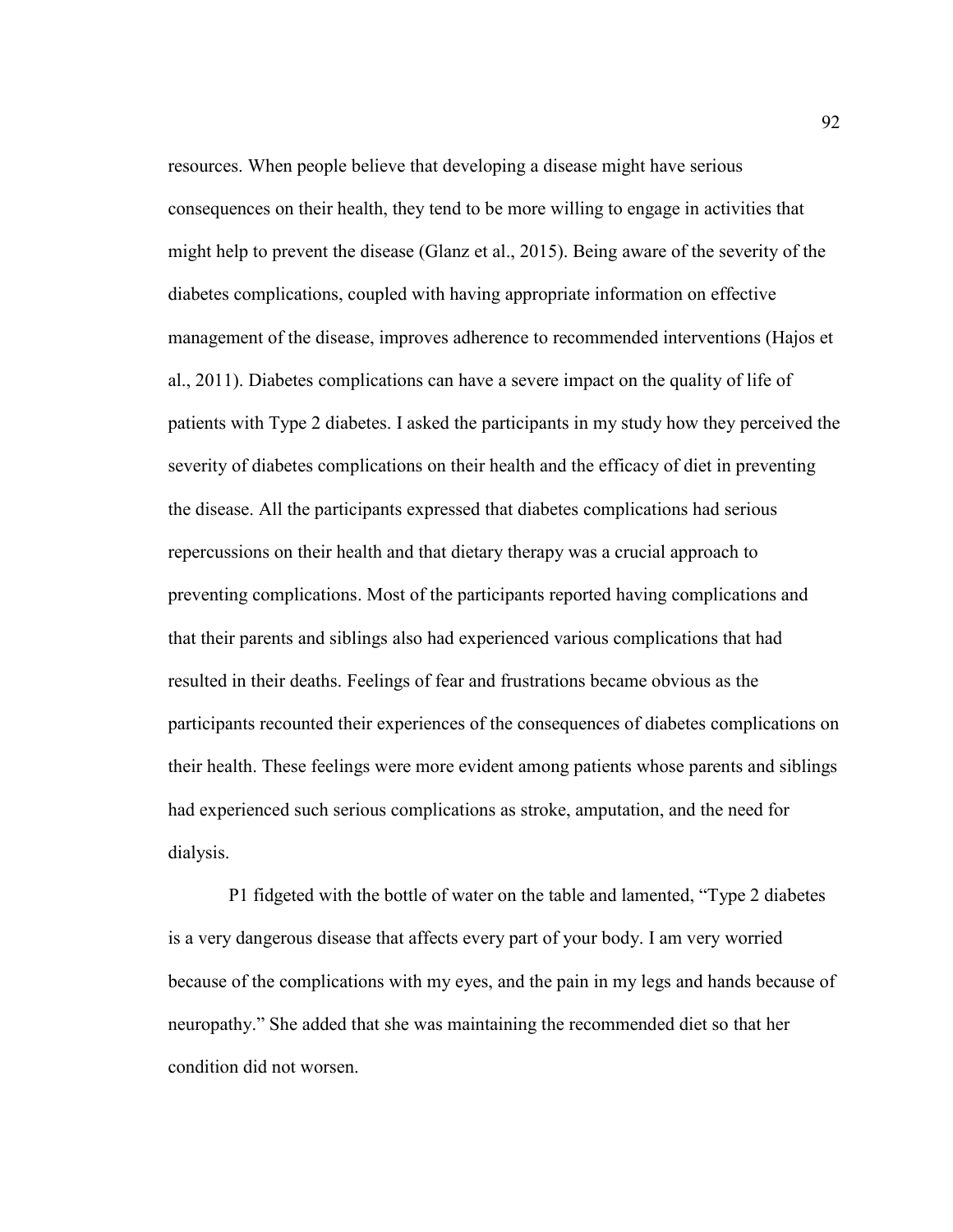P5 was tearful as she mourned her disability, stating that she never thought that she would be in a wheelchair, unable to walk or run. I asked her if she wanted to stop the interview, but she regained her composure and insisted on continuing. She said that this was the first time that anyone had given her the opportunity to vent her feelings and express what Type 2 diabetes had done to her, and that someone might be able to learn from her story.

P2 reported that having Type 2 diabetes had given him a different understanding of the severity of the disease and its complications. P2 noted that he was aware of Type 2 diabetes and diabetes complications before his diagnosis because his mother and two sisters had developed very serious complications from the disease. His older sister had suffered a massive stroke in 2015 and had been in a comatose state in a nursing home since then. P2 mentioned that having parents and siblings with the disease did not really prepare him because having the disease and experiencing complications gave him a deeper understanding of the gravity of the disease.

P4 stated, "I see diabetes as a terrible disease that renders the whole body and life useless because it affects physical, emotional, and psychological self; therefore, I am trying my best to stay healthy as possible." As expressed by the participants, diabetes complications on health and quality of life are severe, so strict adherence to dietary recommendations can ameliorate current complications and prevent new ones.

**Theme 5: Living with diabetes complications.** Having appropriate knowledge of Type 2 diabetes and using diabetes management strategies such as nutritional therapy early in the course of the disease is essential to preventing diabetes complications. Van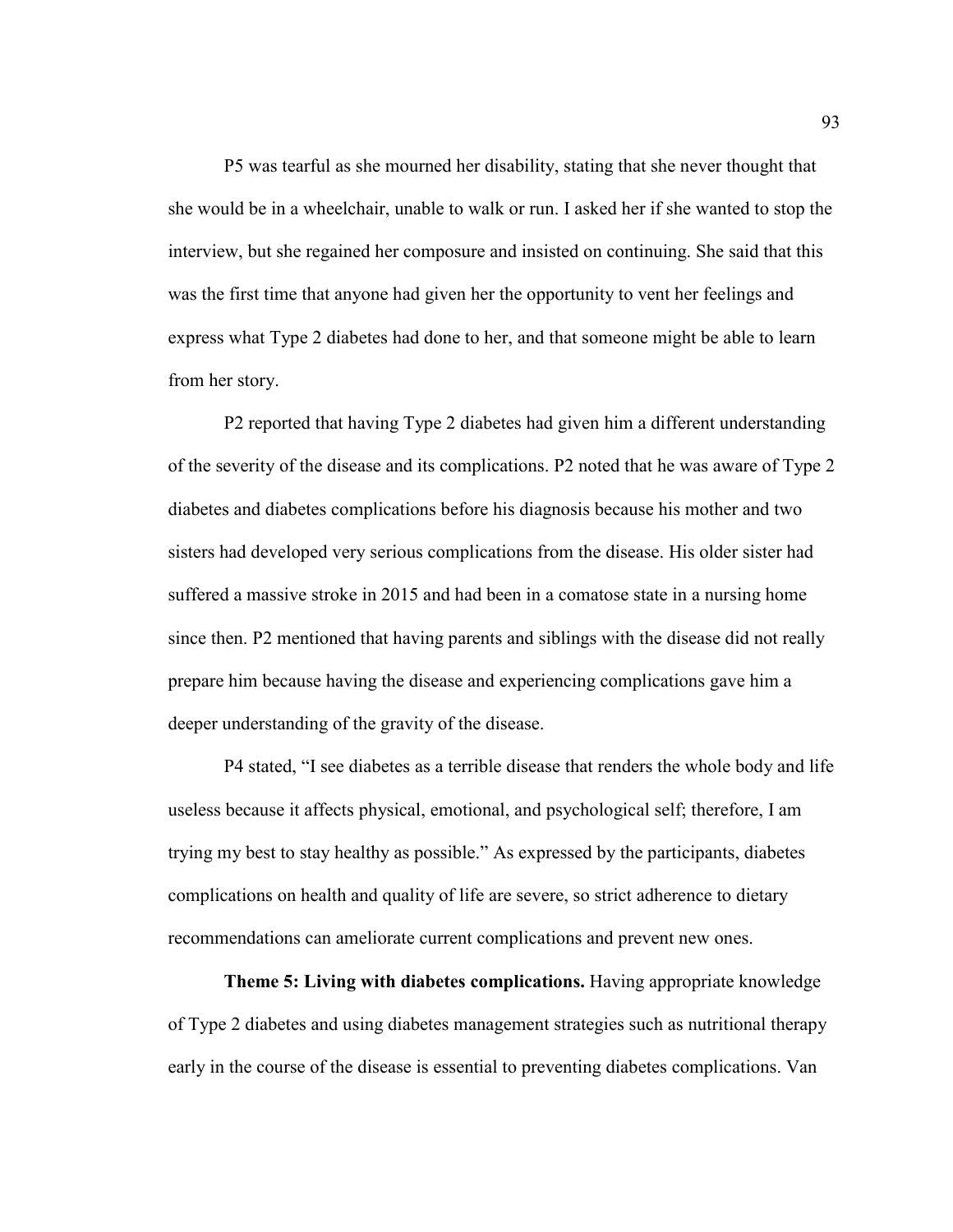Puffelen et al. (2015) observed that patients often do not make lifestyle changes until they experience diabetes complications. Awadalla et al. (2017) asserted that patients with poor blood sugar control and a long duration of diabetes are prone to significant diabetes complications because they have failed to adhere to self-management approaches. To assuage the impact of diabetes complications, patients need to change their dietary behaviors and lifestyles (Carpenter, Theeke, Mallow, Theeke, & Gilleland, 2017). Participants in this study had been dealing with Type 2 diabetes for different amounts of time, and almost all of them had experienced at least one complication from diabetes. Living with diabetes complications involves not only dealing with the impact of the complications but also engaging in activities to improve individual health.

P1 expressed concern about the pain in her legs and arms as well as her vision problems. She was afraid of developing more complications:

Living with diabetes complications is a difficult task as steps must be taken to prevent damaging effects on the total body. If a person has stroke or blindness, life becomes a problem. That is why I plan my diet to achieve the goal of staying healthy.

 P2 said that although he has not experienced many complications, "seeing my sisters and my mother with all their problems make me to choose to eat right so I don't have complications."

 P4 mentioned having only mild neuropathy despite having diabetes for many years. P4 worried about her diabetes and possible complications, especially when she saw so many sick people with serious complications in the diabetes class: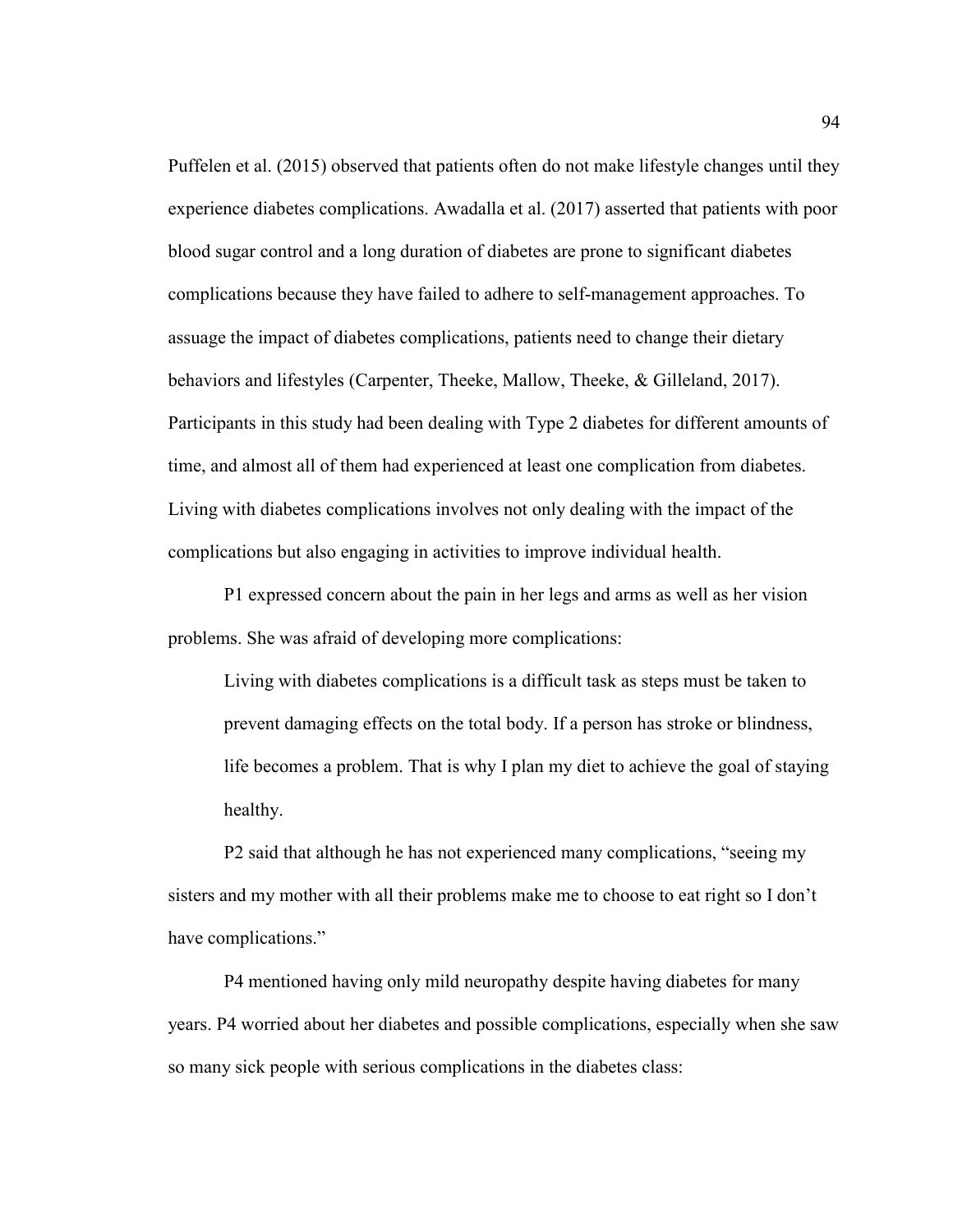Diabetes is very bad, and when you have complications, you have to deal with poor health, which would make you to be in and out of the hospital all the time, and this can affect your finances because you end up paying too much on health. If you eat right, it can help you to manage your sugar, and if you don't, then your sugar will be high all the time and will damage parts of your body, causing complications.

P3 had issues with her back, coupled with breathing problems. She commented: I cannot exercise much. Right now, I am trying to make sure I do not have any more serious complications, so I am doing all I know to control my blood sugar because if I don't control my sugar my problem will get worse.

 P6 was not interested in dietary therapy as he was using insulin therapy, instead, to control his blood sugar levels. P6 added that he prayed to God to bless his food before eating and had not experienced any severe complications other than two heart attacks. When asked what he would do if he had another heart attack with serious repercussions, he responded that he would not worry about it until it happens.

**Theme 6: Preventing diabetes complications.** Managing Type 2 diabetes effectively can prevent the early onset of diabetes complications. African Americans with Type 2 diabetes develop diabetes complications earlier in the course of the disease than other ethnic group, which means that they bear a higher burden of the disease (Kazley et al., 2014). Managing diabetes adequately involves concerted efforts to manage glucose levels. Preventing diabetes complications promotes patients' health status and limits disabilities.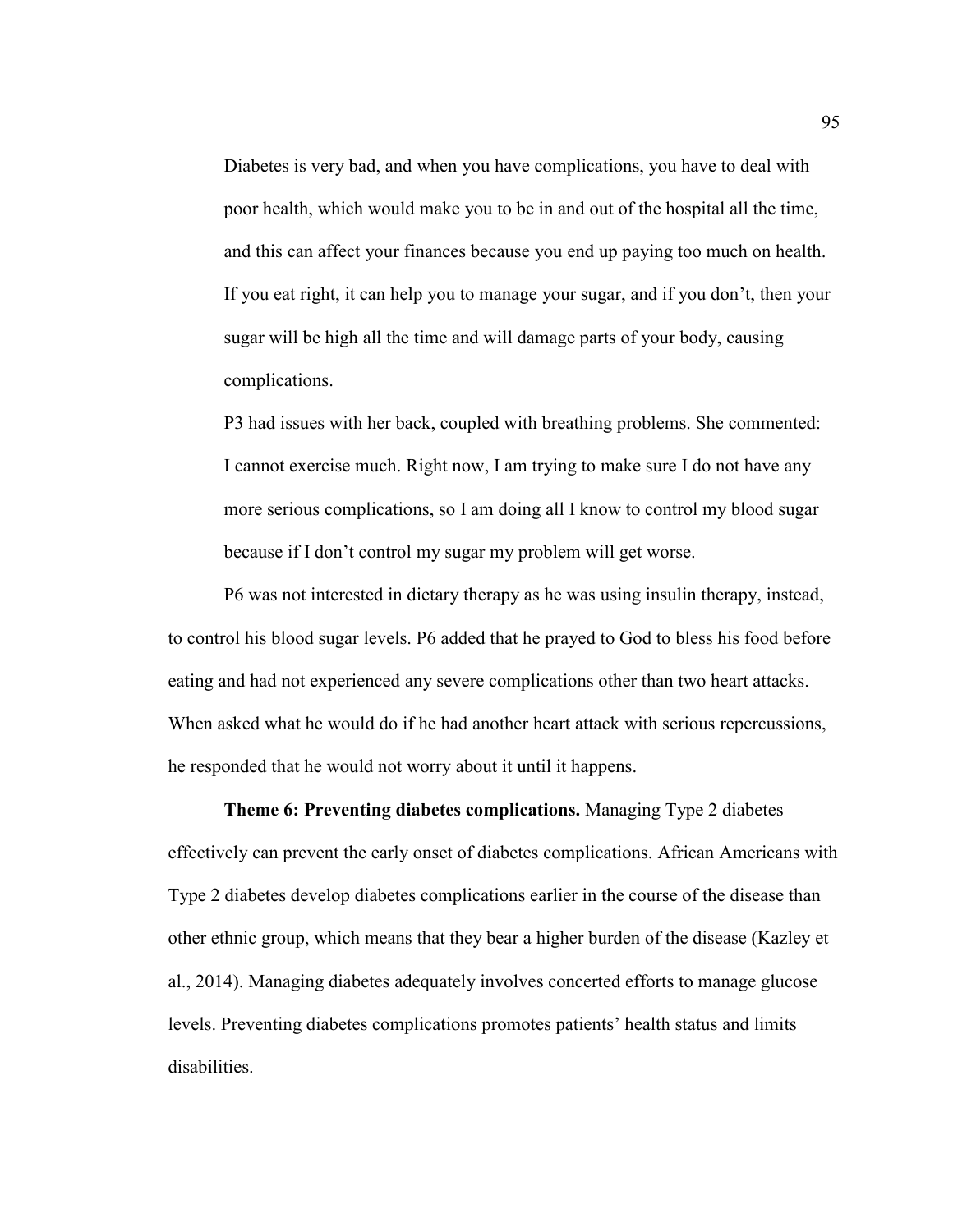P4 said that early in her diagnosis, she was determined to adhere strictly to the physician's orders, and because of that, she did not have any complications, despite having diabetes for a long time.

P1 stated that although she did not always adhere strictly to her meal plan, she was doing her best to eat right to prevent exacerbating diabetes complications.

When I asked the participants how developing diabetes complications would affect their overall heath, P1 responded, "That would be terrifying as it will lead to more disabilities. I control my diet and eat three meals every day, and I check my A1C levels in doctor's office to monitor how my compliance with diet is doing."

P2 looked concerned and commented:

Developing serious complications will affect my performance even more than now. I use my diet, which consists of three small portions of meals and two snacks, and this has even helped me to lose my weight from 300 lbs to 187 lbs now. If I don't do that, then I must brace myself for serious complications, which I can avoid.

The participants dreaded having more complications because it would affect their level of function and ability to live independently. To avoid experiencing diabetes complications, P4 expressed, "I plan and eat my recommended meals, and I also take my medication, do exercises, and pray to God every day."

P5 had complications with her legs that kept her worried about the future of her health, especially because she was still young. P5 lamented, "Diabetes has seriously impacted my overall health. Already, I am obese; I have neuropathy in my legs; my knees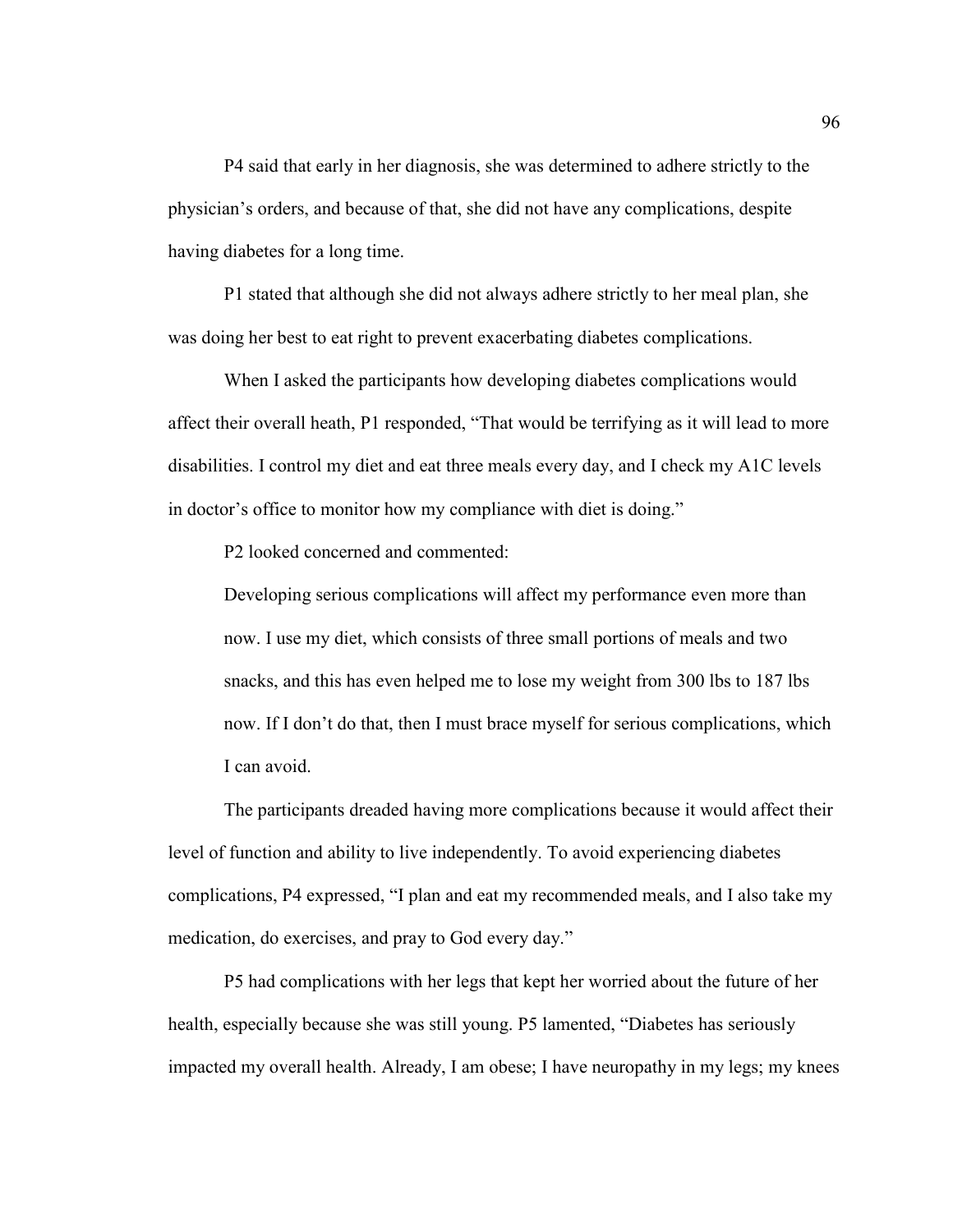cannot support me; and psychologically, I am depressed over this diabetes." P5 noted that she had an 8-year-old son whom she has not been able to walk with, play with, or take places because of her diabetes complications.

P5 looked helpless as she sat across the table and added:

It is hard for me to maintain adequate health because of the diabetes, and my weight also has a lot to do with it, which is also part of my problem. I cannot walk very long distances, although I can drive myself. I depend on my daughter to plan and maintain my diet for me since she took that upon herself. I am afraid, and I have anxiety because I am worried about the outcomes of my diabetes. I don't want amputation of my legs. I want to live a normal life but can't because of all these problems that diabetes has brought into my life. I am only 47 years old, yet I have so many health issues due to diabetes. I can't enjoy life with my family like I should because of all the problems from diabetes.

Listening to the participants gave me deeper insight into the importance of dietary adherence to prevent diabetes complications. Participants agreed that managing Type 2 diabetes effectively kept their blood sugar levels well controlled and reduced the risk of diabetes complications. The participants with the most complications were not strict in adhering to dietary recommendations.

# **Themes Relevant to Research Question 3**

Four themes emerged relevant to RQ3, which sought to discover how African American adults' views of diabetes self-management affected their adherence to nutritional therapy. Diabetes self-management is crucial to patients' overall health.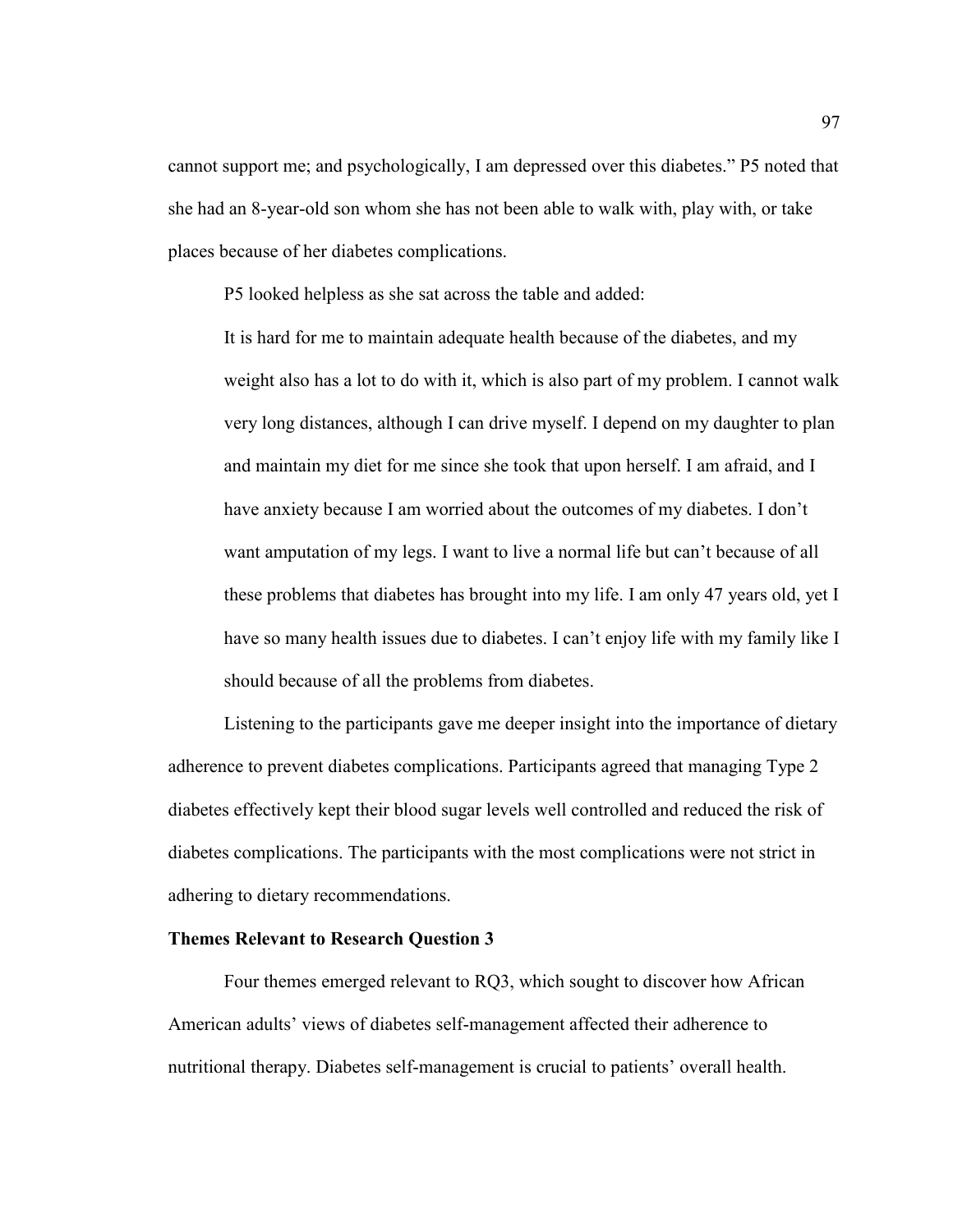Factors such as self-efficacy and knowledge of the benefits of self-management can have a positive impact on patients' engagement in self-management, whereas a lack of selfefficacy can be a barrier, even if patients perceive dietary therapy as beneficial to preventing complications.

Self-efficacy refers to the ability to use preventive health measures confidently to promote health and wellness (Grace-Leitch & Shneyderman, 2016). Self-efficacy increases self-confidence and promotes adherence to health interventions. According to Khairna, Kamal, Giannetti, Dwibedi, and McConaha (2018), diabetes self-management involves making adjustments to health behaviors and integrating these changes to achieve the goals of dietary adherence, physical therapy, blood sugar monitoring, and medication compliance.

Lynch and Kane (2014) asserted that the lack of self-efficacy in dietary management was a barrier to adopting and sustaining dietary therapy. Barriers that affected the participants' ability and confidence to take care of their diabetes included the cost of healthy foods, a lack of money, and the nature of the diabetes diet. On the other hand, the participants also highlighted the factors that boosted their self-efficacy, namely, effective communication with health providers, rapport between providers and patients, strong family support, and resilience. Following is a discussion of each theme.

 **Theme 7: High cost of healthy foods.** The high cost of healthy foods was a barrier to the participants' dietary adherence. Halali et al. (2016) reported that the high cost of healthy foods was a major problem to dietary management by patients with chronic disease. The participants stated that in the past, it was easier to eat healthy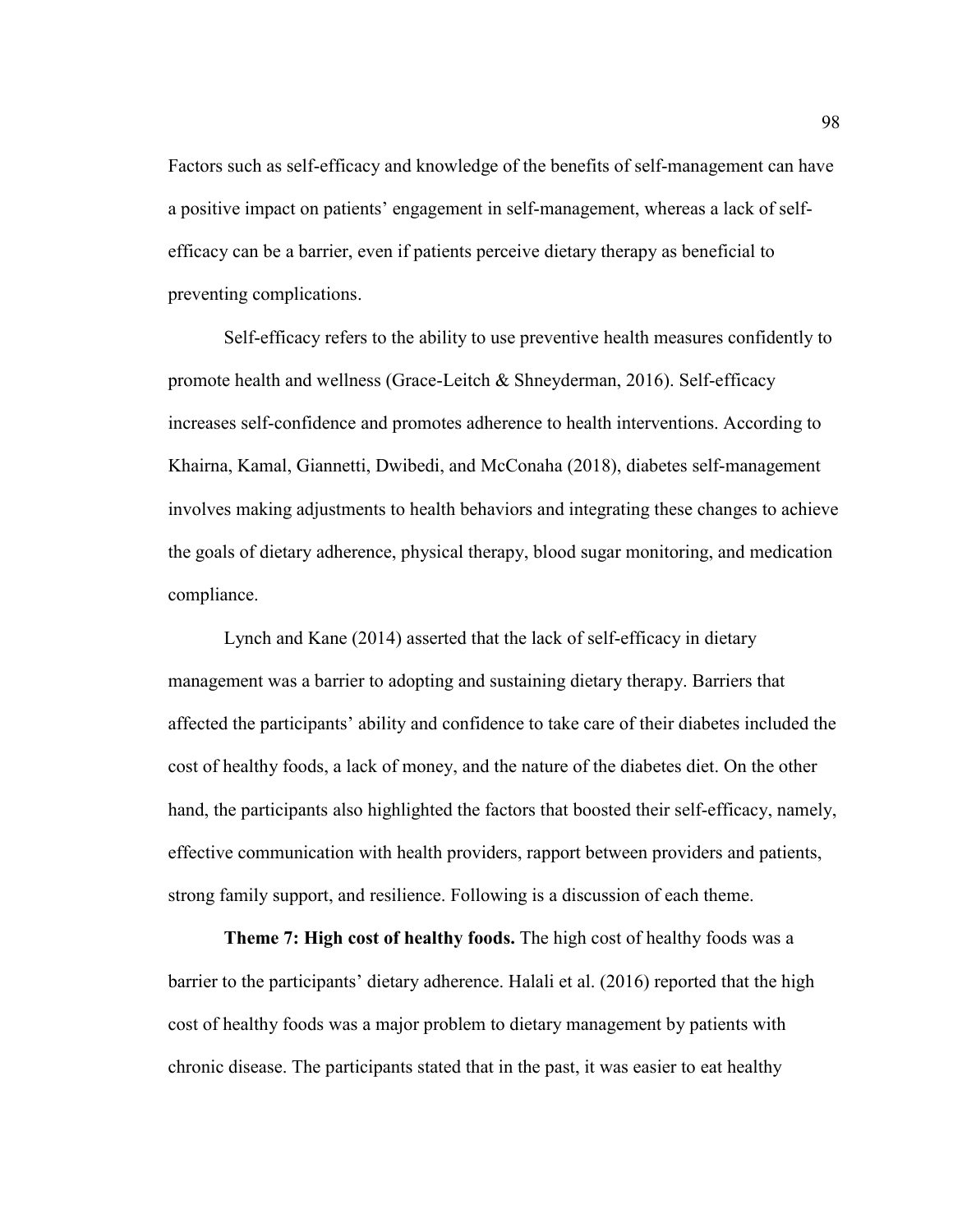because fresh fruits and vegetables were more affordable. They also noted that because of higher prices, it was difficult to adhere to a diabetes diet.

P2 explained, "Before it was not so expensive to buy healthy foods, but now it is becoming more and more difficult to eat as they want you to because of increases in prices."

P3 stated, "I like vegetables from whole food stores because they are organic, but they are very expensive, and I can't keep up with it as I don't have enough money."

P5 commented, "My barrier is more financial because of the high cost of vegetables. For example, you go to McDonalds you get a 99-cent burger, but salad in the same place goes for \$7."

P2 shrugged his shoulders and said, "I like to eat healthy, but sometimes, you can't afford healthy food, and it forces you to eat the wrong type of food, which runs your blood sugar high."

P5 said, "Because of the high cost of healthy foods and my limited disability income, I sometimes have to suspend my needs to accommodate the needs of my family."

The participants also complained about the packaging of the diabetes diet and the challenge of eating the same kind of food all the time. Castro-Sanchez and Avila-Ortiz (2013) noted that long-term adherence was a major challenge because patients found it difficult to follow the prescribed diet over a long period.

P3 stated, "My other problem is how [the] diabetes diet is packaged. The diet is horrible and tasteless, and the size is always too small."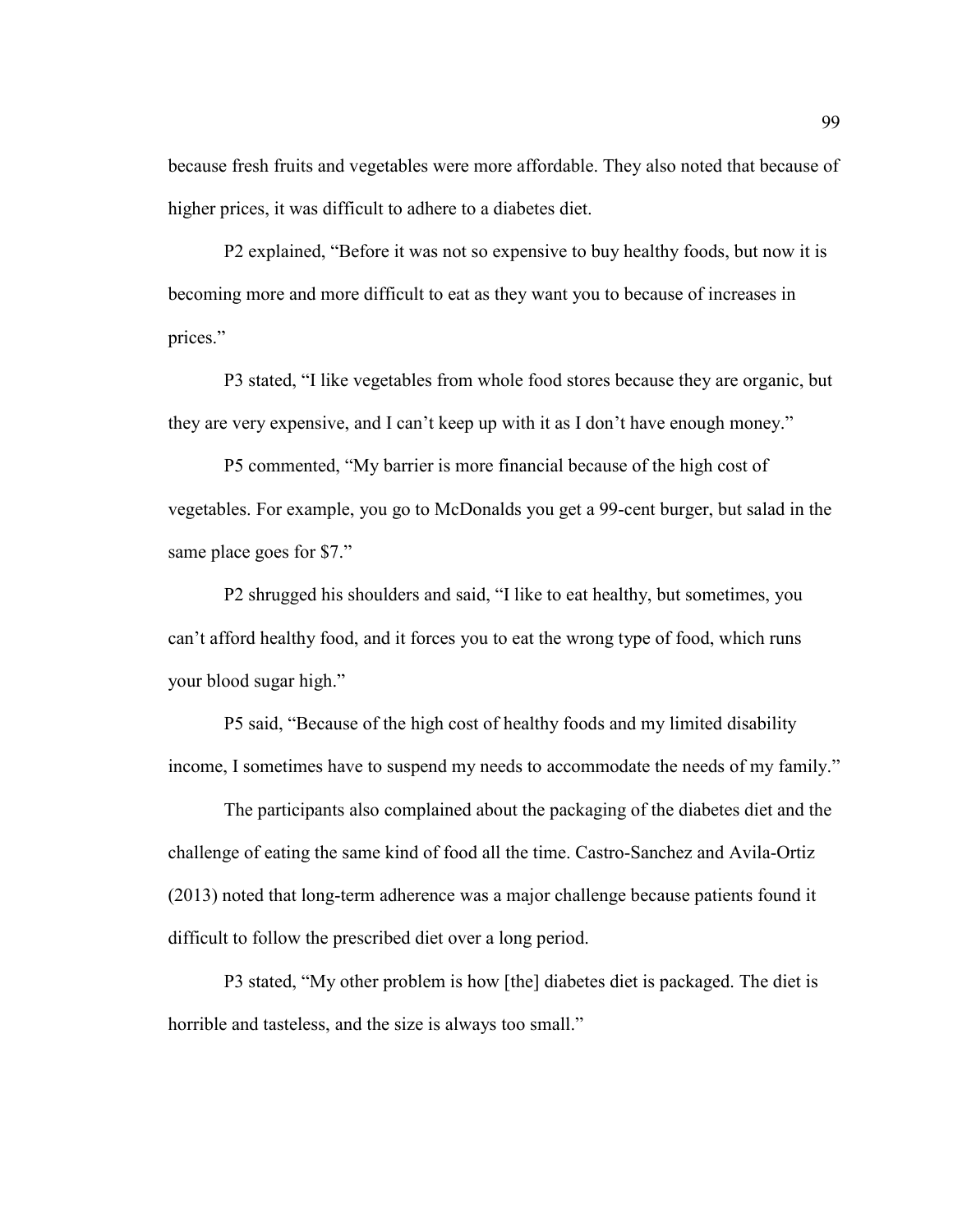P6, who did not practice dietary therapy, noted "My challenge is the deprivation imposed by diabetes diet, and you know, you have to give up virtually every good thing to be able to meet the demand of diabetes diet, and I am not for that."

P1 remarked, "My challenge also is just making yourself to desire to keep eating what you don't really like because after a while, you are tired of eating grilled foods."

**Theme 8: Providers Communication.** Health communication between providers and patients can be either a facilitator or a barrier to adherence. Barriers to effective communication can be to the result of several factors: providers' attitudes toward patients, their relationships with patients, and communication techniques (Theresia, Yayi Suryo, Soenarto, Ira, & Mora, 2018). Communication that supports a patient-centered approach increases patients' knowledge and builds their confidence in the physicians, eliminates self-doubt, and increases self-efficacy in dietary management and adherence (Theresia et al., 2018).

From the participants' comments and responses to the interview questions, it was obvious that they had good rapport with their primary physicians. This positive relationship engendered trust in the physicians and made the participants more receptive to the physicians' instructions on Type 2 diabetes and their explanations about the serious threat of diabetes to health. The participants also emphasized that the physicians' genuine interest in their health encouraged them to engage in diabetes education, which provided them with invaluable information about managing Type 2 diabetes. The educators taught the patients effective methods in managing diabetes, which included dietary management.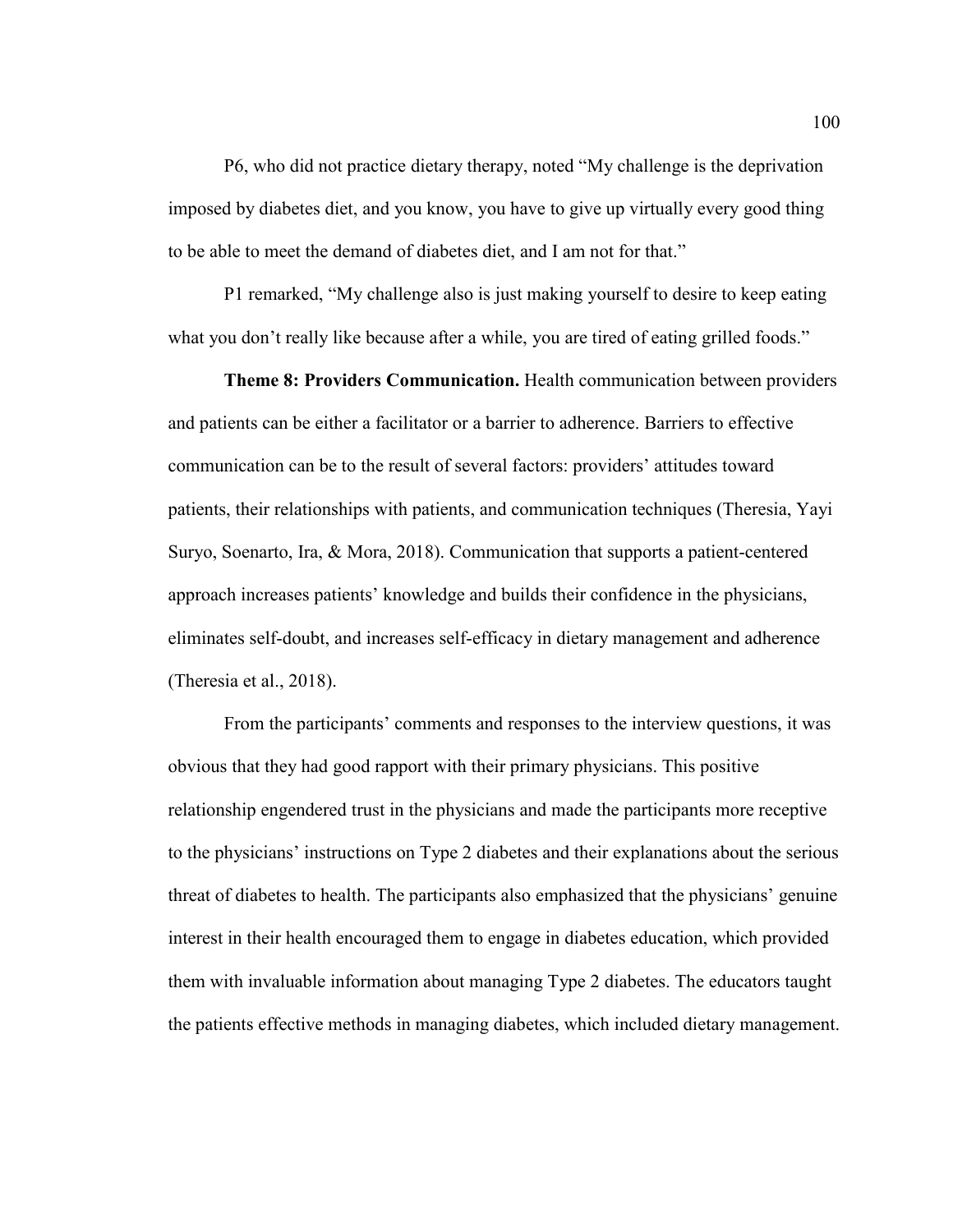I asked the participants how providers' communication promoted their self-confidence in their dietary management efforts.

P2 commented:

Providers' instructions on diet will teach you about what food you should eat to control your sugar. The instructions also help you to learn about other things about diabetes, which can worsen if you do not manage your diabetes well. Following the providers' instructions gives you the confidence you need to manage your diabetes

P1 stated:

The doctor told me all about my diabetes and insisted I go to class to learn about diabetes and how to take care of myself. My doctor is so into all this diabetes teaching so much that if I don't go to the class, she will not give me prescription for my diabetes medicine.

P3 believed that providers' instructions had been pivotal to her self-management of diabetes. She said, "My confidence has gotten better and now I have confidence in managing the diabetes. My doctor and the diabetes teacher have helped me to know how to manage my condition with diet and medication."

P4 was of the same opinion:

My doctors instructed me a lot on how I am to manage my diabetes very well with diet and medication, and I have been following all the instructions that they have been giving me, and so far, it is working.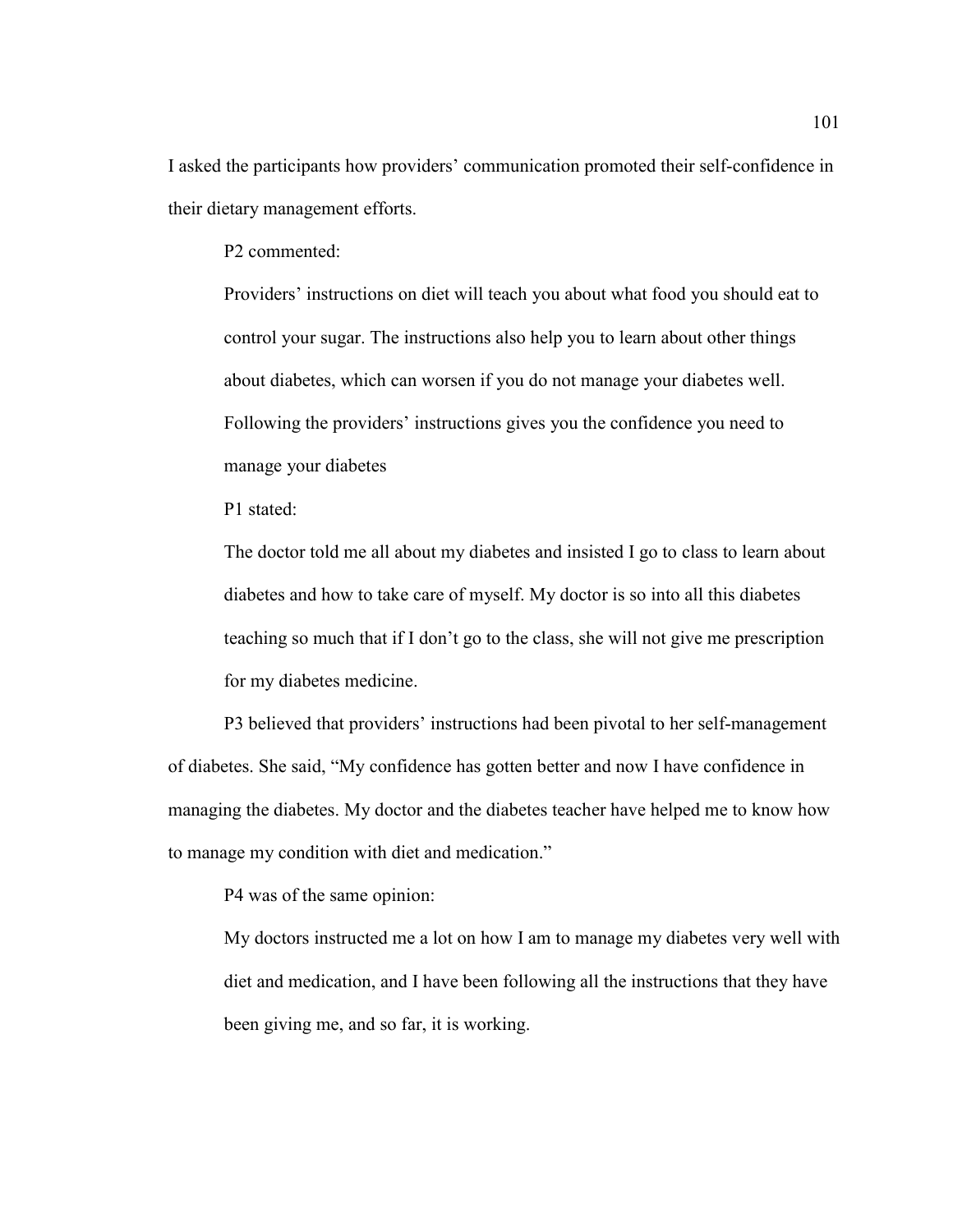P4 answered somewhat hesitantly:

The instructions help somewhat, although I don't really like to stick to their own recommended diet totally. I know what I am supposed to eat, and I know the ones that work for me through trials and error over time.

I also asked follow-up question to find out how attendance at diabetes classes influenced the participants' dietary behaviors.

P1 responded:

In the diabetes class, they take time to teach you more about diabetes and how to eat to control your blood sugar, and they explain a lot about Type 2 diabetes. In the class, they taught me everything I know about Type 2 diabetes, and now, I have self-confidence in managing my diabetes.

P2 answered that his doctor's advice was influential in his self-management: My doctor was very serious at the beginning and insisted I got to diabetes education to help me understand about the disease and how to manage it properly. From the time the doctor told me I had Type 2 diabetes and insisted I attend the classes, I learned of the importance of eating well to maintain good health. Following my providers' instructions give me the confidence needed to manage the diabetes, and I have much confidence in managing myself.

P3 also believed that her doctor and the diabetes educator influenced her uptake of dietary therapy:

My primary doctor does most of the teachings. My confidence has gotten better, and now I have confidence in managing the diabetes. When I was first diagnosed,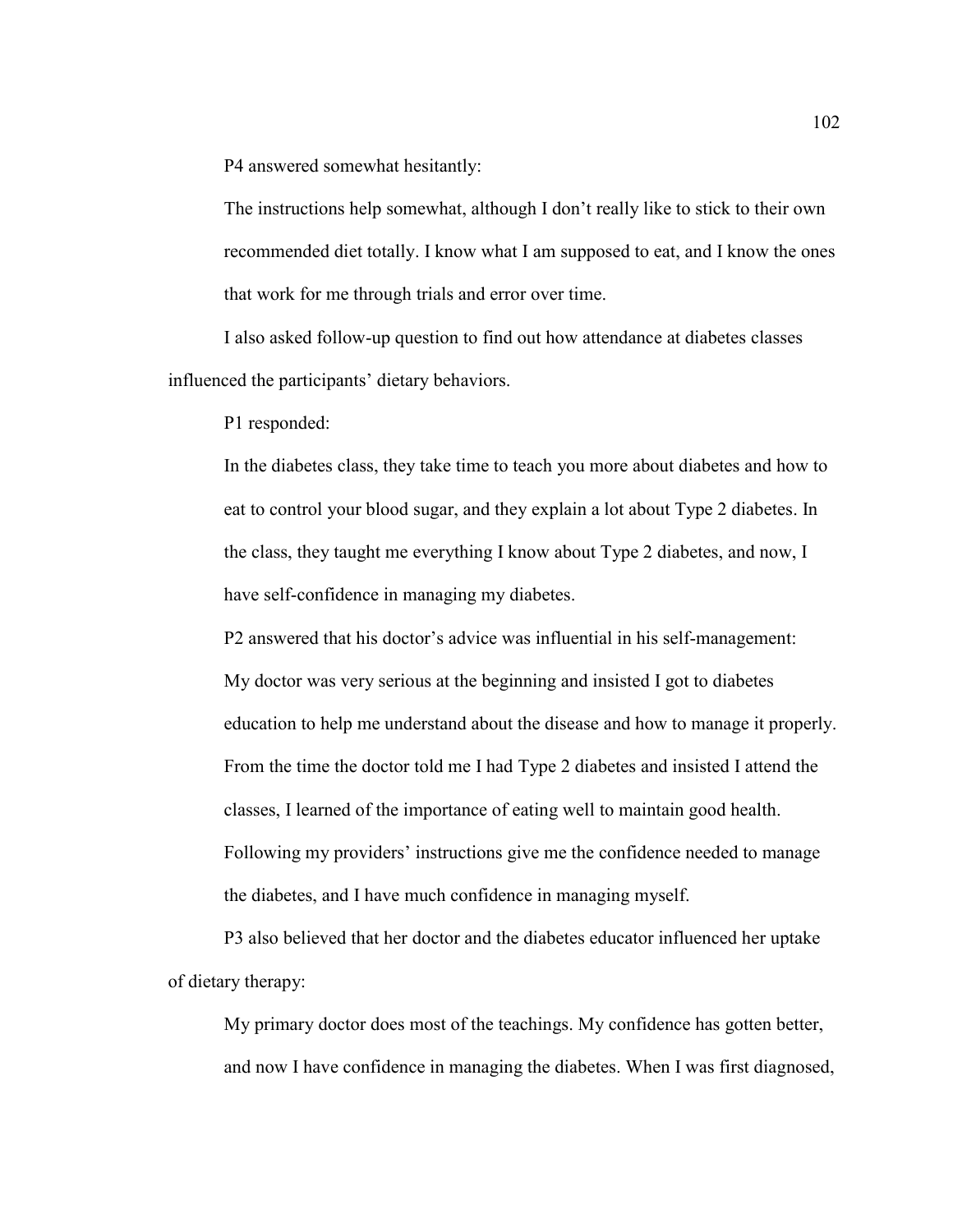my doctor told me that Type 2 diabetes was caused by the bad food I have been eating. He told me I will have to attend diabetes class, where they will show me the kind of food that will help me to control my diabetes.

P4 explained that because she had no knowledge of Type 2 diabetes , she was very careful to listen to her doctor and do as instructed:

My doctor told me from the beginning that the way I manage my diet will determine how well I control my sugar, and how well I can prevent complications. Since then, I have been careful with my food. I try to avoid anything that will increase my sugar, and I see that it works because since my diagnosis, I have only been on one sugar pill, and my doctor says that I am doing well.

P5 answered that though she knew much about self-management, she still believed that she could benefit from more information about self-management. She explained, "I am somewhat knowledgeable and educated on diabetes and diabetes complications and how it affects health, but I would still benefit from more teachings on diabetes and how to manage the complications."

 P5 was instructed to notify her doctor about her concerns regarding dietary management so that the doctor could refer her to a diabetes educator for further instruction on self-management.

 **Theme 9: Family support and security.** Carawan, Nalavany, and Jenkins (2016) discussed the fundamental importance of strong family support to patients' adherence and its positive impact on the ways that patients respond to and access health interventions.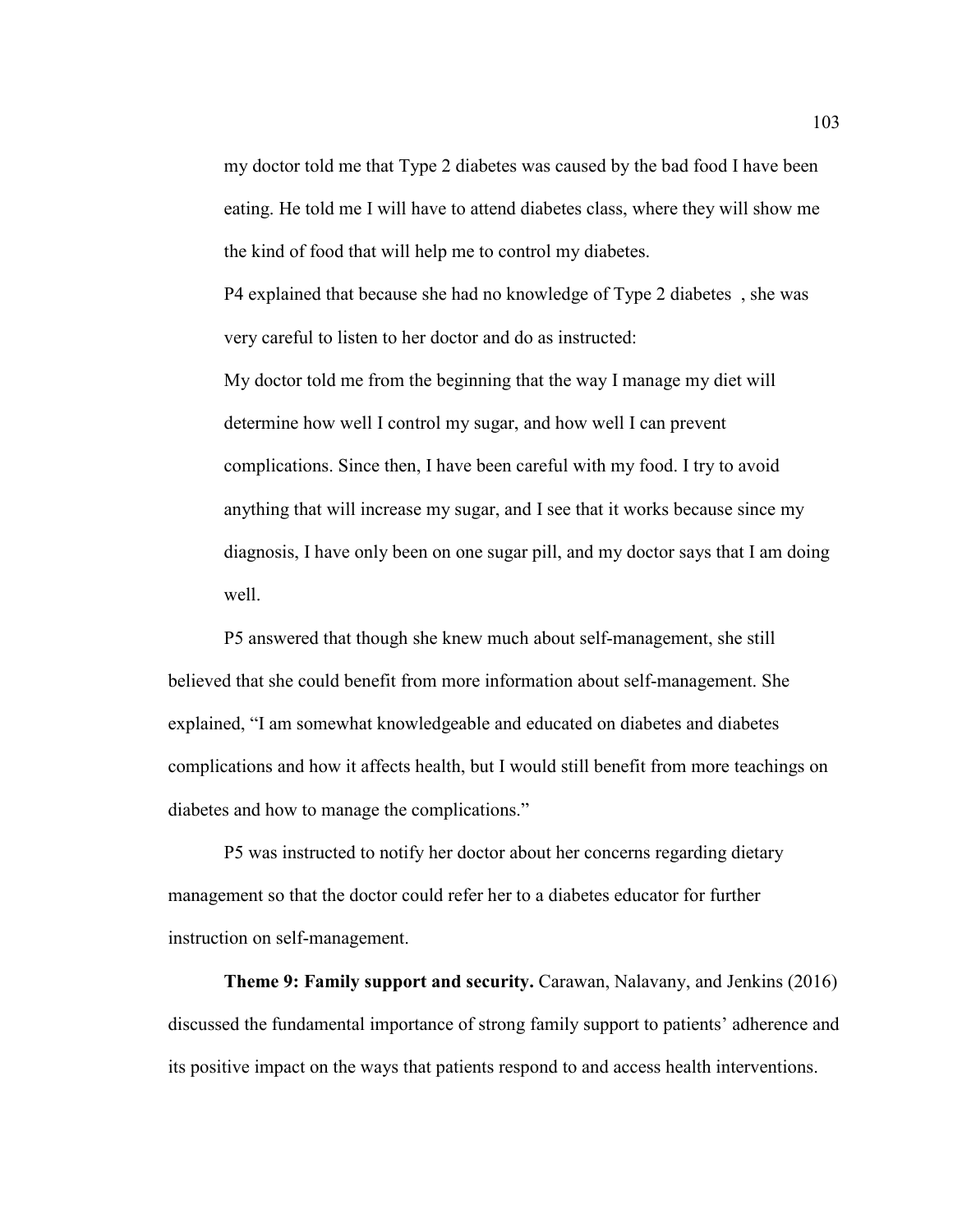Strong family support serves as a cushion that can protect chronically ill patients against emotional distress and increases their self-esteem and sense of security (Carawan et al., 2016). The participants in the current study who had family support expressed having a sense of love and belonging that enabled them to comply with dietary demands and gave them the impetus to persevere with dietary therapy.

P1 described her family as fundamental to dietary adherence:

I will say my family is very supportive because they want me to eat healthy to stay healthy. I am glad I have people who worry about me, but I think my reaction to them depends on my mood. My son gets on my nerves because he wants to grill everything and does not want me to eat my fried foods. He is very picky and very health conscious. His wife is like that, too, and between the two of them, I don't see anything to eat in the house. My daughter is involved, too, but since I am staying with my son right now, he controls all my eating.

 P2 said that he was the one encouraging his siblings and mother, who also had Type 2 diabetes. He added that his mother encouraged him and called him to make sure that he was still eating right. He said, "My niece, who also lives with me, tries to make sure we are eating healthy, and since I already know much about diabetes management, it makes eating right not too difficult."

P3 stated that her family was very supportive:

My family supports me, especially in buying and cooking the food. They know what I like to eat to stay healthy, so they use natural stuff like thyme and herbs and do not use any other oil than olive oil. My brother is a chef, and he adds his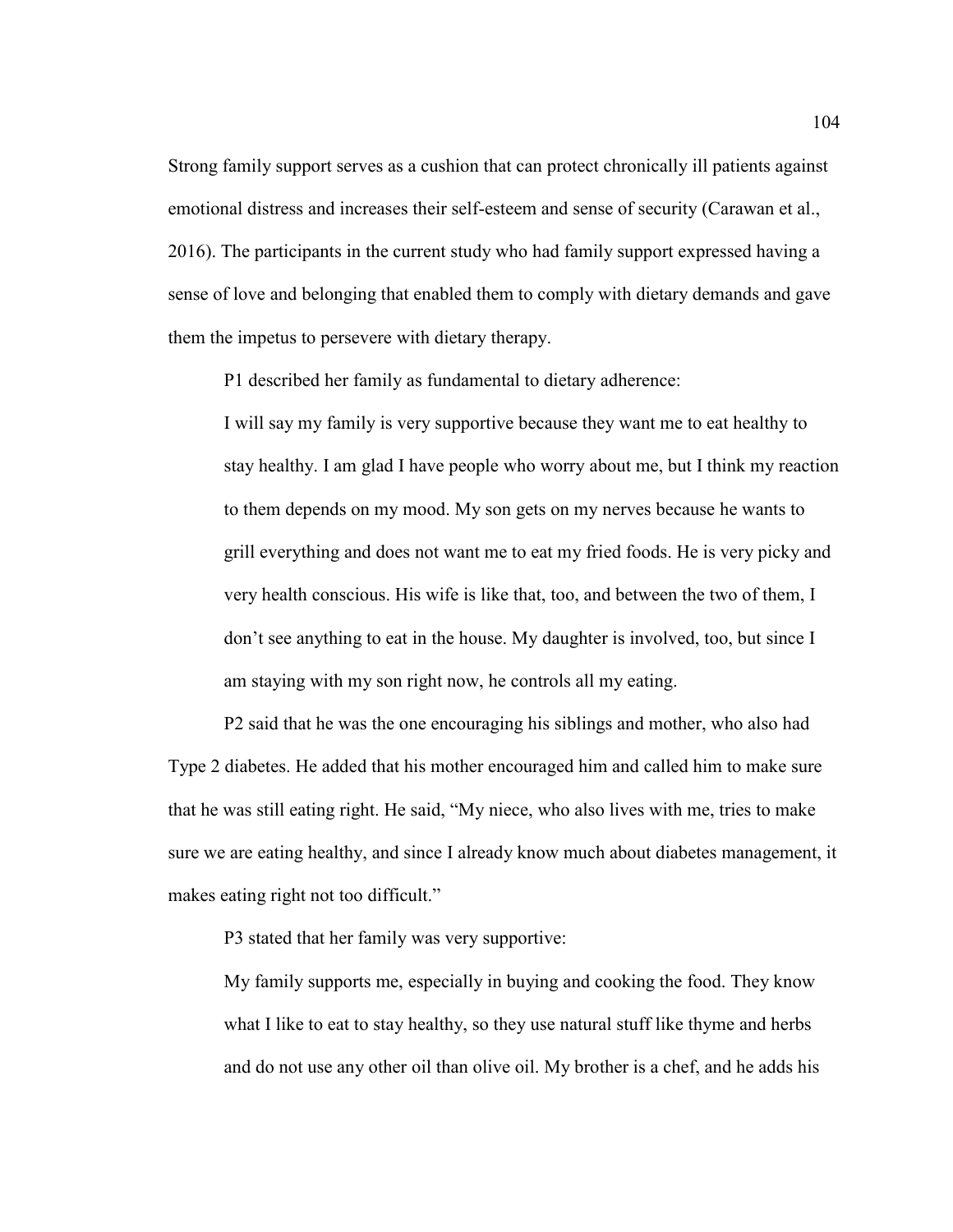experience to make sure the food I eat is not overloaded with salt, sugar, and oil, although every now and then, I still crave sweets to calm my cravings. My daughter does the shopping for me most of the time, while my brother does the cooking sometimes. My family involvement is very important to me because without their help, I will not be able to take care of myself.

P4 also remarked that her family had been encouraging her to eat healthy by providing for her:

 My children are all into my life, and they encourage me so much to make sure I am OK. I live with one of my daughters because she feels responsible for me. I have wonderful children, and their support makes managing my blood sugar achievable. They help my adherence because they are the ones buying the food I eat.

 P5 explained that she would never have been able to take care of herself and diabetes needs without her family involvement:

My first daughter, she is my hero and biggest support system. She makes sure I eat right and encourages me not to focus too much on my health challenges but to see my little achievements. She is my champion. People don't like her food because she eats very healthy, but she is doing those things to encourage me. She makes sure I eat right and worries too much about me when I am not feeling very well. She cheers me on, and sometimes, she helps me forget the reality. Family's involvement is very important because if they don't get involved, you become very alone, but when they are part of it, you kind of feel that they love you and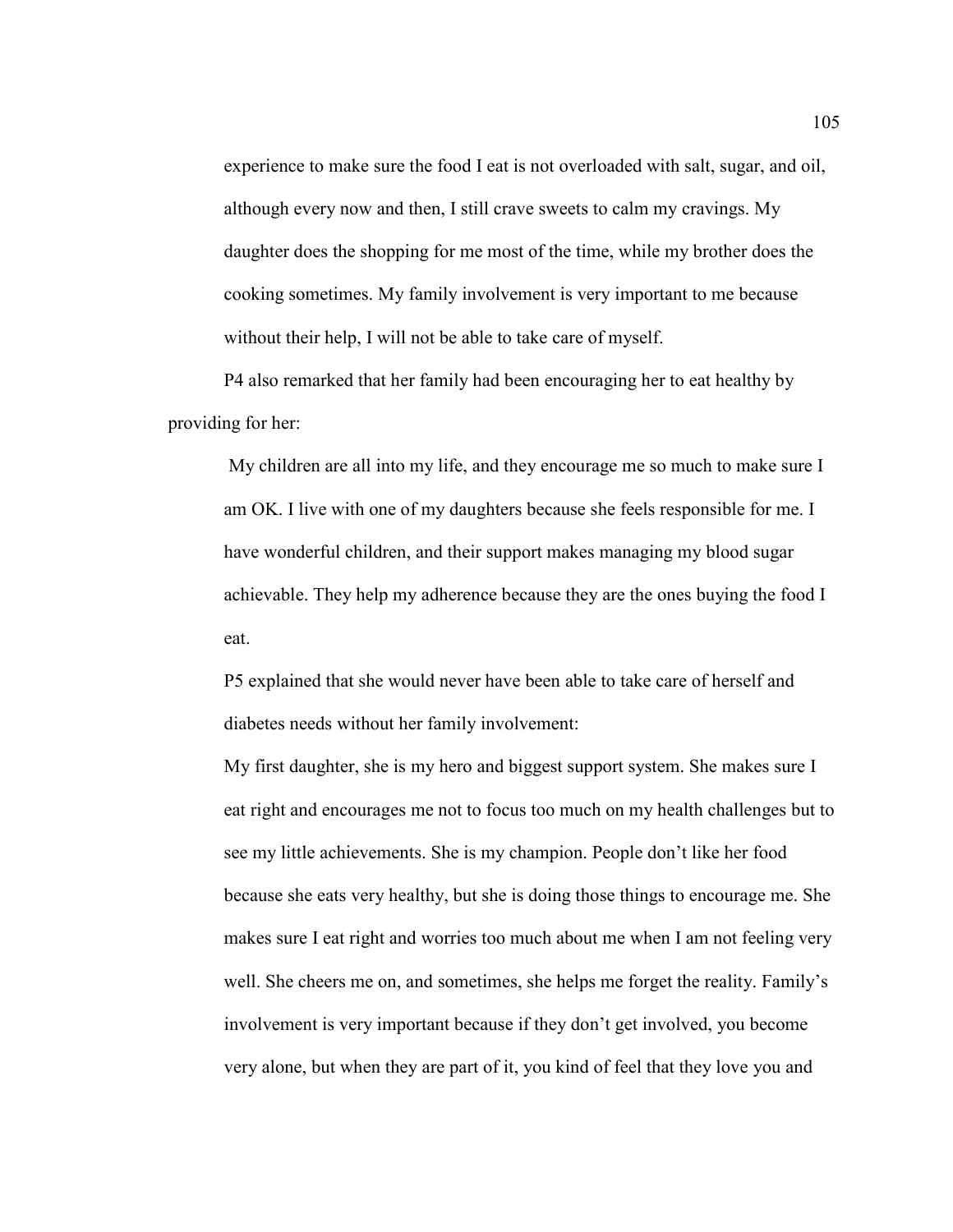that will encourage you and give you the strength to continue eat right and stay healthy.

P6 had no family support and stated that his mother had died from diabetes complications, as had his wife. He had no other family except friends: Right now, I don't have support from anybody. I lost my mother 2 years ago and then my wife. I don't have anybody, so I eat out most of the times as I do not have siblings. I do have friends, but we eat and meet for food, then go somewhere for a game. I don't cook. My wife used to cook, and we did not have any kids, so really, what's the point of trying anything?

 P6's response highlighted the significance of strong family support in chronic disease management, especially in regard to dietary adherence.

 **Theme 10: Resilience.** Resilience refers to the ability to adjust to a disease condition by taking positive action to regain wellness and operate within maximum possible capacity (Yorgason et al., 2010). Patients with Type 2 diabetes who demonstrate resilience do not leave their health condition to chance; rather, they take an active part in the management of their diabetes and use the recommended dietary interventions to improve their health. Patients with resilience do not give up easily: They take hold of their lives and press ahead to success (Santos, Bernardo, Gabbay, Dib, & Sigulem, 2013). Having the determination to have healthy lives was a recurrent message expressed by the participants, and this motivated them to adopt dietary therapy to control their blood sugar levels and prevent the development of diabetes complications.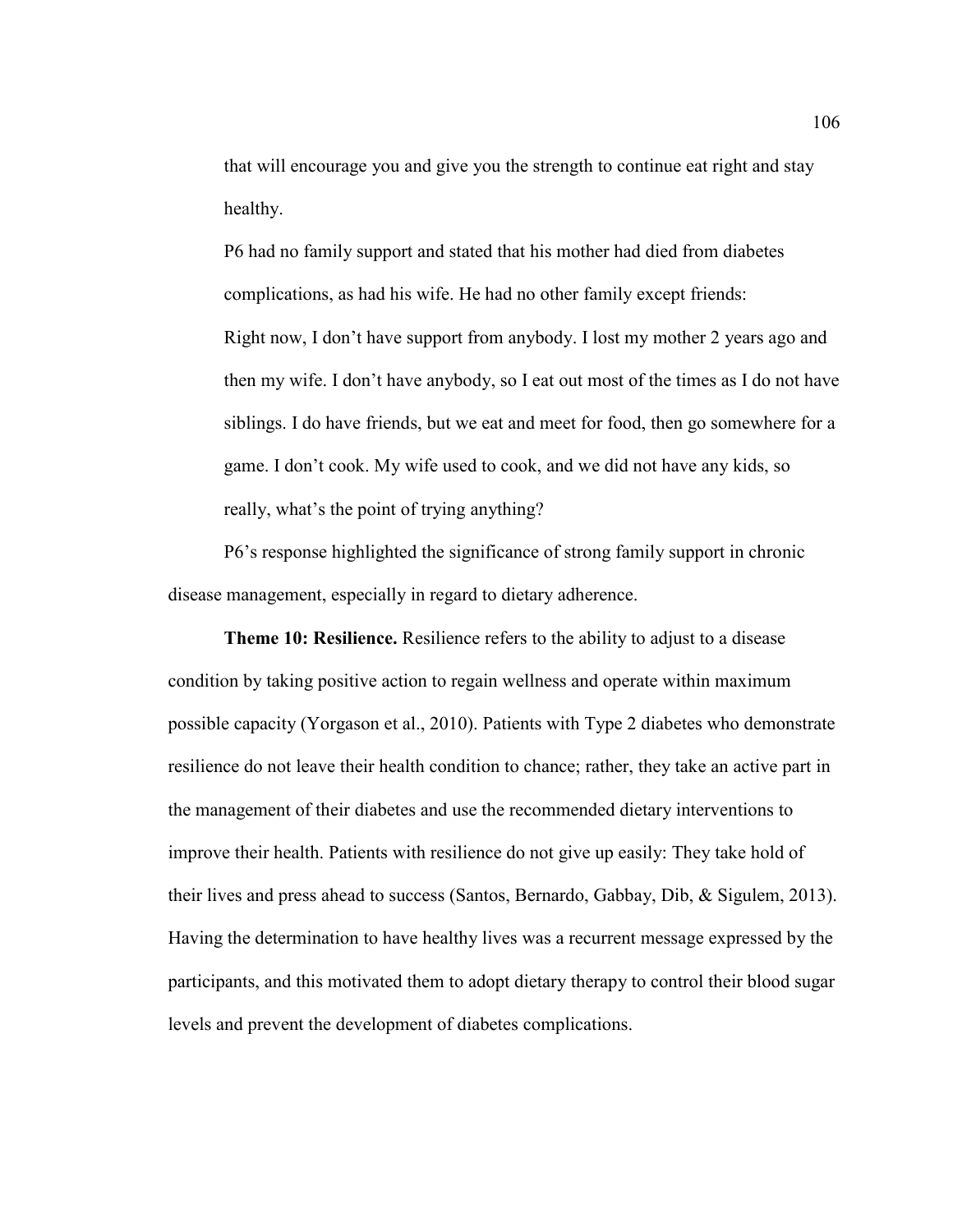P2 stated:

When my doctor told me I had Type 2 diabetes and that the disease is very terrible and kills people slowly, I made up my mind right from that time to do everything I can to make sure I do not end up with terrible complications like my father, who was on dialysis, and my sisters, who have stroke, heart attack, and partial blindness.

P3 explained:

When I maintain [a] diabetes diet, I do so in order to have a healthy living in life and to prevent developing diabetes complications. If you don't have diabetes or know people who have Type 2 diabetes with diabetes complications, you won't understand how important it is to do everything within your power to get good blood sugar control. Each time I remember how my siblings and how they are suffering because of diabetes complications, I just tell myself to do more to control the sugars so I do not have more complications..

P4 recalled her immediate reaction following her diagnosis:

I spoke to myself a long time ago, and I decided that it is better for me to eat healthy and live longer in better health than eat all the nice-looking food and end up with problems. Following the doctors' instructions is very important to control your sugar so you do not worsen your health. I pray all the time, and I ask God to keep me in perfect health and watch over my health and prevent all the complications. I sleep on time because sleep is important to rest your body, I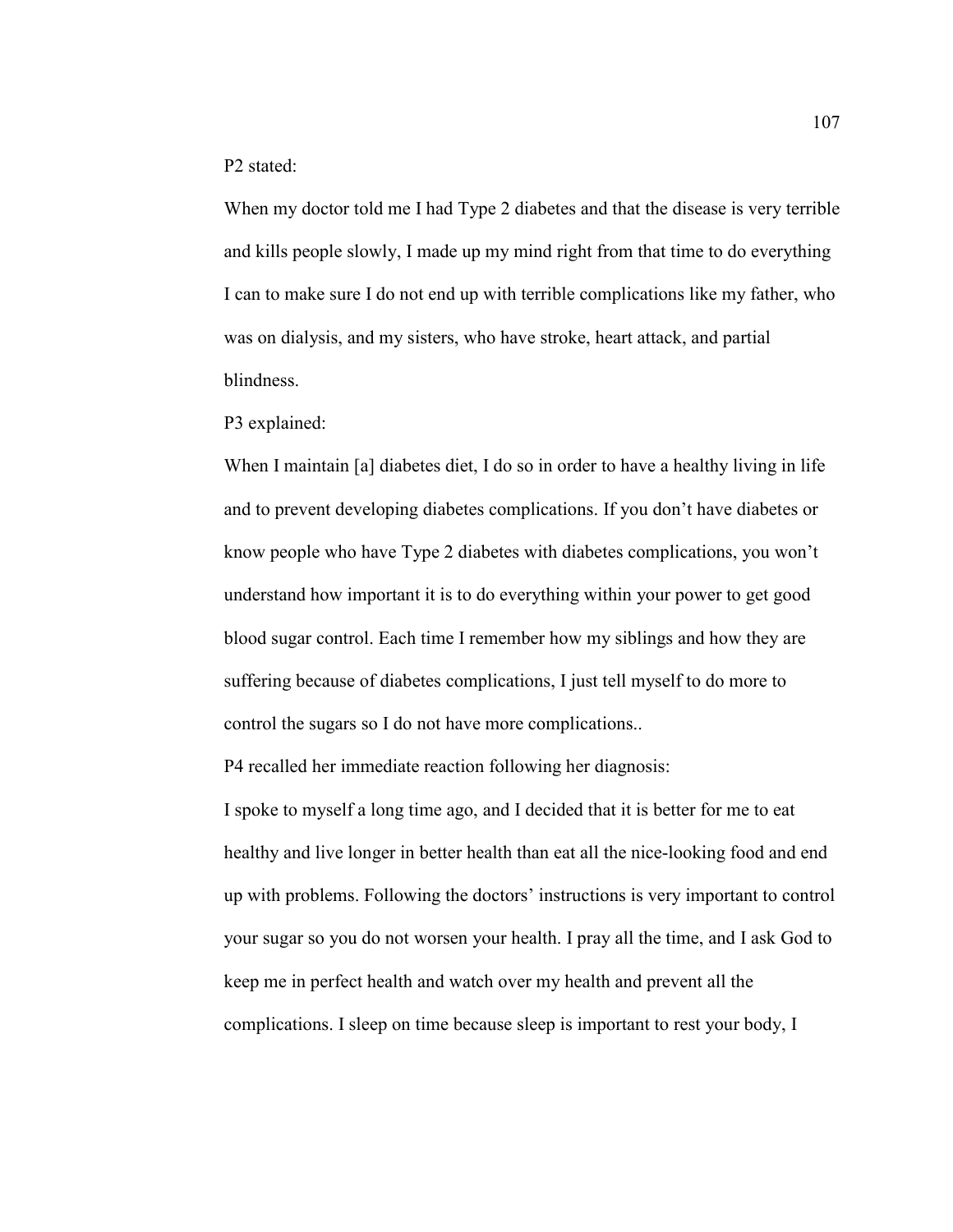exercise and stay active, I eat healthy and take my medication as the doctor says I should, and these help to maintain good blood sugar control.

P5 explained:

High sugar is responsible for all the complications, so when I learned about my diagnosis, I decided to watch my diet so I can have a healthy normal life. I do it for myself and my family so I can be healthy and also to prevent complications.

## **Issues of Trustworthiness**

 The trustworthiness of this study depended on the credibility, confirmability, dependability, and transferability during the various phases of data collection, data analysis, and presentation of the results (Creswell, 2013). Trustworthiness meant that this study met the expected high standard of qualitative research and that the results can make a valuable contribution to the extant literature on the importance of dietary therapy in the prevention of diabetes complications (Connelly, 2016).

## **Evidence of Credibility**

To ensure credibility, I consulted with peers to review the coding and analysis of the data. I also engaged in reflexive journaling, and I triangulated the data. I spent time with the participants during the interviews and following up afterward to verify the data. In addition, I conducted member checking after analyzing the data by giving the participants copies of their transcribed interview responses so that they could check them for accuracy and make any necessary amendments. Creswell (2009) recommended that researchers give their study participants the opportunity to review the interview data, the analyzed data, and researchers' interpretations of the analyses. I referred often to the RQs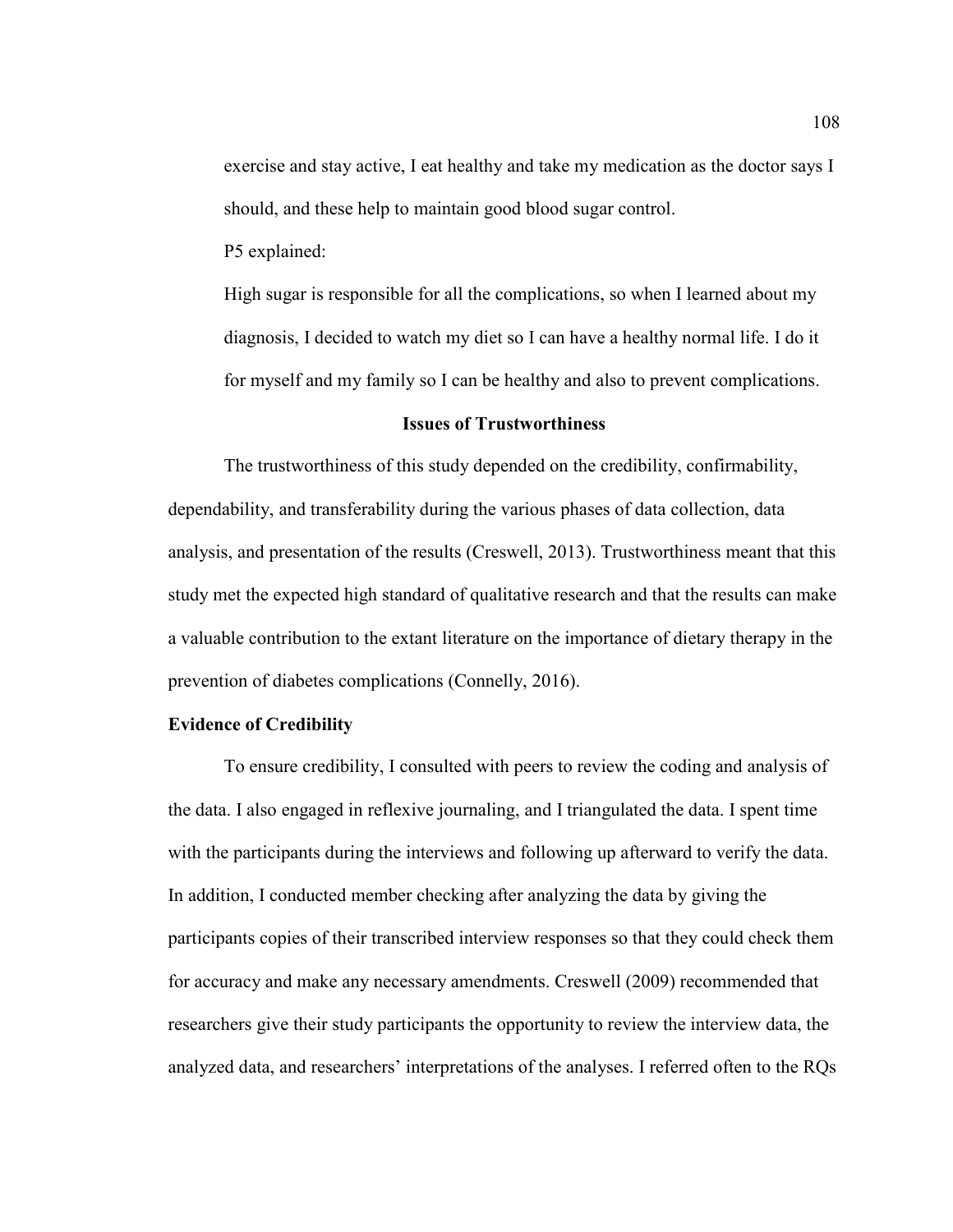to ensure that the interview guide aligned with the phenomenon under investigation to yield rich data.

# **Confirmability**

The HBM served as the conceptual framework of this study, and I applied its constructs to various stages of the study to increase confirmability. I maintained a reflexive journal to document personal biases during the study to prevent researcher bias (Koch, 1999). I used reflexive journaling to document my personal presumptions about diabetes complications and dietary therapy to ensure that they did not influence the participants' responses to the interview questions. I also triangulated the data by incorporating my field notes of the participants' verbal and nonverbal responses into the data analysis. As already mentioned, I referenced NVivo v.11, but I did not use it in the actual coding.

# **Transferability**

To ensure transferability of the results, I used purposive sampling method with criterion strategy to select participants. I conducted face-to-face interviews with semistructured, open-ended questions that yielded rich descriptions of the participants' experiences of the phenomenon under investigation. I took field notes and audio-recorded the interview responses, which I transcribed verbatim for analysis to maintain the participants' perceptions. I used direct quotes to support the participants' viewpoints and the themes that emerged. I continued the interviewing process until I reached saturation, that is, the point at which further interviewing did not yield any new information. Each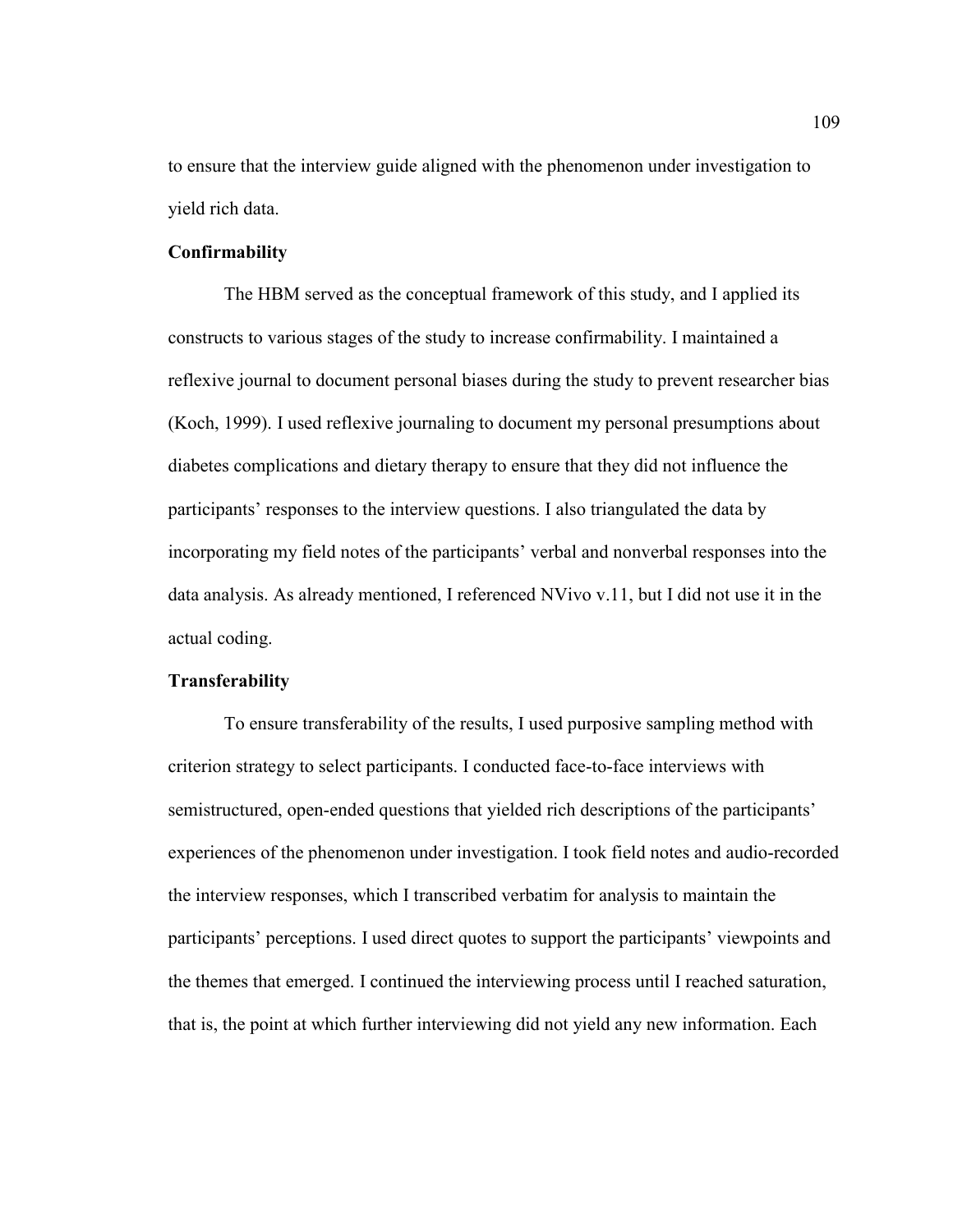interview was limited to a maximum of 90 minutes to prevent participant fatigue (Miles et al., 2014).

# **Dependability**

I consulted with peers to review the coding and analysis of the data. Initially, my committee chair reviewed the interview guide to make sure that the interview questions would answer the RQs and yield rich data that would help to broaden my understanding of the participants' experiences. I used member checking to ensure that the transcriptions were an accurate reflection of the participants' perceptions of the use of dietary therapy in the prevention of diabetes complications.

#### **Summary**

The purpose of this study was to obtain the perceptions of six African American adults with Type 2 diabetes about diet-only therapy in preventing diabetes complications. In Chapter 4, I explained the procedures used to collect, organize, and analyze the interview responses. I selected my participants through purposive criterion sampling. The flyers contained information about the purpose of the study and the eligibility criteria. Participation in the study was voluntary, and volunteers were informed of their rights, especially the right to withdraw from the study at any time and without any negative repercussions. I obtained informed consent from all participants prior to interviewing them. Three RQs were used to investigate the phenomenon under investigation, and six interview questions were formulated to answer the RQs.

RQ1 asked how African American adults' perceptions of susceptibility to diabetes complications influenced their adoption of nutritional therapy. Six African American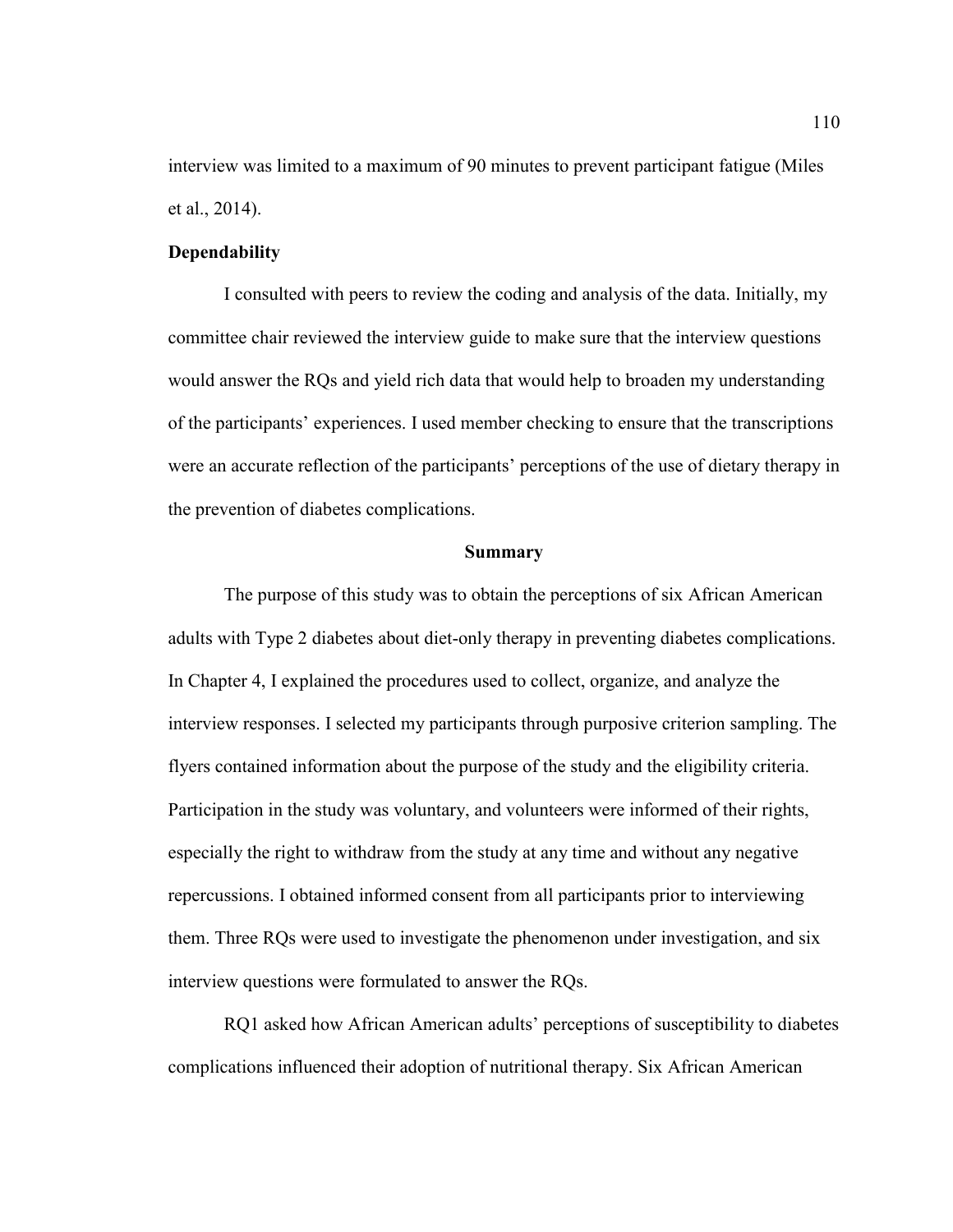adults participated in the study, and all of them agreed that their perceptions of susceptibility to diabetes complications prompted their adherence to dietary therapy.

RQ2 asked how African American adults with Type 2 diabetes viewed the severity of diabetes complications on their overall health. All of the participants were concerned about and afraid of the possibility of developing diabetes complications and the impact on their overall health. This fear motivated their adoption of and adherence to nutritional therapy. Four participants reported prior experience of family members having to deal with devastating diabetes complications. One participant had no prior experience with diabetes and learned about the severity of the disease from a primary physician. One participant reported being aware of the implications of diabetes complications and the benefits of dietary adherence, but was not interested in dietary management.

RQ3 investigated African American adults' views of diabetes self-management affecting their adherence to nutritional therapy. Participants reported that selfmanagement was essential to control diabetes. The participants stated that they had confidence in the benefits of dietary therapy because of the information that they had received from physicians and diabetes educators. They also mentioned family support as bolstering their confidence and ability to maintain nutritional therapy. One participant who had no family support was the least compliant in following a diabetes diet. Also discussed in Chapter 4 were the study's trustworthiness, as well as the credibility, validity, transferability, and dependability of the results. In Chapter 5, I interpret the findings and limitations, offer recommendations, present the implications for social change, and end with a conclusion.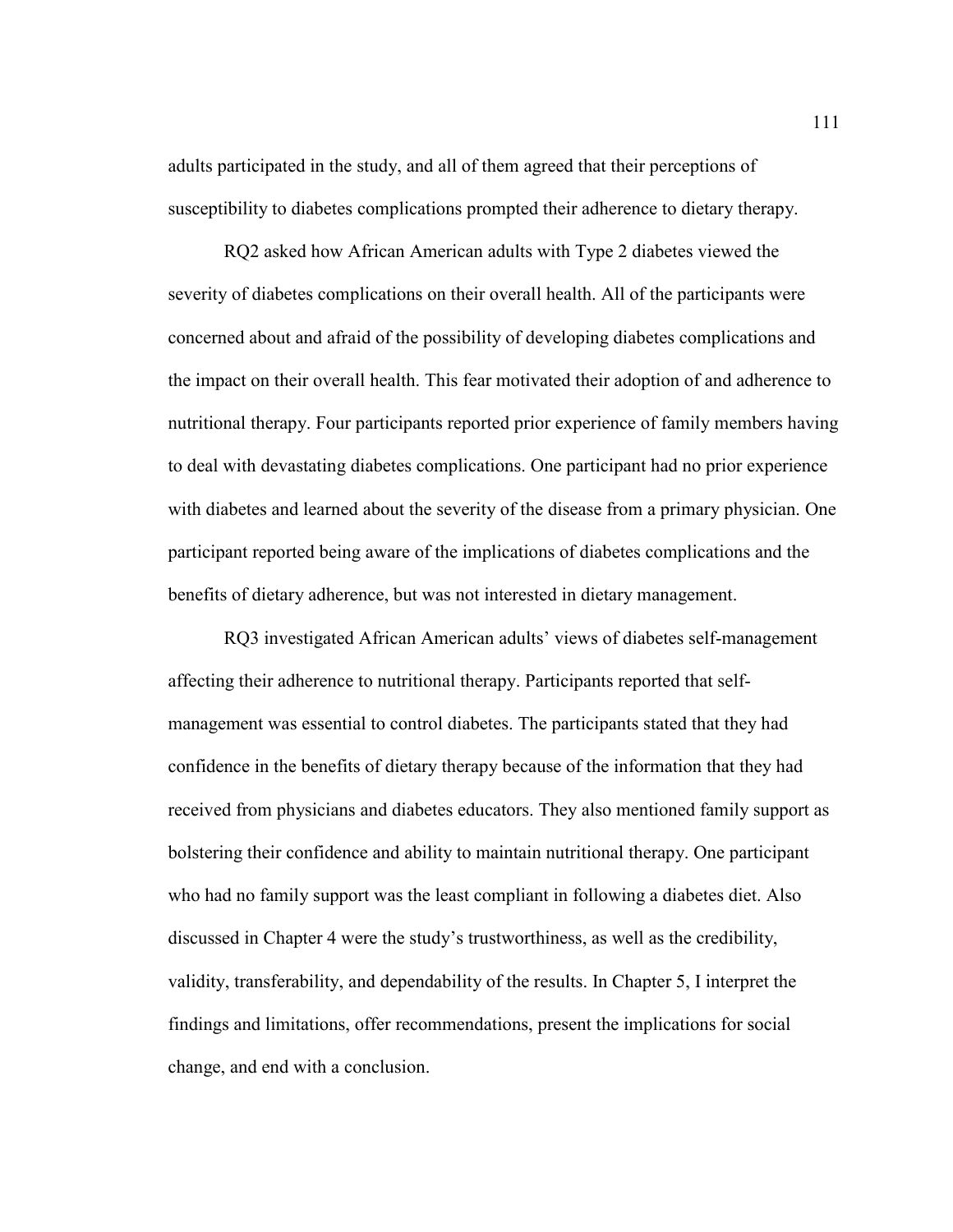Chapter 5: Discussion, Conclusions, and Recommendations

The purpose of this phenomenological study was to obtain the perceptions of African American adults between the ages of 40 to 64 years with Type 2 diabetes who were living in a large city in southeast Texas at the time of the study about diet-only therapy in preventing diabetes complications. Type 2 diabetes is a significant public health problem. African Americans have a high prevalence of Type 2 diabetes and are more risk at than any other ethnic group of the early development of Type 2 diabetes and its complications (Chatterjee et al., 2015). Chronic conditions like cardiovascular disease, retinopathy, chronic kidney failure, foot ulcers, limb amputation, heart failure, and stroke are linked to Type 2 diabetes. Because poor dietary behavior is a significant causative risk for Type 2 diabetes and its complications, adhering to effective dietary management can assuage the prevalence of the condition in the African American population (AHA, 2013; Didarloo et al., 2014; Piccolo et al., 2014).

Calvin et al. (2011) found that patients who consistently adhered to the recommended diet had fewer diabetes complications than patients who depended more on medication therapy. Dietary adherence is fundamental to the successful management of diabetes and prevention of diabetes complications. However, research has shown that patients tend to have more difficulty adhering to long-term nutritional plans than to medication regimens (Abdullah et al., 2011; Ayele et al., 2012; Toobert et al., 2010). Patients can be motivated to adopt and maintain dietary therapy to minimize diabetes complications and increase their quality of life (Calvin et al., 2011). The findings of this study could contribute to reducing the current high prevalence of Type 2 diabetes, its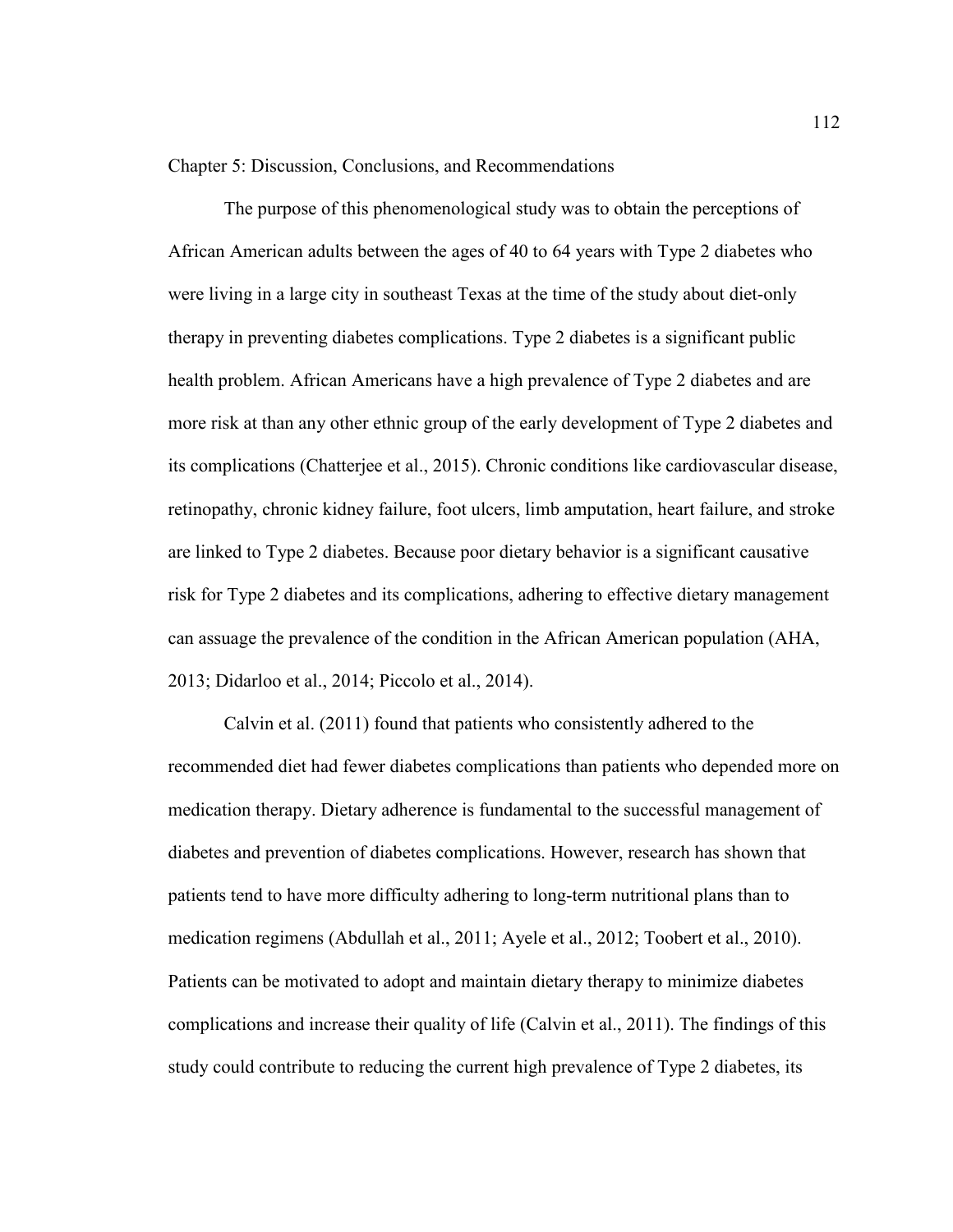associated complications disability, and mortality among the African American population.

Three RQs guided the study:

RQ1: How do African American adults' perceptions of susceptibility to diabetes complications influence their adoption of nutritional therapy?

RQ2: How do African American adults with Type 2 diabetes view the severity of diabetes complications to their overall health?

RQ3: How do African American adults' views of diabetes self-management affect adherence to nutritional therapy?

I conducted face-to-face interviews to obtain my data from the six participants. I manually coded the transcribed interview responses using open coding during the initial coding phase to identify similarities and differences in the responses and then axial coding to create categories and themes. Data analysis gave me an understanding of the participants' perceptions of susceptibility, severity, and benefits of adherence to dietary therapy, as well as the barriers to nutritional management to prevent diabetes complications. In this chapter, I interpret the findings based on the themes that emerged from the data analysis. I present the findings in the context of the constructs of the HBM. I also present the limitations of the study, recommendations for further study, implications for social change, and conclusion.

# **Interpretation of Findings**

Several themes emerged from the analysis of the interview responses that were aligned with the three RQs. Results showed that the participants' perceptions of the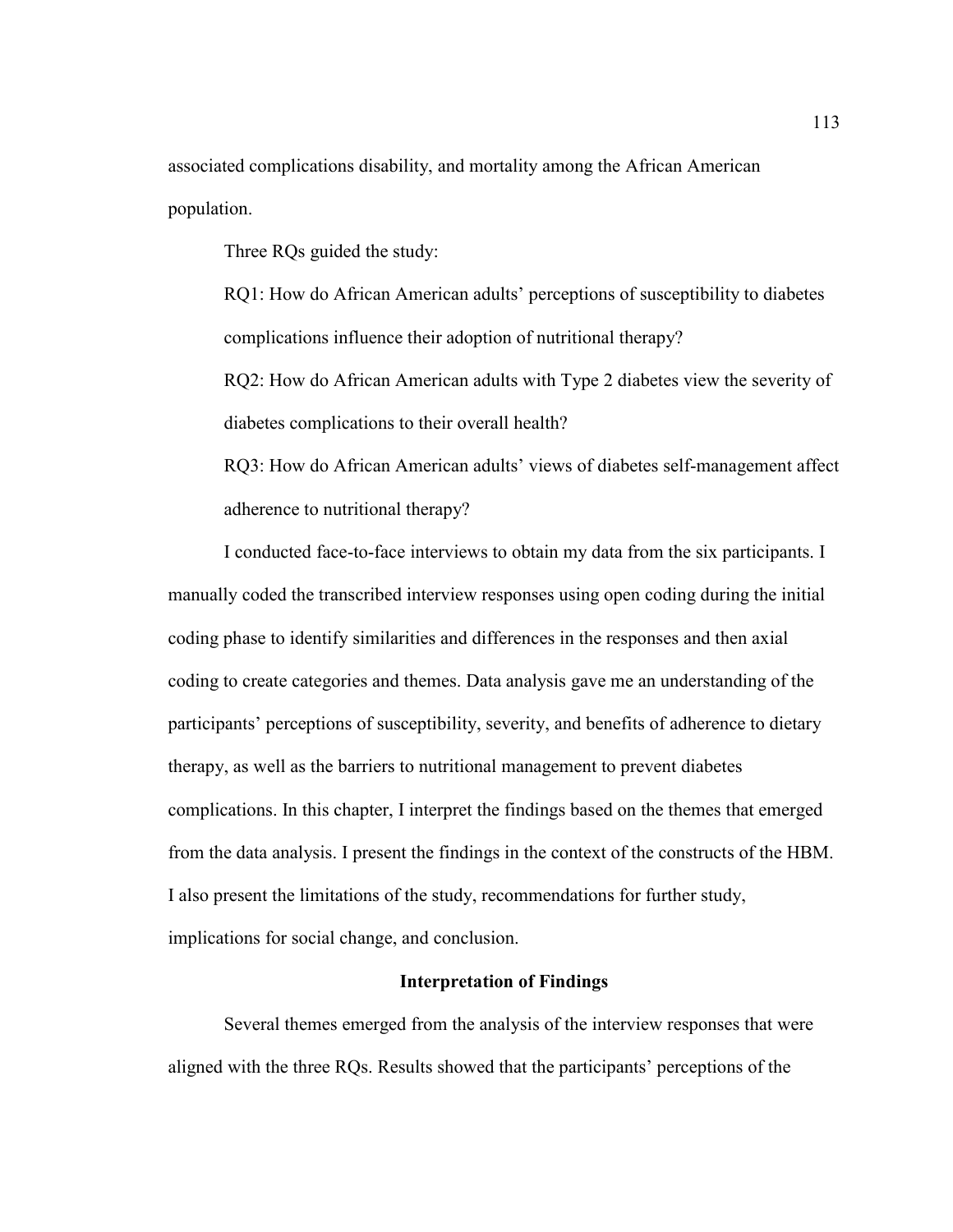severity of diabetes complications motivated their adoption of dietary adherence in the management of Type 2 diabetes. The findings supported the HBM explanation that patients' perceptions of the severity of diabetes complications are responsible for dietary adherence.

# **Research Question 1**

Three themes emerged to support RQ1. Perceptions of susceptibility to a disease condition determine how individuals respond to the use of available health resources (Calvin et al., 2011). Nutritional therapy is an essential part of diabetes management, and patients who comply with dietary management have fewer complications and enjoy better health than people who do not comply with the regimen. The results of this study could be used by health care providers to improve patients' knowledge of the importance of diet in managing diabetes, thus promoting dietary uptake and sustenance.

 **Fear of diabetes complications.** Calvin et al. (2011) asserted that people generally are willing to engage in diabetes self-management if they perceive that they are at risk of developing the disease or its complications. Individuals who believe that they are susceptible to illness and view the repercussions as severe take the necessary action to prevent the sickness (Harris & Linn, 1985). According to Harris and Linn (1985), susceptibility to illness is a more useful predictor of metabolic control among diabetes patients than adherence to the treatment itself. This statement was supported by the participants' responses that fear of diabetes complications was their primary motivation for engaging in nutrition management. Participants demonstrated good understanding of the consequences of diabetes complications and the importance of diet in preventing such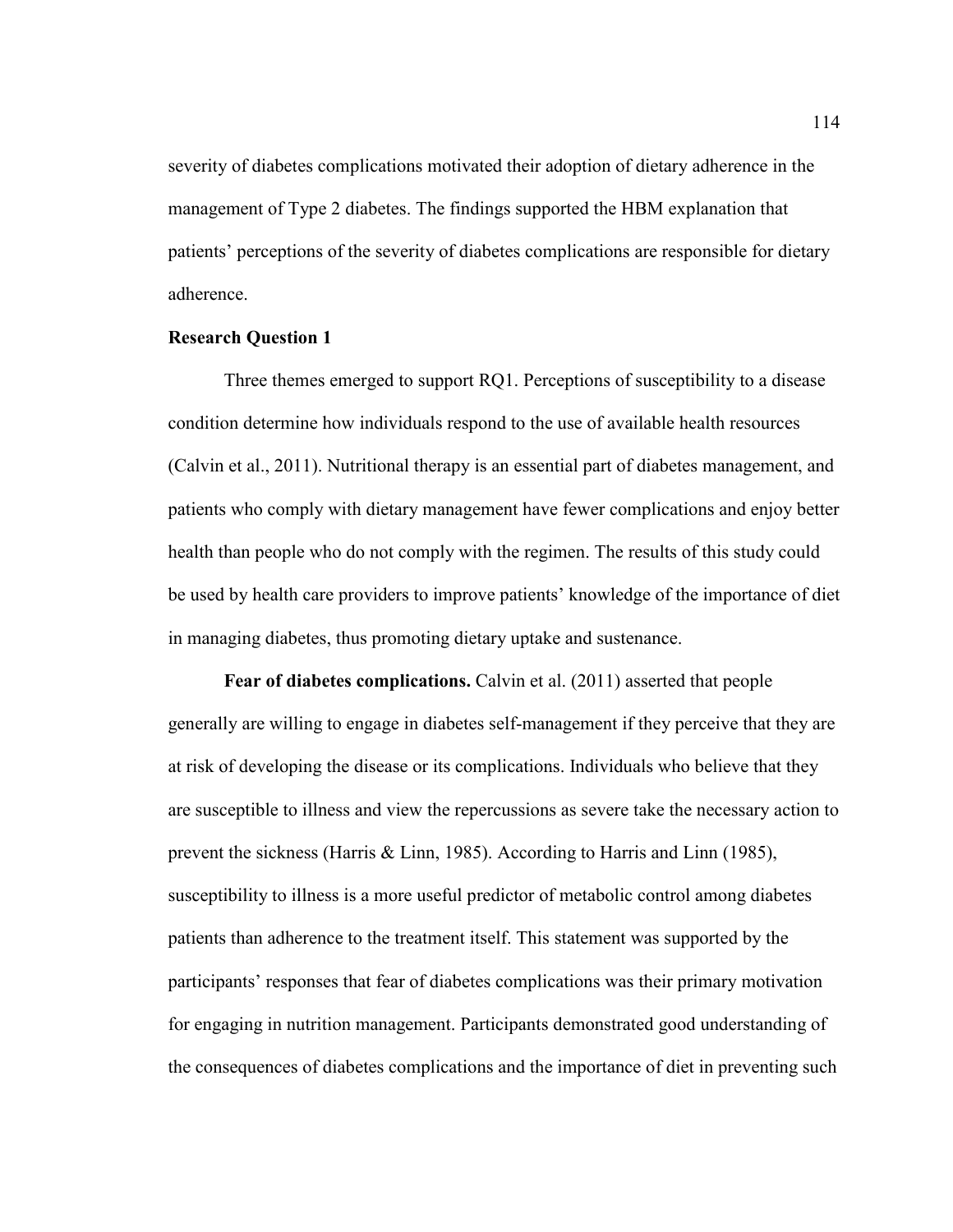complications. Participants discussed their fear of diabetes complications, along with the challenges and limitations imposed on daily living. Participants were terrified of diabetes complications

 **Dietary efficacy.** Diet plays a significant role in the effective management of Type 2 diabetes and the prevention of complications. According to Huang et al. (2010), dietary management is capable of improving glycemic control, even if patients' diabetes had been poorly controlled previously. Being aware of dietary efficacy gives Type 2 diabetes patients the knowledge to make food choices that can help them to manage their blood sugar levels and improve their health and well-being. Breen et al. (2015) showed that having knowledge of nutritional therapy increases the ability of individuals to manage dietary intake effectively. All of the participants affirmed that poor dietary behaviors were responsible for their Type 2 diabetes and diabetes complications and that nutritional therapy was effective in managing their glycemic control and preventing complications.

**Challenges adhering to diet.** Dietary adherence is crucial to the long-term management of Type 2 diabetes and prevention of complications. Although diet plays a pivotal role in managing diabetes, adhering to a diabetes diet remains very low among Type 2 diabetes patients. According to Castro-Sanchez and Avila-Ortiz (2013), long-term dietary maintenance is a significant challenge for diabetes patients, who might be initially eager to change their dietary behaviors in the short run but become discouraged and overwhelmed as long-term adherence becomes more difficult.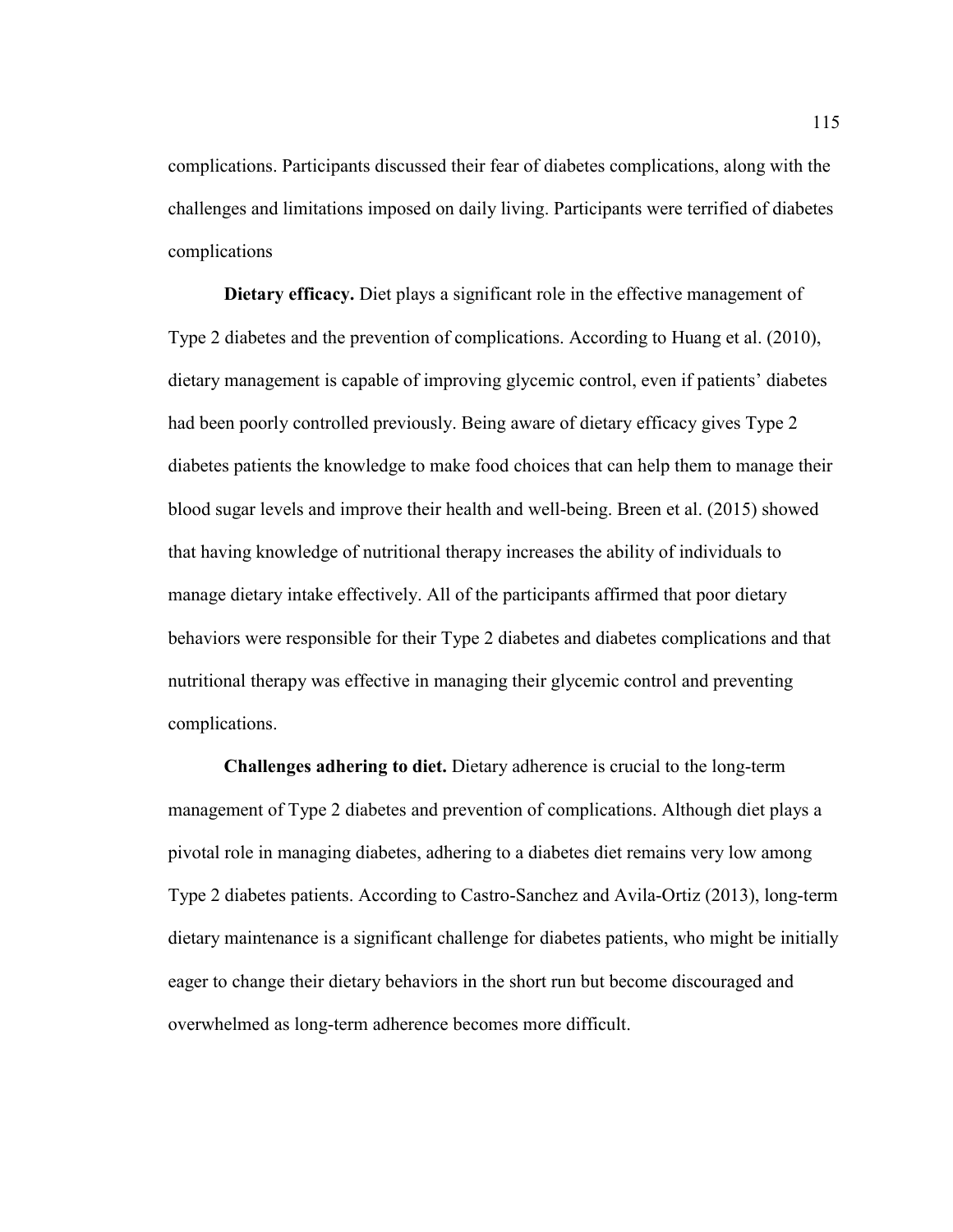Most of the participants in the study expressed challenges with dietary adherence. Some complained about the taste of the food and the small portion sizes. They verbalized cravings for regular foods like cakes, cookies, and candies, all of which could lead to elevated of blood sugar levels and poor control of glycemic levels.

Participants who perceived diet as beneficial to curtail diabetes complications exhibited self-control to their approach to diet. One participant reported that selfdiscipline and strict adherence to diet had helped her to maintain proper blood sugar control. Another participant who was not very compliant with diet and had already suffered two heart attacks was very aware of the effectiveness of a diabetes diet but was not willing to use dietary therapy. To address adherence problems, Vasilescu (2015) advocated that physicians and educators not only address patients' personal preferences but also incorporate religious, cultural, and health beliefs; socioeconomic status; and management goals into patients' education.

## **Research Question 2**

**Perceived severity of diabetes complications.** Important predictors of the possible changes to health behaviors include perceived severity, perceived barriers, and perceived susceptibility to illness. Having strong perceptions of the individual risk of disease complications impels individuals to use health resources and make changes to their health behaviors (Carpenter et al., 2017). Perceived severity among the participants in the current study was heightened by their awareness of the severity of diabetes complications among their own family members. Perceived severity accounted for the participants' greater adherence to treatment and metabolic control. Glanz et al. (2015)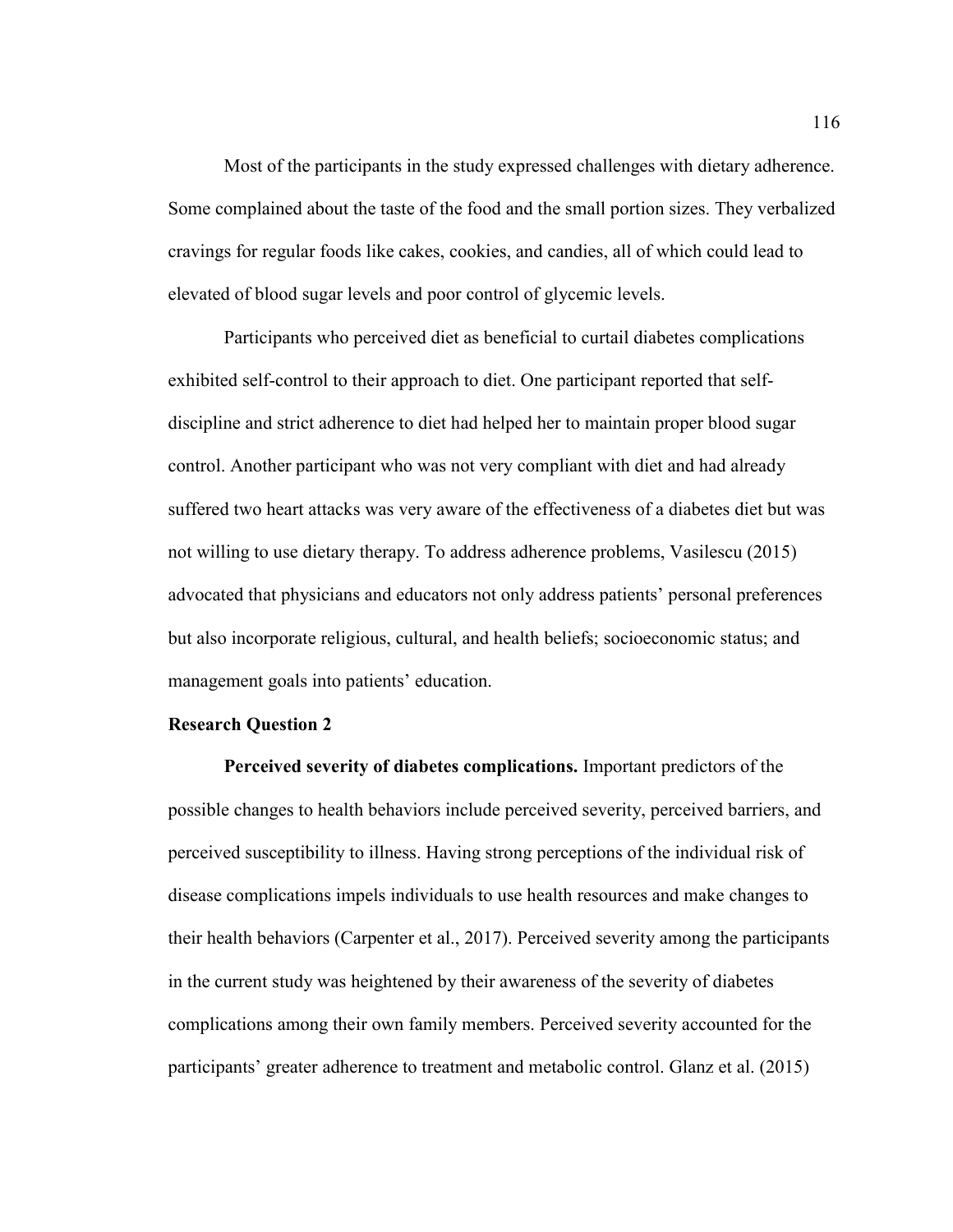asserted that people who believe in the severity of illness are more willing to engage in health practices to prevent the disease. The participants saw diabetes complications as being very serious and described their effects on health as damaging and detrimental.

**Living with diabetes complications.** Knowing about the progression of Type 2 diabetes and its impact on health enables patients to take proactive steps in the management of their disease. Diabetes complications are linked to high morbidity and mortality rates and require concerted efforts to overcome these effects. Over time, because of the chronicity of Type 2 diabetes, patients become discouraged with the prescribed diet and need encouragement from health care providers and family members to maintain dietary adherence (Castro-Sanchez & Avila-Ortiz, 2013). Making the appropriate response to diabetes management minimizes the onset of complications or the exacerbation of extant complications. The benefits of strict dietary adherence cannot be overemphasized, especially among African Americans because of the high prevalence of type 2 diabetes in the population. The participants in this study reported that they were knowledgeable of Type 2 diabetes and the need for dietary adherence. However, some of the participants voiced having problems in maintaining adherence because of their cravings for unhealthy foods.

**Prevention of diabetes complications.** Diabetes patients sometimes experience debilitating health conditions from complications from the disease that can pose serious challenges to daily living. Conditions like neuropathy, which causes pain in the hands and legs; foot ulcers; poor circulation, which can lead to limb amputation; and severe kidney disease and the need for dialysis are complications that patients with diabetes live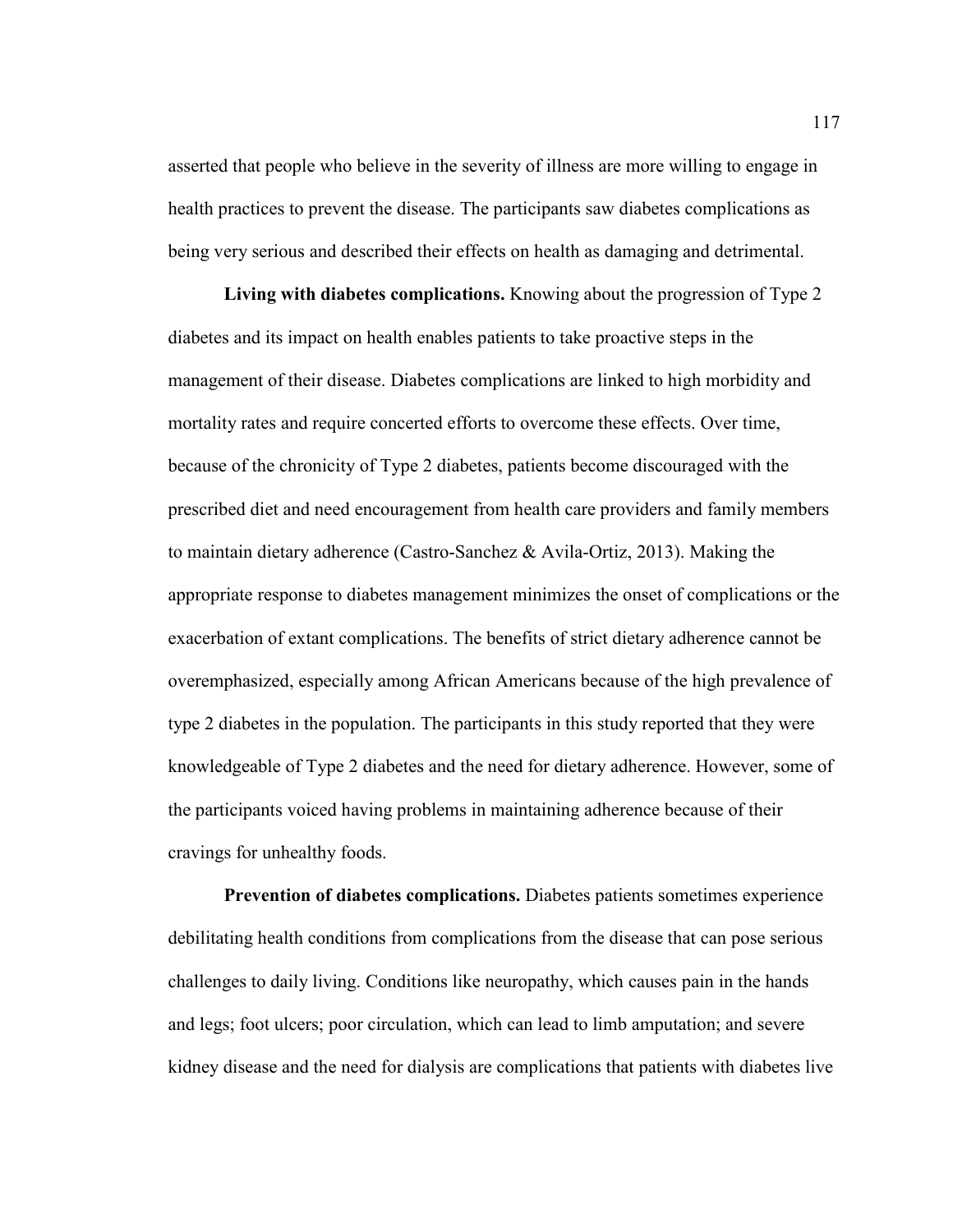with on a daily basis (Fort et al., 2013). Individuals with Type 2 diabetes who practice healthy eating habits have fewer complications and have better health outcomes. Setting personal dietary goals facilitates adherence. Arends, Bode, Taal, and Van de Laar (2013) noted that patients who set goals were more likely to be successful at self-management. Participants' descriptions of their struggles with diabetes complications, and their determination to stay healthy by eating healthy foods were touching and commendable.

## **Research Question 3**

Several themes emerged regarding the ways that the African American adults' views of diabetes self-management affected their adherence to nutritional therapy. The themes of communication with providers, high cost of healthy foods, family support, and resilience invigorated and increased the participants' self-efficacy in managing their diabetes. These themes had a positive impact on the participants by stimulating their adherence to nutritional therapy to prevent diabetes complications and improve their quality of life. Barriers to diabetes self-management in adherence to nutritional therapy increased the potential onset or worsening of diabetes complications.

Understanding the barriers to adherence to nutritional therapy will enable researchers and health providers to develop and use effective strategies to overcome such barriers and increase patients' adherence to nutritional therapy. Perceived barriers are hindrances to action and inhibit the use of preventive resources (Halali et al., 2016). Some barriers that the participants reported included the high cost of healthy foods, the small meal portions recommended by the meal plan, binge eating, and bland taste of the diabetes diet. High cost as a barrier to healthy eating was supported by Brownlee-Duffeck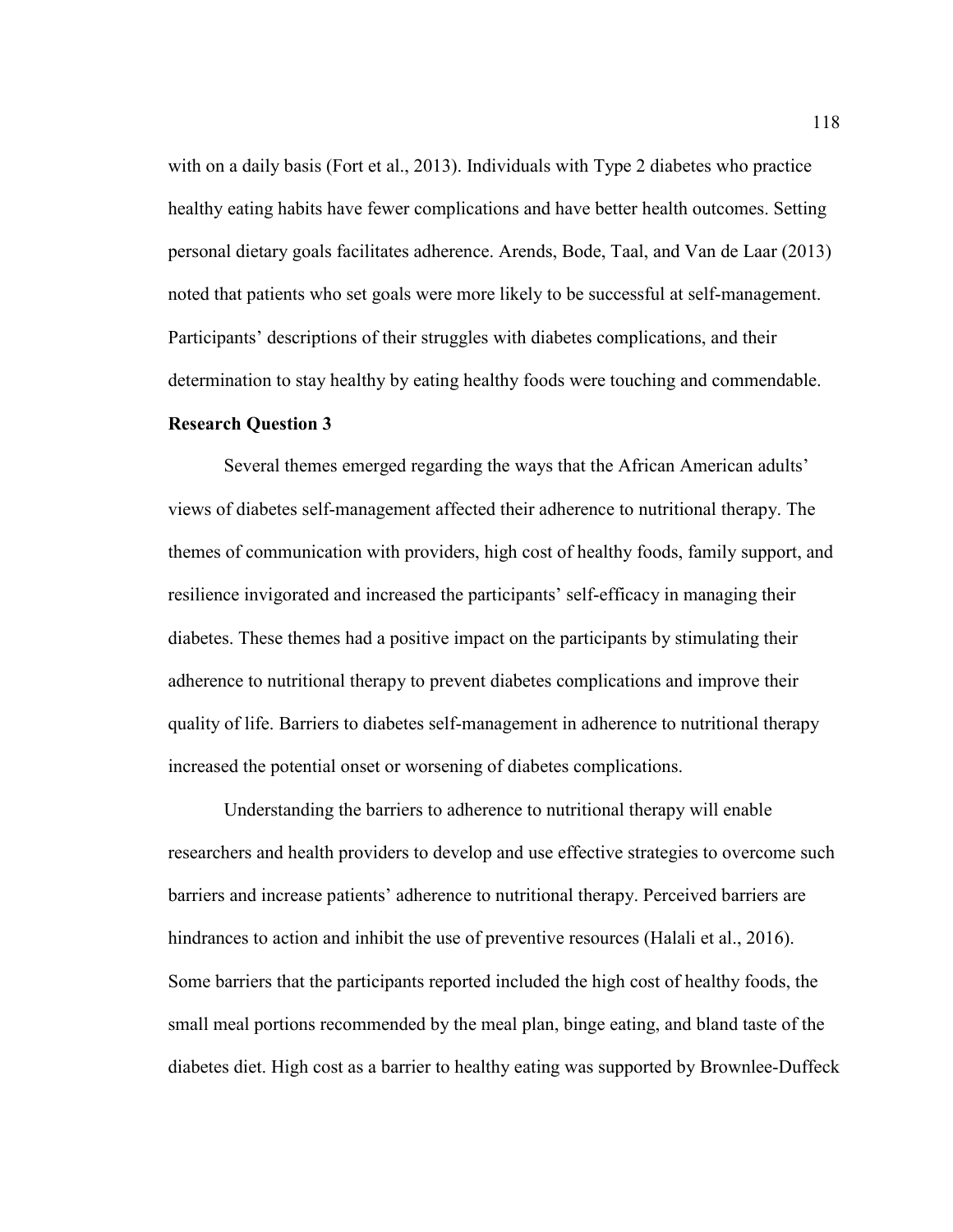et al. (1987) and Halali et al. (2016), researchers who surmised that the perceived high cost of treatment was a barrier to adherence and was linked to poor metabolic control.

Cues to action and self-efficacy help patients to overcome limitations. Cues are motivators that propel individuals to action, and self-efficacy refers to patients' ability to perform and maintain actions to prevent disease (Glanz et al., 2015). Health care providers can help patients to increase their self-efficacy by taking a patient-centered approach. Health providers should incorporate patients' preferences, cultural and religious beliefs, and goals in patient education. Overcoming these barriers would increase patients' self-efficacy and have positive impact on dietary adherence. Some of the participants who acknowledged these barriers also agreed that overcoming them would minimize their diabetes complications and improve their well-being.

 **Providers Communication.** Communication between health care providers and diabetes patients is crucial to dietary adherence. Patients who have a cordial and trusting relationship with their providers have confidence in the prescribed treatments and are willing to use health resources more frequently (Becker et al., 1974). Participants reported that their physicians taught them about Type 2 diabetes, dietary therapy, and diabetes complications and also referred them to diabetes educators. All of the participants shared that their health care providers had a major impact on their uptake of dietary therapy. According to the participants, the providers' emphasis on dietary management in the control of blood sugar levels and the prevention of diabetes complications was the single most important motivator in their adoption of dietary therapy. Participants shared that the information provided by their physicians and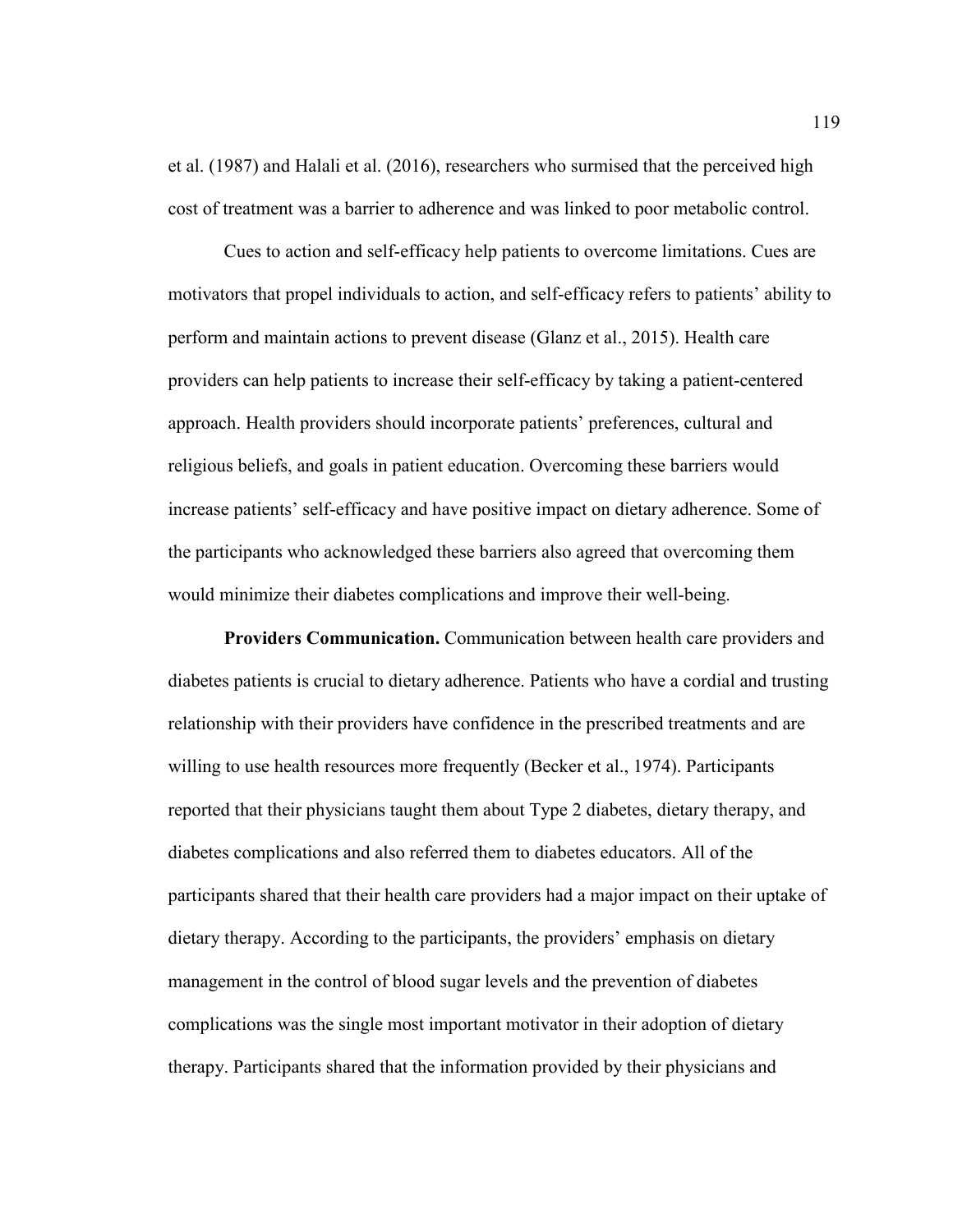diabetes educators helped them to understand the need to incorporate diet into the selfmanagement of their diabetes. Piette, Schillinger, Potter, and Heisler (2003) asserted that physicians who provide specific education and plans of treatment motivate patients with diabetes to adhere to treatment. Increasing patients' awareness of the effective use of diet in diabetes care is vital to curtailing diabetes complications.

 **High cost of healthy foods.** The high cost of healthy foods can have a severe impact on diabetes management and patients' adherence to dietary therapy, especially for low-income diabetes patients. Anekwe and Rahkovsky (2014) found an association between high food prices and the poor regulation of blood glucose levels among lowincome individuals with Type 2 diabetes. The researchers noted that as the cost of healthy food increased, patients shifted their food consumption preferences from healthy foods to high-energy and fat-dense foods.

These foods, although cheaper and more accessible, can cause frequent high and uncontrolled blood sugar levels as well as subsequent severe diabetes complications (Knight et al., 2015). Finkelstein, Strombotne, Zhen, and Epstein (2014) argued that people consume unhealthy high energy-dense foods because these foods are cheaper and readily available in poor neighborhoods. The lack of healthy foods in these neighborhoods is responsible for the prevalence of obesity and Type 2 diabetes among the population. Finkelstein et al. called for the government to intervene by subsidizing the cost of healthy foods in low-income neighborhoods to curb the problem of diabetes. The participants in the current study lamented that the high prices of healthy foods were thwarting their efforts to adhere to a diabetes diet.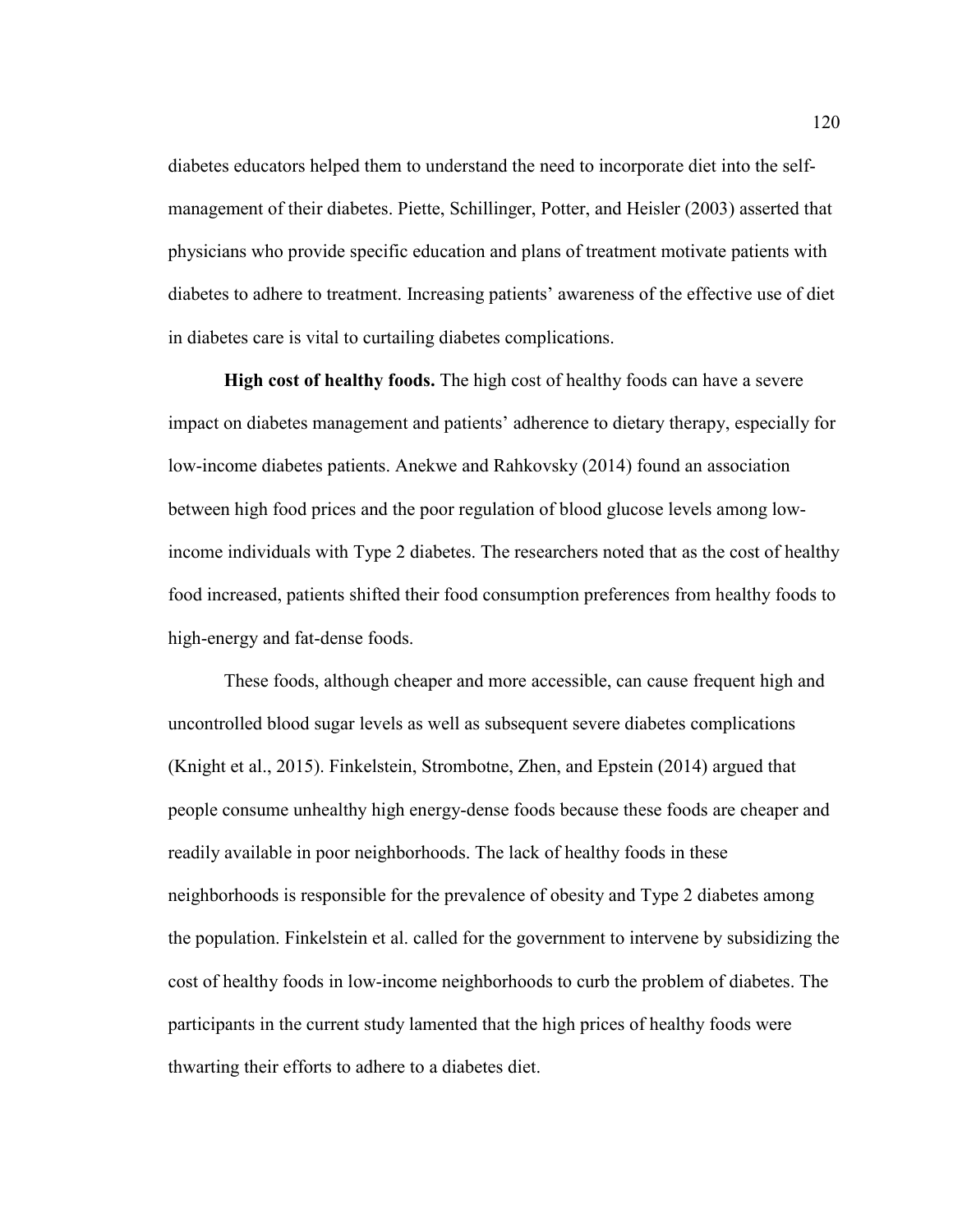**Family support.** Family support gives patients with diabetes the strength and encouragement to deal with the disease. The involvement of family members in the care of patients with diabetes helps to ensure the maintenance of prescribed treatment protocols and the subsequent improvements in health. The participants reported that family support was significant in their management of diet and sustained adherence. Many of the participants said that family members helped to purchase and prepare their meals. They added that family members followed the prescribed meal plans, including portion size and frequency. This finding was in agreement with Ahrari, Moshki, and Bahrami's (2014) conclusion that patients with strong family support adhered more to diet and fluid restrictions and had better results in laboratory values. Similarly, Christensen, Wiebe, Smith, and Turner (1994) asserted that increasing family support by a single point resulted in a 13% reduction in the negative impact of renal failure and the rate at which hazardous toxins are released in the body. According to Christensen et al., patients who did not have family support had a mortality rate 3 times higher than that of patients who had family support. Encouraging family involvement in the care of diabetes patients would promote self-care and persistence in dietary adherence.

**Resilience.** Resilience refers to the ability of individuals to recover from crises and resume normal lives (Hakimian, Shahreza, & Hazar, 2015; Nawaz, Malik, & Batool, 2014). Type 2 diabetes patients who are resilient do better than patients who lack resilience. They are more persistent in their self-care and use self-management strategies to improve their health. They also take an active role in the management of the disease and enjoy a higher quality of life.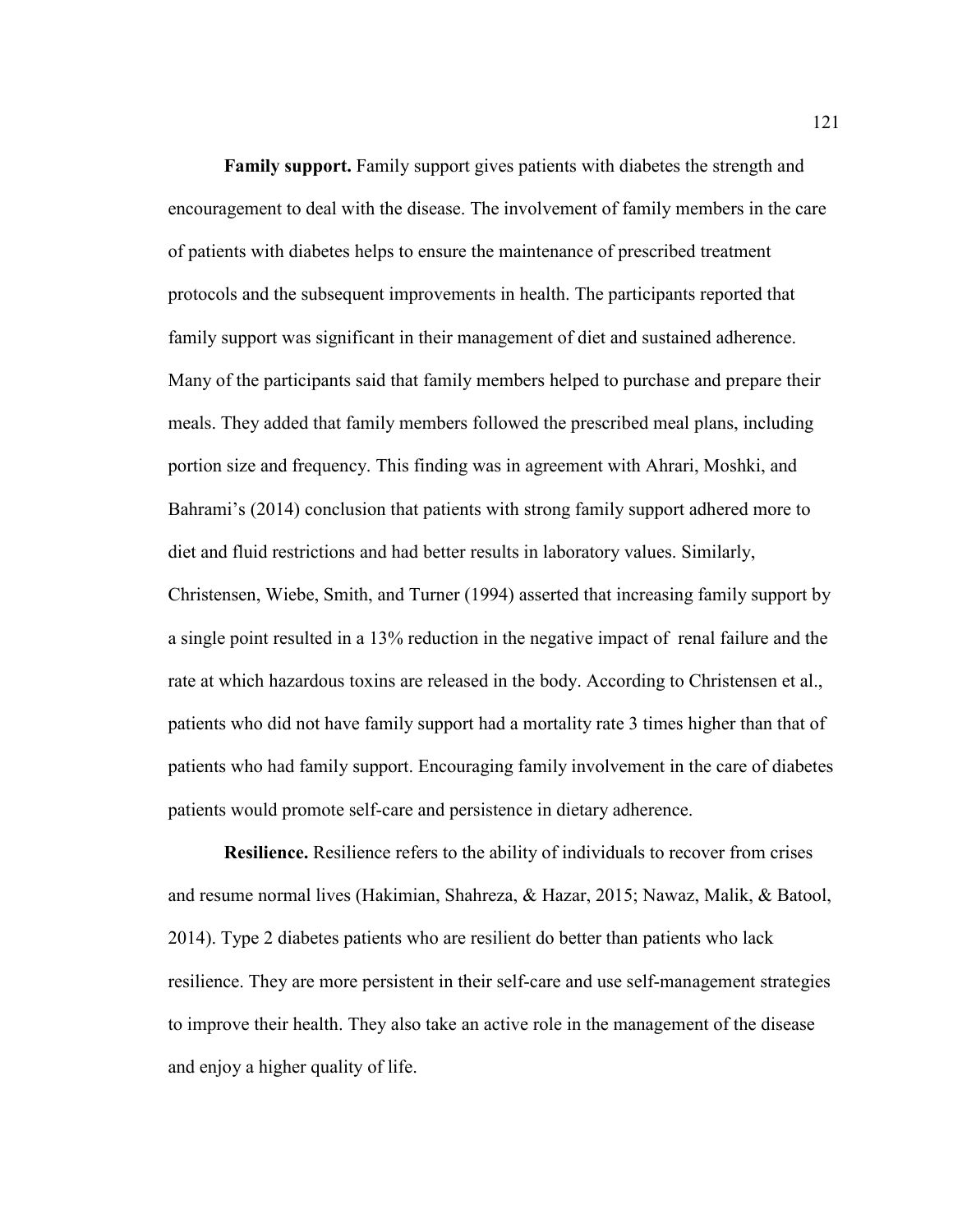Almost all the participants in the study exhibited resilience and determinedly followed dietary strategies to prevent diabetes complications and live healthier lives. Fear of disability and incapacitation from diabetes complications motivated them to be resilient and adhere to nutritional therapy.

## **Conceptual Framework**

The HBM served as the conceptual framework of this study and guided the formulation of the RQs, data analysis, and interpretation and discussion of the findings. The HBM explains people's health behaviors toward illness and the use of preventive health interventions (Orji et al., 2012). The constructs of the HBM predicted that the perceptions of susceptibility to diabetes complications, the severity of the complications, the belief in the efficacy of nutritional therapy, the ability to manage dietary therapy, and cues to action would increase the likelihood that the sample of six African American adults with Type 2 diabetes would support nutritional therapy. Conversely, perceptions of the barriers and the lack of self-efficacy would hinder the use of preventive health resources.

Based on the findings, perceived susceptibility to diabetes complications influenced the participants' uptake of nutrition intervention and adherence to therapy. Participants who viewed themselves as susceptible to developing diabetes complications actively engaged in dietary therapy. Similarly, perceived severity of diabetes complications with loss of body parts and poor quality of health were strong were strong motivators to dietary adherence. Perceived effectiveness of diet in the prevention of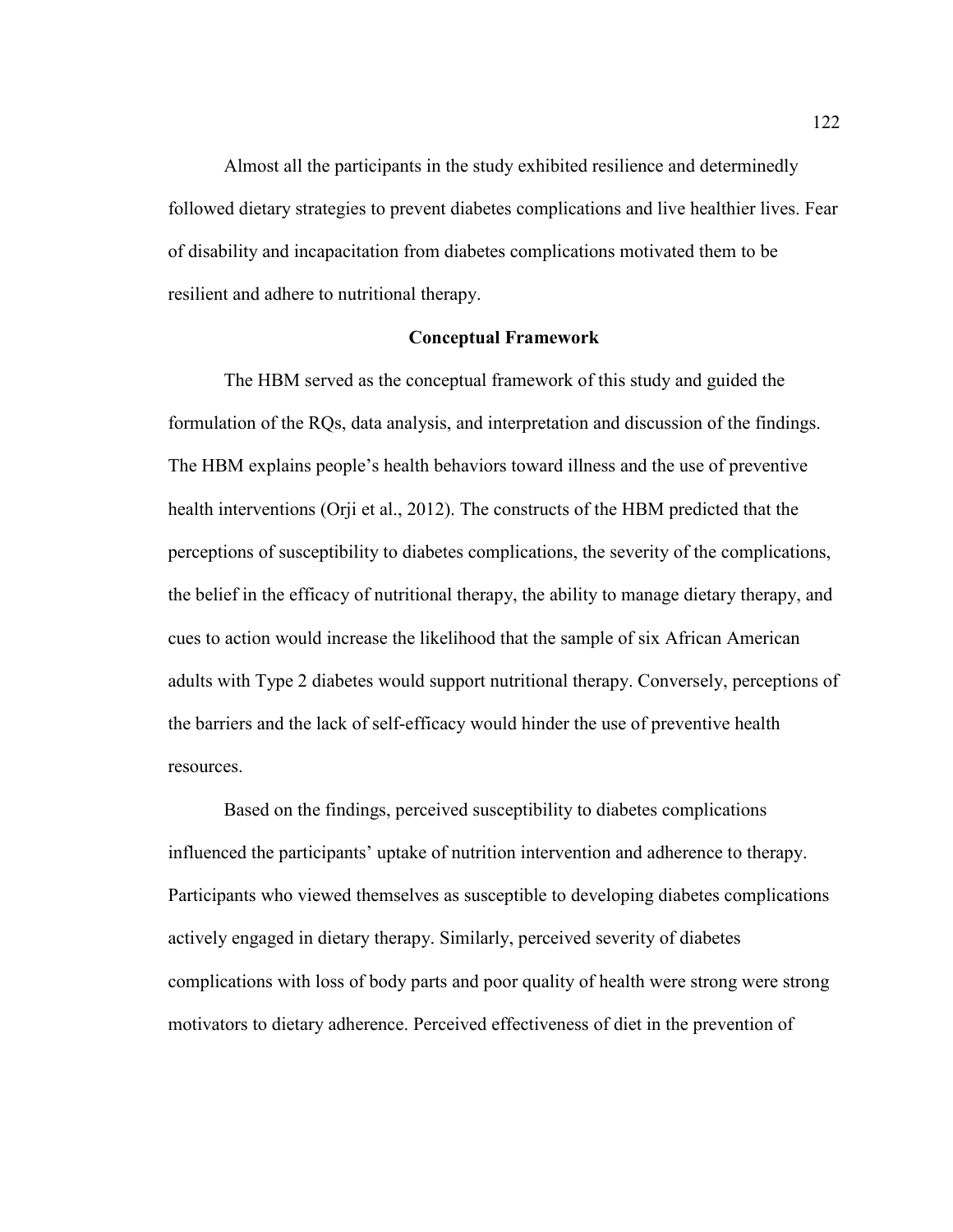diabetes complications and self-efficacy in dietary management all contributed to the adoption of and adherence to dietary therapy.

Other factors that enabled adherence to diet included trusting relationship between health care providers and the patients, communication with physicians and diabetes education, strong family support, and resilience had major impact on participants' adherence to diet. Rapport with physicians along with good communication helped to shape participants' perception of their susceptibility to the disease as well as the severity of diabetes and its complications. Iteration of the need for dietary adherence by primary care physicians were stimulus for the participants to uptake dietary therapy. Diabetes educators promoted dietary management and diabetes self-management which encouraged dietary adherence. All the participants who attended diabetes classes regularly expressed confidence in dietary efficacy in the prevention of diabetes complications and maintenance of the self-management of their diets. Barriers limiting the participants' adherence to a diabetes diet included portion size, cost of healthy foods, meal plan, chronicity of diabetes, need for long-term dietary adherence, and lack of family support.

#### **Limitations of the Study**

Limitations of the study included the small sample size, recruitment process, setting, recall bias, and other possible biases. The small sample of six participants made it difficult to present the experiences of all African American adults with Type 2 diabetes, thus limiting the generalization of the study to the target population. The second limitation was the recruitment process. Participants were recruited through flyers that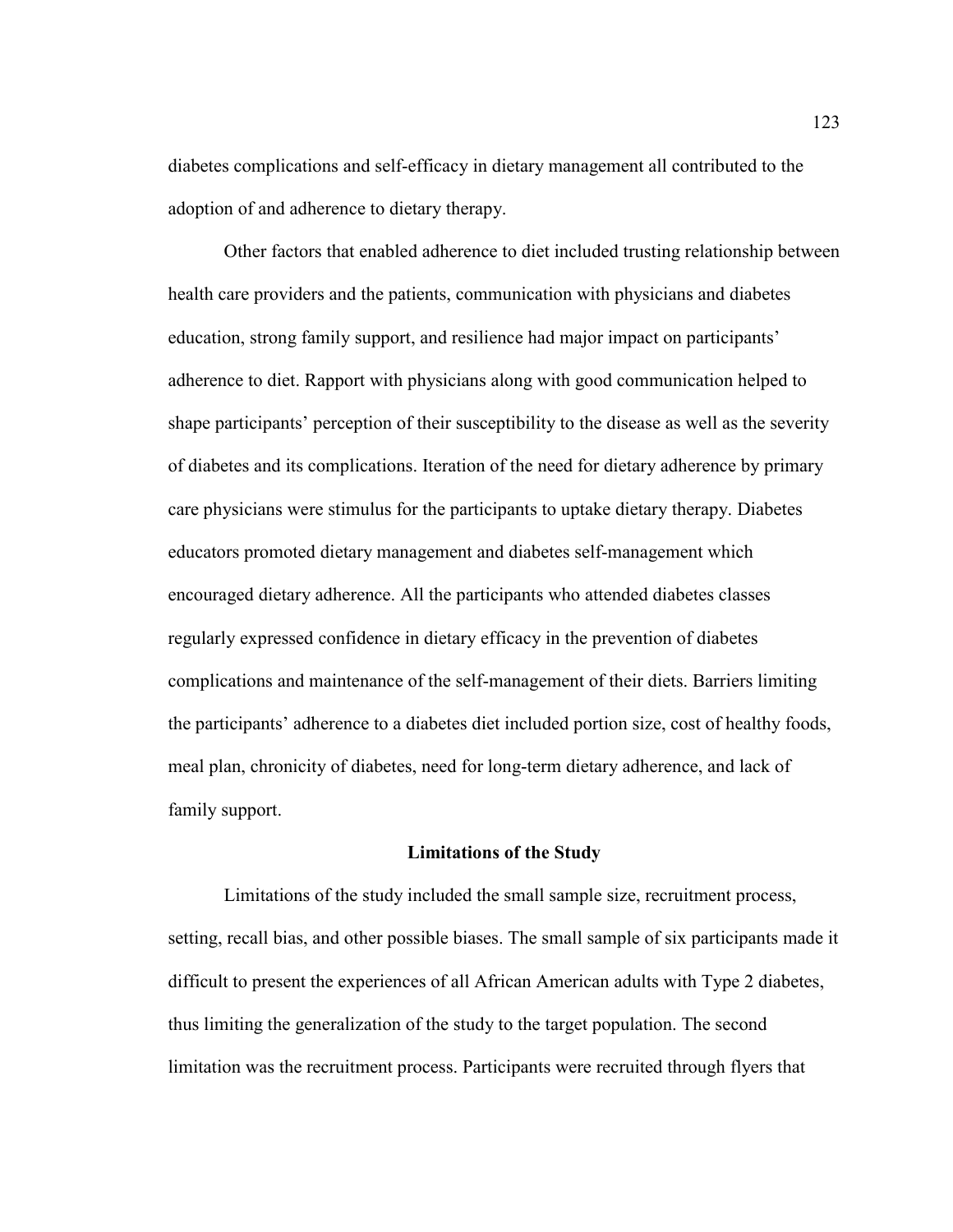were posted in three physicians' offices, but I could not verify the participants' diagnosis of Type 2 diabetes because the physicians and their employees were not involved in the recruitment process. The study was limited to information collected from the participants on dietary therapy in the prevention of diabetes complications. The third limitation was the study setting. The recruitment of only African American adults living in a large city in southeast Texas excluded adults from other ethnic groups who might have had similar experiences, thus limiting the applicability of the findings to members of the African American population only. The fourth limitation was recall bias, meaning that I had asked the participants to self-report and recall experiences of the phenomenon under investigation that they might have exaggerated or forgotten. Cultural perceptions also might have influenced the ways that the participants understood and answered the interview questions, thus prohibiting generalization of the findings to other racial and ethnic groups. The study is limited on findings from participants living in a large city in southeast Texas and studies in smaller cities or rural areas may yield different outcomes.

## **Recommendations**

I conducted this phenomenological study to obtain the perceptions of a sample of African American adults with Type 2 about diet-only therapy in preventing diabetes complications. The findings highlight the significance of dietary therapy in the prevention and control of diabetes complications. Strict adherence to diet prevents or delays the onset of diabetes complications and might ameliorate ones already in existence. I recommend that health care providers should teach patients about the significant role of dietary adherence in their management of Type 2 of diabetes. Physicians and other health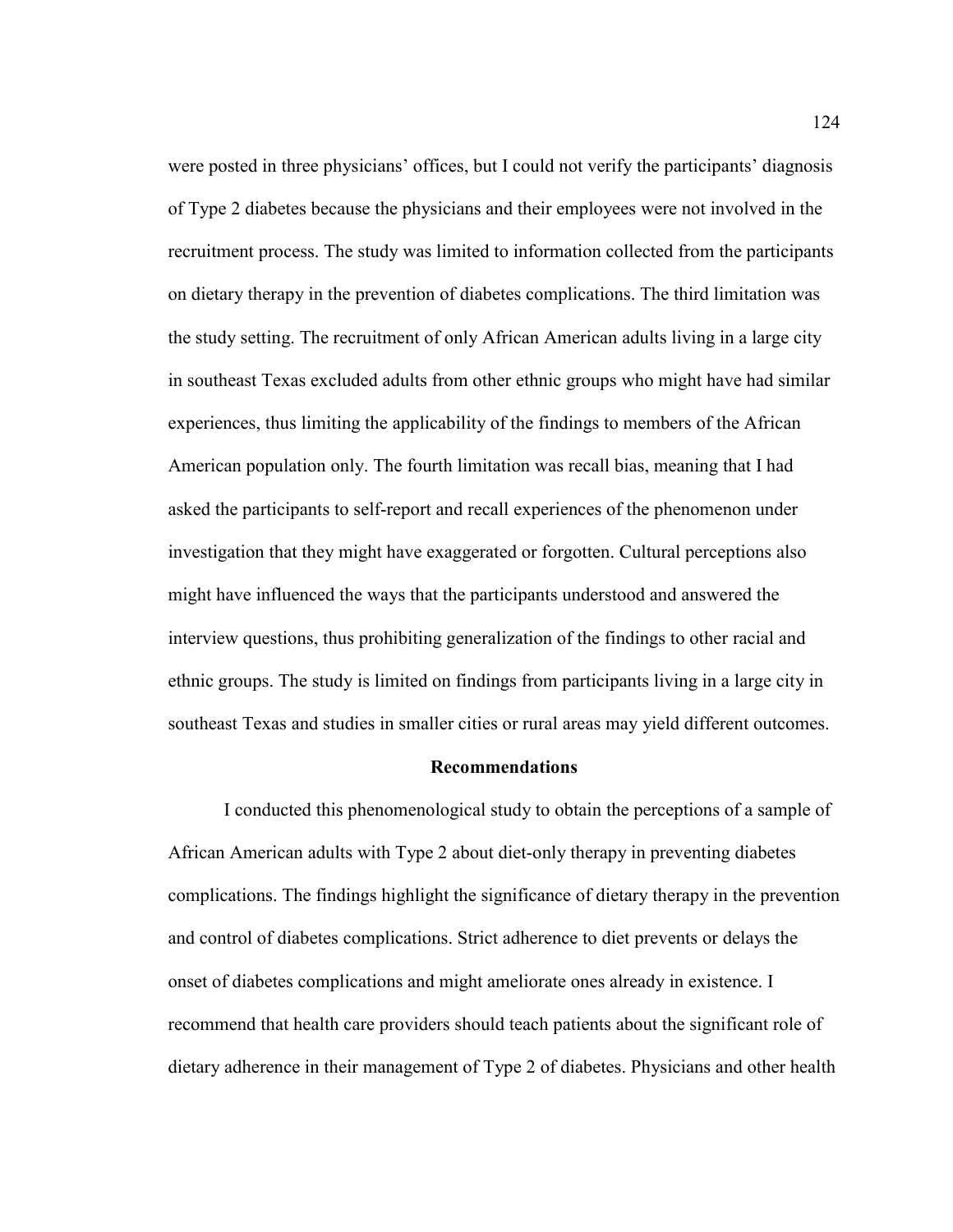care providers should help patients to understand the implications of Type 2 diabetes, the severity of diabetes complications, and the patients' susceptibility to diabetes complications. Results showed that patients were the most receptive of information upon the initial diagnosis of Type 2 diabetes. I recommend that physicians be honest and clear with patients about the severity of Type 2 diabetes at the onset of the disease and remind them at each follow up. Healthcare providers should integrate patients' cultural and dietary preferences into meal planning to promote dietary adherence.

Strong family support emerged as a positive indicator of long-term dietary adherence. Results showed that most of the participants became weary of following the recommended diet after the early phases of their disease had passed. Castro-Sanchez and Avila-Ortiz (2013) noted that adherence to a diet heavy in vegetables and vegetable fat was challenging in the long term because patients would revert to animal fats and meat. Because Type 2 diabetes is a progressive chronic disease, it is necessary for family members to be involved in patients' dietary management to ensure sustained adherence. Patients who do not have family support should be encouraged to form a secure social network that can hold them accountable.

Resilience was yet another important finding. Patients should be encouraged to be positive about the disease and be involved in their own care. Family members and social support networks should be taught the importance of helping patients with Type 2 diabetes to develop resilience. I recommend the replication of this study in rural areas or small cities compare the findings with this study.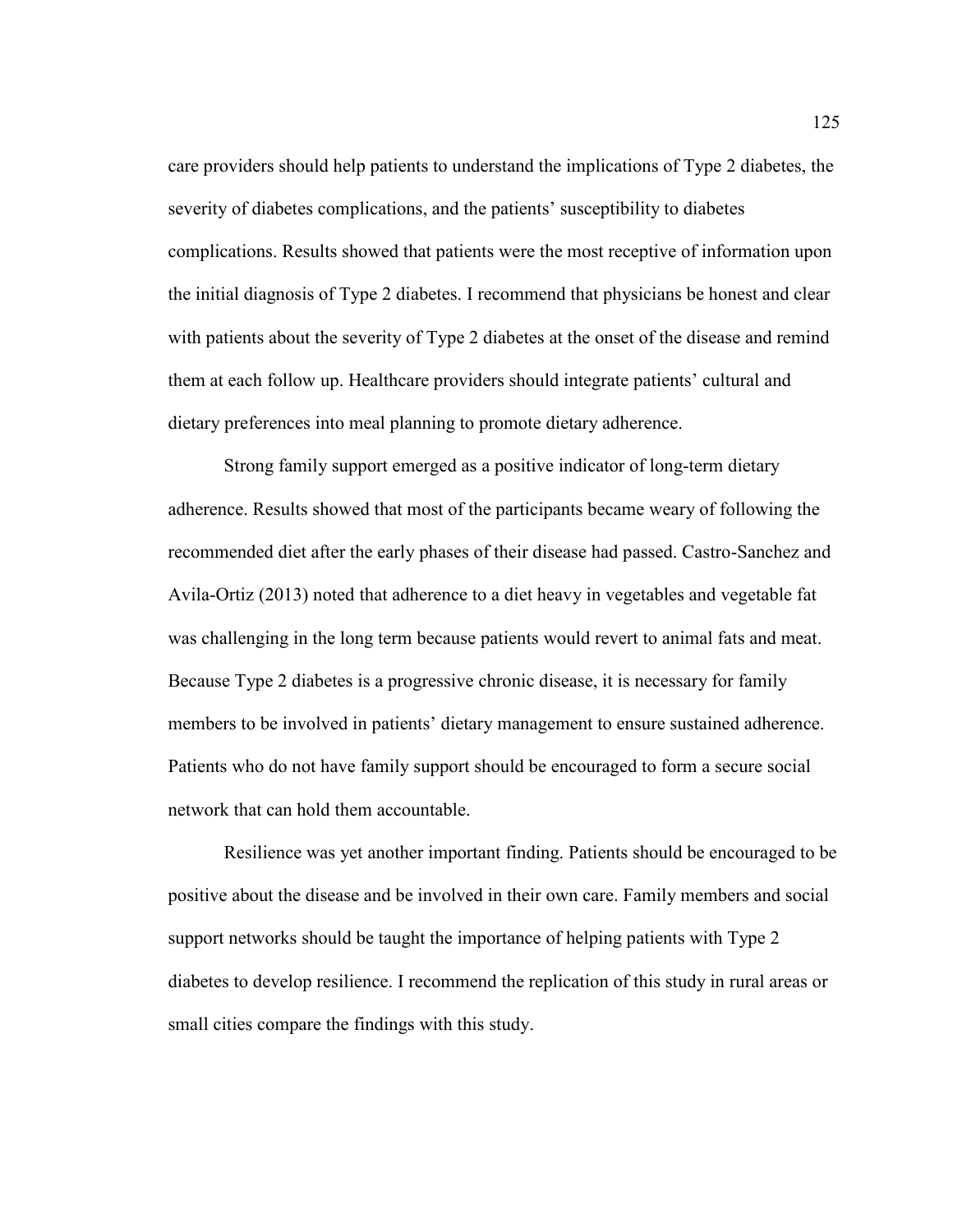## **Implications for Social Change**

The findings can generate positive social change among African American adults with Type 2 diabetes. I conducted the study to obtain the perceptions of six African American adults with Type 2 diabetes about diet-only therapy in preventing diabetes complications. African Americans have a high prevalence of Type 2 diabetes and bear a higher burden than other ethnic groups of its complications (Chatterjee et al., 2015). Poor dietary behavior has been associated with Type 2 diabetes, and adherence to dietary therapy has been shown to reduce the prevalence of the disease, along with the morbidity and mortality rates associated with diabetes. The findings contribute to the extant literature on dietary therapy in the management of Type 2 diabetes, the prevention of diabetes complications, and the promotion of a high quality of life and well-being among patients with Type 2 diabetes.

Adherence to nutritional therapy has important social change implications. The findings can motivate individuals to change poor dietary behaviors and adopt healthier dietary habits to prevent diabetes complications and ensure more positive health outcomes. Health care providers can apply the findings by providing patients with more patient-centered education to promote the adoption of dietary interventions and long-term adherence to a diabetes diet. More positive health outcomes could help to reduce the disability and death rates of diabetes patients in the African American population. The subsequent decrease in the medical costs of treating Type 2 diabetes and its complications could impact individuals, family members, communities, and different levels of government. Adherence to a diabetes diet within the family and the community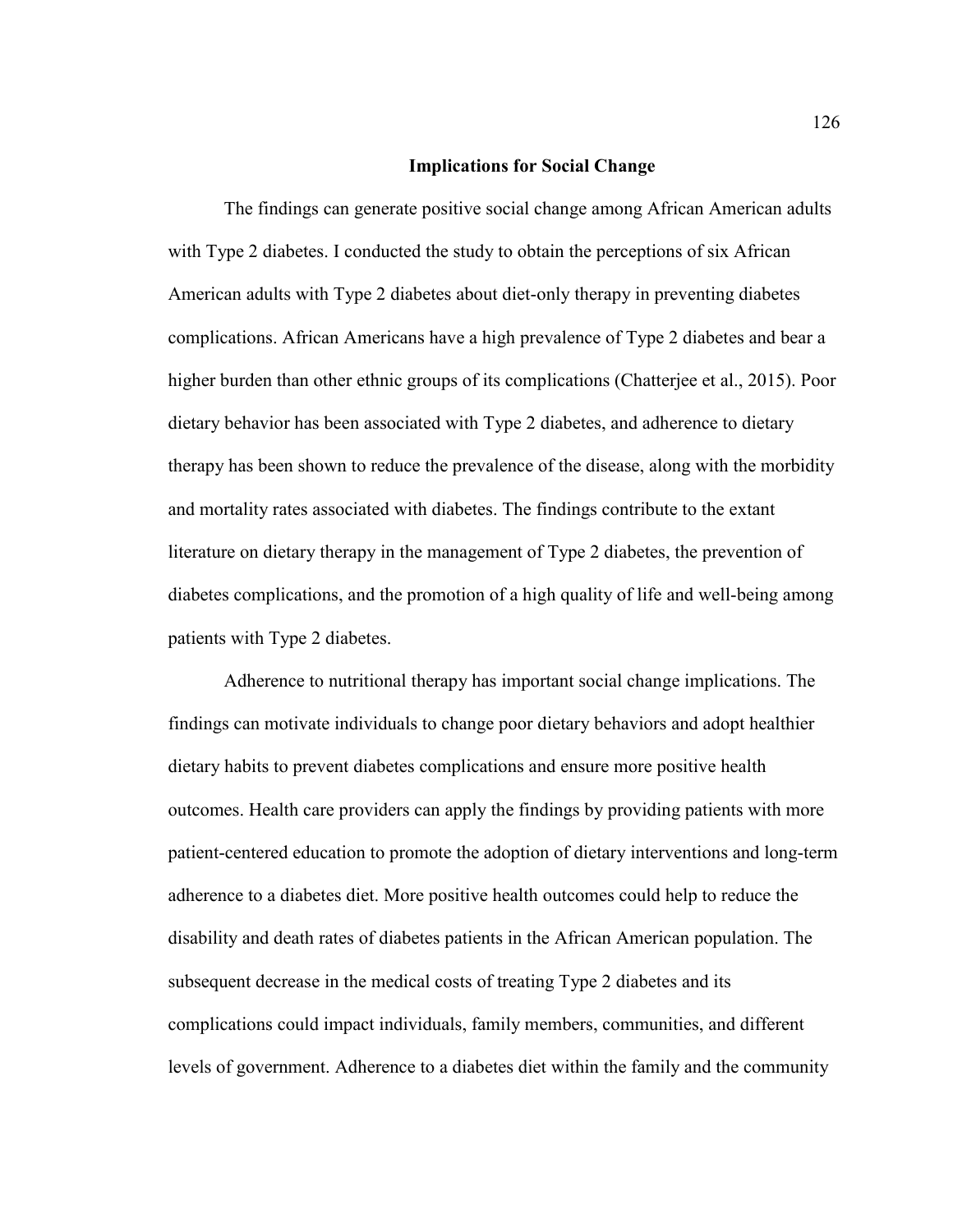could result in better weight control and a reduction in the incidence of obesity, a significant precursor of diabetes Type 2 (Tang et al., 2015). The results also could increase patients' knowledge, decision-making skills and self-efficacy in nutrition management. Finally, researchers might find this study useful as a reference for future investigations into nutritional therapy.

## **Conclusion**

I conducted this phenomenological study to obtain the perceptions of African American adults with Type 2 diabetes about diet-only therapy in preventing diabetes complications. Three RQs were formulated to explore participants' experiences guided by the conceptual framework of the HBM. Six participants took part in the study, which was conducted in a large city in southeast Texas. I collected my data through face-to-face interviews with the six participants. Ten themes emerged from the data analysis. All of the participants perceived Type 2 diabetes to be a frightening disease with serious consequences, and their belief that they were vulnerable to developing diabetes complications motivated their dietary adherence.

 The participants considered dietary therapy an effective strategy in the prevention of diabetes complications. Participants also communicated that their primary physicians were foundational to their dietary adherence and that diabetes educators provided them with useful knowledge about nutritional management. Participants who had strong family support fared better in dietary management and adherence. Family involvement also promoted feelings of acceptance and self-worth among the participants that further facilitated dietary adherence. The desire to live healthy lives free of diabetes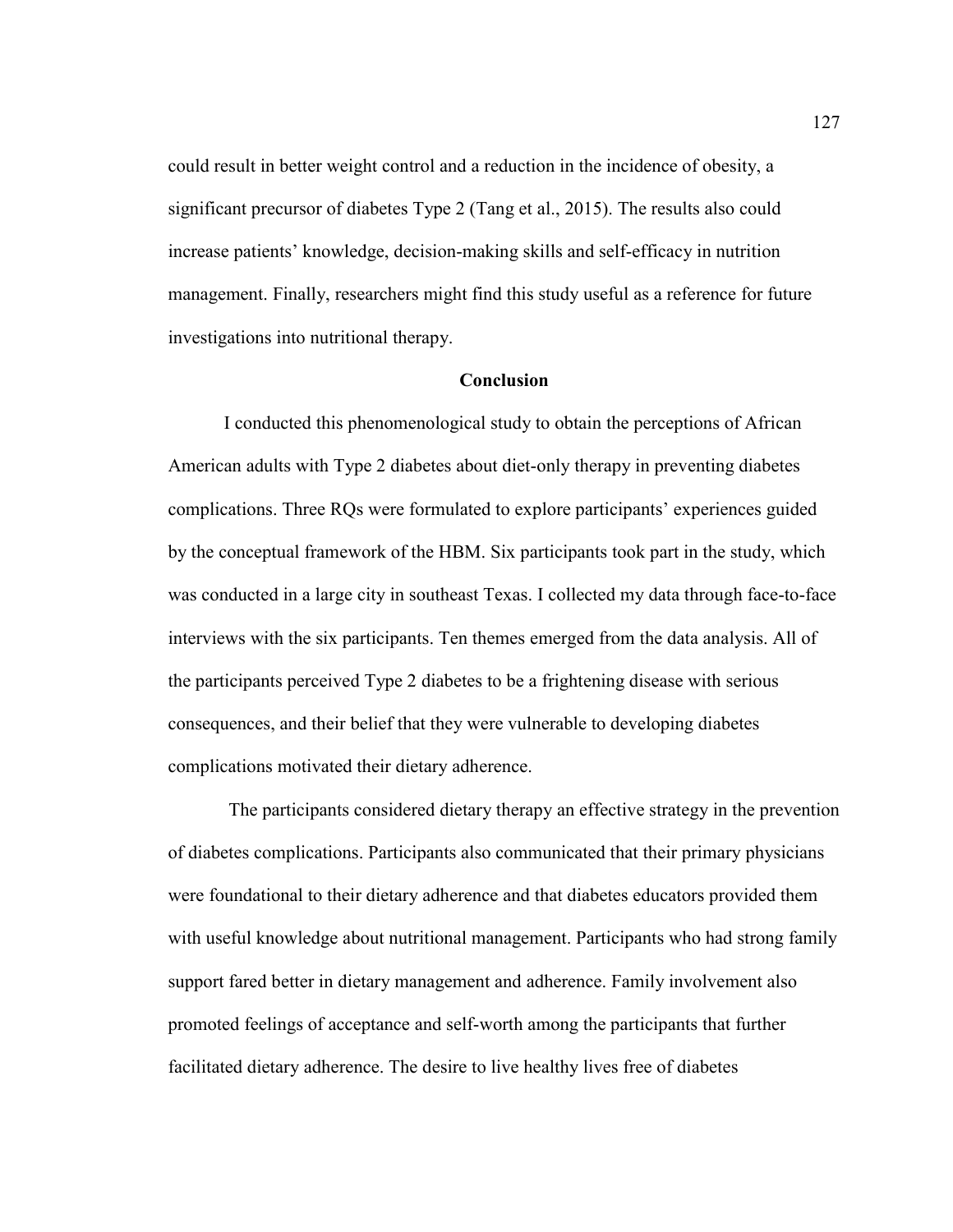complications was another important factor in the decision to comply with dietary adherence.

Understanding patients' perceptions of dietary therapy in managing diabetes and preventing its complications is pivotal to dietary adherence. Knowledge obtained from this study showed that most of the participants were aware of the severity of diabetes and understood the need for appropriate communication with health providers to enhance compliance. With insight from this study, health providers could have a deeper understanding of their role in patients' self-management and the goal of healthier lives. Health care providers can encourage family involvement in patients' self-care to help to maintain long-term adherence. Strict dietary adherence among diabetes patients would lead to a decrease in the incidence and prevalence of Type 2 diabetes and reduce the burden of diabetes complications among the African American population.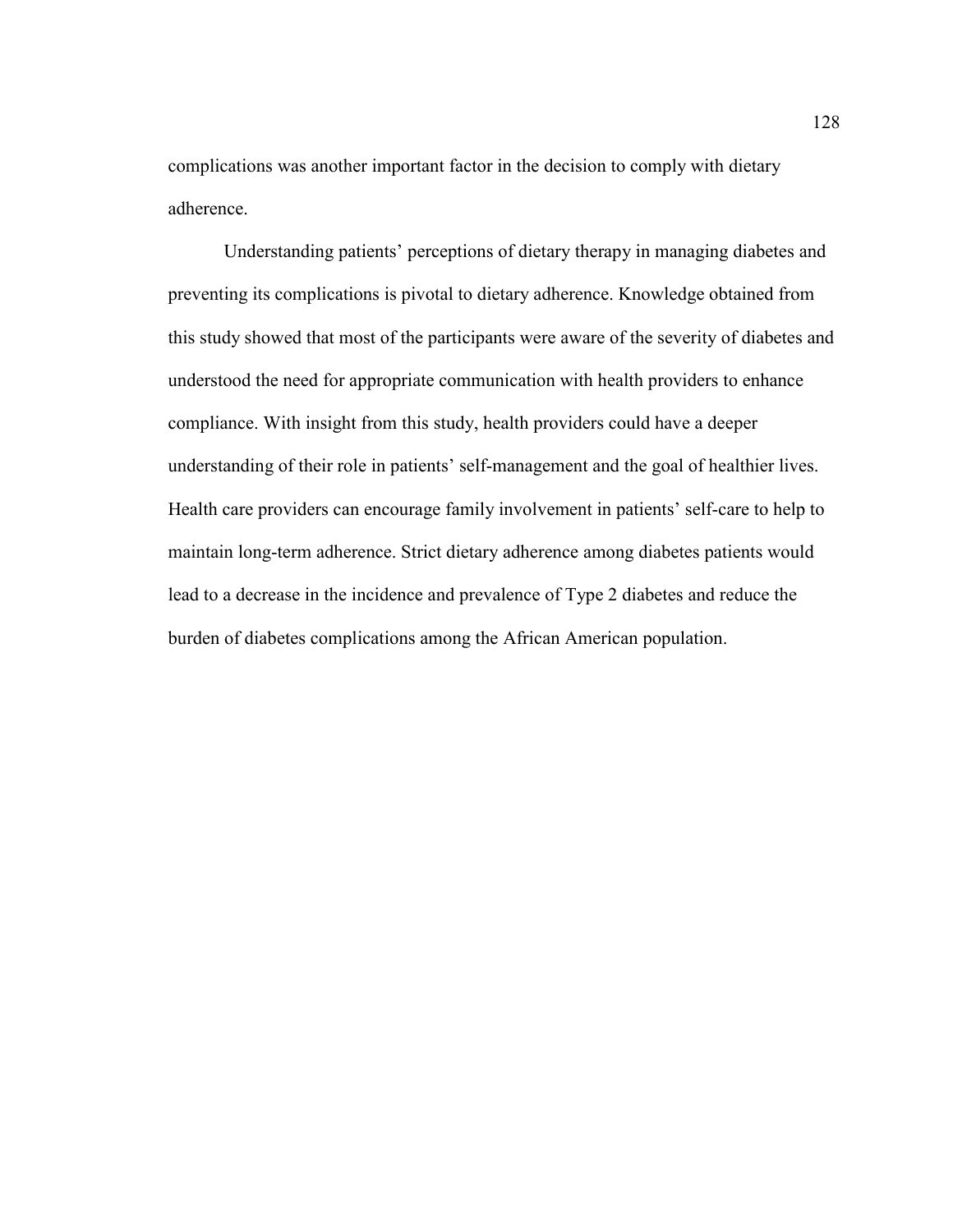#### References

- Abdullah, A., Stoelwinder, J., Shortreed, S., Wolfe, R., Stevenson, C., Walls, H., . . . Peeters, A. (2011). The duration of obesity and the risk of Type 2 diabetes. *Public Health Nutrition, 14*(1), 119-126. doi:10.1017/S1368980010001813
- Abubakari, A., Jones, M. C., Lauder, W., Kirk, A., Anderson, J., & Devendra, D. (2011). Associations between knowledge, illness perceptions, self-management and metabolic control of Type 2 diabetes among African and European-origin patients. *Journal of Nursing & Healthcare of Chronic Illnesses, 3*(3), 245-256. doi:10.1111/j.1752-9824.2011.01098.x
- Ahrari, S., Moshki, M., & Bahrami, M. (2014).The relationship between social support and adherence of dietary and fluids restrictions among hemodialysis patients in Iran. *Journal of Caring Sciences, 3*(1), 11-9. doi:10.5681/jcs.2014.002
- Alcubierre, N., Martinez-Alonso, M., Valls, J., Rubinat, E., Traveset, A., Hernández, M., … Mauricio, D. (2016). Relationship of the adherence to the Mediterranean diet with health-related quality of life and treatment satisfaction in patients with Type 2 diabetes mellitus: A post-hoc analysis of a cross-sectional study. *Health and Quality of Life Outcomes*, *14*(69), 1-6. doi:10.1186/s12955-016-0473-z
- Al Hasan, D. M., & Eberth, J. M. (2016). An ecological analysis of food outlet density and prevalence of type II diabetes in South Carolina counties. *Biomedical Central Public Health, 16*(10), 1-9. doi:10.1186/s12889-015-2681-6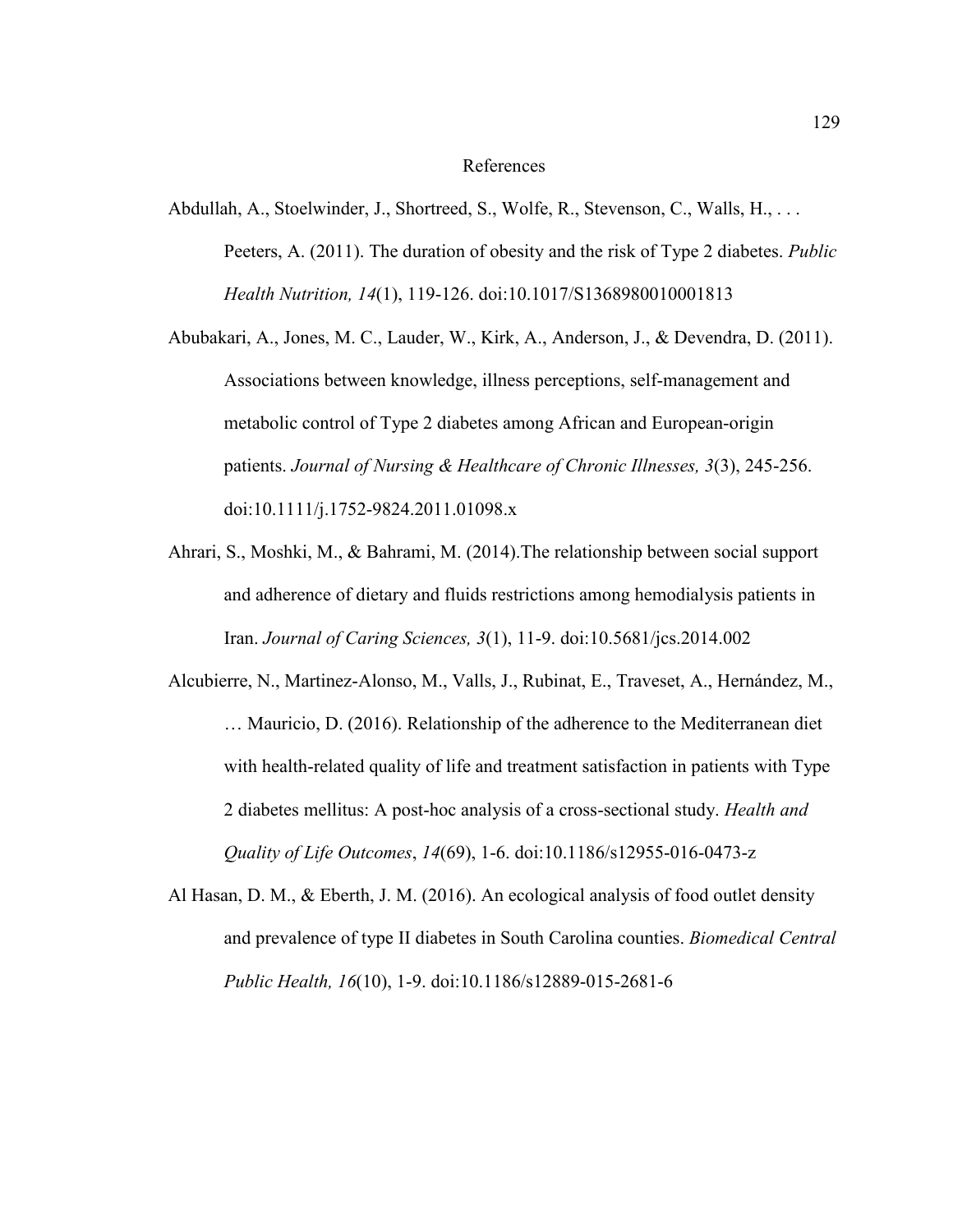- Al Tunaiji, H., Davis, J. C., Mackey, D. C., & Khan, K. M. (2014). Population attributable fraction of Type 2 diabetes due to physical inactivity in adults: A systematic review. *Biomedical Central Public Health, 14*(1), 249-266. doi:10.1186/1471-2458-14-469
- American Diabetes Association. (2017). Standards of medical care in diabetes. *Diabetes Care, 40*(1), S6-S10. doi:10.2337/dc17-S004
- American Heart Association. (2013). *Statistical fact sheet 2013 update: Physical inactivity.* Retrieved from https://www.heart.org/idc/groups/heart-public/@wcm/ @sop/@smd/documents/downloadable/ucm\_319589.pdf
- Anekwe, T. D., & Rahkovsky, I. (2014). The association between food prices and the blood glucose level of US adults with Type 2 diabetes. *American Journal of Public Health, 104*(4), 678-685. doi:10.2105/AJPH.2013.301661
- Arends, R.Y., Bode, C., Taal, E., Van de Laar, M. A. (2013). The role of goal management for successful adaptation to arthritis. *Patient Education and Counselling, 93*(1), 130-138. doi:10.1016/j.pec.2013.04.022
- Avedzi, H. M., Mathe, N., Bearman, S., Storey, K., Johnson, J. A., & Johnson, S. T. (2017). Examining diet-related care practices among adults with Type 2 diabetes: A focus on glycemic index choices. *Canadian Journal of Dietetic Practice & Research, 78*(1), 26-31. doi:10.3148/cjdpr-2016-021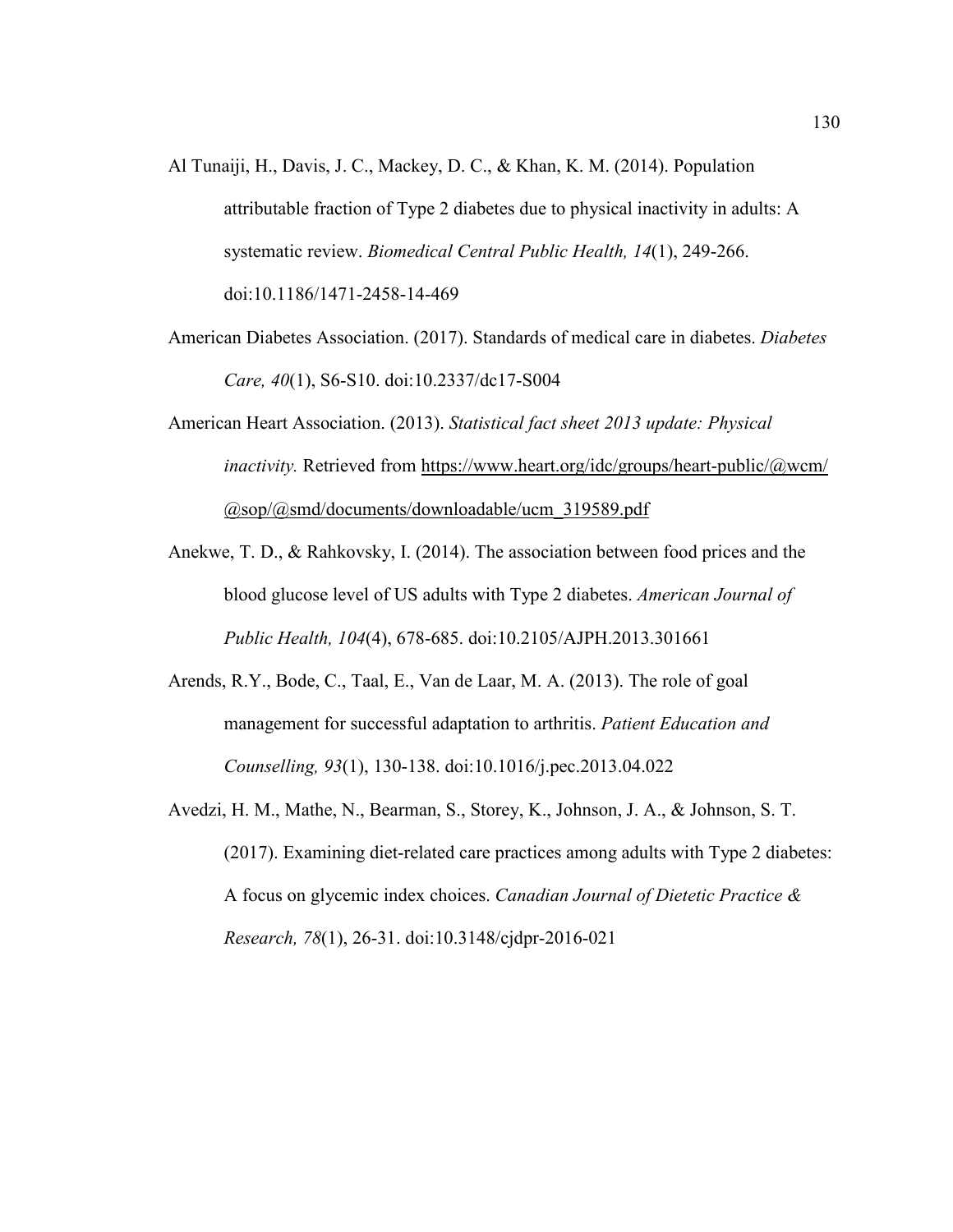Awadalla, H., Noor, S. K., Elmadhoun, W. M., Almobarak, A. O., Elmak, N. E.,

Abdelaziz, S. I., … Ahmed, M. H. (2017). Diabetes complications in Sudanese individuals with Type 2 diabetes: Overlooked problems in sub-Saharan Africa? *Diabetes & Metabolic Syndrome: Clinical Research & Reviews, 11*(Suppl. 2), S1047-S1051. https://doi-org.ezp.waldenulibrary.org/10.1016/j.dsx.2017.07.039

- Ayele, K., Tesfa, B., Abebe, L., Tilahun, T., & Girma, E. (2012). Self-care behavior among patients with diabetes in Harari, Eastern Ethiopia: The health belief model perspective. *PLOS One, 7*(4), e35515. doi:10.1371/journal.pone.0035515
- Becker, M. H., Drachman, R. H., & Kirscht, J. P. (1974). A new approach to explaining sick-role behavior in low-income populations. *American Journal of Public Health, 64*(3), 205-216. Retrieved from https://ezp.waldenulibrary.org/login?url= https://search.ebscohost.com/login.aspx?direct=true&db=mnh&AN=481176 2&site=eds-live&scope=site
- Bergin, M. (2011). NVivo 8 and consistency in data analysis: reflecting on the use of a qualitative data analysis program. *Nurse Researcher, 18*(3), 6-12. Retrieved from https://ezp.waldenulibrary.org/login?url=https://search.ebscohost.com/login.aspx? direct=true&db=mnh&AN=21560920&site=eds-live&scope=site

Bhattacharya, G. (2012). Self-management of Type 2 diabetes among African Americans in the Arkansas Delta: A strengths perspective in social-cultural context. *Journal of Health Care for the Poor and Underserved, 23*(1), 161-178. https://doi.org/10.1353/hpu.2012. 0035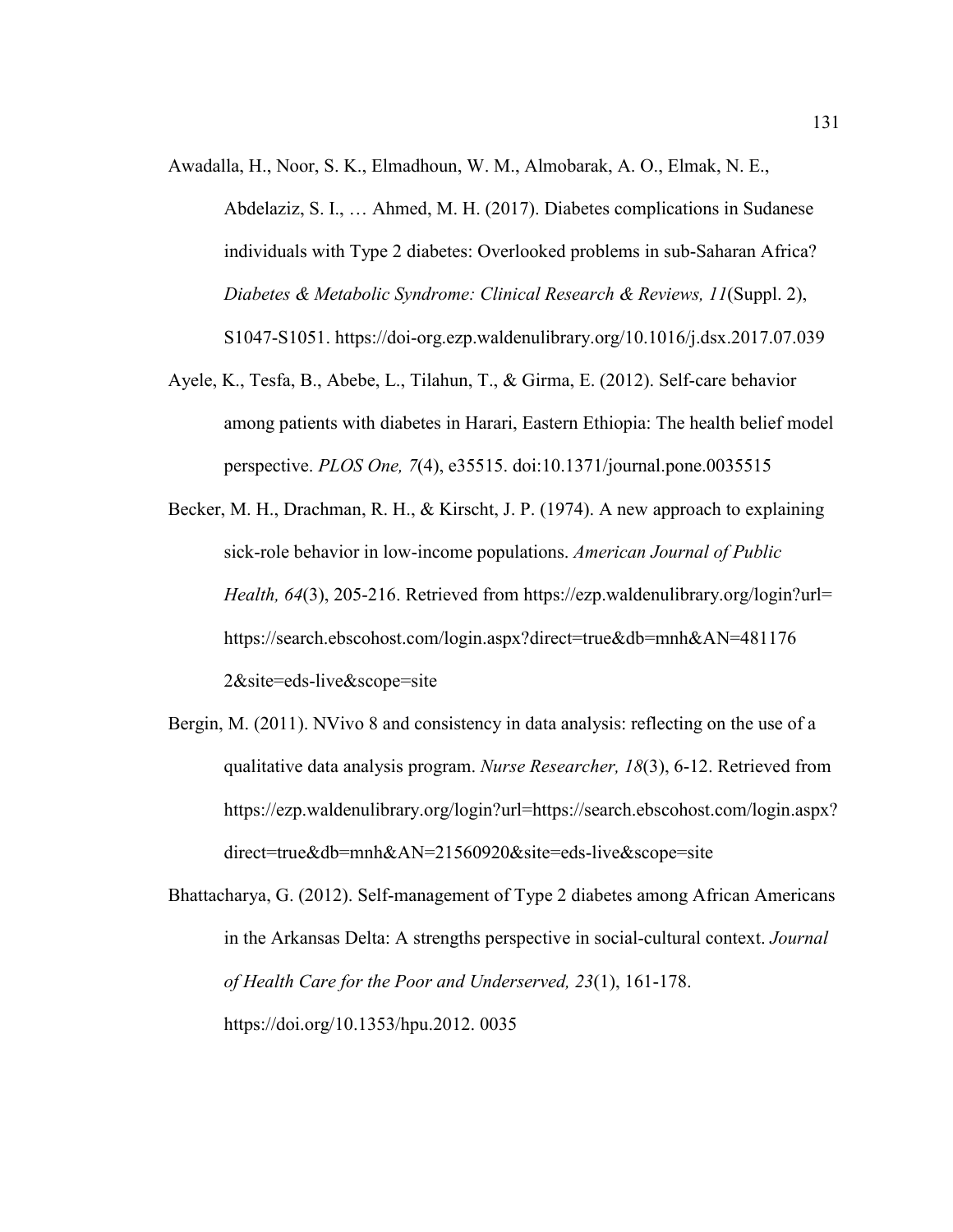Bock, S. (2012). Toward a performance approach to African American personal narratives about diabetes. *Western Journal of Black Studies, 36*(4), 276-288. Retrieved from https://www.researchgate.net/

Bockwoldt, D., Quinn, L., Staffileno, B. A., Coke, L., Hamilton, R., Fogg, L., & Calvin, D. (2017). Understanding experiences of diabetes medications among African Americans living with Type 2 diabetes. *Journal of Transcultural Nursing, 28*(4), 363-371. doi:10.1177/1043659616651674

- Boylan, M. (2007). Part 4: dietary and lifestyle factors in the management of Type 2 diabetes mellitus. *Journal of the Australian Traditional-Medicine Society, 13*(3), 143-147. Retrieved from https://ezp.waldenulibrary.org/login?url=https://search. ebscohost.com/login.aspx?direct=true&db=edswsc&AN=000257189700002&site =eds-live&scope=site
- Breen, C., Ryan, M., Gibney, M. J., & O'Shea, D. (2015). Diabetes-related nutrition knowledge and dietary intake among adults with Type 2 diabetes. *British Journal of Nutrition, 114*(3), 43-447. doi:10.1017/S0007114515002068
- Broadbent, E., Donkin, L., & Stroh, J. (2011.). Illness and treatment perceptions are associated with adherence to medications, diet, and exercise in diabetic patients. *Diabetes Care, 34*(2), 338-340. doi:10.2337/dc10-1779
- Brownlee-Duffeck, M., Peterson, L., Simonds, J. F., Goldstein, D., Kilo, C., & Hoette, S. (1987). The role of health beliefs in the regimen adherence and metabolic control of adolescents and adults with diabetes mellitus. *Journal of Consulting and Clinical Psychology, 55*(2), 139-144.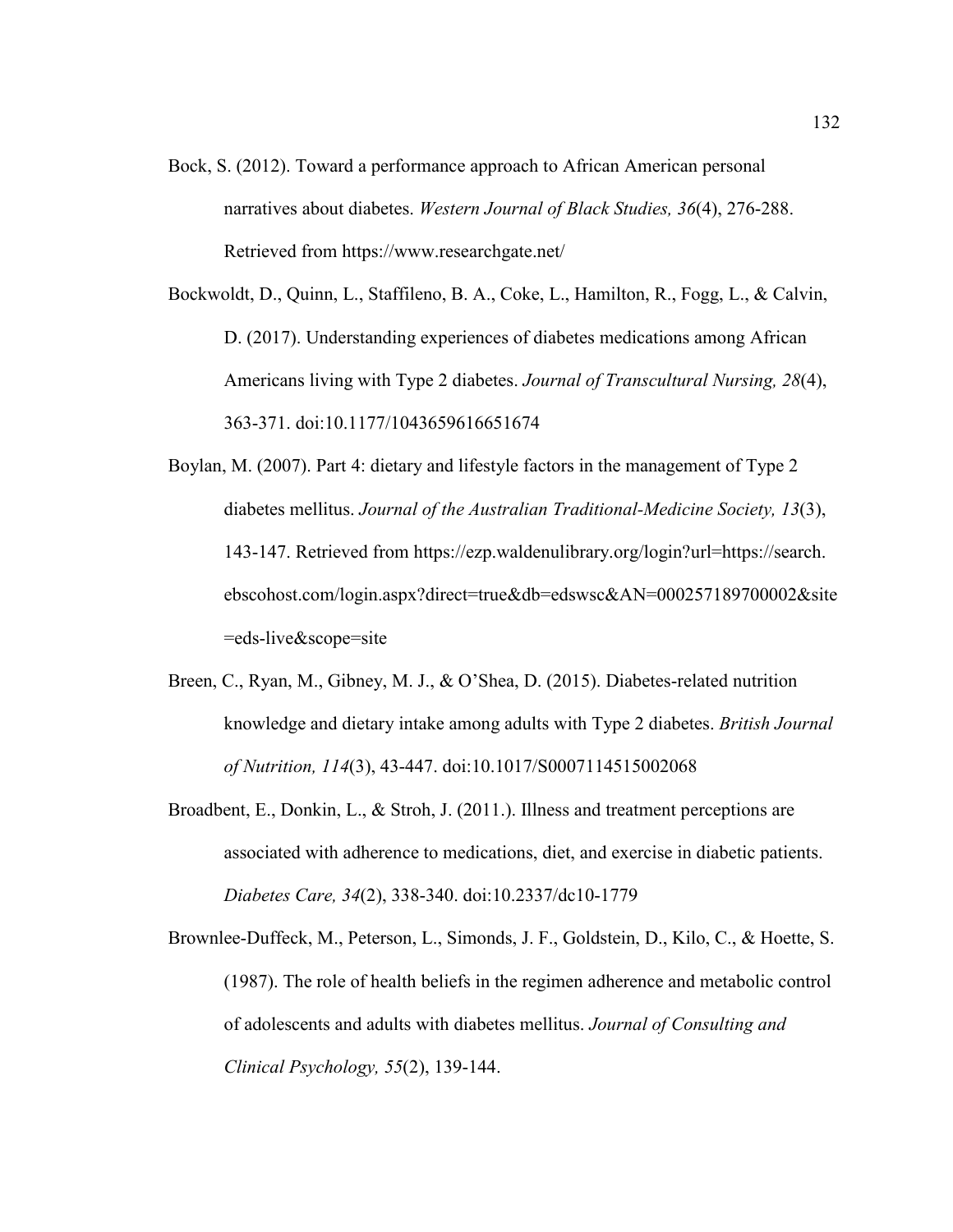Burridge, L. H., Foster, M. M., Donald, M., Zhang, J., Russell, A. W., & Jackson, C. L. (2016). Making sense of change: Patients' views of diabetes and GP-led integrated diabetes care. *Health Expectations, 19*(1), 74-86. doi:10.1111/hex.12331

Calvin, D., Quinn, L., Dancy, B., Park, C., Fleming, S. G., Smith, E., & Fogelfeld, L. (2011). African Americans' perception of risk for diabetes complications. *Diabetes Educator, 37*(5), 689-698. doi:10.1177/0145721711416258

Carawan, L. W., Nalavany, B. A., & Jenkins, C. (2016). Emotional experience with dyslexia and self-esteem: The protective role of perceived family support in late adulthood. *Aging & Mental Health, 20*(3), 284. doi:10.1080/13607863.2015.1008984

Carpenter, R. D., Theeke, L. A., Mallow, J. A., Theeke, E., & Gilleland, D. (2017). Relationships among distress, appraisal, self-management behaviors, and psychosocial factors in a sample of rural Appalachian adults with Type 2 diabetes. *Online Journal of Rural Nursing & Health Care, 17*(2), 34-64. https://doi-org. ezp.waldenulibrary.org/10.14574/ojrnhc.v17i2.446

- Castro-Sanchez, A. E., & Avila-Ortiz, M. N. (2013). Changing dietary habits in persons living with Type 2 diabetes. *Journal of Nutrition Education and Behavior, 45*(6), 761-766. doi:10.1016/j.jneb.2013.04.259
- Centers for Disease Control and Prevention. (2017a). Body mass index. Retrieved from https://www.cdc.gov/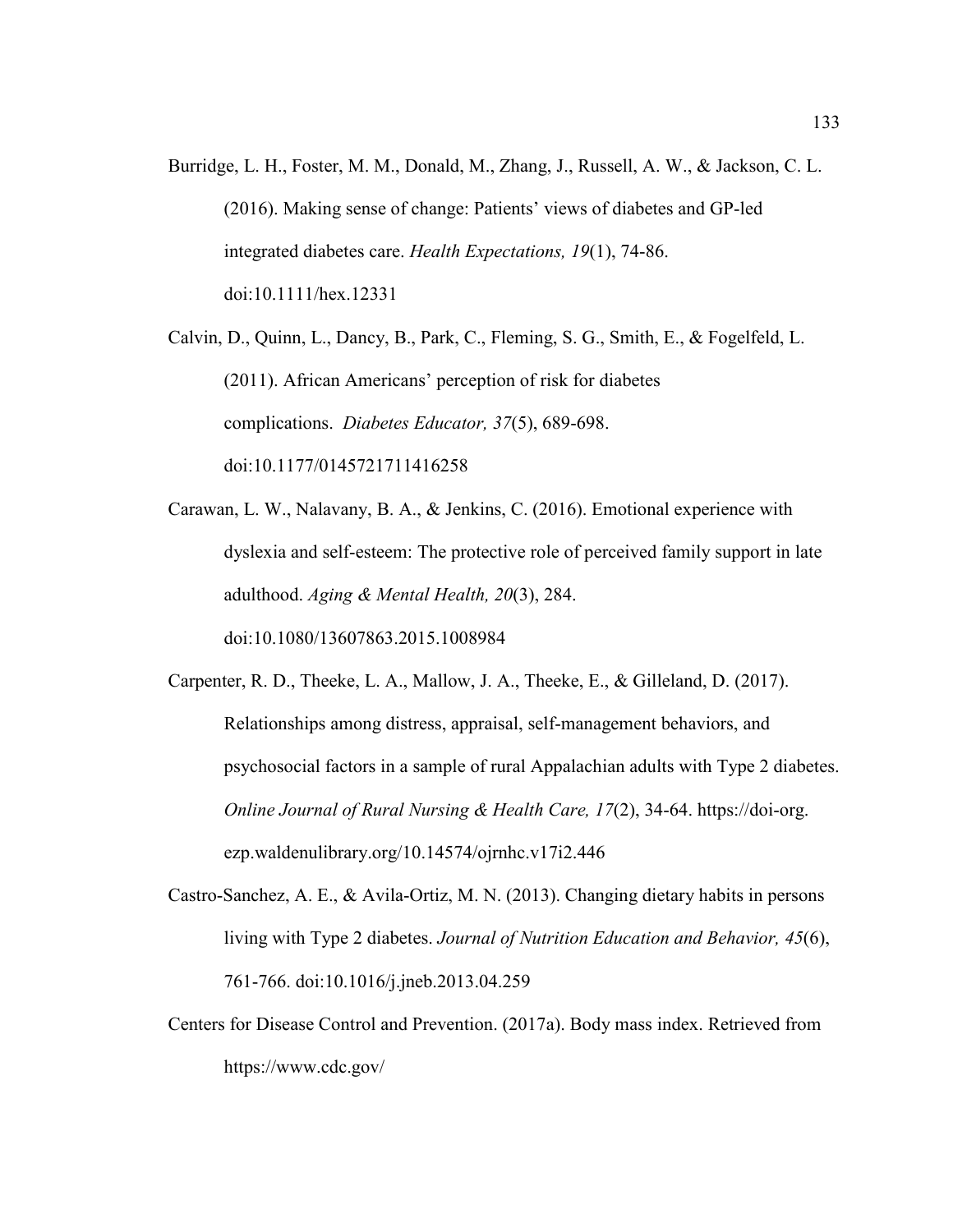- Centers for Disease Control and Prevention. (2017b). National Diabetes Statistics Report, 2017 Estimates of Diabetes and Its Burden in the United States. Retrieved from http://www.cdc.gov/diabetes/data/statistics/2017statisticsreport.html.
- Chatterjee, R., Maruthur, N., Edelman, D., & Maruthur, N. M. (2015). Novel risk factors for Type 2 Diabetes in African-Americans. *Current Diabetes Reports, 15*(12), 1- 10. doi:10.1007/s11892-015-0675-5
- Chih-Cheng, H., Cheng-Hua, L., Wahlqvist, M. L., Hsiao-Ling, H., Hsing-YI, C., Likwang, C., … Jur-Shan, C. (2012). Poverty increases Type 2 diabetes incidence and inequality of care despite universal health coverage. *Diabetes Care, 35*(11), 2286-2292. doi:10.2337/dc11-2052
- Christensen, A. J., Wiebe, J. S., Smith, T. W., & Turner, C. W. (1994). Predictors of survival among hemodialysis patients: Effect of perceived family support. *Health Psychology, 13*(6), 521-525. http://dx.doi.org/10.1037/0278-6133.13.6.521
- Claude, J. A. J., Hadjistavropoulos, H. D., & Friesen, L. (2013). Exploration of health anxiety among individuals with diabetes: Prevalence and implications. *Journal of Health Psychology, 19*(2), 312-322. doi:10.1177/1359105312470157.
- Cleary, M., Horsfall, J., & Hayter, M. (2014). Qualitative research: Quality results? *Journal of Advanced Nursing, 70*(4), 711-713. doi:10.1111/jan.12172
- Cloete, L., Mitchell, B., & Morton, D. (2017). The role of obesity in the onset of Type 2 diabetes mellitus. *Nursing Standard, 31*(22), 59-69. doi:10.7748/ns.2017.e10672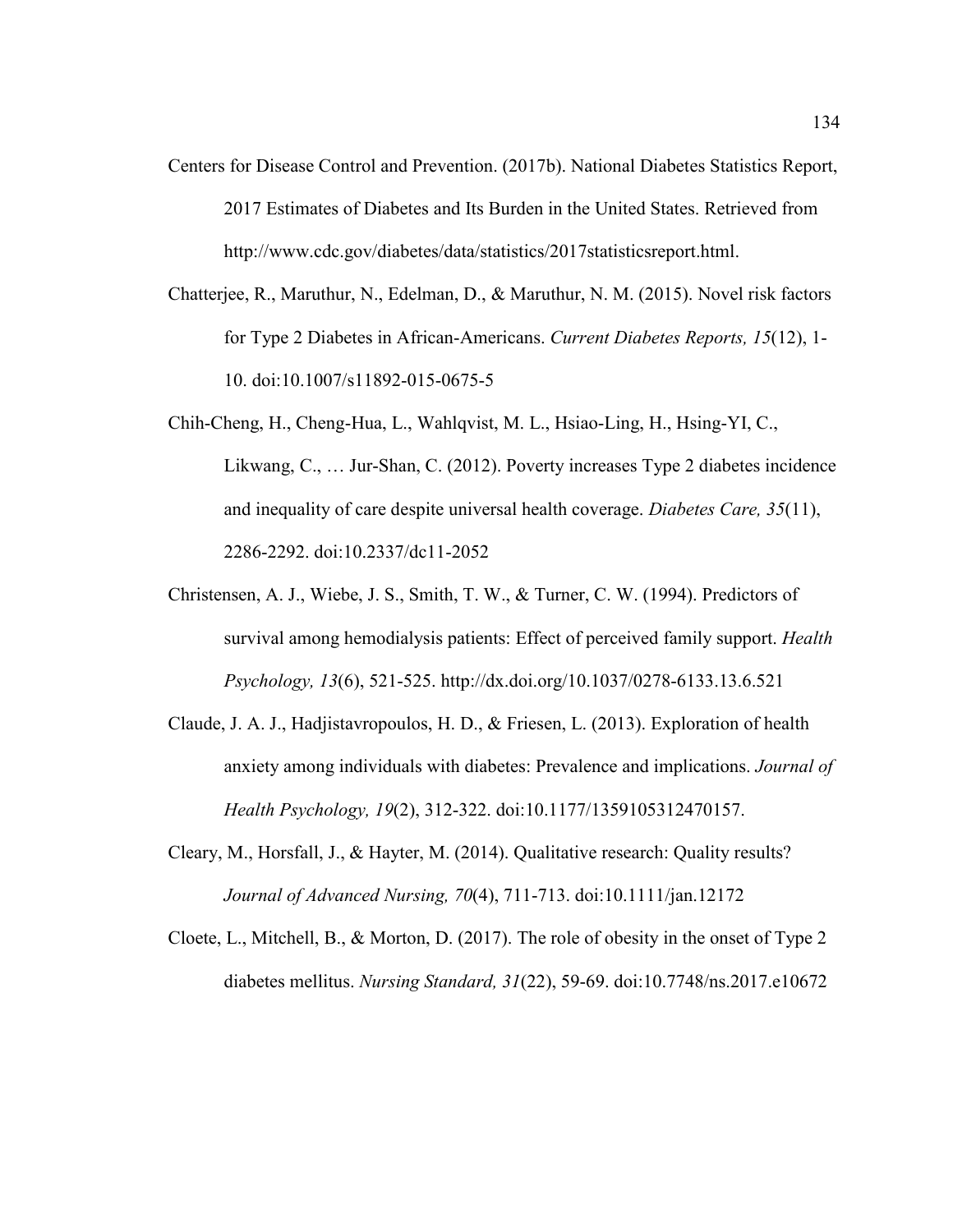- Connelly, L. M. (2016). Understanding research. Trustworthiness in qualitative research. *Medical Surgical Nursing, 25*(6), 435-436. Retrieved from https://ezp.waldenulibrary.org/login?url=https://search.ebscohost.com/login.aspx? direct=true&db=a9h&AN=120221607&site=eds-live&scope=site
- Cooper, A. J. M., Schliemann, D., Long, G. H., Griffin, S. J., & Simmons, R. K. (2014). Do improvements in dietary behaviour contribute to cardiovascular risk factor reduction over and above cardio-protective medication in newly diagnosed diabetes patients? *European Journal of Clinical Nutrition, 68,* 1113-1118. doi:10.1038/ejcn.2014.79
- Cornish, E. K., McKissic, S. A., Dean, D. A. L., & Griffith, D. M. (2017). Lessons learned about motivation from a pilot physical activity intervention for African American men. *Health Promotion Practice, 18*(1), 102-109. doi:10.1177/1524839915614800
- Creswell, J. W. (2009). *Research design: A qualitative, quantitative, and mixed method approaches* (Laureate Education, custom ed.). Thousand Oaks, CA: Sage.
- Creswell, J. W. (2013). *Qualitative inquiry & research design: Choosing among five approaches* (3rd ed.). Thousand Oaks, CA: SAGE.

De Groot, M., Welch, G., Buckland, G. 3., Fergus, M., Ruggiero, L., & Chipkin, S. R. (2003). Cultural orientation and diabetes self-care in low-income African Americans with Type 2 diabetes mellitus. *Ethnicity & Disease, 13*(1), 6-14. Retrieved from https://www.ncbi.nlm.nih.gov/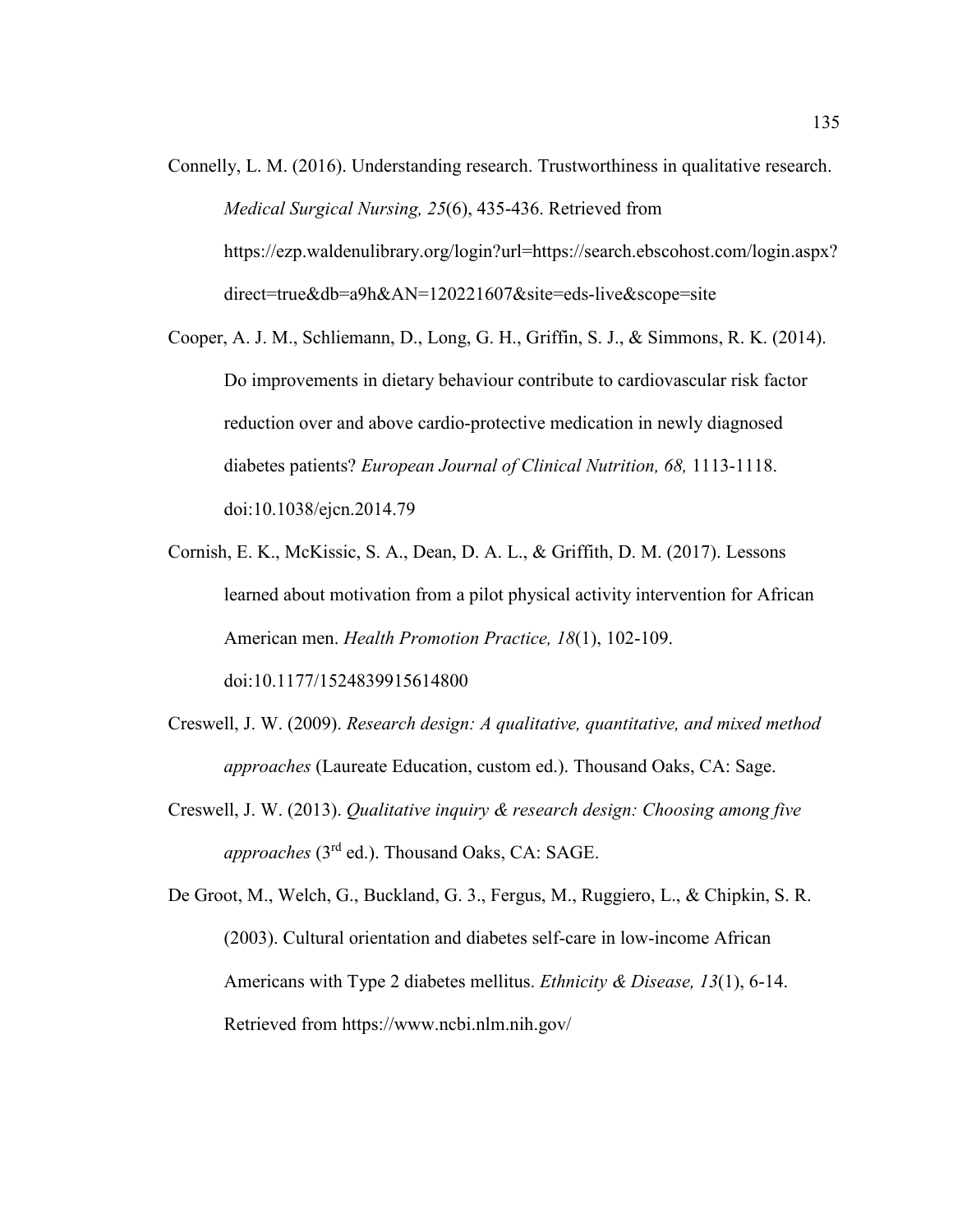- De Silva, A. P., De Silva, S. P., Haniffa, R., Liyanage, I. K., Jayasinghe, K. A., Katulanda, P., … Rajapakse, L. C. (2016). A survey on socioeconomic determinants of diabetes mellitus management in a lower middle income setting. *International Journal for Equity in Health, 15*(74), 1-11*.* doi:10.1186/s12939- 016-0363-3
- Didarloo, A., Shojaeizadeh, D., Gharaaghaji, R., Niknami, S., & Khorami, A. (2014). Psychosocial correlates of dietary behaviour in Type 2 diabetic women, using a behaviour change theory. *Journal of Health Population Nutrition, 32*(2), 335-341. Retrieved from https://www.ncbi.nlm.nih.gov/
- Dinca-Panaitescu, M., Dinca-Panaitescu, S., Raphael, D., Bryant, T., Pilkington, B., & Daiski, I. (2012). The dynamics of the relationship between diabetes incidence and low income: Longitudinal results from Canada's National Population Health Survey. *Maturitas, 72*(3), 229-235. doi:10.1016/j.maturitas.2012.03.017
- Dworkin, S. L. (2012). Sample size policy for qualitative studies using in-depth interviews. *Archives of Sexual Behavior, 41*(6), 1319-1320. doi:10.1007/s10508- 012-0016-6
- Dyer, J. S. (2013). Effects of consumer-facing technologies on patient engagement, behavior change, and Type 2 diabetes-related health outcomes. *Diabetes Spectrum, 26*(2), 98-101. https://doi.org/10.2337/diaspect.26.2.98
- Eaton, S. B., & Eaton, S. B. (2017). Physical inactivity, obesity, and Type 2 diabetes: An evolutionary perspective. *Research Quarterly For Exercise & Sport, 88*(1), 1-8. doi:10.1080/02701367.2016.1268519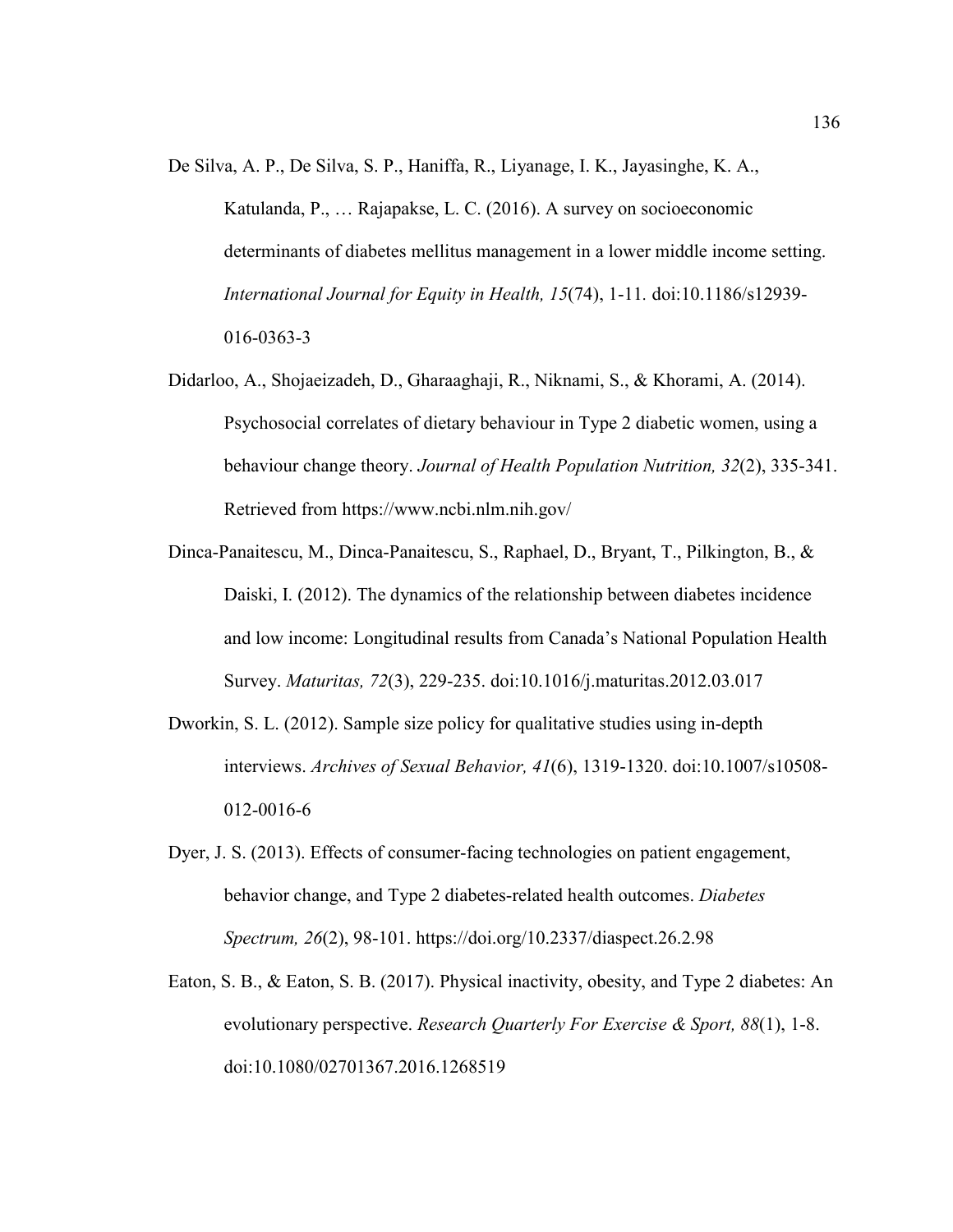- Elbein, S. C., Das, S. K., Hallman, D. M., Hanis, C. L., & Hasstedt, S. J. (2009). Genome-wide linkage and admixture mapping of Type 2 diabetes in African American families from the American Diabetes Association GENNID (Genetics of NIDDM) study cohort. *Diabetes, 58,* 268-274. doi:10.2337/db08-0931
- Elgart, J. F., Caporale, J. E., Asteazarán, S., De La Fuente, J. L., Camilluci, C., Brown, J. B., … Gagliardino, J. J. (2014). Association between socioeconomic status, Type 2 diabetes and its chronic complications in Argentina. *Diabetes Research and Clinical Practice, 104*(2), 241-247. doi:10.1016/j.diabres.2014.02.010
- England, C. Y., Thompson, J. L., Jago, R., Cooper, A. R., & Andrews, R. C. (2014). Dietary changes and associations with metabolic improvements in adults with Type 2 diabetes during a patient-centred dietary intervention: An exploratory analysis. *British Medical Journal Open, 4*(6), e004953. doi:10.1136/bmjopen-2014-004953
- Epstein, D. E., Sherwood, A., Smith, P. J., Craighead, L., Caccia, C., Lin, P., … Blumenthal, J. A. (2012). Determinants and consequences of adherence to the dietary approaches to stop hypertension diet in African-American and White adults with high blood pressure: Results from the Encore trial. *Journal of the Academy of Nutrition & Dietetics, 112*(11), 1763-1773. doi:10.1016/j.jand.2012. 07.007
- Finfgeld, D. L., Wongvatunyu, S., Conn, V. S., Grando, V. T., & Russell, C. L. (2003). Health belief model and reversal theory: A comparative analysis. *Journal of Advanced Nursing, 43*(3), 288-297.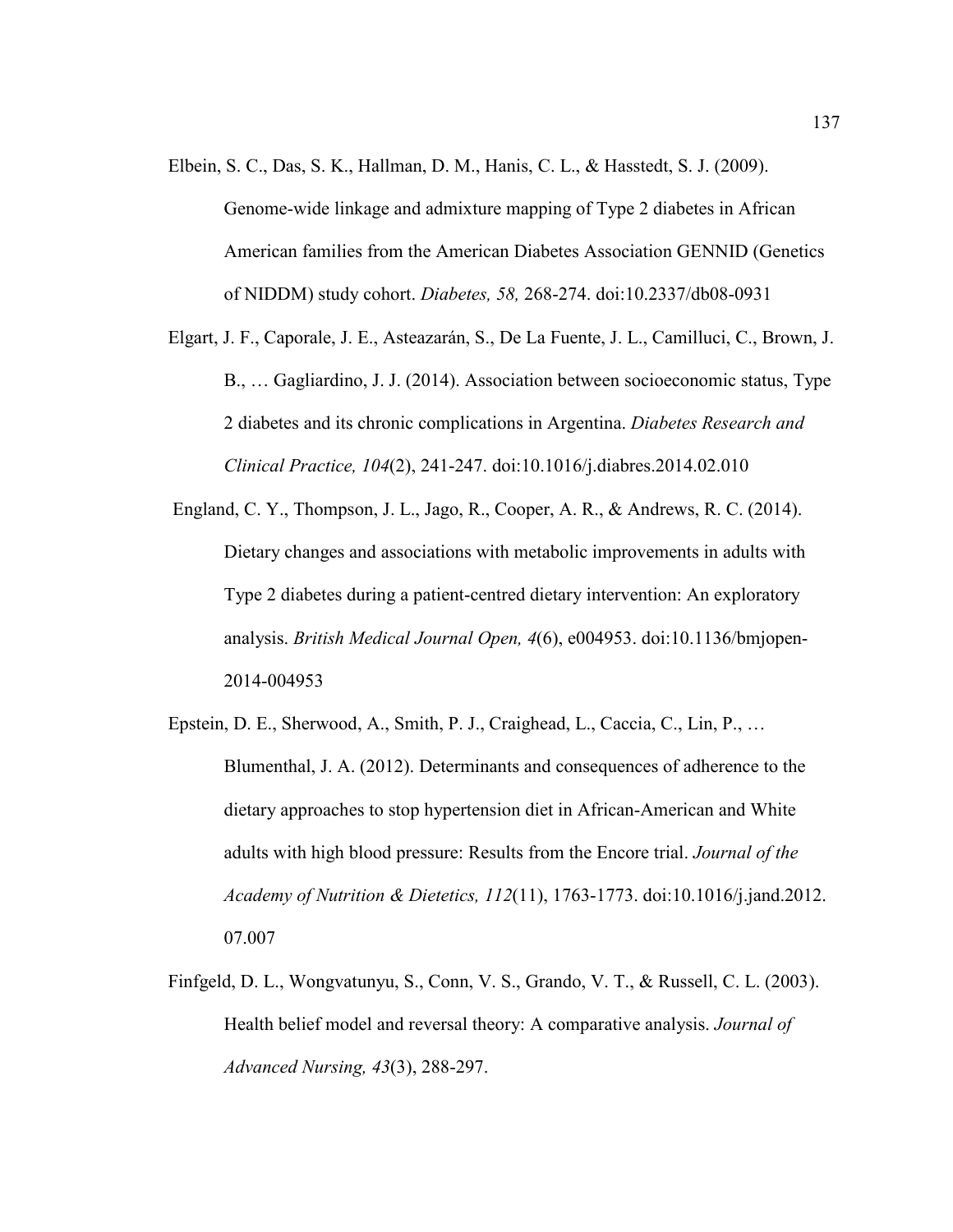- Finkelstein, E. A., Strombotne, K. L., Zhen, C., & Epstein, L. H. (2014). Food prices and obesity: A review. *Advances in Nutrition, 5*(6), 818-821. doi:10.3945/an.114.007088
- Finlay, L. (2009). Debating phenomenological research methods. *Phenomenology & Practice, 3*(1), 6. Retrieved from https://ezp.waldenulibrary.org/login
- Fitzpatrick, S., & Hill-Briggs, F. (2014). Measuring health-related problem solving among African Americans with multiple chronic conditions: Application of Rasch analysis. *Journal of Behavioral Medicine, 38*(5), 787-797. doi:10.1007/s10865- 014-9603-4
- Fort, M. P., Alvarado-Molina, N., Peña, L., Mendoza Montano, C., Murrillo, S., & Martínez, H. (2013). Barriers and facilitating factors for disease self-management: A qualitative analysis of perceptions of patients receiving care for Type 2 diabetes and/or hypertension in San José, Costa Rica, and Tuxtla Gutiérrez, Mexico. *Biomedical Central Family Practice, 14*(131), 1-9. doi:10.1186/1471-2296-14- 131
- Franz, M. J., Bantle, J. P., Beebe, C. A., Brunzell, J. D., Chiasson, J. L., Garg, A., … Wheeler, M. (2003). Evidence-based nutrition principles and recommendations for the treatment and prevention of diabetes and related complications. *Diabetes Care, 25, 2*02-212. Retrieved from https://www.ncbi.nlm.nih.gov/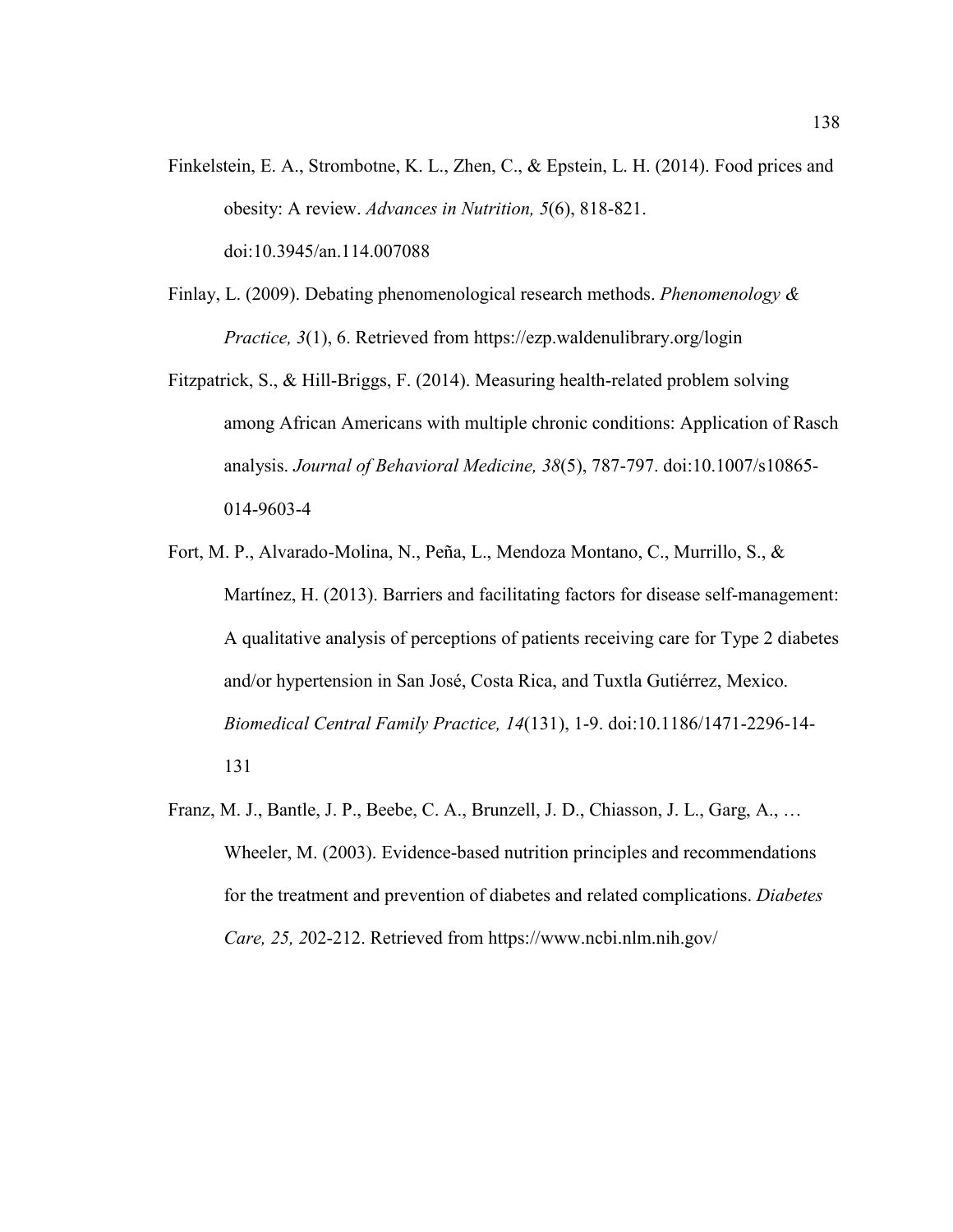- Friedman, D. B., Hooker, S. P., Wilcox, S., Burroughs, E. L., & Rheaume, C. E. (2012). African American men's perspectives on promoting physical activity: "We're not that difficult to figure out!" *Journal of Health Community, 17*(10), 1151-1170. doi:10.1080/10810730.2012.665424
- Gebreab, S. Y., Hickson, D. A., Sims, M., Wyatt, S. B., Davis, S. K., Correa, A., & Diez-Roux, A. V. (2017). Neighborhood social and physical environments and Type 2 diabetes mellitus in African Americans: The Jackson Heart Study. *Health and Place, 43,* 128-137. doi:10.1016/j.healthplace.2016.12.001
- Georgsson, M., & Staggers, N. (2017). Patients' perceptions and experiences of a health diabetes self-management system. *Computers, Informatics, Nursing, 35*(3), 122- 130. doi:10.1097/CIN.0000000000000296
- Glanz, K., Rimer, B. K., & Viswanath, K. (2015). *Health behavior: Theory, research, and practice* (5<sup>th</sup> ed.). San Francisco, CA: Jossey-Bass.
- Gore, M. O., & McGuire, D. K. (2016). A test in context: Hemoglobin A1c and cardiovascular disease. *Journal of the American College of Cardiology, 68,* 2479- 2486. doi:10.1016/j.jacc.2016.08.070
- Goulding, C. (2005). Grounded theory, ethnography and phenomenology: A comparative analysis of three qualitative strategies for marketing research. *European Journal of Marketing, 39*(3-4), 294-308. doi:10.1108/03090560510581782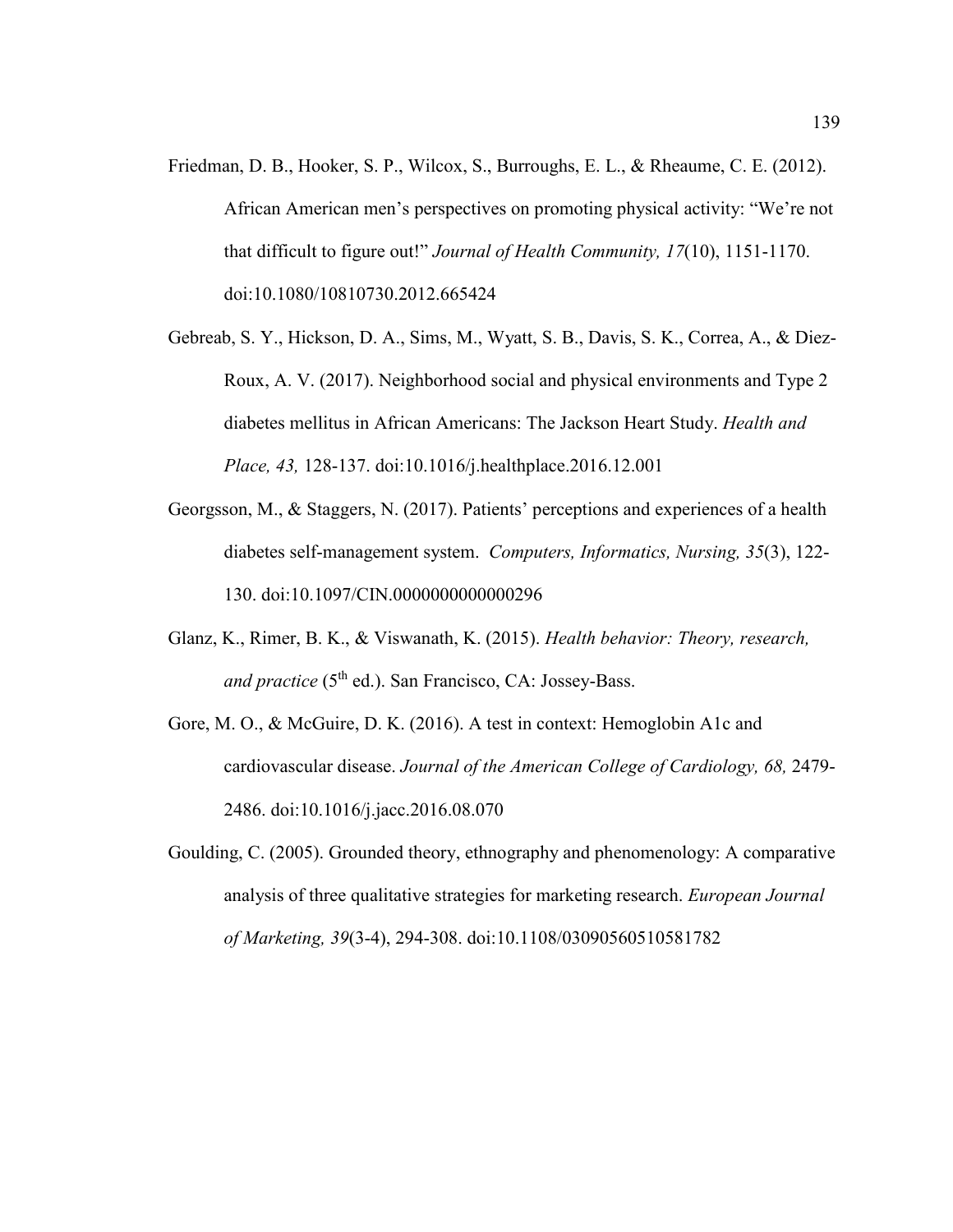- Grace-Leitch, L., & Shneyderman, Y. (2016). Using the health belief model to examine the link between HPV knowledge and self-efficacy for preventive behaviors of male students at a two-year college in New York City. *Behavioral Medicine, 42*(3), 205-210. doi:10.1080/08964289.2015.112113
- Hajos, T. R. S., Polonsky, W. H., Twisk, J. W. R., Dain, M.-P., & Snoek, F. J. (2011). Do physicians understand Type 2 diabetes patients' perceptions of seriousness: The emotional impact and needs for care improvement? A cross-national survey. *Patient Education and Counseling, 85*(2), 258-263. Retrieved from https://doiorg.ezp.waldenulibrary.org/10.1016/j.pec.2010.08.019
- Hakimian, M. M., Shahreza, F. A., & Hazar, N. (2015). Self-management education and its association with resilience in diabetic patients. *Iranian Journal of Diabetes & Obesity, 7(4), 141.* Retrieved from https://ezp.waldenulibrary.org/login?url= https://search.ebscohost.com/login.aspx?direct=true&db=edb&AN=119524153&s ite=eds-live&scope=site
- Halali, F., Mahdavi, R., Mobasseri, M., Asghari Jafarabadi, M., & Karimi Avval, S. (2016). Perceived barriers to recommended dietary adherence in patients with Type 2 diabetes in Iran. *Eating Behaviors, 21,* 205-210. doi:10.1016/j.eatbeh.2016.03.001
- Hannon, T. S., Bacha, F., Lin, Y., & Arslanian, S. A. (2008). Hyperinsulinemia in African-American adolescents compared with their American White peers despite similar insulin sensitivity: A reflection of upregulated β-cell function? *Diabetes Care, 31,* 1445-1447.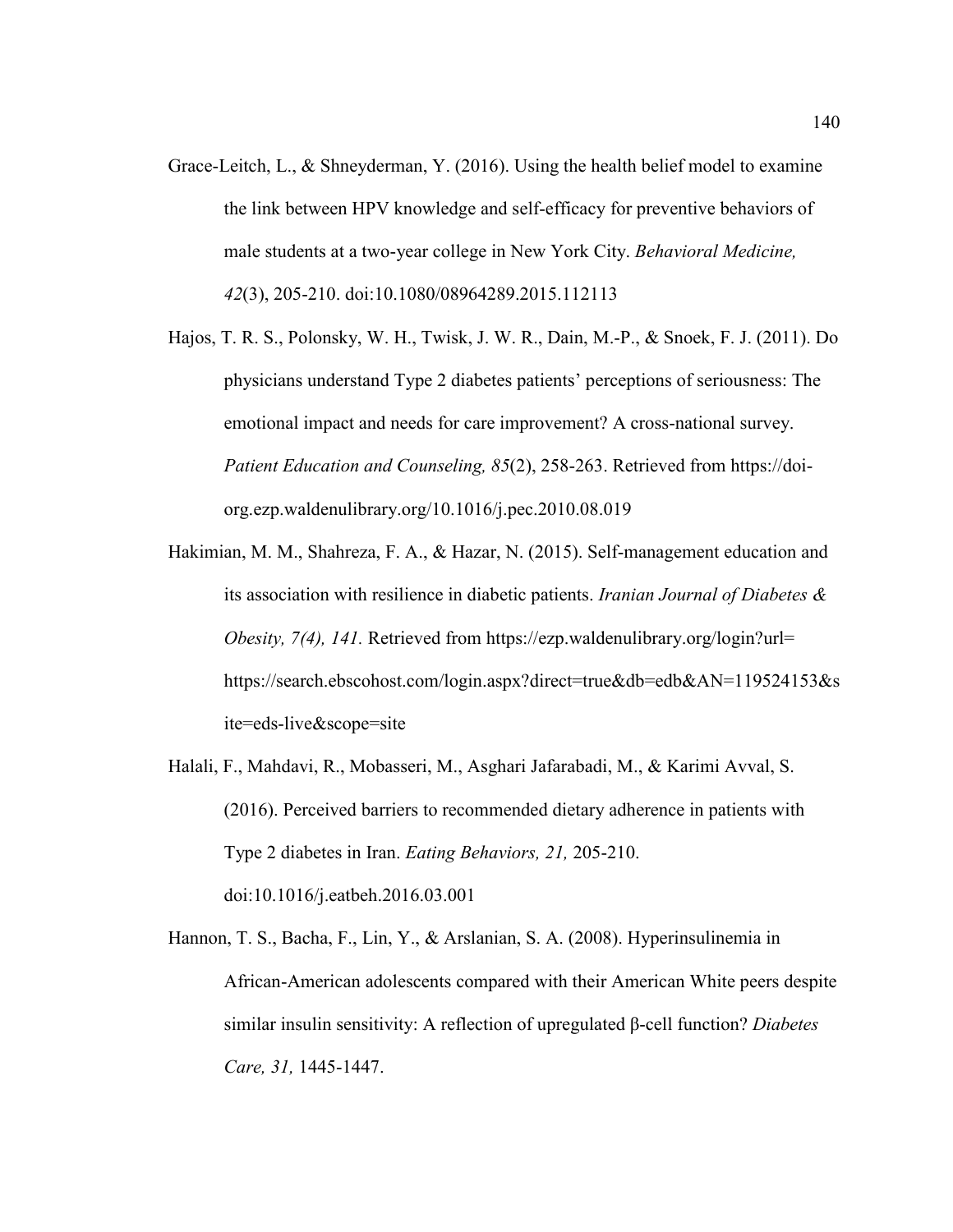- Harris, R., & Linn, M. W. (1985). Health beliefs, compliance, and control of diabetes mellitus. *Southern Medical Journal, 78*(2), 162-166. Retrieved from https://www.ncbi.nlm.nih.gov/
- He, Y., Jiang, G., Yang, Y., Huang, H., Li, R., Li, X., … Cheng, Q. (2009). Obesity and its associations with hypertension and Type 2 diabetes among Chinese adults age 40 years and over. *Nutrition, 25*(11/12), 1143-1149. doi:10.1016/j.nut.2009.04.0 03
- Heinonen, K. (2015). Methodological and hermeneutic reduction: A study of Finnish multiple-birth families. *Nurse Researcher, 22*(6), 28-34. doi:10.7748/nr.22.6.28.e1328
- Herman, W. H. (2013). The economic costs of diabetes: Is it time for a new treatment paradigm? *Diabetes Care, 36*(4), 775-776. https://doi.org/10.2337/dc13-0270
- Hill, J. O., Galloway, J. M., Goley, A., Marrero, D. G., Minners, R., Montgomery, B., … Aroda, V. R. (2013). Scientific statement: Socioecological determinants of prediabetes and Type 2 diabetes. *Diabetes Care, 36*(8), 2430-2439. doi:10.2337/dc13-1161

Hofisi, M., & Mago, S. (2014). Critiquing interviewing as a data collection method. *Mediterranean Journal of Social Sciences, 5*(16), 60-64. doi:10.5901/mjss.2014.v5n16p60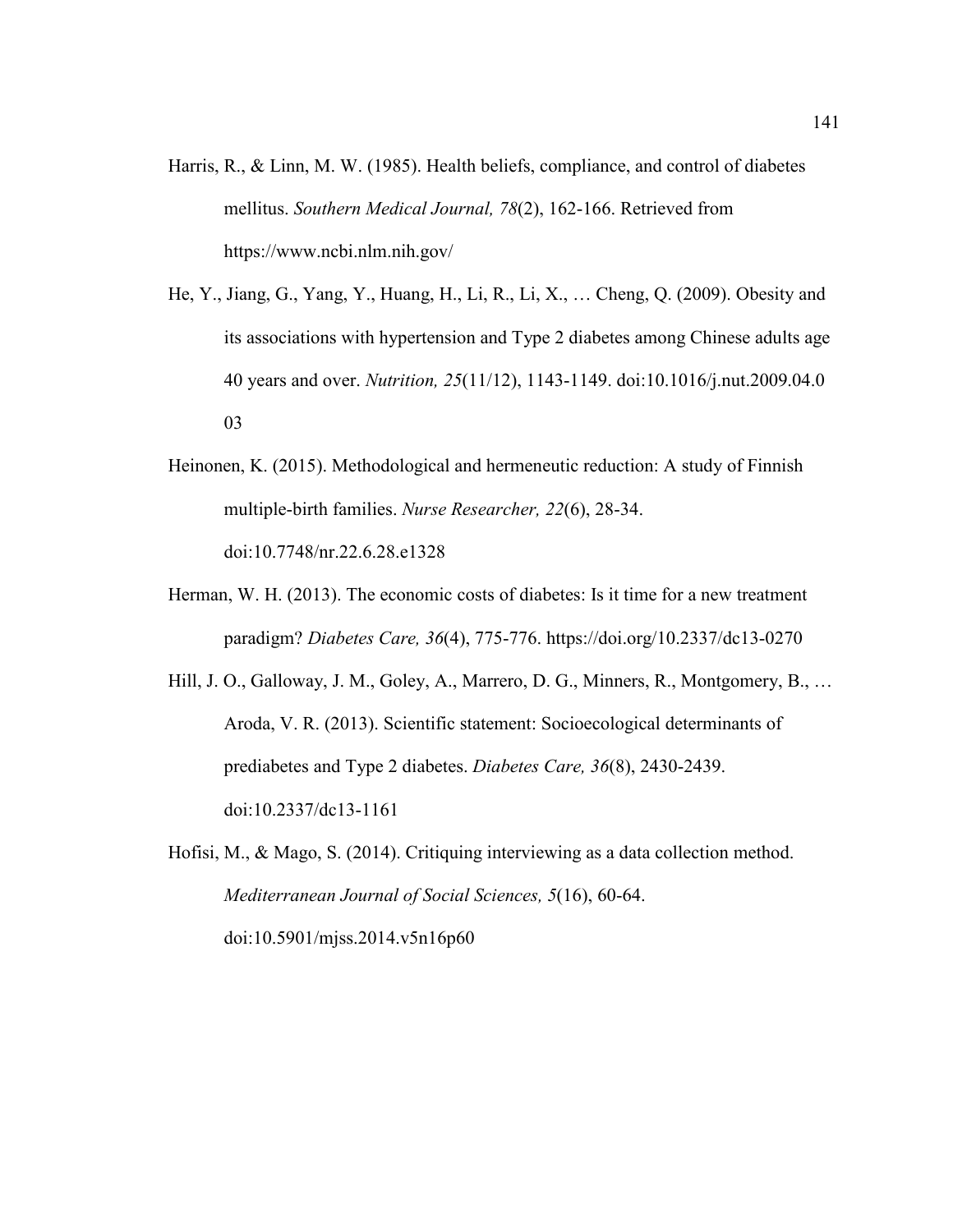- Houston Department of Health and Human Services. (2014). *Community health profile health service delivery area b (north and north-east) 2014.* Retrieved from http://www.houstontx.gov/health/chs/2014CommunityHealthProfile%20Area%20 B-Nov%202014.pdf
- Huang, M. C., Hsu, C. C., Wang, H. S., Shin, S. J., Huang, M. C., Hsu, C. C., … Shin, S. J. (2010). Prospective randomized controlled trial to evaluate effectiveness of registered dietitian-led diabetes management on glycemic and diet control in a primary care setting in Taiwan. *Diabetes Care, 33*(2), 233-239. doi:10.2337/dc09- 1092
- Jiang, Y., & Pearlman, D. N. (2013). The link between poverty and Type 2 diabetes in Rhode Island. *Rhode Island Medical Journal, 96*(11), 43-47. Retrieved from https://ezp.waldenulibrary.org/login?url=https://search.ebscohost.com/login.aspx? direct=true&db=mnh&AN=24187679&site=eds-live&scope=site
- Joslowski, G., Halim, J., Goletzke, J., Gow, M., Ho, M., Louie, J. C., … Garnett, S. P. (2015). Dietary glycemic load, insulin load, and weight loss in obese, insulin resistant adolescents: RESIST study. *Clinical Nutrition, 34,* 89-94. doi:10.1016/j.clnu.2014.01.015
- Kazley, A., Johnson, E., Simpson, K., Chavin, K., & Baliga, P. (2014). Health care provider perception of chronic kidney disease: Knowledge and behavior among African American patients. *Biomedical Central Nephrology, 15,* 112. doi:10.1186/1471-2369-15-112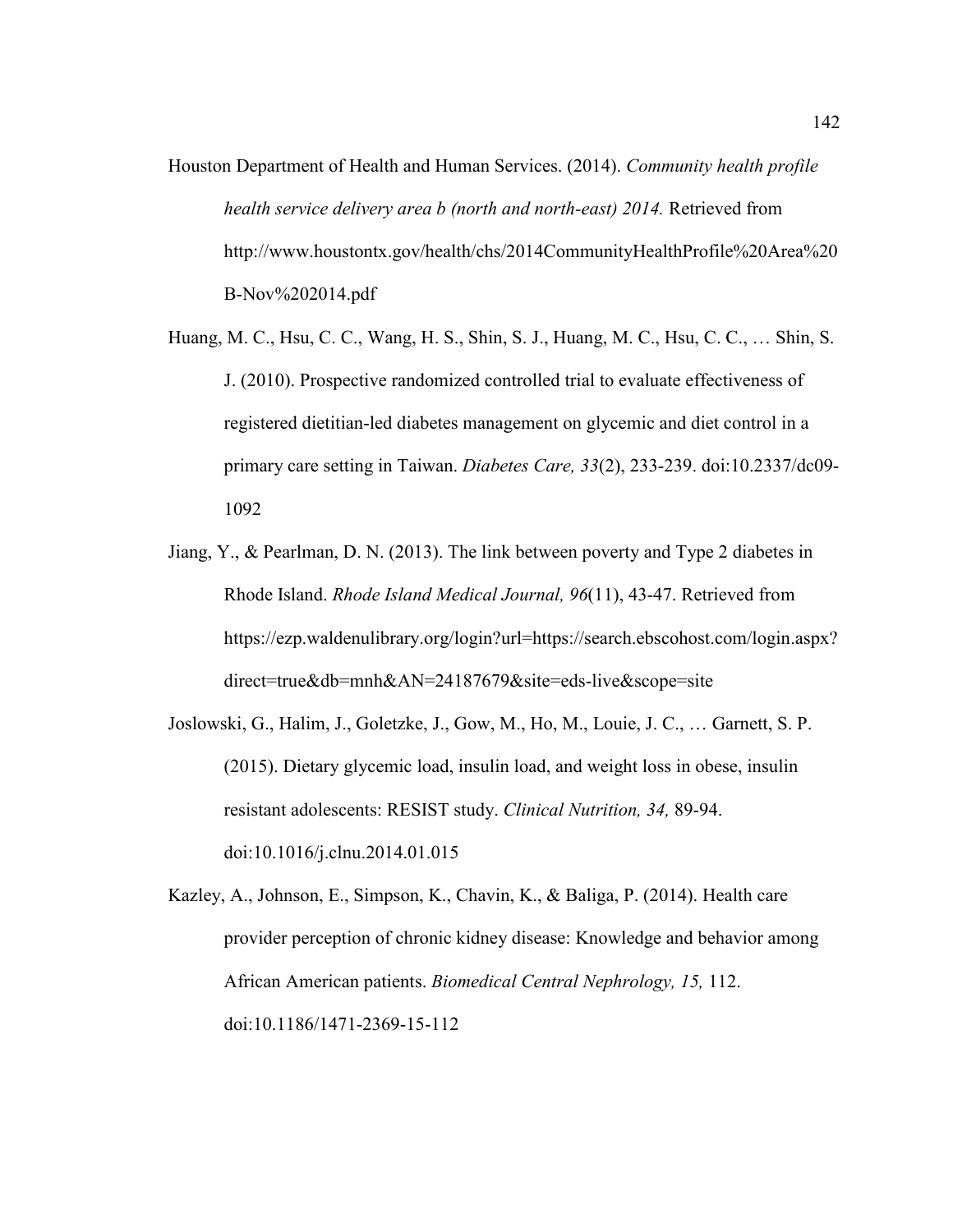- Keaton, J. M., Cooke-Bailey, J. N., Palmer, N. D., Freedman, B. I., Langefeld, C. D., Ng, M. Y., & Bowden, D. W. (2014). A comparison of Type 2 diabetes risk allele load between African Americans and European Americans. *Human Genetics, 133*(12), 1487-1495. doi:10.1007/s00439-014-1486-5
- Khairna, R., Kamal, K. M., Giannetti, V., Dwibedi, N., & McConaha, J. (2018). Barriers and facilitators to diabetes self-management in a primary care setting: Patient perspectives. *Research in Social and Administrative Pharmacy.* https://doiorg.ezp.waldenulibrary.org/10.1016/j.sapharm.2018.05.003
- Kjeldsen-Kragh, J. (2003). Mediterranean diet intervention in rheumatoid arthritis. *Annals of the Rheumatic Disease, 62*(3), 193-195. doi:10.1136/ard.62.3.193
- Knight, H., Stetson, B., Krishnasamy, S., & Mokshagundam, S. P. (2015). Original research: Diet self-management and readiness to change in underserved adults with Type 2 diabetes. *Primary Care Diabetes, 9,* 219-225. doi:10.1016/j.pcd.2014.09.007
- Koch, T. (1999). Phenomenology revisited. An interpretive research process: revisiting phenomenological and hermeneutical approaches. *Nurse Researcher, 6*(3), 20-34. doi:10.7748/nr1999.04.6.3.20.c6085
- Komar-Samardzija, M., Braun, L. T., Keithley, J. K., & Quinn, L. T. (2012). Factors associated with physical activity levels in African-American women with Type 2 diabetes*. Journal of the American Academy of Nurse Practitioners, 24*(4), 209- 217. doi:10.1111/j.1745-7599.2011.00674.x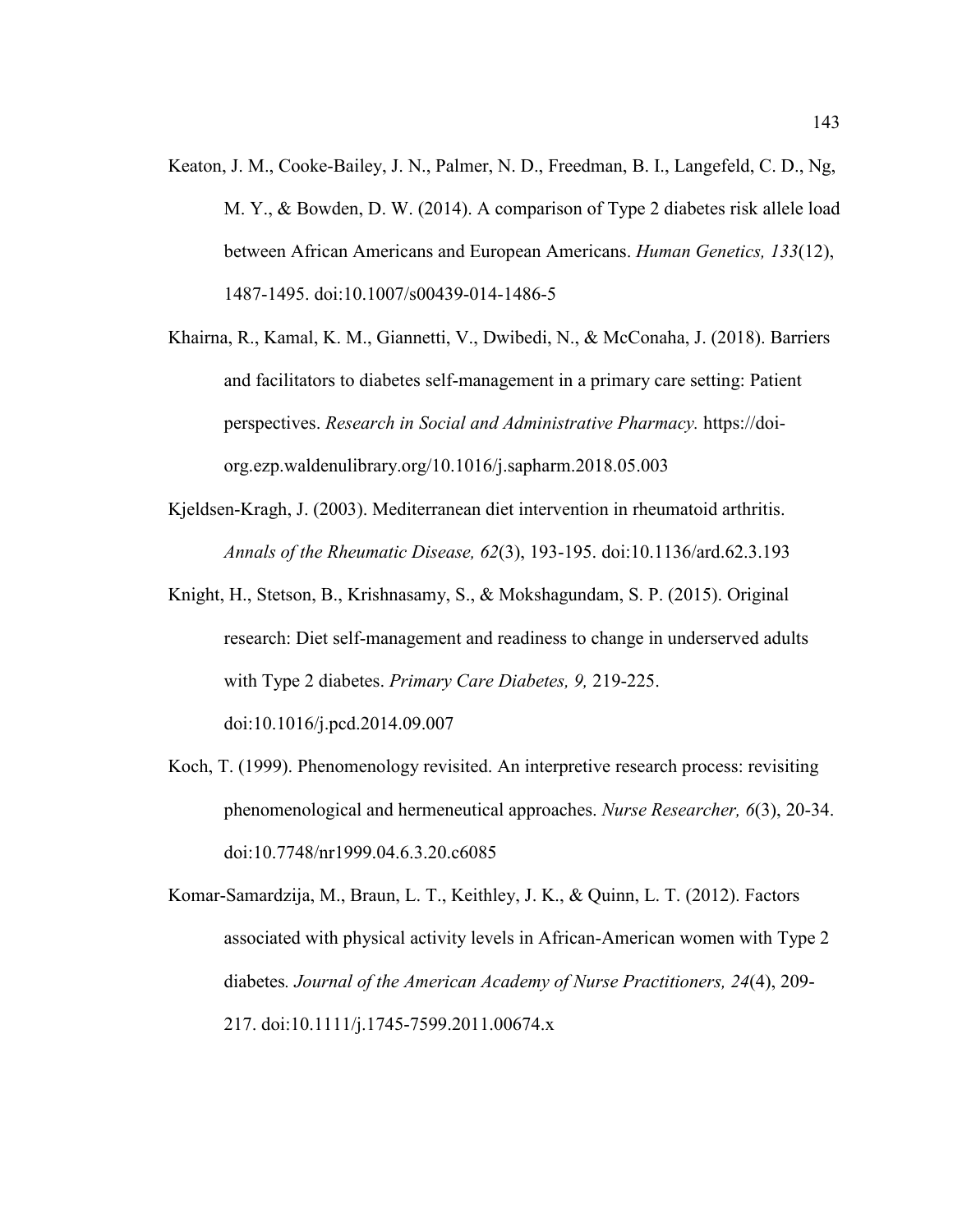- Konen, J., Summerson, J., Bell, R., & Curtis, L. (1999). Racial differences in symptoms and complications in adults with Type 2 diabetes mellitus. *Ethnicity & Health, 4*(1/2), 39-49. doi:10.1080/13557859998182
- Kraft, S. A., Constantine, M., Magnus, D., Porter, K. M., Lee, S. S., Green, M., … Cho, M. K. (2017). A randomized study of multimedia informational aids for research on medical practices: Implications for informed consent. *Clinical Trials, 14*(1), 94-102. doi:10.1177/1740774516669352
- Laditka, S. B., & Laditka, J. N. (2015). Active life expectancy of Americans with diabetes: Risks of heart disease, obesity, and inactivity. *Diabetes Research and Clinical Practice, 107*(1), 37-45. doi:10.1016/j.diabres
- Lazarou, C., Panagiotakos, D., & Matalas, A. (2012). The role of diet in prevention and management of Type 2 diabetes: Implications for public health. *Critical Reviews in Food Science and Nutrition, 52*(5), 382-389.

doi:10.1080/10408398.2010.500258

- Leventhal, H., Brissette, I., & Leventhal, E. (2003). The common-sense model of selfregulation of health and illness. In L. D. Cameron & H. Leventhal (Eds.), *The self-regulation of health and illness behaviour* (pp. 42-65). New York, NY: Routledge.
- Ley, S. H., Ardisson Korat, A. V., Qi, S., Tobias, D. K., Cuilin, Z., Lu, Q., … Hu, F. B. (2016). Contribution of the Nurses' Health Studies to uncovering risk factors for Type 2 diabetes: Diet, lifestyle, biomarkers, and genetics. *American Journal of Public Health, 106*(9), 1624-1630. doi:10.2105/AJPH.2016.303314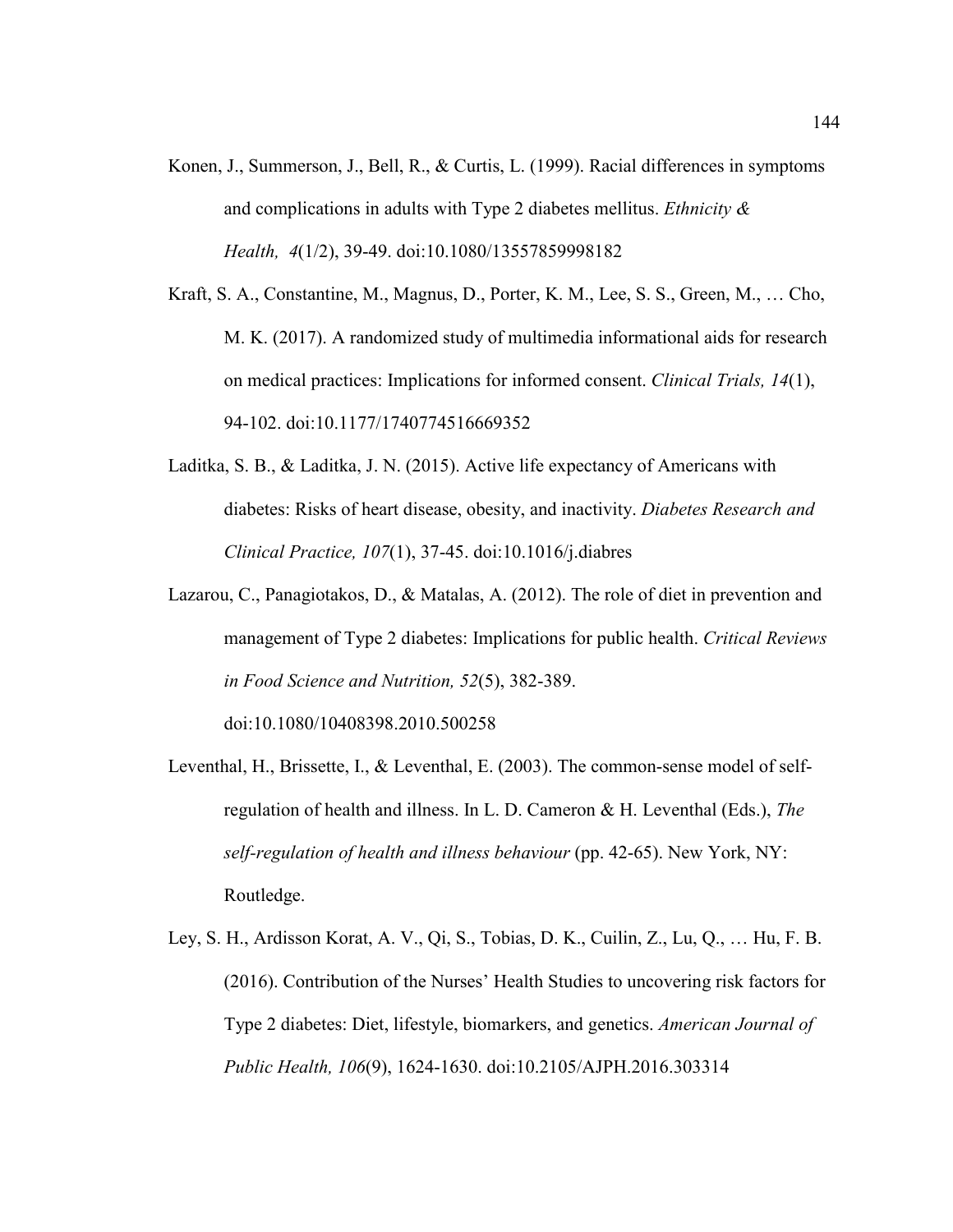- Lynch, E. B., & Kane, J. (2014). Body size perception among African American women. *Journal of Nutrition Education & Behavior, 46*(5), 412-417. doi:10.1016/j.jneb.2014.03.002
- Maier, W., Holle, R., Hunger, M., Peters, A., Meisinger, C., Greiser, K. H… Mielck, A. (2013). The impact of regional deprivation and individual socioeconomic status on the prevalence of Type 2 diabetes in Germany: A pooled analysis of five population-based studies. *Diabetic Medicine: A Journal of the British Diabetic Association, 30*(3), e78-e86. doi:10.1111/dme.12062
- Malaguti-Boyle, M. (2016). Evidence for the effectiveness of clinical nutrition therapy in diabetes mellitus Type 2. *Journal of the Australian Traditional-Medicine Society, 22*(2), 74-82. Retrieved from https://search.informit.com.au/
- Marincic, P. Z., Hardin, A., Salazar, M. V., Scott, S., Fan, S. X., & Gaillard, P. R. (2017). Diabetes self-management education and medical nutrition therapy improve patient outcomes: A pilot study documenting the efficacy of registered dietitian nutritionist interventions through retrospective chart review. *Journal of the Academy of Nutrition & Dietetics, 117*(8), 1254-1264. doi:10.1016/j.jand.2017.01.023
- Mason, M. (2010). Sample size and saturation in PhD studies using qualitative interviews. *Forum: Qualitative Social Research, 11*(3), 1-19. http://dx.doi.org/10.17169/fqs-11.3.1428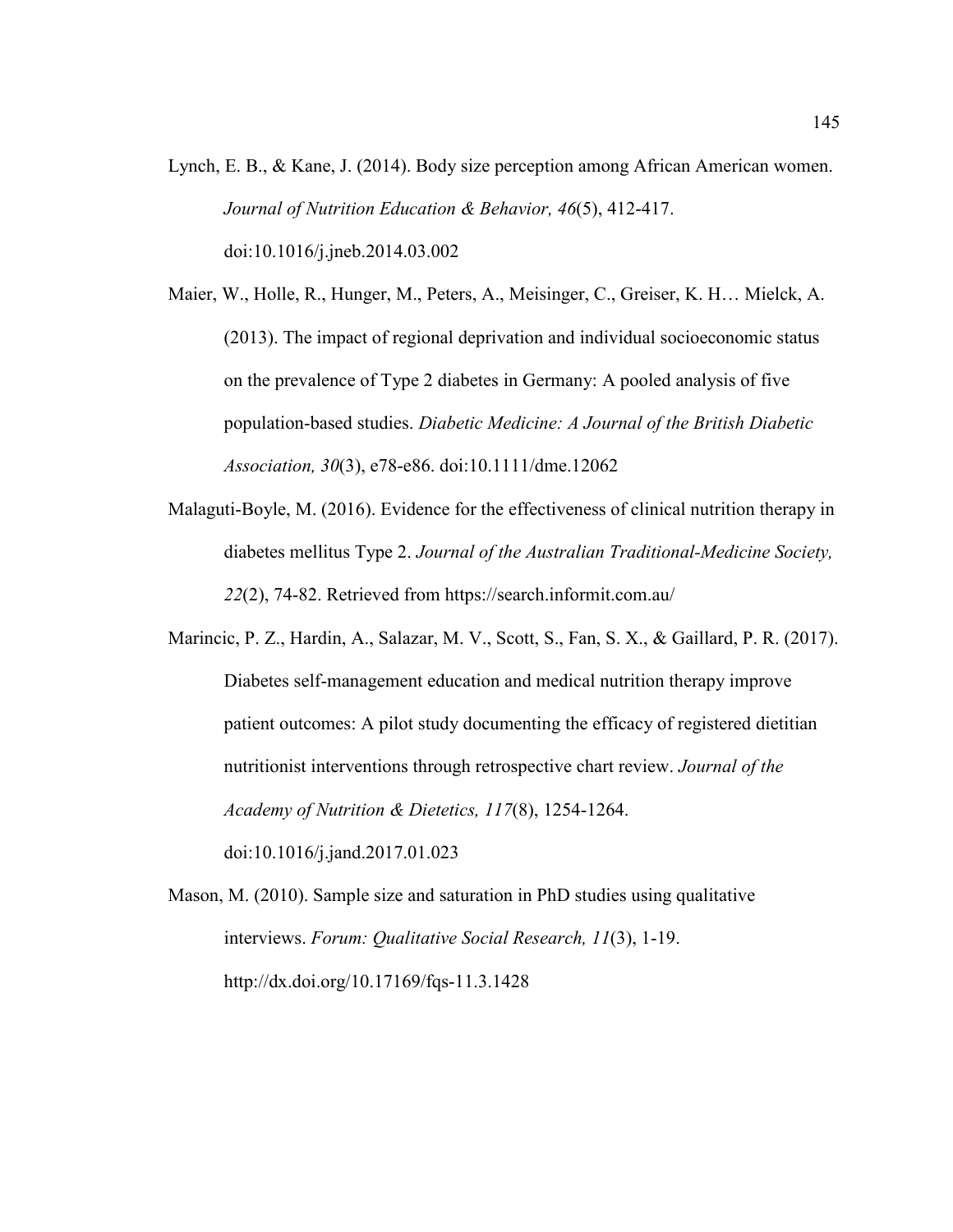Mathew, R., Gucciardi, E., De Melo, M., & Barata, P. (2012). Self-management experiences among men and women with Type 2 diabetes mellitus: A qualitative analysis. *Biomedical Central Family Practice, 13*(1), 122-133. doi:10.1186/1471- 2296-13-122

Mathieu, R. A., Powell-Wiley, T., Ayers, C., McGuire, D., Khera, A., Das, S., … Lakoski, S. G. (2012). Physical activity participation, health perceptions, and cardiovascular disease mortality in a multiethnic population: The Dallas Heart Study. *American Heart Journal, 163*(6), 1037-1040. doi:10.1016/j.ahj.2012.03.005

Matua, G. A., & Van, D. W. (2015). Differentiating between descriptive and interpretive phenomenological research approaches. *Nurse Researcher, 22*(6), 22-27. http://dx.doi.org.ezp.waldenulibrary.org/10.7748/nr.22.6.22.e1344

Mayberry, L. S., Harper, K. J., & Osborn, C. Y. (2016). Family behaviors and Type 2 diabetes: What to target and how to address in interventions for adults with low socioeconomic status. *Chronic Illness, 12*(3), 199-215. doi:10.1177/1742395316644303

Mayega, R. W., Etajak, S., Rutebemberwa, E., Tomson, G., & Kiguli, J. (2014). Change means sacrificing a good life: Perceptions about severity of Type 2 diabetes and preventive lifestyles among people afflicted or at high risk of Type 2 diabetes in Iganga, Uganda. *Biomedical Central Public Health, 14,* 864. doi:10.1186/1471- 2458-14-864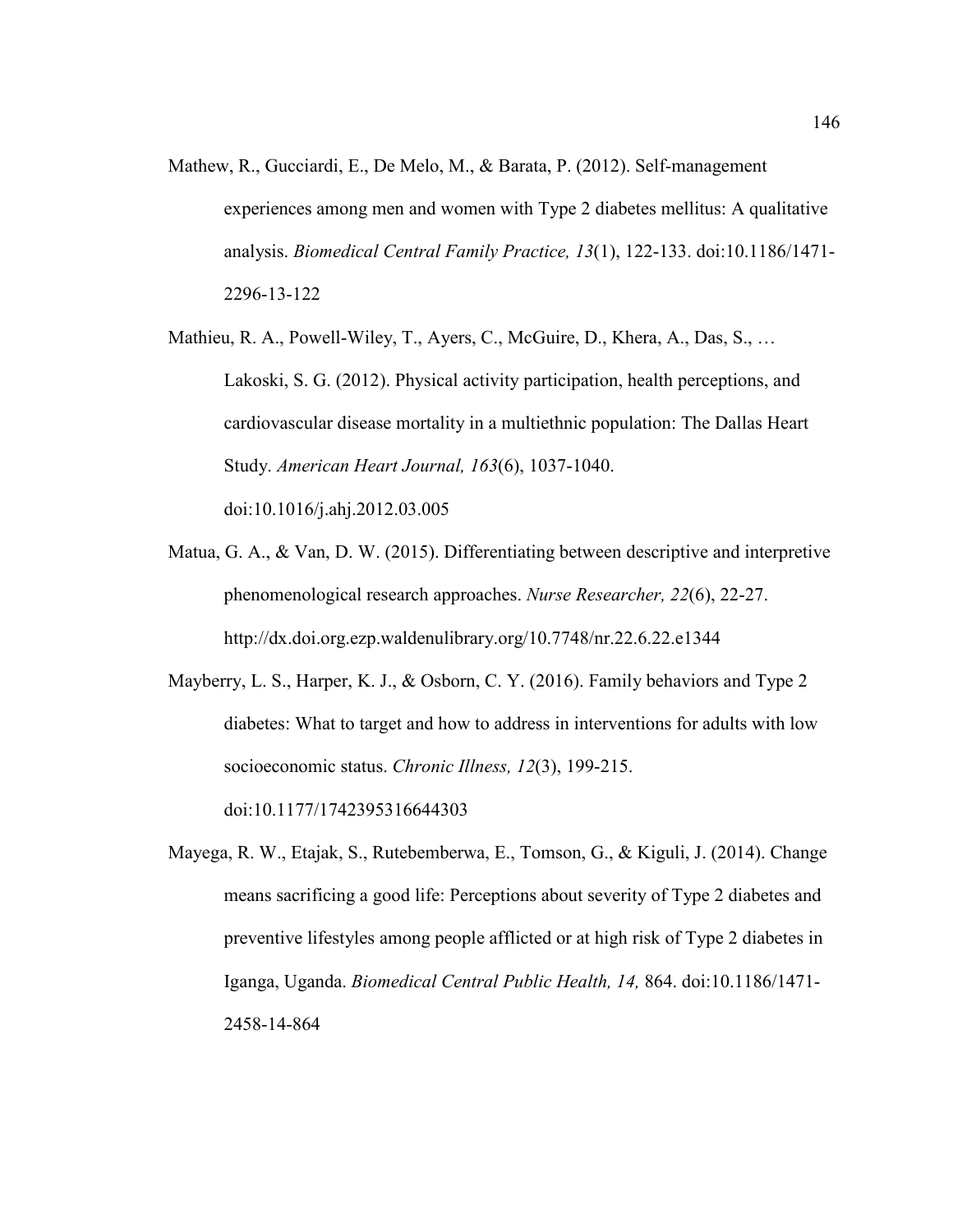- McVay, M. A., Beadles, C., Wu, R., Grubber, J., Coffman, C. J., Yancy, W. S., … Voils, C. I. (2015). Effects of provision of Type 2 diabetes genetic risk feedback on patient perceptions of diabetes control and diet and physical activity self-efficacy. *Patient Education and Counseling, 98*(12), 1453-1652. doi:10.1016/j.pec.2015.06.016
- Mead, H., Andres, E., Ramos, C., Siegel, B., & Regenstein, M. (2010). Self-management: Barriers to effective self-management in cardiac patients: The patient's experience. *Patient Education and Counseling, 79,* 69-76. doi:10.1016/j.pec.2009.08.003
- Menke, A., Casagrande, S., Geiss, L., & Cowie, C. C. (2015). Prevalence of and trends in diabetes among adults in the United States, 1988-2012. *Journal of the American Medical Association, 314*(10), 1021-1029. doi:10.1001/jama.2015.10029
- Mezuk, B., Xinjun, L., Cederin, K., Rice, K., Sundquist, J., & Sundquist, K. (2016). Beyond access: Characteristics of the food environment and risk of diabetes. *American Journal of Epidemiology, 183*(12), 1129-1137. doi:10.1093/aje/kwv318
- Miech, R. A., Kim, J., McConnell, C., & Hamman, R. F. (2009). A growing disparity in diabetes-related mortality U.S. trends, 1989-2005. *American Journal of Preventive Medicine, 36*(2), 126-132. doi:10.1016/j.amepre
- Miles, M. B., Huberman, A. M., & Saldana, J. (2014). *Qualitative data analysis: A methods sourcebook.* Thousand Oaks, CA: Sage.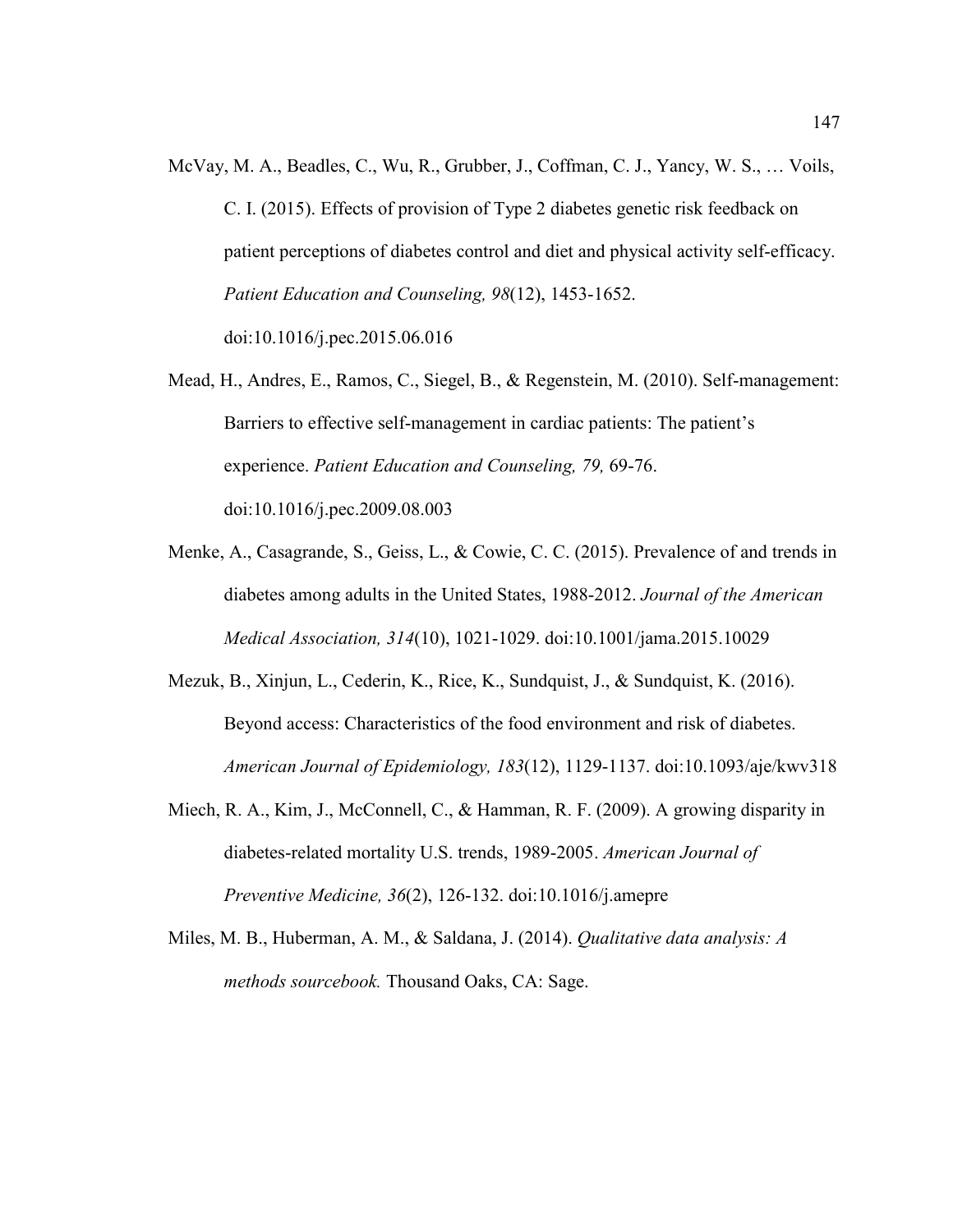- Müller-Riemenschneider, F., Pereira, G., Villanueva, K., Christian, H., Knuiman, K., Giles-Corti, B., & Bull, F. C. (2013). Neighborhood walkability and cardiometabolic risk factors in Australian adults: An observational study. *Biomedical Central Public Health, 13*(755), 1-9. https://doi.org/10.1186/1471- 2458-13-755
- Murrock, C. J., Taylor, E., & Marino, D. (2013). Dietary challenges of managing Type 2 diabetes in African-American women. *Women & Health, 53*(2), 173-184. doi:10.1080/03630242.2012.753979.
- Nam, S., Chesla, C., Stotts, N. A., Kroon, L., & Janson, S. L. (2011). Review: Barriers to diabetes management: Patient and provider factors. *Diabetes Research and Clinical Practice, 93*(1), 1-9*.* doi:10.1016/j.diabres.2011.02.002
- National Institute for Health and Clinical Excellence. (2008). Management of Type 2 diabetes: Summary of updated NICE guidance. *British Medical Journal, 336*(7656), 1306-1308. doi:10.1136/bmj.39560.442095.AD
- Nawaz, A., Malik, J. A., & Batool, A. (2014). Relationship between resilience and quality of life in diabetics. *Journal of the College of Physicians and Surgeons-- Pakistan, 24*(9), 670-675. doi:09.2014/JCPSP.670675

Nayak, B. S., Sobrian, A., Latiff, K., Pope, D., Rampersad, A., Lourenço, K., & Samuel, N. (2014). The association of age, gender, ethnicity, family history, obesity and hypertension with Type 2 diabetes mellitus in Trinidad. *Diabetes & Metabolic Syndrome: Clinical Research & Reviews, 8*(2), 91-95. doi:10.1016/j.dsx.2014.04.018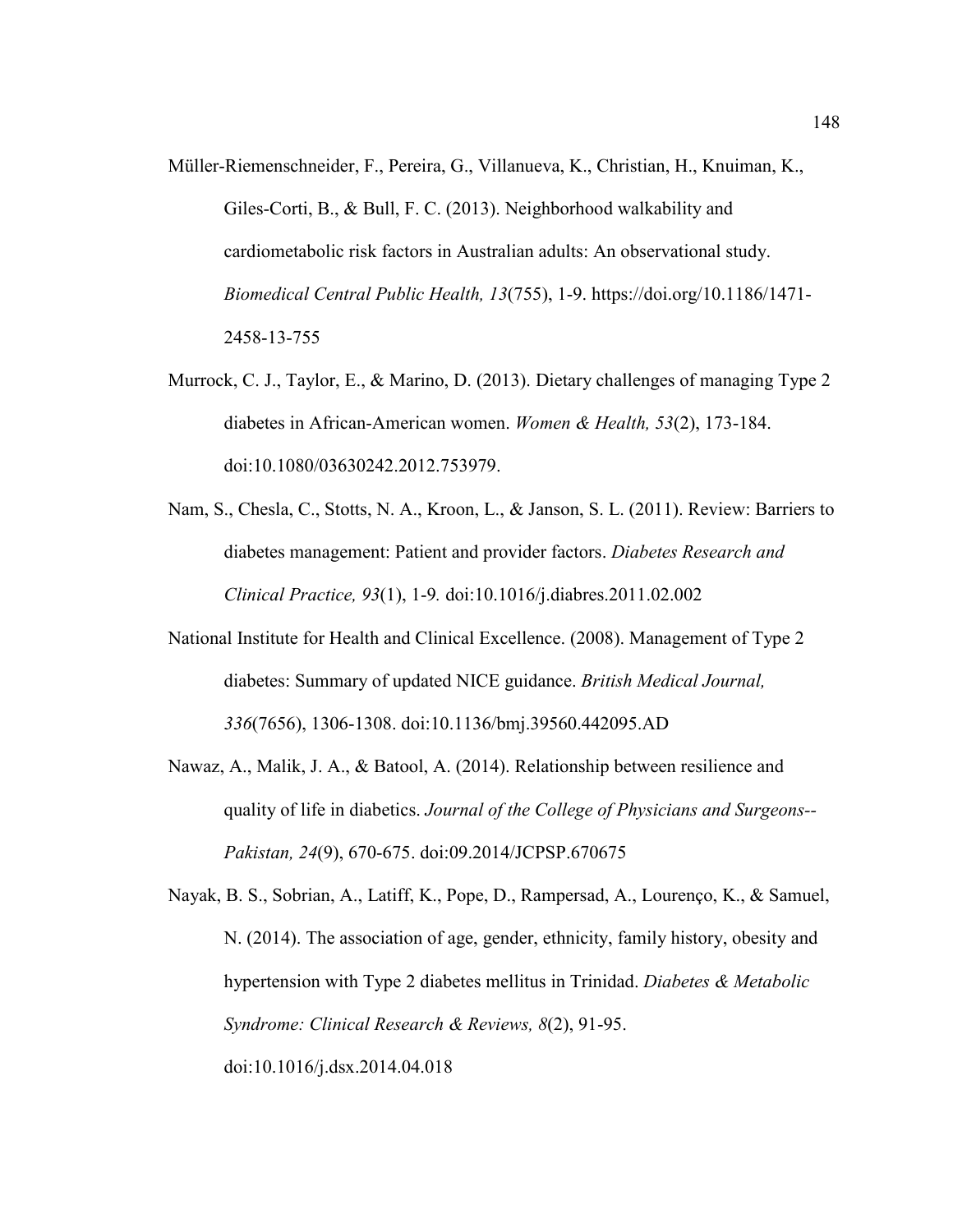- Nwankwo, R., & Funnell, M. (2016). What's new in nutrition for adults with diabetes? *Nursing Management, 47*(9), 24-29. doi:10.1097/01.NUMA.0000491124.22612. 0e
- Ogurtsova, K., Da Rocha Fernandes, J., Huang, Y., Linnenkamp, U., Guariguata, L., Cho, N., … Makaroff, L. (2017). IDF diabetes atlas: Global estimates for the prevalence of diabetes for 2015 and 2040. *Diabetes Research and Clinical Practice*, *12, 8*40-850. doi:10.1016/j.diabres.2017.03.024
- Orji, R., Vassileva, J., & Mandryk, R. (2012). Towards an effective health interventions design: An extension of the health belief model. *Journal of Public Health Information, 4*(3). doi:10.5210/ojphi.v4i3.4321
- Otto, M. O., Padhye, N. S., Bertoni, A. G., Jacobs, D. J., & Mozaffarian, D. (2015). Everything in moderation--dietary diversity and quality, central obesity and risk of diabetes. *PLOS One, 10*(10), 1-13. doi:10.1371/journal.pone.0141341
- Patton, M. Q. (2015). *Qualitative research & evaluation methods* (4<sup>th</sup> ed.). Thousand Oaks, CA: Sage.
- Peterson, S., Nayda, R. J., & Hill, P. (2012). Muslim persons' experiences of diabetes during Ramadan: Information for health professionals. *Contemporary Nurse, 41*(1), 41-47. doi:10.5172/conu.2012.41.1.41
- Phillips-Pula, L., Strunk, J., & Pickler, R. H. (2011). Understanding phenomenological approaches to data analysis. *Journal of Pediatric Health Care, 25,* 67-71. doi:10.1016/j.pedhc.2010.09.004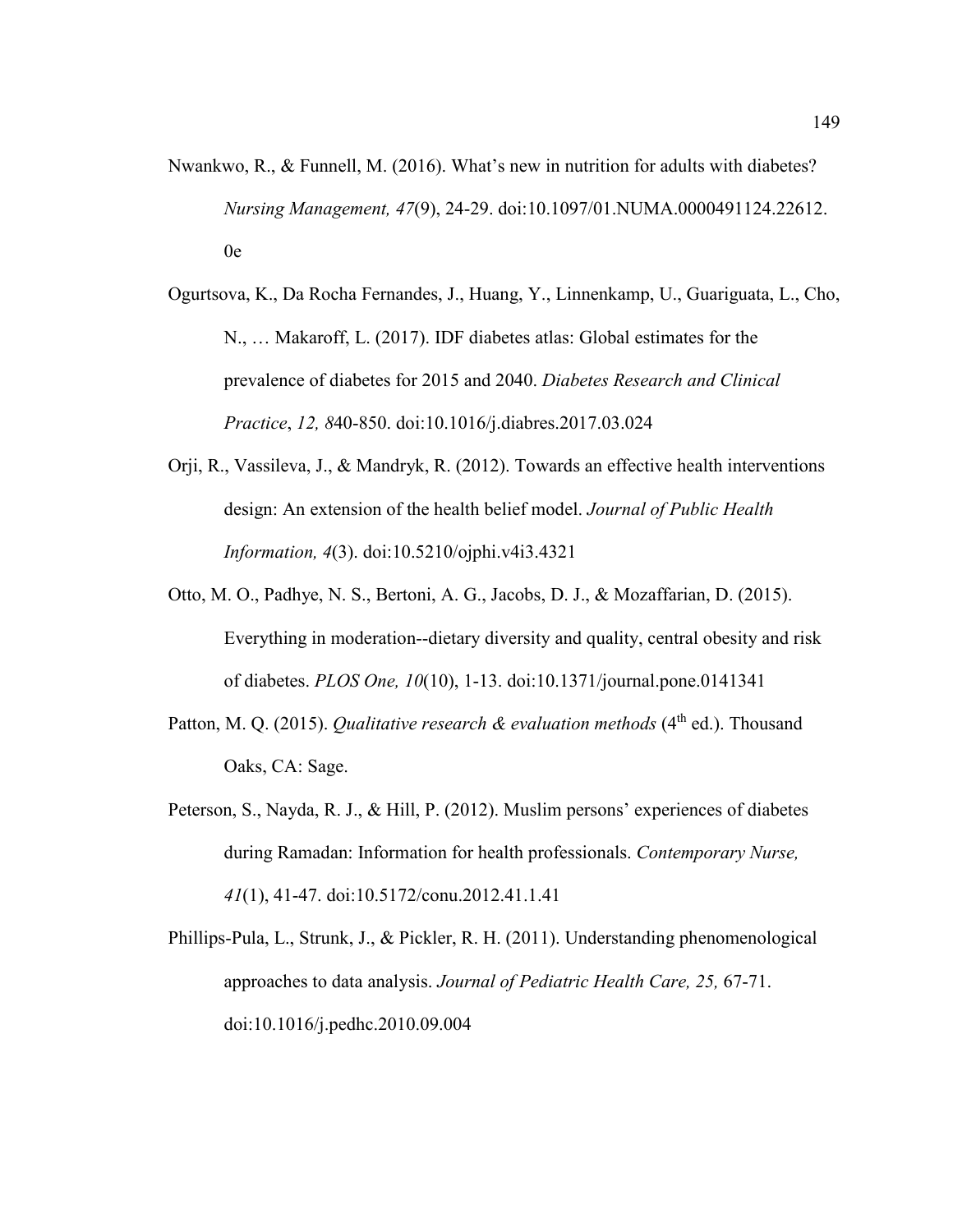- Phipps, E.*,* Cohen, M. H.*,* Sort, R.*,* & Braitman, L. E. (1999). A pilot study of cancer knowledge and screening behaviors of Vietnamese and Cambodian women*. Health Care Women International, 20,* 195*-*207*.* doi:10.1080/073993399245881
- Piccolo, R. S., Pearce, N., Araujo, A. B., & McKinlay, J. B. (2014). Original article: The contribution of biogeographical ancestry and socioeconomic status to racial/ethnic disparities in Type 2 diabetes mellitus: Results from the Boston Area Community Health Survey. *Annals of Epidemiology, 24*(9), 648-654. doi:10.1016/j.annepidem.2014.06.098
- Piette, J. D., Schillinger, D., Potter, M. B., & Heisler, M. (2003). Dimensions of patientprovider communication and diabetes self-care in an ethnically diverse population. *Journal of General Internal Medicine,* 18(8), 624-633. doi:10.1046/j.1525-1497.2003.31968
- Plowden, K. O. (1999). Using the health belief model in understanding prostate cancer in African American men. *Journal of the Association of Black Nursing Faculty in Higher Education, 10*(1), 4-8. Retrieved from https://www. https://searchproquest-com.ezp.waldenulibrary.org/docview/218871640?accountid=14872
- Rendle, K. S., May, S. G., Uy, V., Tietbohl, C. K., Mangione, C. M., & Frosch, D. L. (2013). Persistent barriers and strategic practices: Why (asking about) the everyday matters in diabetes care. *Diabetes Educator, 39*(4), 560-567. doi:10.1177/0145721713492218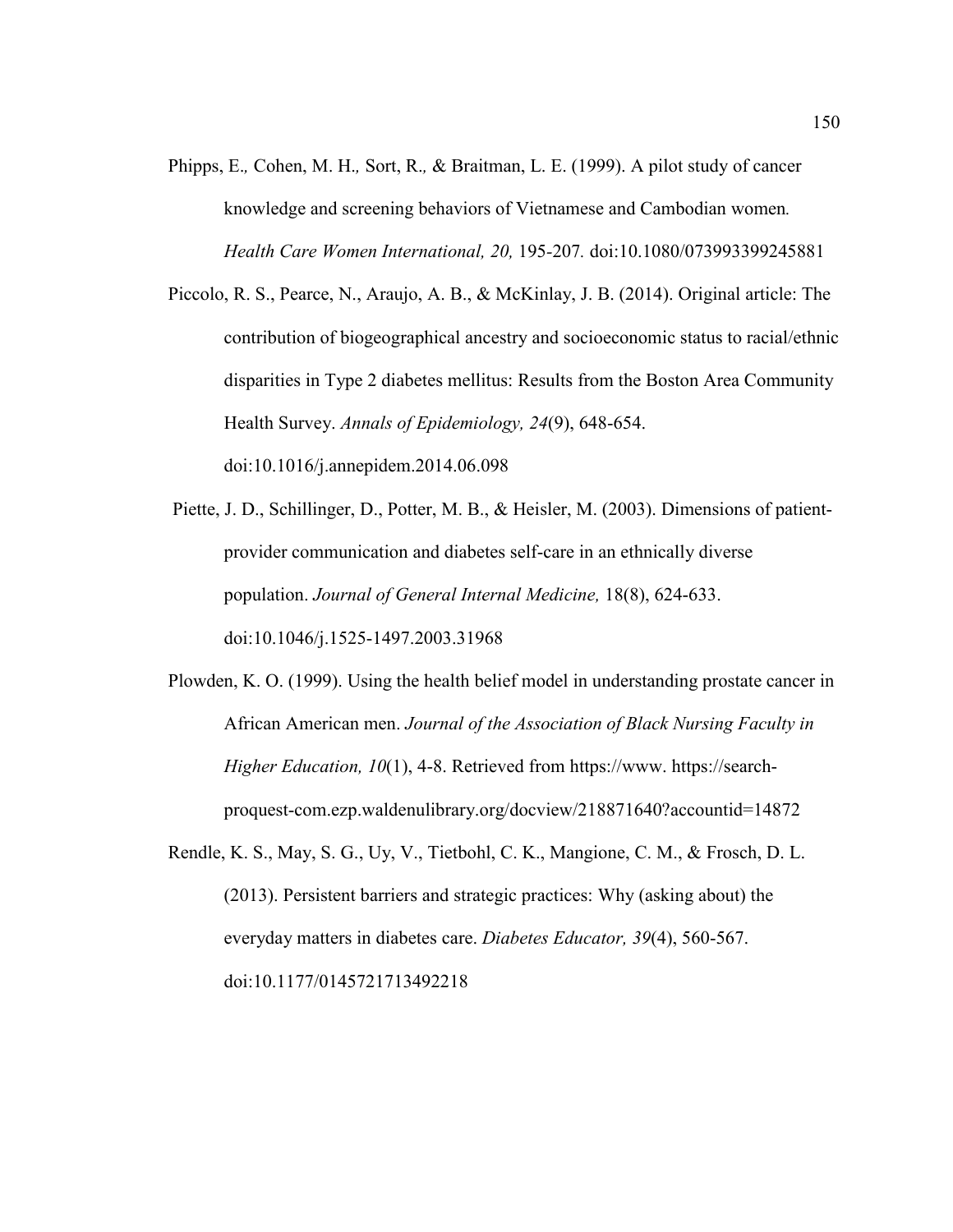- Rivera, L. A., Lebenbaum, M., & Rosella, L. C. (2015). The influence of socioeconomic status on future risk for developing Type 2 diabetes in the Canadian population between 2011 and 2022: differential associations by sex. *International Journal for Equity in Health*, 141-11. doi:10.1186/s12939-015-0245-0.
- Rohani, H., Eslami, A. A., Ghaderi, A., Bidkhori, M., & Raei, M. (2016). Development and psychometric evaluation of a health action process approach inventory for healthful diet among Type 2 diabetes patients. *International Journal of Preventive Medicine, 7,* 69. doi:10.4103/2008-7802.181333
- Rosal, M. C., Borg, A., Bodenlos, J. S., Tellez, T., & Ockene, I. S. (2011). Awareness of diabetes risk factors and prevention strategies. *Diabetes Educator, 37*(1), 47-55. doi:10.1177/0145721710392247
- Rossi, M., Turati, F., Lagiou, P., Trichopoulos, D., Augustin, L. S., La Vecchia, C., & Trichopoulou, A. (2013). Mediterranean diet and glycaemic load in relation to incidence of Type 2 diabetes: Results from the Greek cohort of the populationbased European Prospective Investigation into Cancer and Nutrition (EPIC). *Diabetologia, 56*(11), 2405-2413. doi:10.1007/s00125-013-3013-y
- Ryan, F., Coughlan, M., & Cronin, P. (2009). Interviewing in qualitative research: the one-to-one interview. *International Journal of Therapy & Rehabilitation, 16*(6), 309-314. Retrieved from https://ezp.waldenulibrary.org/login?url=https://search. ebscohost.com/login.aspx?direct=true&db=rzh&AN=10535579 2&site=edslive&scope=site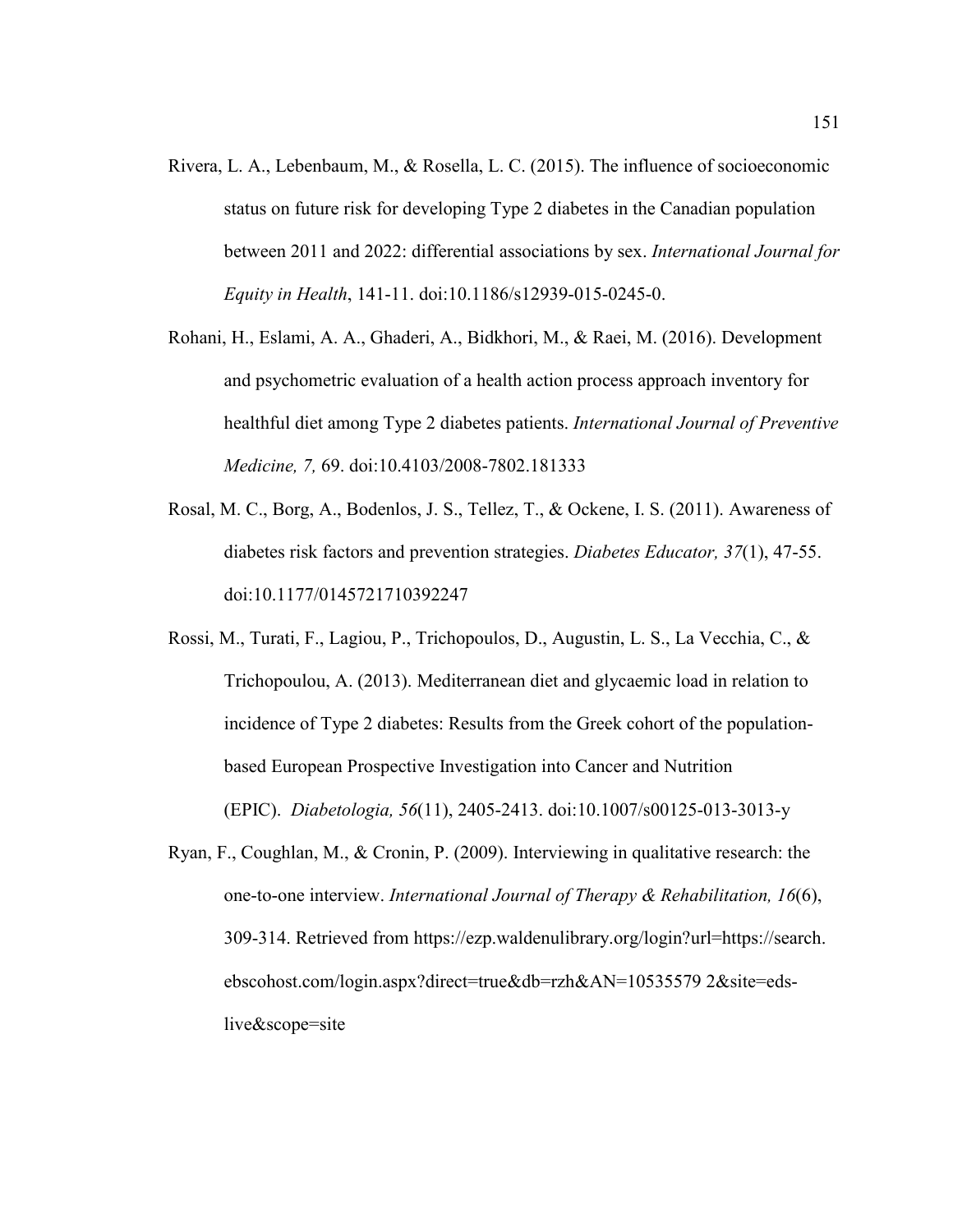- Santos, F. R., Bernardo, V., Gabbay, M. A., Dib, S. A., & Sigulem, D. (2013). The impact of knowledge about diabetes, resilience and depression on glycemic control: A cross-sectional study among adolescents and young adults with type 1 diabetes. *Diabetology & Metabolic Syndrome, 5*(1), 55. doi:10.1186/1758-5996- 5-55
- Seeleang, K. (2011). Genetic disparities in the development of Type 2 diabetes among African Americans. *Journal of the American Academy of Nurse Practitioners, 23*(9), 473-478. doi:10.1111/j.1745-7599.2011.00645.x
- Sergeant, S., Hugenschmidt, C., Rudock, M., Ziegler, J., Ivester, P., Ainsworth, H., … Chilton, F. (2012). Differences in arachidonic acid levels and fatty acid desaturase (FADS) gene variants in African Americans and European Americans with diabetes or the metabolic syndrome. *British Journal of Nutrition, 107*(4), 547-555. doi:10.1017/S0007114511003230
- Shah, A. S., Dolan, L. M., Gao, Z., Kimball, T. R., & Urbina, E. M. (2012). Racial differences in arterial stiffness among adolescents and young adults with Type 2 diabetes. *Pediatric Diabetes, 13*(2), 170-175. doi:10.1111/j.1399- 5448.2011.00 798.x
- Simon-Tuval, T., Shmueli, A., & Harman-Boehm, I. (2016). Adherence to self-care behaviors among patients with Type 2 diabetes: The role of risk preferences. *Value in Health, 19*(6), 844-851. doi:10.1016/j.jval.2016.04.003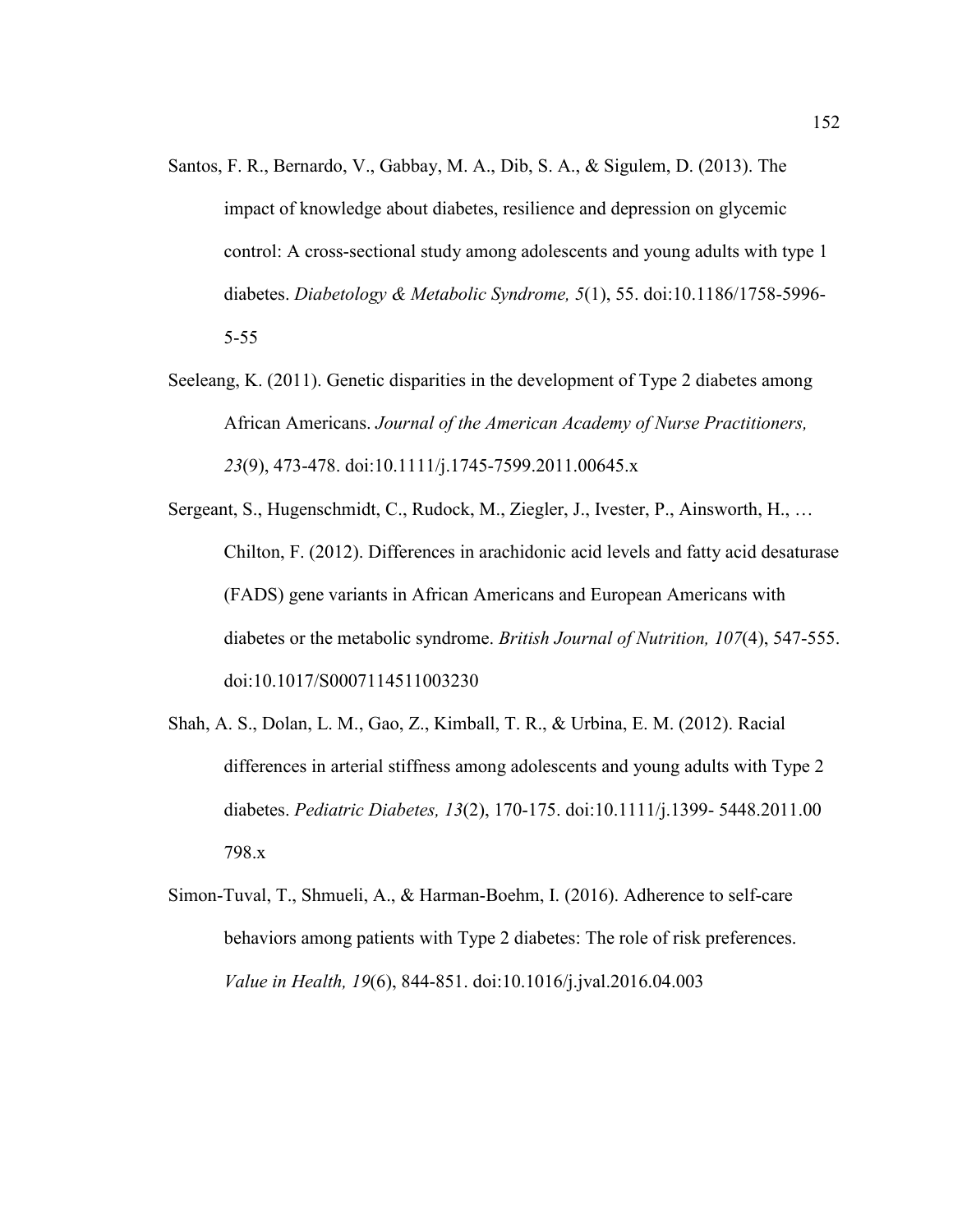- Sivalingam, S. K., Ashraf, J., Vallurupalli, N., Friderici, J., Cook, J., & Rothberg, M. B. (2011). Ethnic differences in the self-recognition of obesity and obesity-related comorbidities: A cross-sectional analysis. *Journal of General Internal Medicine, 26*(6), 616-620. doi:10.1007/s11606-010-1623-3
- Smith, J. & Firth, J. (2011). Qualitative data analysis: The framework approach. *Nurse Researcher, 18*(2), 53. doi:10.7748/nr2011.01.18.2.52.c8284
- Srivanichakorn, S., Sukpordee, N., Yana, T., Sachchaisuriya, P., & Schelp, F. P. (2011). Original research: Health status of diabetes Type 2 patients in Thailand contradicts their perception and admitted compliance. *Primary Care Diabetes, 5,* 195-201. doi:10.1016/j.pcd.2011.02.005
- Starks, H., & Trinidad, S. B. (2007). Choose your method: A comparison of phenomenology, discourse analysis, and grounded theory. *Qualitative Health Research, 17,* 1372-1380. doi:10.1177/1049732307307031
- Steinberg, D., Bennett, G. G., & Svetkey, L. (2017). The DASH diet, 20 years later. *Journal of the American Medical Association, 317*(15), 1529-1530. doi:10.1001/jama.2017.1628
- Steinhardt, M. A., Brown, S. A., Dubois, S. K., Harrison, Jr., L., Lehrer, H. M., & Jaggars, S. S. (2015). A resilience intervention in African-American adults with Type 2 diabetes. *American Journal of Health Behavior, 39*(4), 507-518. doi:10.5993/AJHB.39.4.7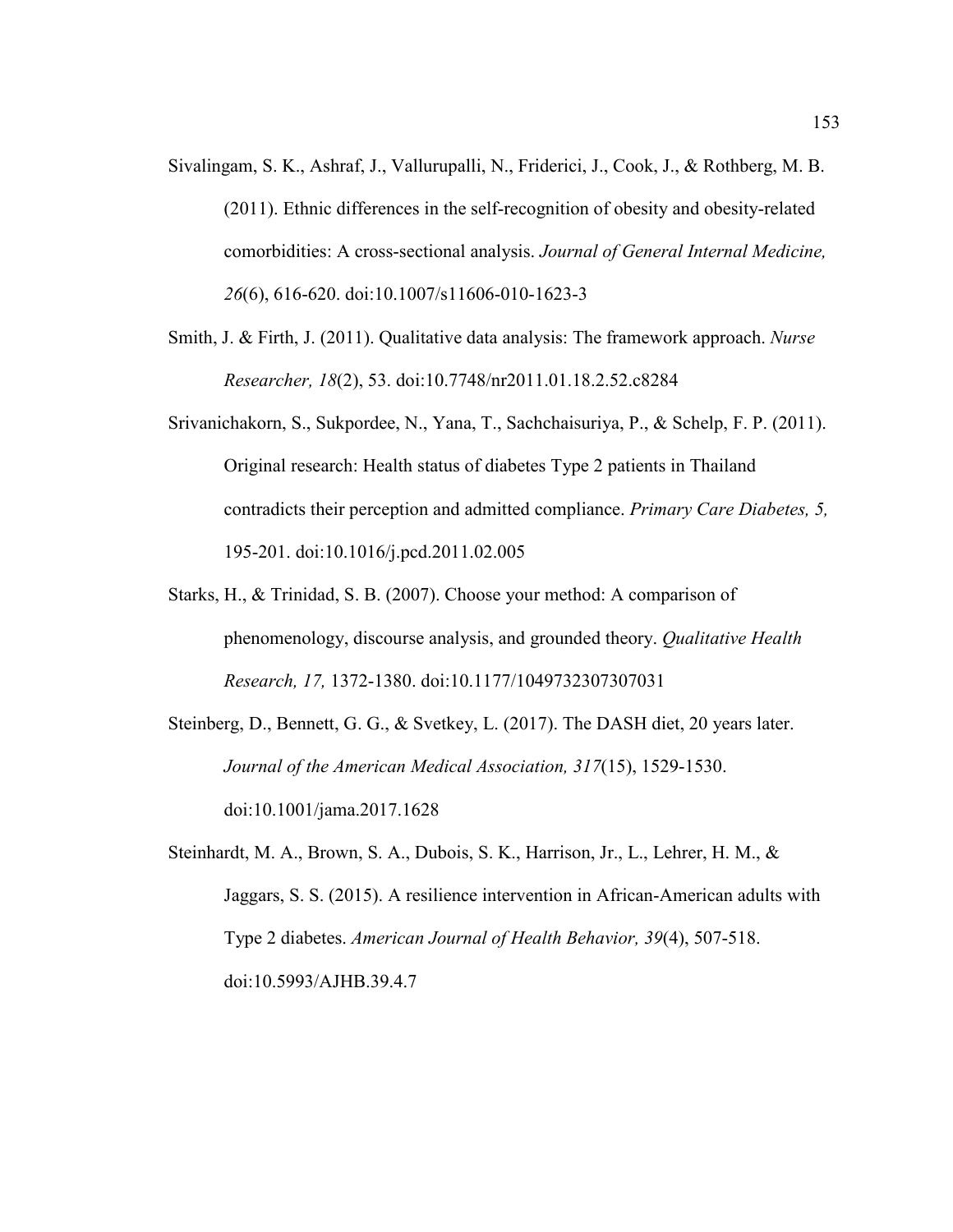- Strandmark, M. (2015). Method development at Nordic school of public health NHV: Phenomenology and grounded theory. *Scandinavian Journal of Public Health, 43,* 61-65. 2015 doi:10.1177/1403494814568598
- Suparee, N., McGee, P., Khan, S., & Pinyopasakul, W. (2015). Life-long battle: Perceptions of Type 2 diabetes in Thailand. *Chronic Illness, 11*(1), 56-68. doi:10.1177/1742395314526761
- Tang, J., Foster, K., Pumarino, J., Ackermann, R., Peaceman, A., & Cameron, K. (2015). Perspectives on prevention of Type 2 diabetes after gestational diabetes: A qualitative study of Hispanic, African-American and White women. *Maternal and Child Health Journal, 19*(7), 1526-1534. doi:10.1007/s10995-014-1657-y
- Tao, X., Li, J., Zhu, X., Zhao, B., Sun, J., Ji, L., … Jiang, C. (2016). Association between socioeconomic status and metabolic control and diabetes complications: A crosssectional nationwide study in Chinese adults with Type 2 diabetes mellitus. *Cardiovascular Diabetology, 15*(61), 1-10. doi:10.1186/s12933-016-0376-7
- Theresia, P., Yayi Suryo, P., Soenarto, S., Ira, P., & Mora, C. (2018). The correlations among constructs in the health belief model and self-efficacy in applying the newly developed Indonesian model of assertive communication (CERDAS . *Public Health of Indonesia, 4*(1), 31-36. Retrieved from https://ezp.waldenulibrary.org/login?url=https://search.ebscohost.com/login. aspx?direct=true&db=edsdoj&AN= edsdoj.bdcf7f2112644265bfed67ac0c00d3 20&site=eds-live&scope=site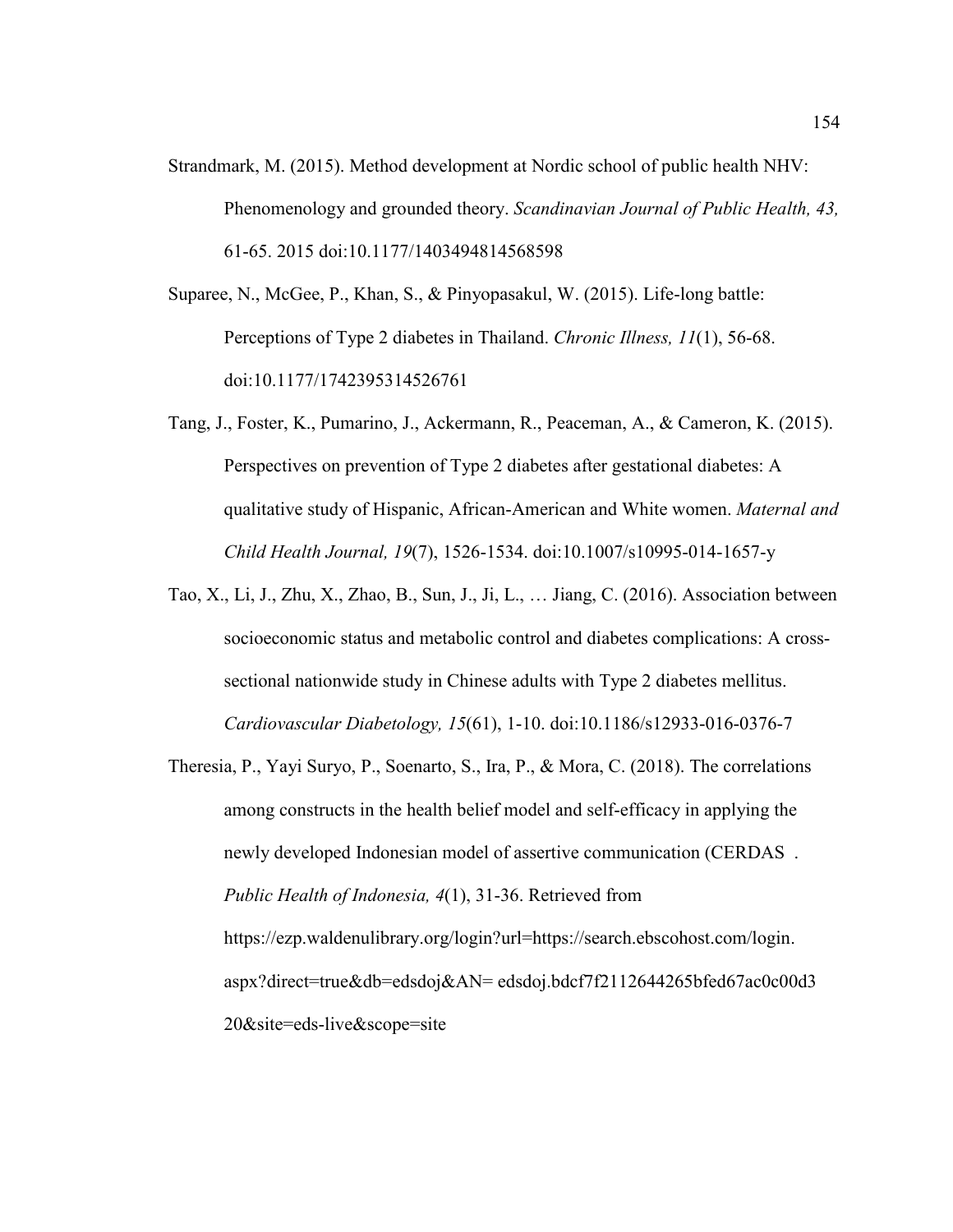- Thurston, R. C., El Khoudary, S. R., Derby, C. A., Barinas-Mitchell, E., Lewis, T. T., McClure, C. K., & Matthews, K. A. (2014). Low socioeconomic status over 12 years and subclinical cardiovascular disease: The study of women's health across the nation. *American Heart Association, 45*(4), 954-960. doi:10.1161/STROKEAHA.113.004162
- Tiew, K. F., Chan, Y. M., Lye, M. S., & Loke, S. C. (2014). Factors associated with dietary diversity score among individuals with Type 2 diabetes mellitus. *Journal of Health, Population, and Nutrition, 32*(4), 665-676. Retrieved from https://ezp.waldenulibrary.org/login?url=https://search.ebscohost.com/login.aspx? direct=true&db=edswsc&AN=000347619500014&site=eds-live&scope=site
- Toobert, D. J., Strycker, L. A., Barrera, M. J., & Glasgow, R. E. (2010). Seven-year follow-up of a multiple-health-behavior diabetes intervention. *American Journal of Health Behavior, 34*(6), 680-694. Retrieved from https://ezp.waldenulibrary. org/login?url=https://search.ebscohost.com/login.aspx?direct=true&db=edswss& AN=000291935900005&site=eds-live&scope=site
- Tozer, A. P., Belanger, P., Moore, K., & Caudle, J. (2014). Socioeconomic status of emergency department users in Ontario, 2003 to 2009. *Canadian Journal of Emergency Medicine, 16*(3), 220-225. https://doi.org/10.2310/8000.2013.131048
- Tran, D., Baxter, J., Hamman, R. F., & Grigsby, J. (2014). Impairment of executive cognitive control in Type 2 diabetes, and its effects on health-related behavior and use of health services. *Journal of Behavioral Medicine, 37*(3), 414-422. doi:10.1007/s10865-013-9499-4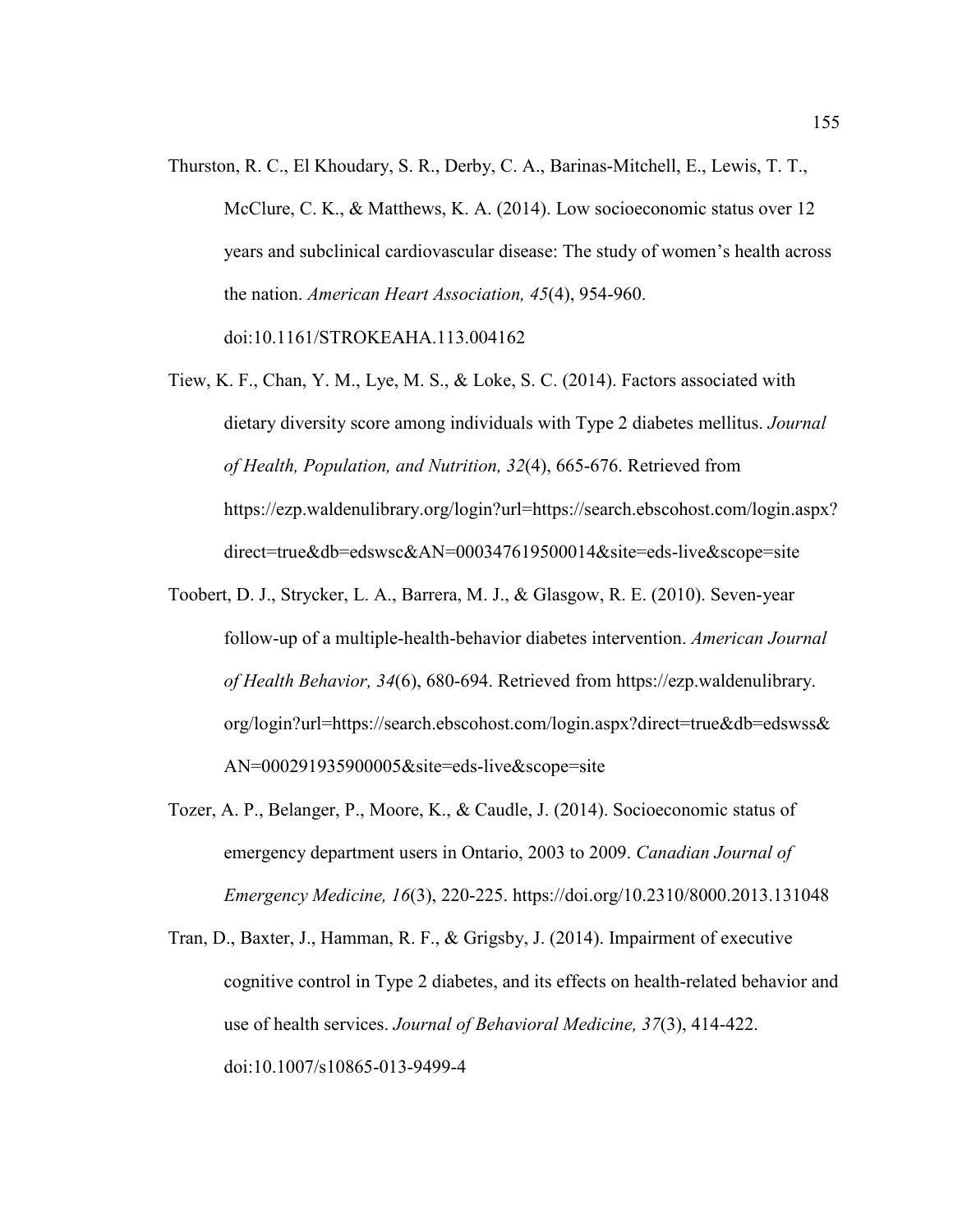- U.S. Census of Bureau. (2011). 2010 census shows America's diversity. Retrieved from https://www.census.gov/
- Vadiveloo, M., Parekh, N., & Mattei, J. (2015). Greater healthful food variety as measured by the US Healthy Food Diversity Index is associated with lower odds of metabolic syndrome and its components in US adults. *Journal of Nutrition, 145*(3), 564-571. doi:10.3945/jn.114.199125
- Vadstrup Eva, S., Frølich, A., Perrild, H., Borg, E., & Røder, M. (2011). Health-related quality of life and self-related health in patients with Type 2 diabetes: Effects of group-based rehabilitation versus individual counselling. *Health and Quality of Life Outcomes, 9*(110), 1-8. doi:10.1186/1477-7525-9-110
- Van Puffelen, A., Heijmans, M., Rijken, M., Rutten, G., Nijpels, G., & Schellevis, F. (2015). Illness perceptions and self-care behaviours in the first years of living with Type 2 diabetes: Does the presence of complications matter? *Psychology & Health, 30*(11), 1274-1287. doi:10.1080/08870446.2015.1045511
- Vasilescu, R. (2015). Nutrition therapy in the treatment of overweight and obese adults with Type 2 diabetes. *Romanian Medical Journal, 62*(2), 162-174. Retrieved from https://ezp.waldenulibrary.org/login?url=https://search.ebscohost.com/login.aspx? direct=true&db=a9h&AN=109570158&site=eds-live&scope=site
- Vigersky, R. A., Fitzner, K., & Levinson, J. (2013). Barriers and potential solutions to providing optimal guideline-driven care to patients with diabetes in the U.S. *Diabetes Care, 36*(11), 3843-3849. doi:10.2337/dc13-0680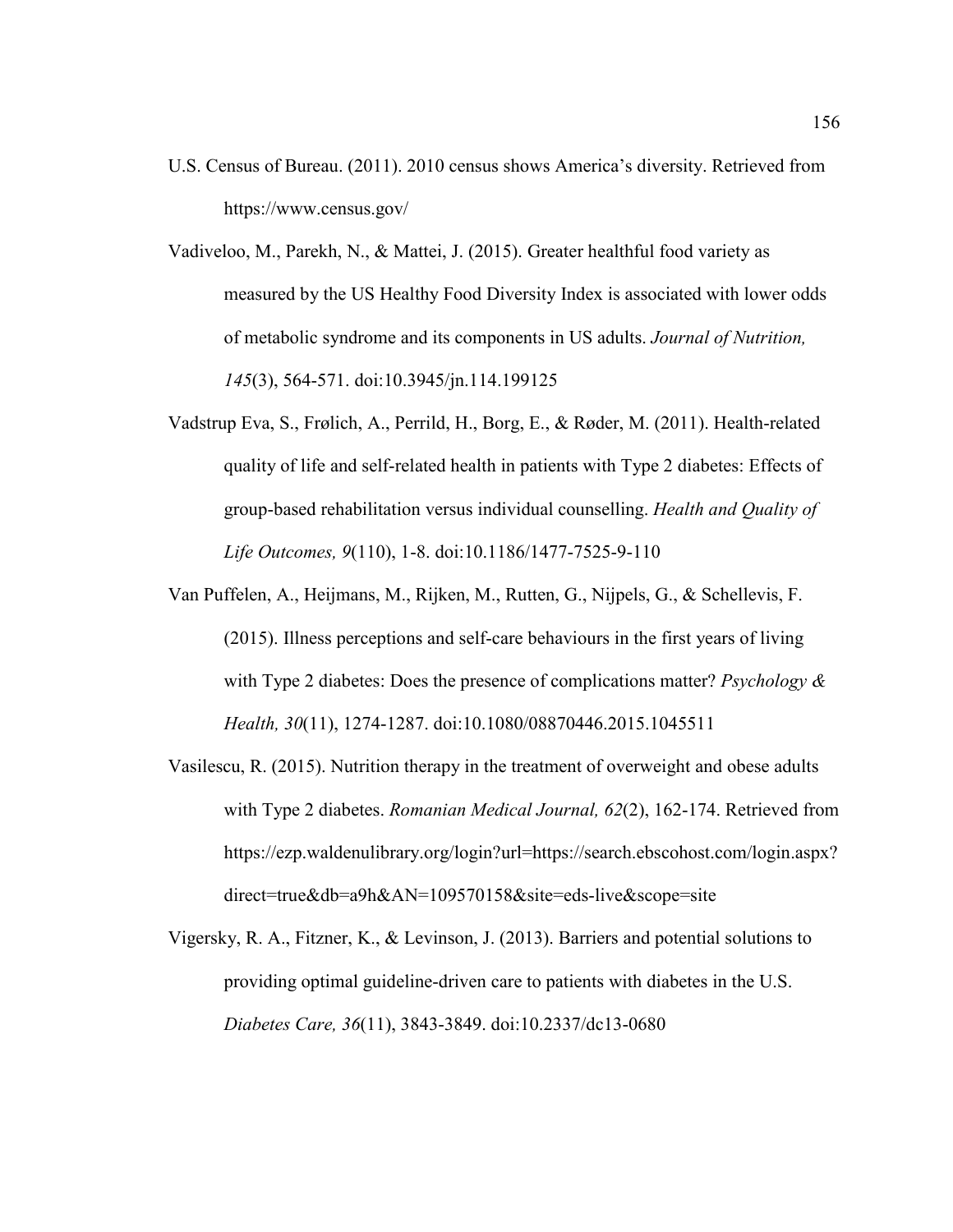- Vijan, S., Stuart, N., Fitzgerald, J., Ronis, D., Hayward, R., Slater, S., & Hofer, T. (2005). Barriers to following dietary recommendations in Type 2 diabetes. *Diabetic Medicine, 22*(1), 32-38. doi:10.1111/j.1464.5491.200.01342.x
- Villegas, R., Yang, G., Gao, Y., Cai, H., Li, H., Zheng, W., & Shu, X. O. (2010). Dietary patterns are associated with lower incidence of Type 2 diabetes in middle-aged women: The Shanghai Women's Health Study. *International Journal of Epidemiology, 39*(3), 889-899. doi:10.1093/ije/
- Vogel, S., & Draper-Rodi, J. (2017). The importance of pilot studies, how to write them and what they mean. *Journal of Osteopathic Medicine, 23,* 2-3. https://doi.org/10.1016/j.ijosm.2017.02.001
- Voigt, A., Madrid, E., Pacheco-Huergo, V., Rastello, A., Castro, D., Navarro-Brito, I., & Oyaneder, M. J. (2015). Association of glycaemia with perceived threat of illness in patients with Type 2 diabetes. *Primary Care Diabetes, 9*(6), 426-431. doi:10.1016/j.pcd.2015.03.001
- Webb, F., Khubchandani, J., Hannah, L., Doldren, M., & Stanford, J. (2016). The perceived and actual physical activity behaviors of African American women. *Journal of Community Health, 41*(2), 368-375. doi:10.1007/s10900-015-0106-1
- Wells, J. R., & Walker, C. A. (2012). Factors influencing adherence in African Americans with end stage renal disease. *Journal of Theory Construction & Testing, 16*(2), 52-56. Retrieved from https://ezp.waldenulibrary.org/login?url= https://search.ebscohost.com/login.aspx?direct=true&db=a9h&AN=8338 5624&site=eds-live&scope=site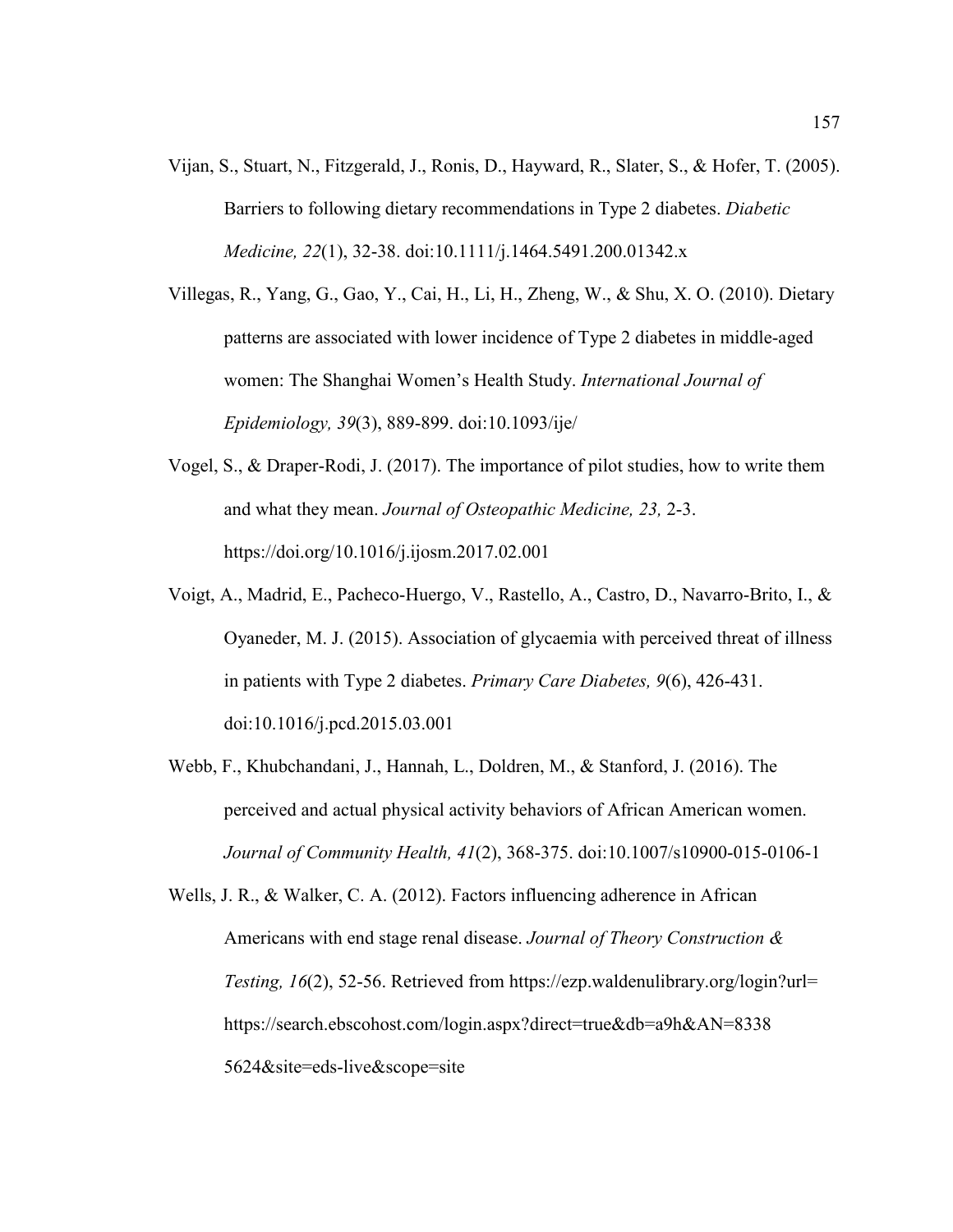- Wens, J., Vermeire, E., Royen, P. V., Sabbe, B., & Denekens, J. (2005). GPs' perspectives of Type 2 diabetes patients' adherence to treatment: A qualitative analysis of barriers and solutions. *British Medical Journal of Family Practice, 6*(1), 20. doi:10.1186/1471-2296-6-20
- Wermeling, M., Thiele-Manjali, U., Koschack, J., Lucius-Hoene, G., & Himmel, W. (2014). Type 2 diabetes patients' perspectives on lifestyle counselling and weight management in general practice: A qualitative study. *Biomedical Central Family Practice, 15,* 97. doi:10.1186/1471-2296-15-97
- Williams, D. R., Priest, N., & Anderson, N. B. (2016). Understanding associations among race, socioeconomic status, and health: Patterns and prospects. *Health Psychology, 35*(4), 407-411. doi:10.1037/hea0000242
- Willig, A. L., Richardson, B. S., Agne, A., & Cherrington, A. (2014). Intuitive eating practices among African-American women living with Type 2 diabetes: A qualitative study. *Journal of the Academy of Nutrition & Dietetics, 114*(6), 889- 896. doi:10.1016/j.jand.2014.02.004
- Willis, D. G., Sullivan-Bolyai, S., Knafl, K., & Cohen, M. Z. (2016). Distinguishing features and similarities between descriptive phenomenological and qualitative description research. *Western Journal of Nursing Research, 38*(9), 1185-1204. doi:10.1177/0193945916645499
- Woolf, S. H. (2009). A closer look at the economic argument for disease prevention. *Journal of the American Medical Association, 301*(5), 536. doi:10.1001/jama.2009.51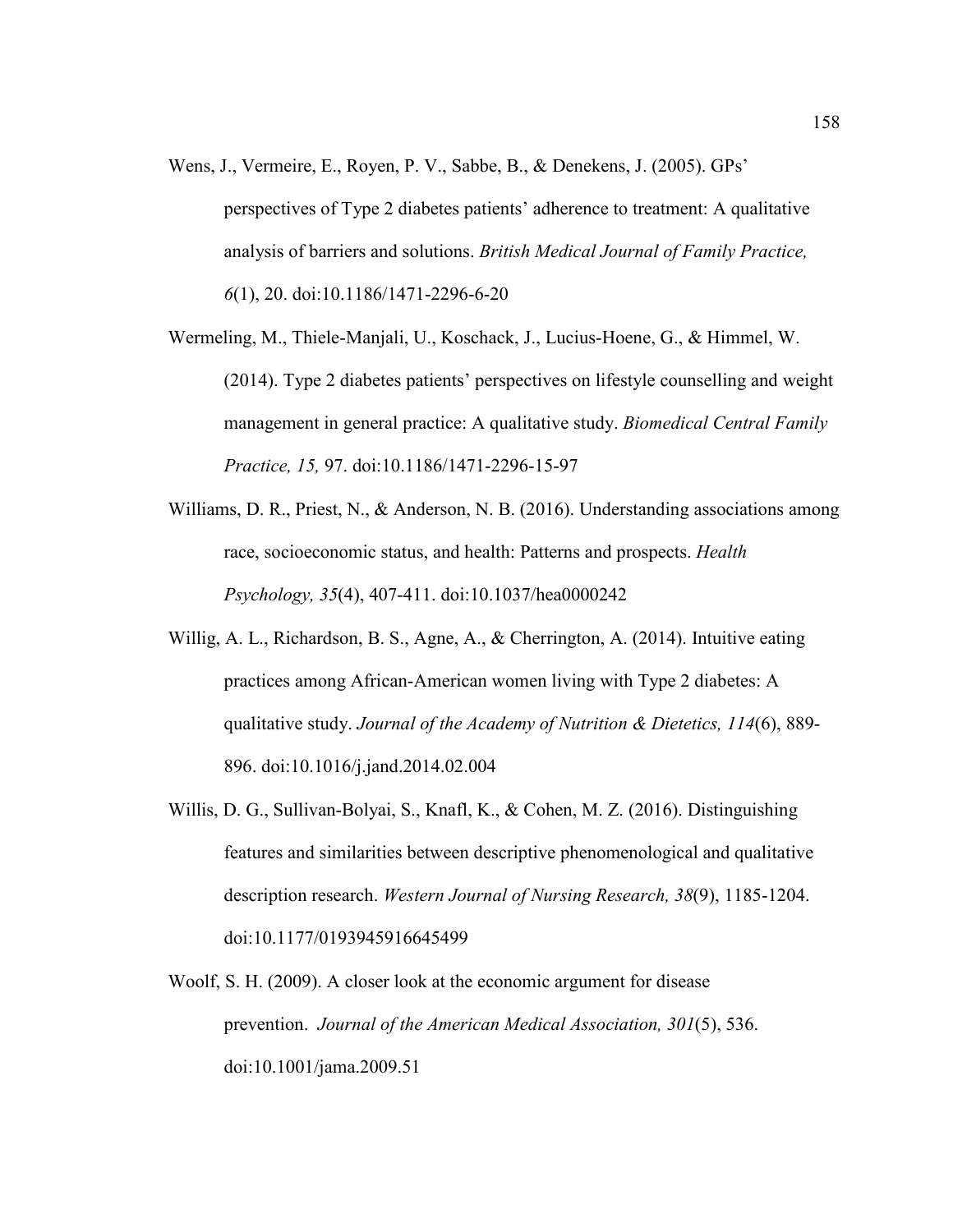- Yang, S., He, C., Zhang, X., Sun, K., Wu, S., Sun, X., & Li, Y. (2016). Determinants of antihypertensive adherence among patients in Beijing: Application of the health belief model. *Patient Education and Counseling, 99,* 1894-1900. doi:10.1016/j.pec.2016.06.014
- Yorgason, J. B., Roper, S. O., Wheeler, B., Carpenter, L., Sandberg, J. G., Byron, R.,… Higley, D. (2010). Older couples' management of multiple-chronic illnesses: Individual and shared perceptions and coping in Type 2 diabetes and osteoarthritis. *Families Systems & Health, 28*(1), 30-47. doi:10.1037/a0019396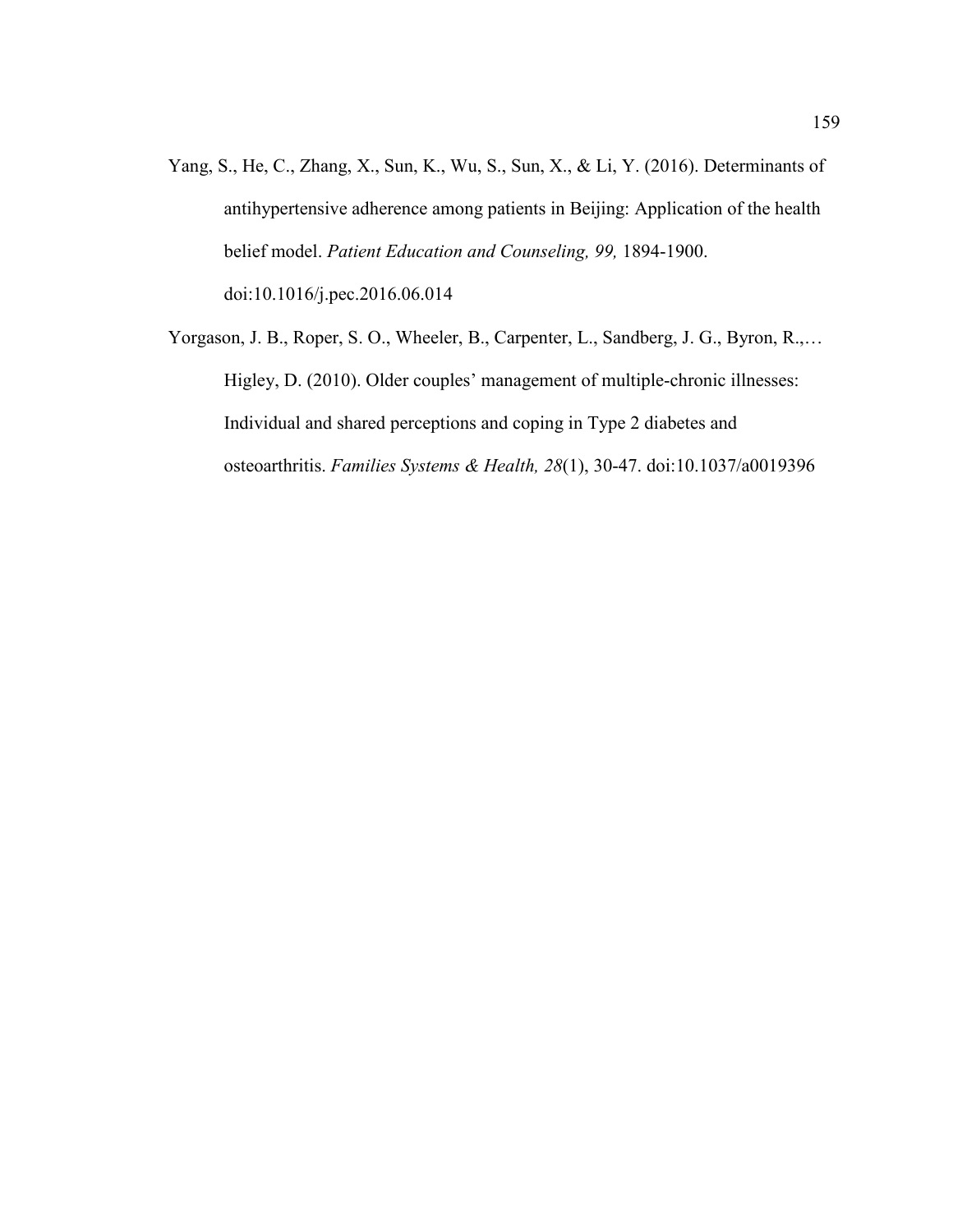## Appendix A: Interview Questions

- Q1. How did you feel when your doctor told you about your diagnosis of Type 2 diabetes ?
- a) How does having Type 2 diabetes affect your view of the seriousness of diabetes complications?
- Q2. Can you describe how you view Type 2 diabetes and its impact on healthy eating?
- a) How does the thought of having diabetes complications affect how you eat?
- b) Can you explain any complication that you may have had and how it affects your diet?
- c) How do you feel about making changes to your diet?
- d) Can you explain how your views on the seriousness of diabetes complications motivate you to maintain prescribed diet?
- Q3. How does Type 2 diabetes impact your overall health?
- a) How would you describe your understanding of diabetes complications on health?
- b) How would developing diabetes complications affect your overall health?
- Q4. How do the instructions you receive from your health care providers help you manage your diet?
- a) How do you manage your diabetes to maintain good blood sugar control?
- b) Can you tell me your understanding of why you use diet in the management of your diabetes?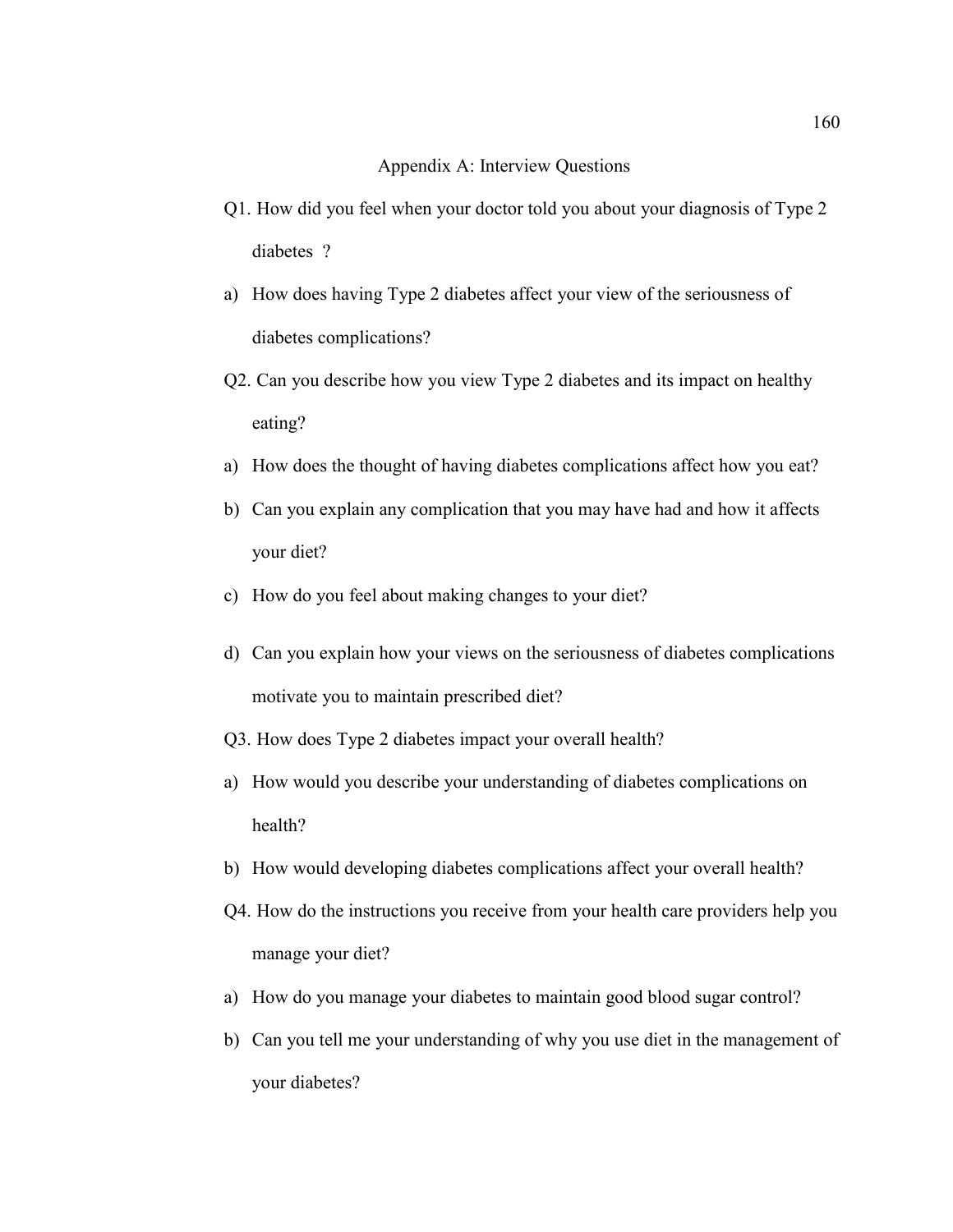- c) How does following your providers' instructions on dietary management impact your self-confidence in managing your diabetes?
- Q5. How would you describe diabetes diet?
- a) Can you explain how maintaining diabetes diet can prevent diabetes complications?
- b) Can you explain how poor blood sugar control can cause diabetes complications?
- Q6. How does the support you receive from your family regarding your diet help you in managing your diabetes?
- a) Can you explain how your family's involvement in your diabetes care helps you with adherence to recommended diet?
- b) How would you explain why you decide to maintain recommended diabetes diet?
- c) Can you explain any challenges you have that may prevent you from maintaining prescribed diabetes diet?
- d) Can you explain how planning your diet and setting goals has helped you adhere to diet?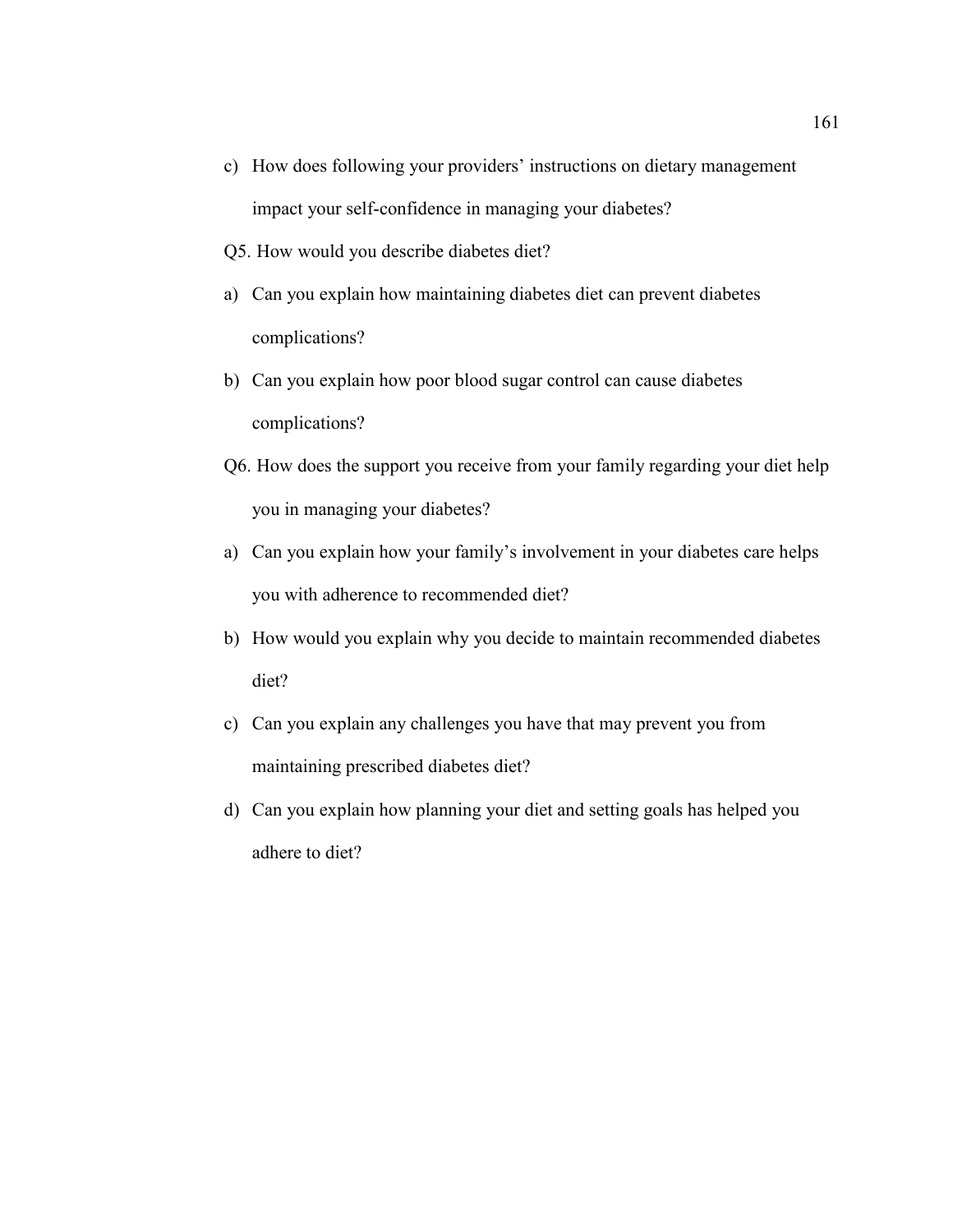## Appendix B: Telephone Screening

Hello, my name is Cornelia Inyang. Thank you for inquiring about my research study.

1. Please who am I speaking with?

2. Are you African American adult?

3. How old are you please?

4. Have you been diagnosed with Type 2 diabetes, if years when were you diagnosed?

5. Have you received or currently receiving any medical treatment for your diabetes?

6. Has your health care provider given you information on diabetes diet?

7. Do you have any medical condition that may prevent you from participating in research studies?

8. Are you able to relate your diabetes experience accurately and honestly with others?

9. This research study involves a face-to-face interview, are you agreeable to this form of study?

9. Note that your participation in this study is voluntary and you have the right to withdraw from the study at any time.

10. Before conducting any interview with you I will need you to give your consent. What is the best way to send you the consent form document (email, regular mail or scan) so you can take your time to read it for your understanding?

12. Where would you be comfortable for the interview to take place (public place like library or rented location)?

Thank you for taking part in this telephone questionnaire. Please feel free to contact me with any questions or if you change your mind on participating in the study.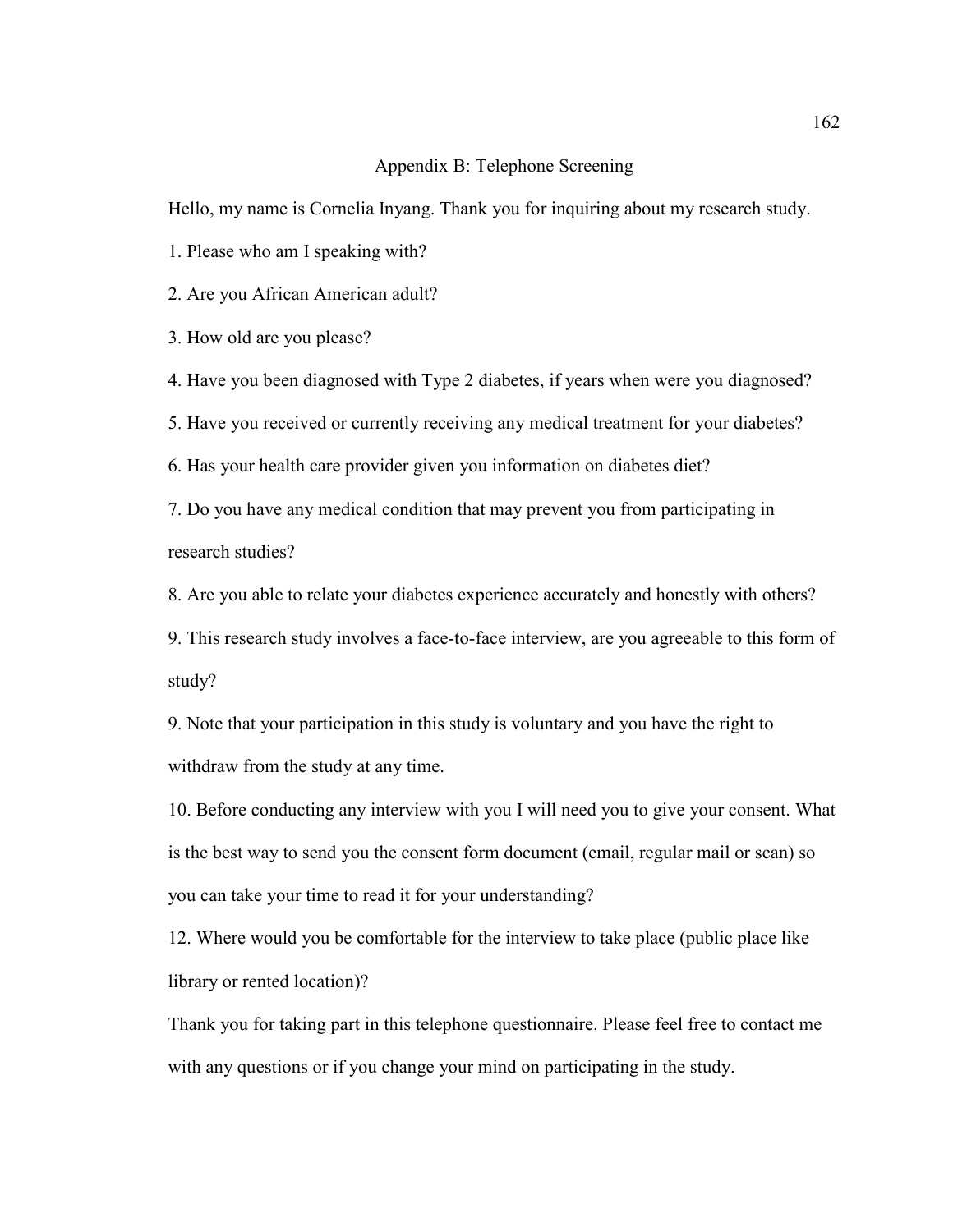## Appendix C: Interview Protocol

1. I ensured the environment was conducive and audio machine was functioning properly before participants arrive.

2. I welcomed the participants and introduced myself:

Welcome to this interview and thank you for your participation in the study. My name is Cornelia Inyang and I am a Ph.D. student in Public Health at Walden University. I am conducting this phenomenological study in partial fulfillment of the University's requirements to award me a doctorate degree. The purpose of the study is to understand better how African American adults with Type 2 diabetes perceive diet in the management of diabetes and prevention of diabetes complications. Thank you for completing the demographic questionnaire and for your time.

3. I reviewed the consent form, interview duration and participation in the study: Before we begin the interview, I would like to review the consent form with you so you can ask any questions for clarification of the purpose and intent of the study. This study seeks to understand your experience with Type 2 diabetes and use of diet to prevent diabetes complications. The study does not involve any experiments but only questions and responses. Some questions may revive bad memory of some experiences with diabetes complications, and you may feel uncomfortable and wish to stop the interview, please let me know if this happens.

Participation in this study is voluntary and you are not obligated in any way to participate in the study. All your responses in the study are confidential and would be kept in a secured cabinet. To protect your identity, I will remove all your personal identifying